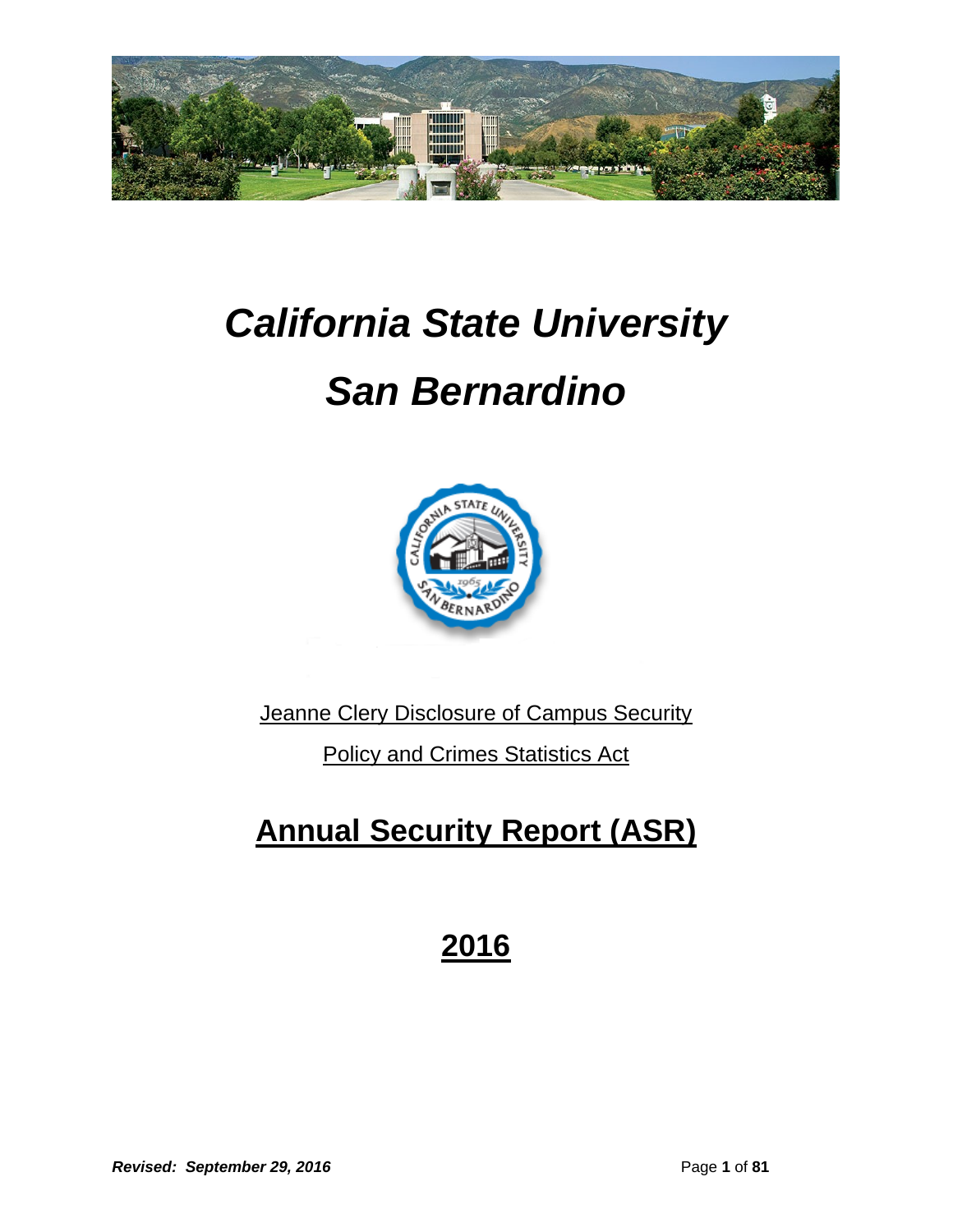

## **Table of Contents**

| Message from the President of CSUSB                                        | 3  |  |  |
|----------------------------------------------------------------------------|----|--|--|
| <b>CSUSB Graduation Rates</b>                                              | 4  |  |  |
| Jeanne Clery Disclosure of Campus Security Policy and                      | 4  |  |  |
| <b>Campus Crime Statistics Act Compliance</b>                              |    |  |  |
| <b>Clery Crime Definitions</b>                                             | 6  |  |  |
| <b>Campus Security Authority (CSA)</b>                                     | 9  |  |  |
| Safety on Campus                                                           | 10 |  |  |
| University Police Department (Your Community Policing Agency)              | 11 |  |  |
| Safety and Security in the Residential Community                           | 12 |  |  |
| <b>Security Policies and Procedures</b>                                    | 12 |  |  |
| <b>Escort Services</b>                                                     | 13 |  |  |
| Crime Prevention and Violence in the Workplace Presentations               | 13 |  |  |
| <b>Emergency Notifications</b>                                             | 14 |  |  |
| <b>Emergency Response and Evacuation Procedures</b>                        | 15 |  |  |
| <b>Timely Warning Policy</b>                                               | 16 |  |  |
| <b>Missing Student Notification</b>                                        | 19 |  |  |
| Alcohol, Drugs, and Weapons Policy                                         | 19 |  |  |
| <b>Hate Crimes</b>                                                         | 21 |  |  |
| <b>Sexual Misconduct Policy</b>                                            | 21 |  |  |
| Sex Offenders - Megan's Law                                                | 41 |  |  |
| Self-Defense Course                                                        | 42 |  |  |
| Rape Victims - Additional Listing of Organizations that Provide Assistance | 43 |  |  |
| <b>Counseling and Psychological Services</b>                               | 44 |  |  |
| <b>Institutional Disciplinary Action</b>                                   |    |  |  |
| <b>Crime Statistics</b>                                                    |    |  |  |
| Index                                                                      | 81 |  |  |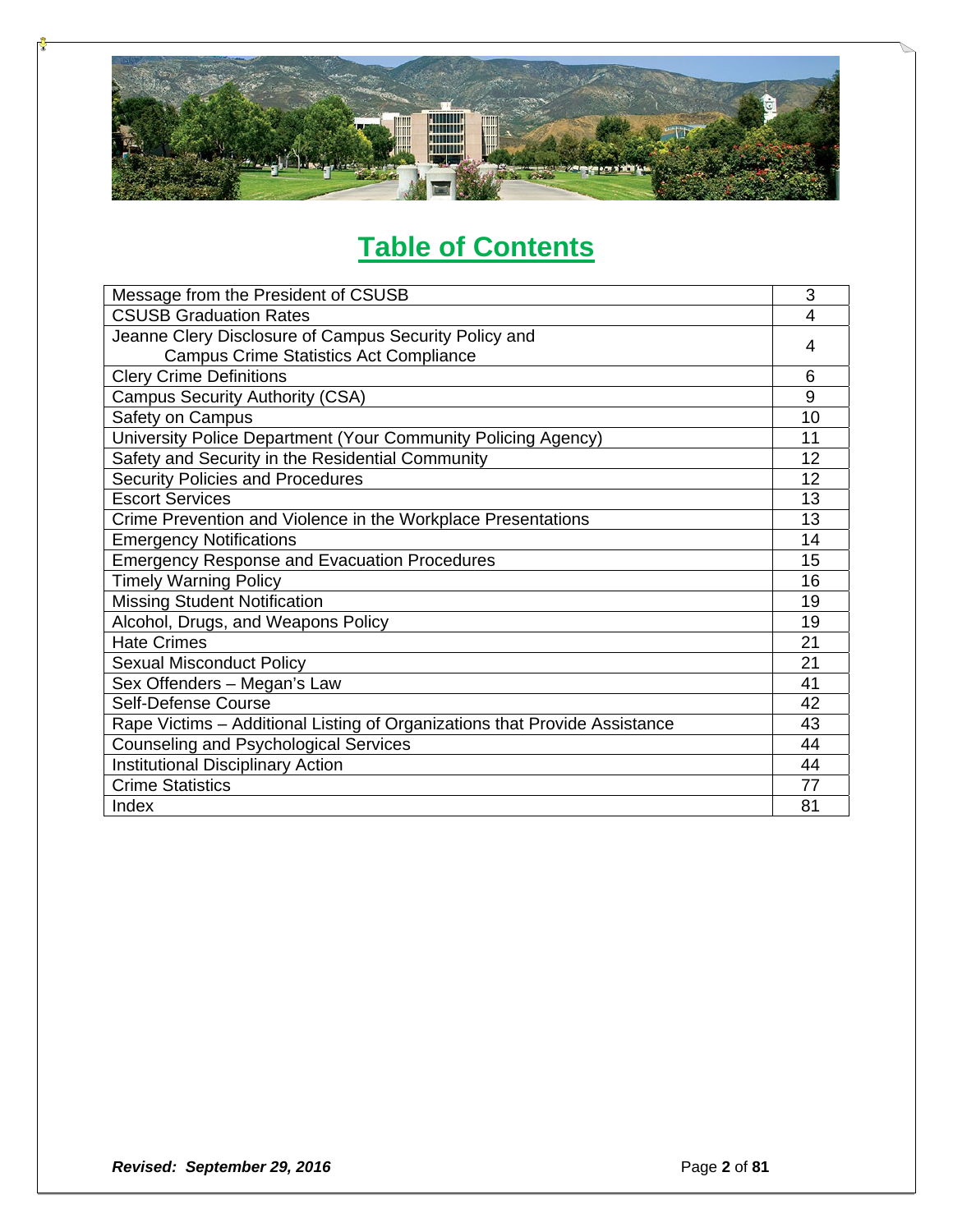

### **Message from the President of CSUSB**

Welcome to California State University San Bernardino (CSUSB). We are extremely proud of the women and men who serve our campus as members of the University Police Department (UPD) and the outstanding job they do by keeping Cal State University, San Bernardino safe.

With more than 20,000 students and over 1,900 employees, CSUSB police officers go above and beyond the call of duty to ensure our students, faculty and staff feel comfortable in a safe and secure environment at all hours, every day of the year.

The Department's record speaks for itself. CSUSB continues to rank as one of the safest public college and university campuses in California, according to StateUniversity.com. Police Chief Nina Jamsen joined us in 2015. She is an experienced law enforcement leader with over 28 years of public service throughout the Inland Empire. The Department's officers are highly trained, motivated professionals committed to "Campus Safety through Service."

I am especially pleased with the collaborative partnership here on campus with the "See Something, Say Something" Campaign. This slogan is visible throughout our campus and serves as a constant reminder that Campus Safety is a community effort. Thank you.

Sincerely,

Tomás D. Morales President



Source: President's Office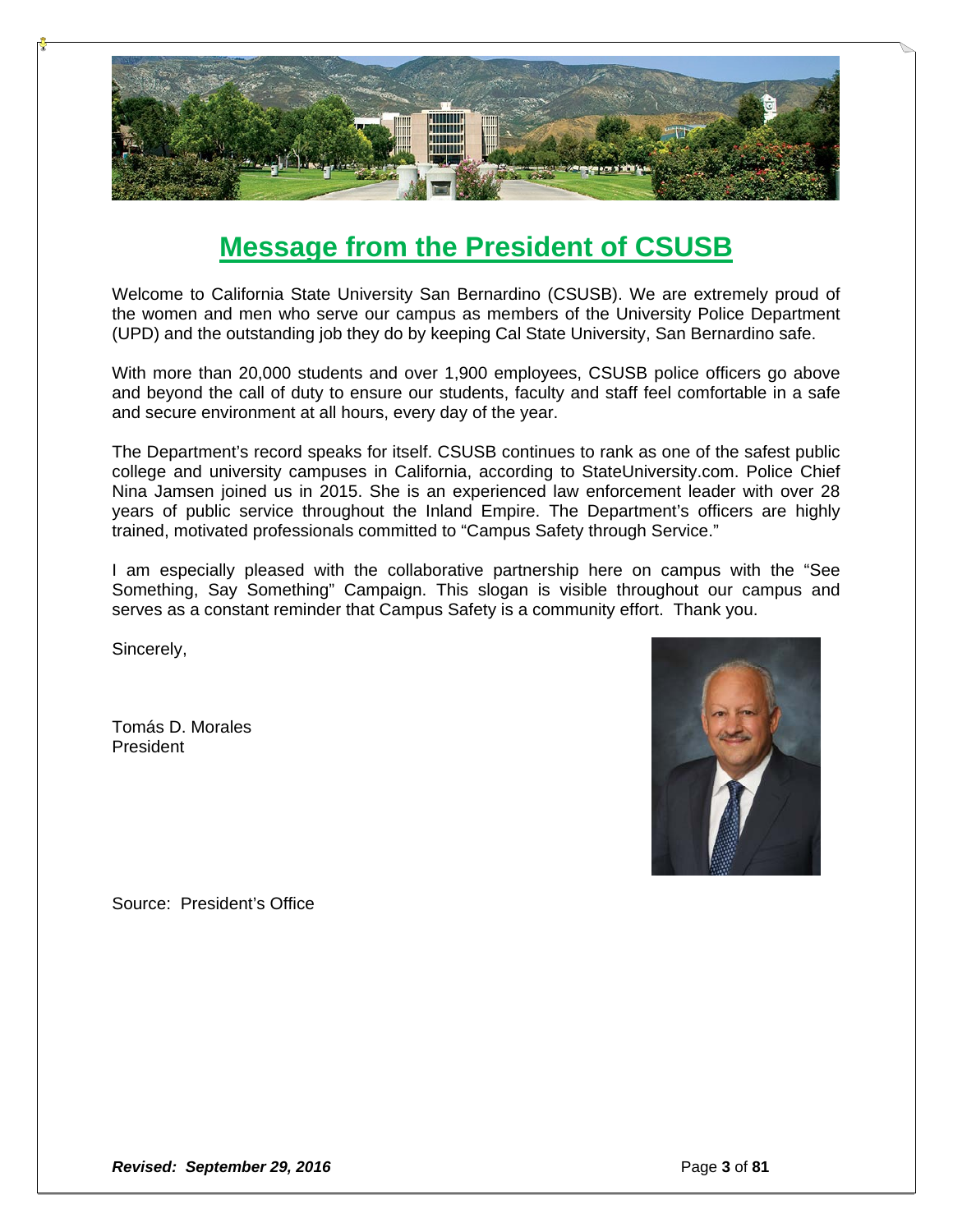

### **CSUSB Graduation Rates**

Institutions of higher education are required to disclose information to prospective and current students about institution graduation rates for first-time freshmen. The California State University (CSU) draws its first-time freshmen from the top one-third of California's high school graduates. Since 1960, the CSU has awarded nearly three (3) million baccalaureate degrees in hundreds of program areas. More than any other senior institution in California, the CSU has maintained access for students who need to juggle academic life with work and family obligations. The rate of graduation will vary depending upon the needs of the individual student to balance work, school and family priorities. Information specific to CSUSB graduation rates appears below.

The CSUSB campus is comprised of five (5) degree awarding colleges: Arts and Letters, Business and Public Administration, Education, Natural Sciences and Social and Behavioral Sciences. Operating on a quarter-based academic calendar, CSUSB currently offers bachelor's degree programs in 125 academic disciplines. Close to 3,300 students are annually awarded baccalaureate degrees in December and June graduation of each year.

CSUSB's six-year graduation rate for fall 2009 first-time freshmen who attempted a minimum of 12 units their first quarter was 52% compared to a CSU systemwide graduation rate of 54% for fall 2008. After six years, 8% of fall 2009 first-time freshmen were still continuing their studies compared to 7% CSU systemwide for fall 2008.

Source: Institutional Research

### **Jeanne Clery Disclosure of Campus Security Policy and Campus Crime Statistics Act Compliance**

This report is part of an on‐going effort to promote safety and security at CSUSB and to comply with the Jeanne Clery Disclosure of Campus Security Policy, Fire Safety Report and Campus Crime Statistics Act, also known as The Clery Act (http://clerycenter.org/summary-jeanne-cleryact). Under this Act, all colleges and universities across the country are required to publish this report by October 1 of each year. These reports must contain applicable policies and procedures regarding security and fire safety and the statistical data from the previous calendar year and the two (2) preceding calendar years. At CSUSB, the Annual Security and Fire Safety Report is prepared by the UPD in cooperation with key personnel from Housing and Residential Services, the Director of Student Conduct & Ethical Development, Title IX Coordinator, Student Health Center, and information provided by local police agencies.

In 1990, the Crime Awareness and Campus Security Act was enacted to assist students in making decisions that affect their personal safety and to ensure institutions of higher education provide current and prospective students, staff, and faculty the information they need to avoid becoming victims of campus crime. The Act was renamed the "Jeanne Clery Disclosure of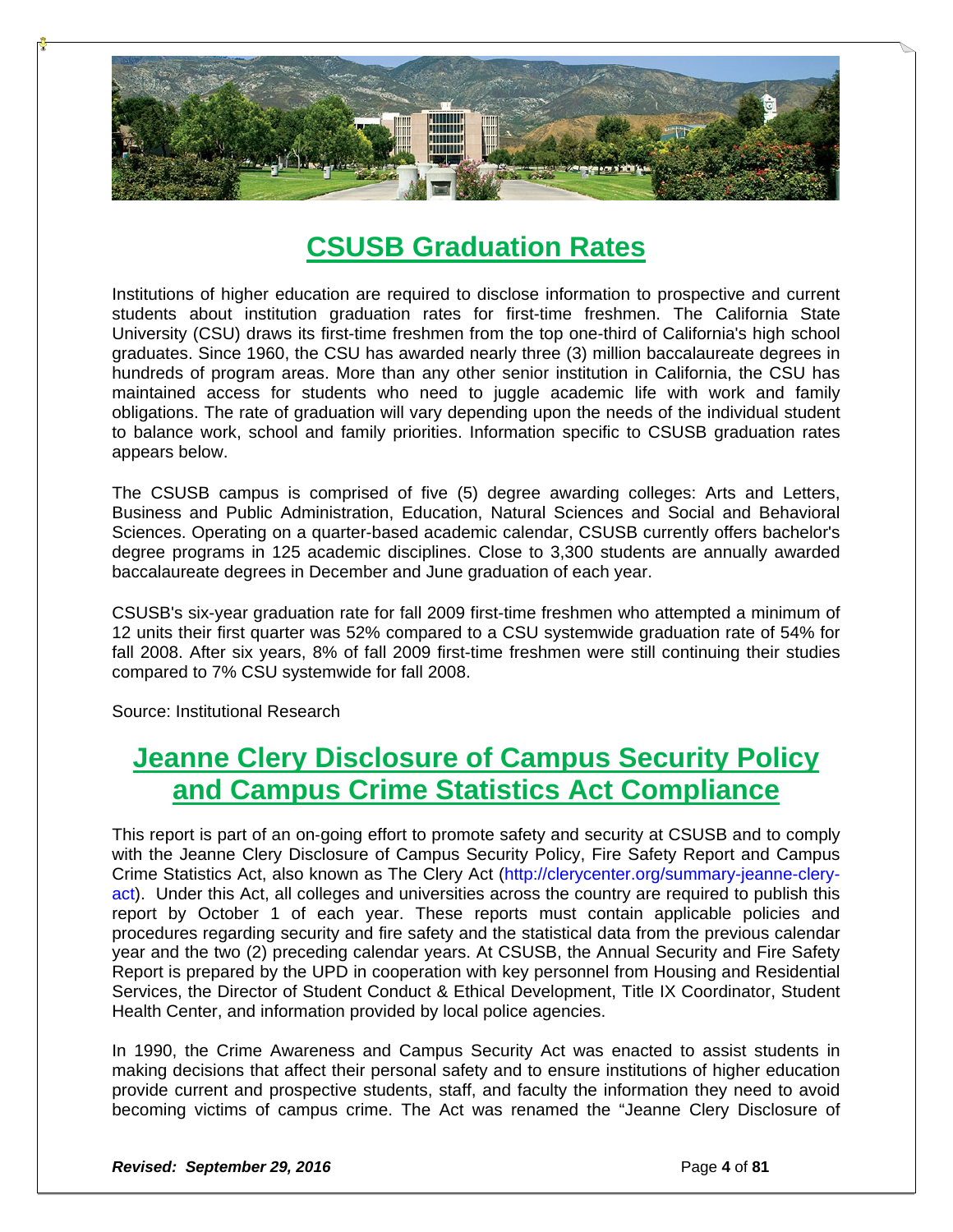

Campus Security Policy and Crime Statistics Act," or The Clery Act, in 1991 in honor of Jeanne Clery, a Lehigh University freshman, who was raped and murdered by a fellow student on April 5, 1986 in her dorm room. Before Jeanne's death, there were no uniform laws mandating that colleges report crimes on campus to students, employees, potential students, or their parents.

The Clery Act requires all colleges and universities to:

- 1. Compile and submit crime statistics to the United States Department of Education. Each year, the University submits crime statistics for Clery Act crimes by type, location and year to the U.S. Department of Education.
- 2. Maintain a daily crime log of alleged criminal incidents that is open to public inspection: http://csupd.crimegraphics.com?InitialTab=10
- 3. Issue campus alerts. CSUSB issues a timely warning to the University community when there is information that a Clery crime has occurred that represents a serious or continuous threat to campus safety.
- 4. Issue emergency notifications. CSUSB issues an emergency notification upon the confirmation of a significant emergency or dangerous situation involving an immediate threat to the health or safety of students or employees occurring on the campus. The University tests the emergency notification procedure periodically throughout the year.
- 5. Publish and maintain an Annual Security Report containing safety‐and security-related policy statements and statistics of Clery Act crimes occurring on University property, adjacent property, and non‐University property owned or controlled by the University.
- 6. Maintain and enforce a missing student policy and notification procedure.
- 7. Compile and submit fire statistics to the United States Department of Education. Each year, the University submits fire statistics by type, location and year to the U.S. Department of Education. The University's Annual Fire Safety Report for Student Housing, which includes fire safety policy statements and statistics, is included in this report, the Annual Security and Fire Safety Report, and is available at: http://police.csusb.edu/documents/ASR.pdf

To comply with the federal law, the UPD collects crime statistics from designated Campus Security Authorities and local police agencies by providing the addresses of non-campus property, either owned or controlled by the University, and of public property within and immediately adjacent to campus and the core campus. Unless otherwise indicated, all policy statements in this Annual Security and Fire Safety Report apply to the following locations:

- California State University, San Bernardino Main Campus
- California State University, San Bernardino Palm Desert Campus

The University does not recognize or sanction any off-campus fraternity or sorority houses. Likewise, student organization recognition does not extend beyond the University, and student organizations are not recognized to engage in activity off-campus.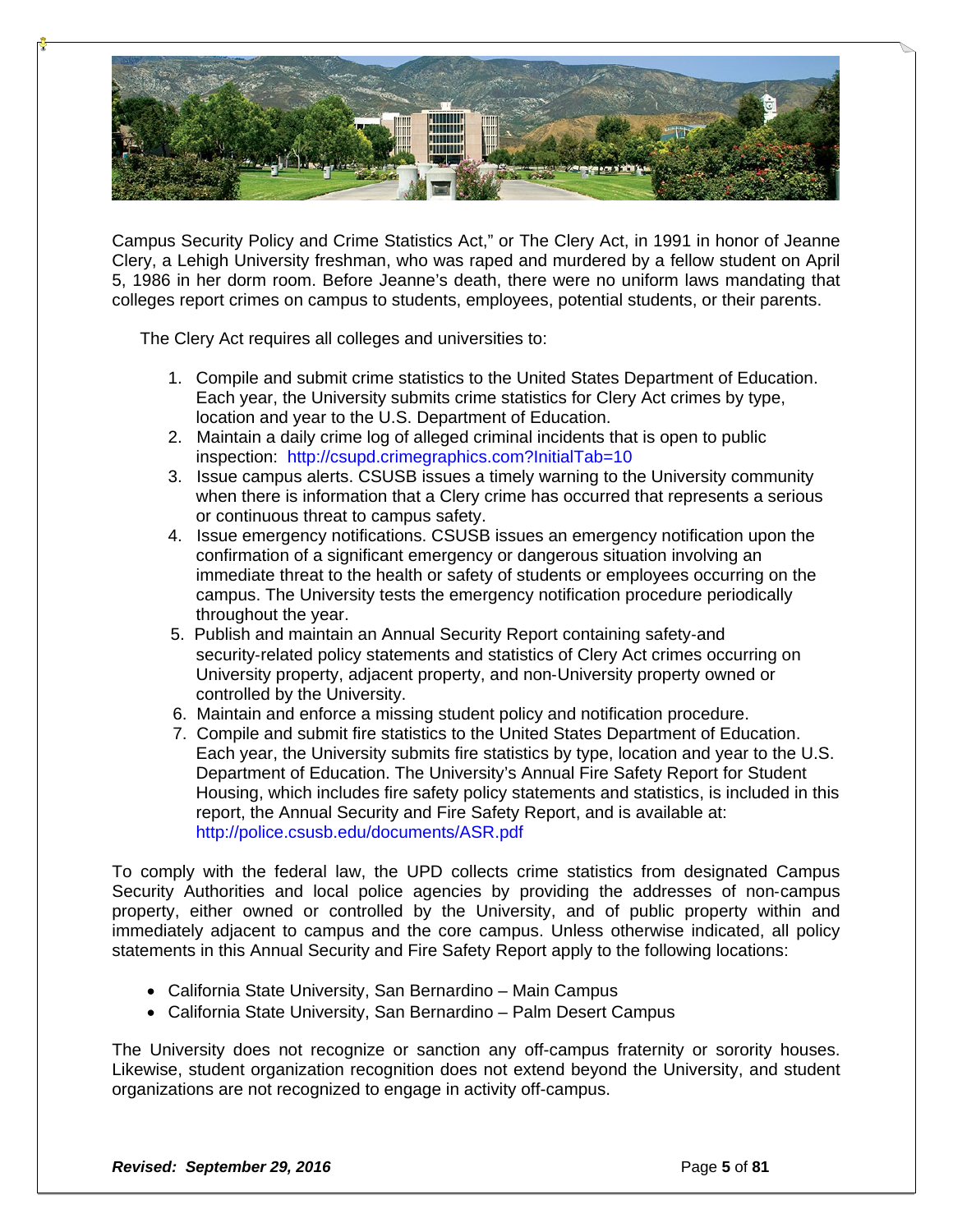

The UPD, Counseling and Psychological Services, and the Division of Student Affairs will accept confidential and anonymous reports of crime for inclusion in the annual statistical report.

Copies of this report are found electronically at: http://police.csusb.edu/documents/ASR.pdf

Hard copies are available upon request at the UPD at 5500 University Parkway, San Bernardino, CA 92407, located off Fairview Drive, adjacent to the A Lot Parking, or by calling (909) 537-3552 or (909) 537-7561.

All prospective employees may obtain a copy from Human Resources in Sierra Hall 110 or by calling 909-537-5138, and the web site address will be attached to CSUSB Employment Applications.

Source: UPD

### **Clery Crime Definitions**

#### **Criminal Homicide (Manslaughter by Negligence)**

The killing of another person through gross negligence. (Attempts are classified as aggravated assaults.)

### **Criminal Homicide (Murder and Non-negligent Manslaughter)**

The willful (non-negligent) killing of a human being by another. (Attempts are classified as aggravated assaults.)

#### **Sex Offenses**

Any sexual act directed against another person, without the consent of the victim, including instances where the victim is incapable of giving consent.

- (a) Rape the penetration, no matter how slight, of the vagina or anus with any body part or object, or oral penetration by a sex organ of another person, without the consent of the victim. The definition of rape includes forcible rape, sodomy, and sexual assault with an object.
	- a. Forcible rape the carnal knowledge of a person, without the consent of the victim, including instances where the victim is incapable of giving consent because of his or her age or because of his or her temporary or permanent mental or physical incapacity.
	- b. Sodomy oral or anal sexual intercourse with another person, without the consent of the victim, including instances where the victim is incapable of giving consent because of his or her age or because of his or her temporary or permanent mental or physical incapacity.
	- c. Sexual Assault With An Object to use an object or instrument to unlawfully penetrate, however slightly, the genital or anal opening of the body of another person, without the consent of the victim, including instances where the victim is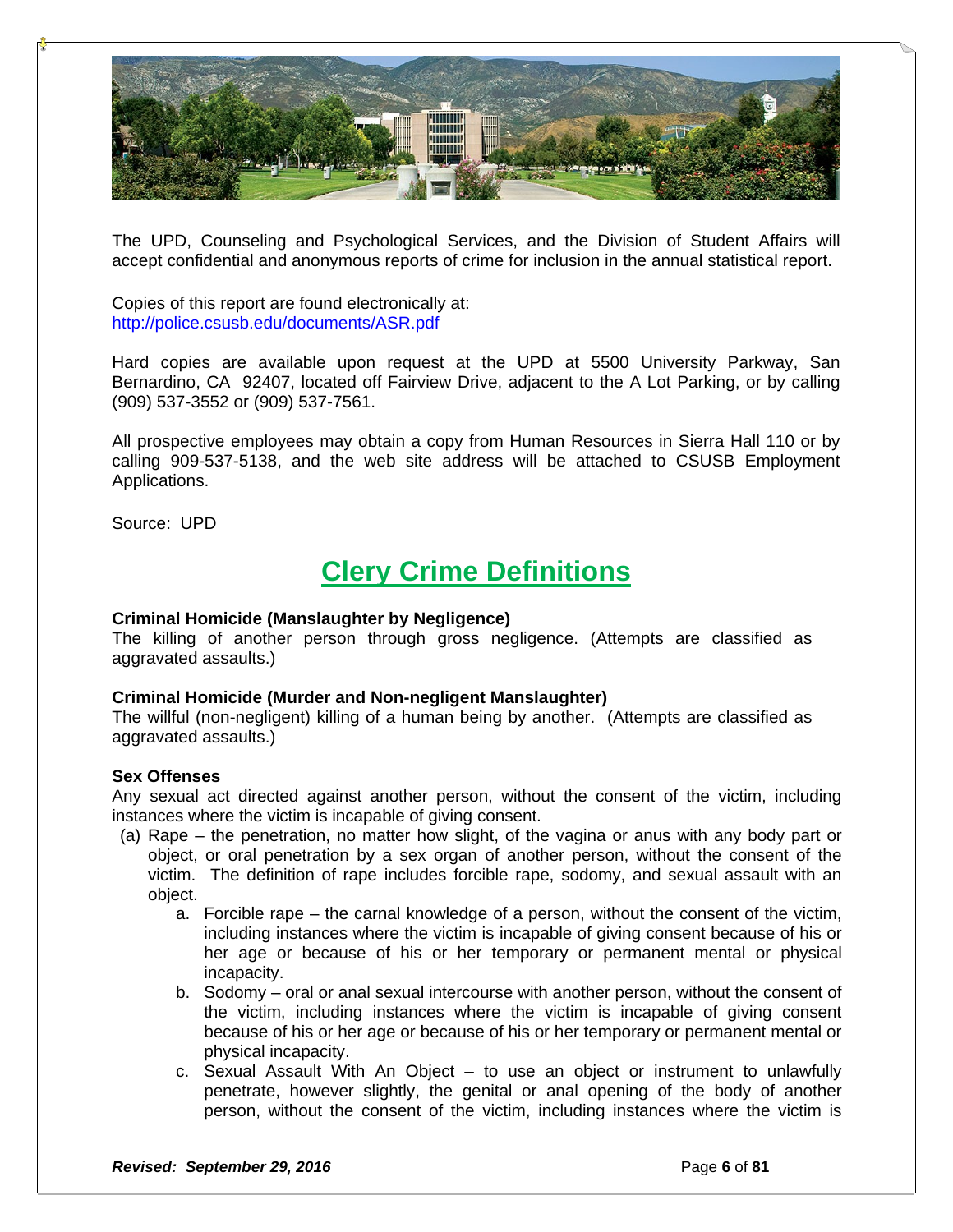

incapable of giving consent because of his or her age or because of his or her temporary or permanent mental or physical incapacity.

- (b) Fondling the touching of the private body parts of another person for the purpose of sexual gratification, without the consent of the victim, including instances where the victim is incapable of giving consent because of his or her age or because of his or her temporary or permanent mental capacity.
- (c) Incest non-forcible sexual intercourse between persons who are related to each other within the degrees wherein marriage is prohibited by law.
- (d) Statutory Rape non-forcible sexual intercourse with a person who is under the statutory age of consent.

#### **Robbery**

The taking or attempting to take anything of value from the care, custody, or control of a person(s) by force or threat of violence and/or fear.

#### **Aggravated Assault**

An unlawful attack of another for the purpose of inflicting severe or aggravated bodily injury accomplished by the use of a weapon or means likely to produce death or great bodily harm. It is not necessary that an injury results when a gun, knife or other weapon was used but which could have resulted in serious injury. (Includes attempts.)

#### **Burglary**

The unlawful entry (or attempt to enter) into a defined structure with the intent to commit a theft or any felony. (Includes attempts, but excludes vehicle burglary.)

#### **Motor Vehicle Theft**

Taking of a motor vehicle (as defined) without the consent of the owner with the intent to either permanently or temporarily deprive the owner of the vehicle. (Includes attempts and joyriding.)

#### **Arson**

The willful or malicious burning or attempt to burn (without the intent to defraud) a dwelling house, public building, motor vehicle or aircraft, or personal property of another, etc. (Includes attempts.)

#### **Dating Violence**

The term "dating violence" means violence committed by a person who is or has been in a social relationship of a romantic or intimate nature with the victim:

(1) the existence of such a relationship shall be determined by the victim with consideration of the length of the relationship, the type of relationship and the frequency of interaction between the persons involved in the relationship;

(2) for the purposes of this definition: (i) dating violence includes sexual or physical abuse or the threat of such abuse; (ii) dating violence does not include acts covered under the definition of domestic violence.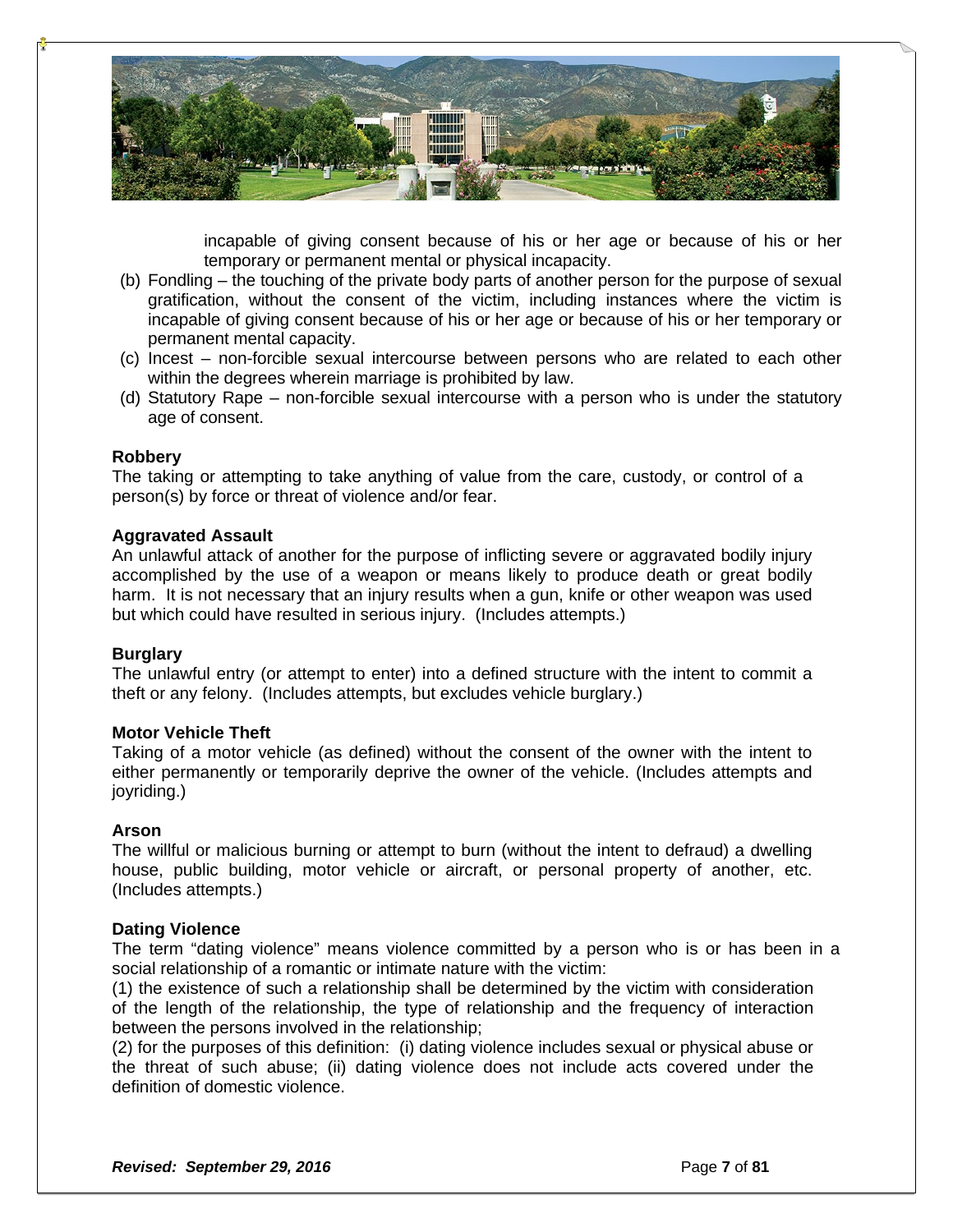

### **Domestic Violence**

The term "domestic violence" includes felony or misdemeanor crimes of violence committed: (i) by a current or former spouse or intimate partner of the victim; (ii) by a person with whom the victim shares a child in common; (iii) by a person who is cohabitating with the victim as a spouse or intimate partner; (iv) by a person similarly situated to a spouse of the victim under the domestic or family violence laws of the jurisdiction in which the crime of violence occurred; (v) by any other person against an adult or youth victim who is protected from that person's acts under the domestic or family violence laws of the jurisdiction where the crime occurred.

### **Stalking**

### The term "stalking" means:

(1) engaging in a course of conduct directed at a specific person that would cause a reasonable person to – (i) fear for his or her safety or the safety of others; or (ii) suffer substantial emotional distress;

(2) for the purposes of this definition – (i) course of conduct means two or more acts, including, but not limited to, acts in which the stalker directly, indirectly, or through third parties, by any action, method, device or means – follows, monitors, observes, surveils, threatens, or communicates to or about, a person, or interferes with a person's property; (ii) substantial emotional distress means significant mental suffering or anguish that may, but does not necessarily require, medical or other professional treatment or counseling; (iii) reasonable person means a reasonable person in the victim's circumstances.

### **Hate Crime**

A criminal act involving one or more of the below-listed crimes which was motivated by bias against any person or group of persons, or the property of any person or group of persons, because of the ethnicity, race, national origin, religion, gender, gender identity, sexual orientation, or disability of the person or group, or bias based upon the perception that the person or group has one or more of those characteristics.

### **Larceny-Theft (Except Motor Vehicle Theft)**

The unlawful taking, carrying, leading, or riding away of property from the possession or constructive possession of another. Attempted larcenies are included. Embezzlement, confidence games, forgery, worthless checks, etc., are excluded.

### **Simple Assault**

An unlawful physical attack by one person upon another where neither the offender displays a weapon, nor the victim suffers obvious severe or aggravated bodily injury involving apparent broken bones, loss of teeth, possible internal injury, severe laceration, or loss of consciousness.

### **Intimidation**

To unlawfully place another person in reasonable fear of bodily harm through the use of threatening words and/or other conduct, but without displaying a weapon or subjecting the victim to actual physical attack.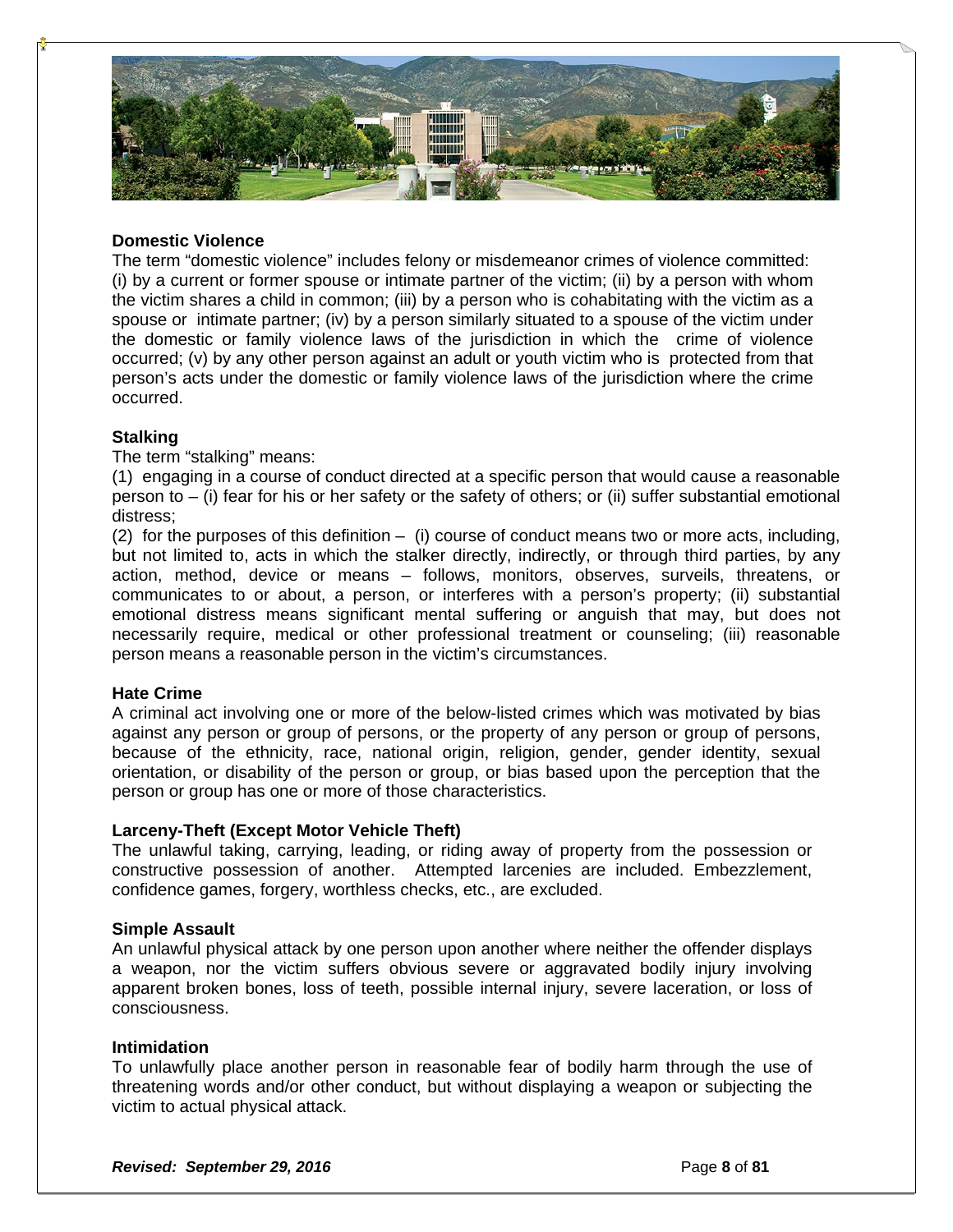

#### **Destruction/Damage/Vandalism of Property**

To willfully or maliciously destroy, damage, deface, or otherwise injure real or personal property without the consent of the owner or the person having custody or control of it.

**On-campus property:** Any building or property owned or controlled by the University within the same reasonably contiguous geographic area and used by the University in direct support of, or in a manner related to, the University's educational purpose, including any buildings or property that is owned by the University but controlled by another person and which is frequently used by students and supports institutional purposes such as a food or other retail vendor. (Excluding residential apartments.)

**Non-campus property:** Any building owned or controlled by a student organization that is officially recognized by the University; or any building or property owned or controlled by the University that is used in direct support of, or in relation to, the University's educational purposes, is frequently used by students, and is not within the same reasonably contiguous geographic area of the University.

**Public property:** All public property, including: thoroughfares, streets, sidewalks, parking facilities, that is within the campus, or immediately adjacent to, and accessible from, campus.

Source: UPD

### **Campus Security Authorities (CSA)**

We encourage and promote accurate and prompt reporting of criminal activity directly to UPD; however in some instances, members of the campus community may notify one of the designated campus security authorities about a crime. Crime statistics are gathered from CSUSB Campus Security Authorities (CSA) using a crime incident report form. When a crime is reported to a CSA, a crime incident report is completed and sent immediately to the UPD. When appropriate, reports of crimes to a CSA will be included in the annual statistical disclosure and will trigger any warranted timely warning reports.

A CSA is defined as "an official of an institution who has significant responsibility for student and campus activities, including but not limited to, student housing, student discipline, and campus judicial procedures." Individuals may be designated as CSA's if their official job responsibilities involve significant interaction with student and/or campus activities; serve as formal or unofficial mentors to students; serve as a member in an office or on a committee to whom students are instructed or informed to report or discuss crimes, allegations of crimes and other troubling situations; or have oversight for disciplinary procedures.

At CSUSB, CSA's include, but are not limited to:

- UPD, including sworn and civilian personnel
- Parking and Transportation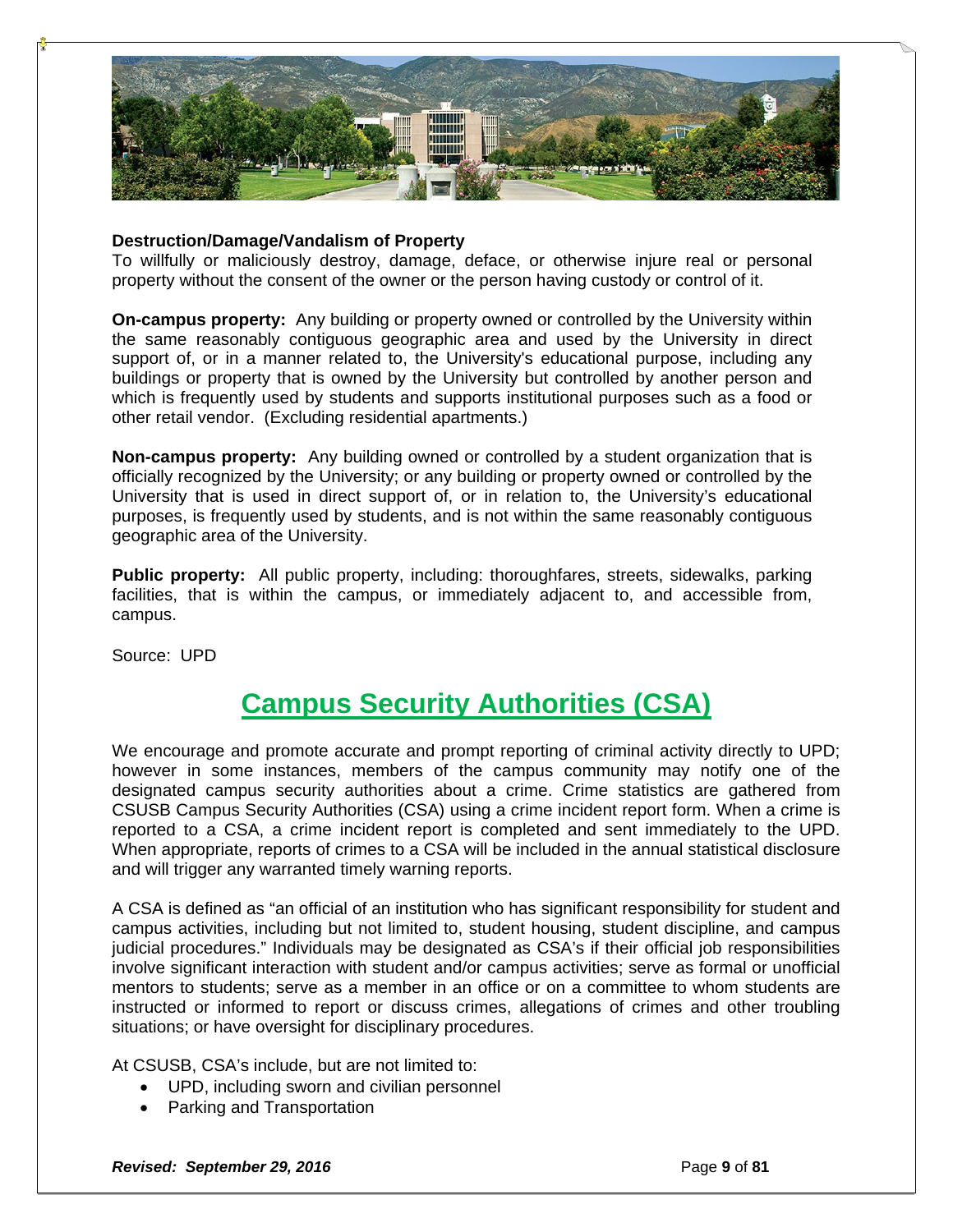

- Resident Directors and Assistant Directors
- Resident Coordinators and Resident Assistants
- Athletic Director, Assistant Director and Athletic Coaches, including Assistance Coaches, Trainers and staff members
- Student Conduct & Ethical Development
- Title IX & Gender Equity
- Faculty and Staff Club and Organizations Advisors
- Dean of Students
- Student Activity Directors
- Student Union Staff, including contracted food service staff/employees
- Student Recreation Center Staff
- Study Abroad Coordinators
- Student Engagement
- Campus Administrators (e.g. President, Vice Presidents, Associate Vice Presidents)

Source: UPD/Human Resources

### **Safety on Campus**

### **California State University San Bernardino strives to:**

- Create and maintain an environment for learning that promotes respect for and appreciation of scholarship, freedom and human diversity;
- Promote excellence in instruction and intellectual accomplishment and;
- Ensure a welcoming and safe intellectual, social and physical environment that engages campus members in the life of University.

The UPD participates in delivering the University mission and strives to create a safe environment conducive to academic excellence. Even though the UPD works closely with neighboring police agencies and employs a variety of measures to reduce and prevent crime, UPD believes safety is everyone's responsibility, and everyone's assistance is needed.

CSUSB is a community of more than 21,000 students, faculty, and staff located in the city, and county, in San Bernardino. To minimize the number of criminal incidents, a competent Residence Life staff, a professionally-trained UPD, students, and members of the wider campus community participate in a number of shared responsibilities to ensure that the students and their possessions are protected as much as possible. The UPD maintains a collaborative relationship with the police agencies in the city, and county, of San Bernardino. On occasion, one may see timely warning notices describing recent crime trends or dangerous incidents. It is the UPD's policy to provide the community with accurate information about the incidents along with crime prevention recommendations.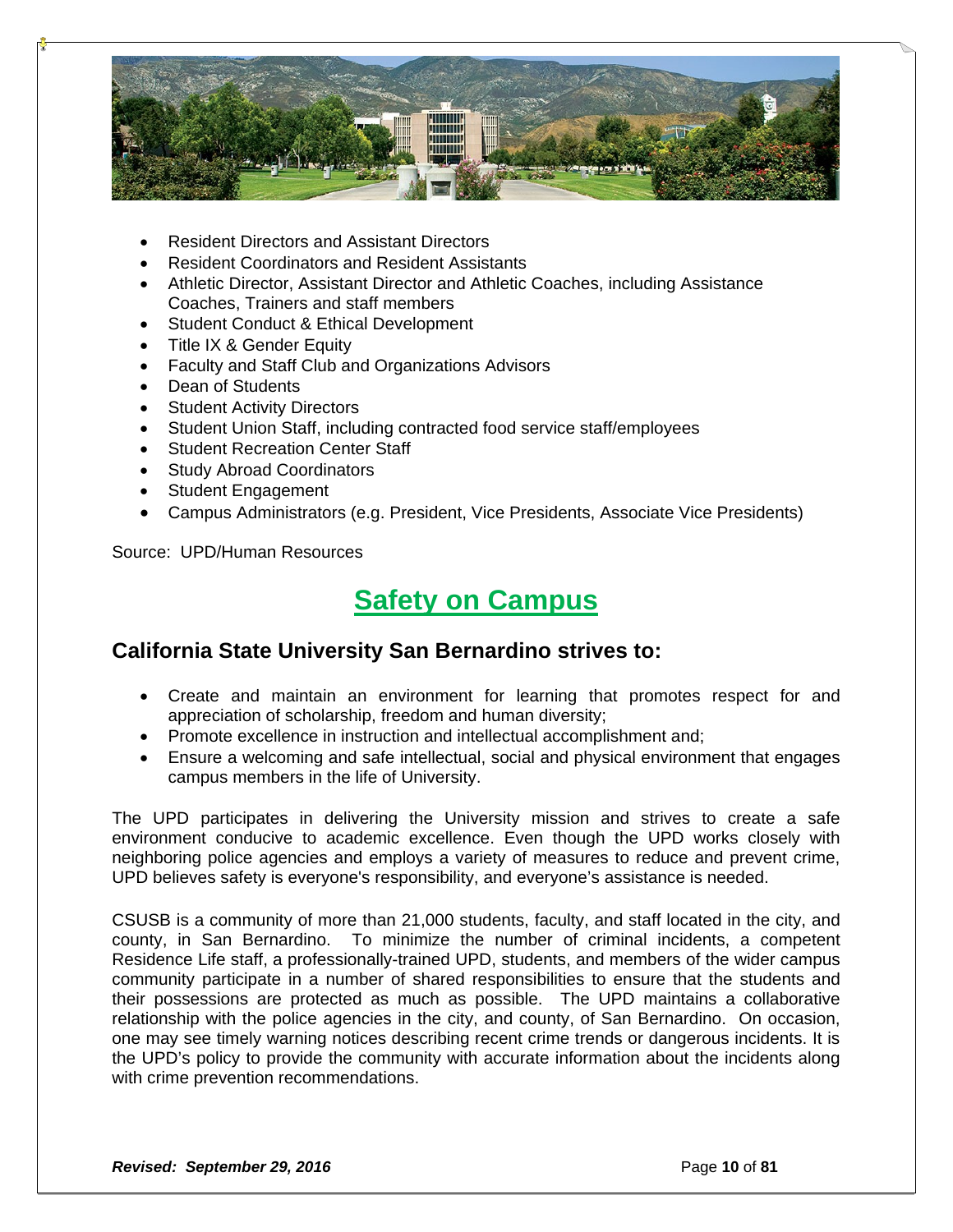

#### **University Police Department - Mission Statement**

The UPD strives to provide "Quality Service" by providing professional service with honor, integrity, and a commitment to excellence to the community. We perform our mission through diligent crime prevention, victim assistance, disaster preparedness, and problem-oriented policing. We strive daily to live by our department motto, "Campus Safety through Service."

Nina Jamsen, Chief of Police

Source: UPD

### **University Police Department - Your Community Policing Agency**

Campus safety is coordinated by the UPD, located on Fairview Drive, near Lot A. The department has primary jurisdiction over the Campus, with seventeen (17) sworn officers that have full peace officer authority, as defined in California Penal Code 830.2. The department also employs approximately forty (40) non-sworn support personnel. These police officers are graduates of an approved California Peace Officers Standards Training Academy and undergo continued training to upgrade their skills. All sworn employees have been trained in first aid and CPR and are authorized to enforce all regulations on the University campus. The sworn employees have police powers that extend statewide. UPD officers are armed with firearms. They conduct foot, vehicular and bicycle patrols on campus and in the Residence Community 24 hours a day. UPD officers also work very closely with the San Bernardino Police Department and other law enforcement agencies to assist them with incidents involving campus community members that may occur off-campus.

Potential criminal actions and any emergency on campus, including medical emergencies, should be reported directly to the UPD by dialing 9-1-1. Upon receipt of the call, the UPD officers are dispatched immediately to the site of the complaint and have the authority to make arrests, if necessary.

The UPD has existing mutual aid agreements with both the San Bernardino Police Department and the San Bernardino County Sheriff's Department for CSUSB, and the Riverside Sheriff's Department for the Palm Desert Campus.

Main Campus: The San Bernardino Police Department agrees to investigate incidents of homicide and violent sexual assaults that occur on the property of CSUSB.

Palm Desert Campus: The Riverside Sheriff's Department agrees to serve as the primary law enforcement agency, having principle law enforcement jurisdiction at the Palm Desert Campus.

Source: UPD

**Revised: September 29, 2016 Page 11** of **81 Page 11** of **81**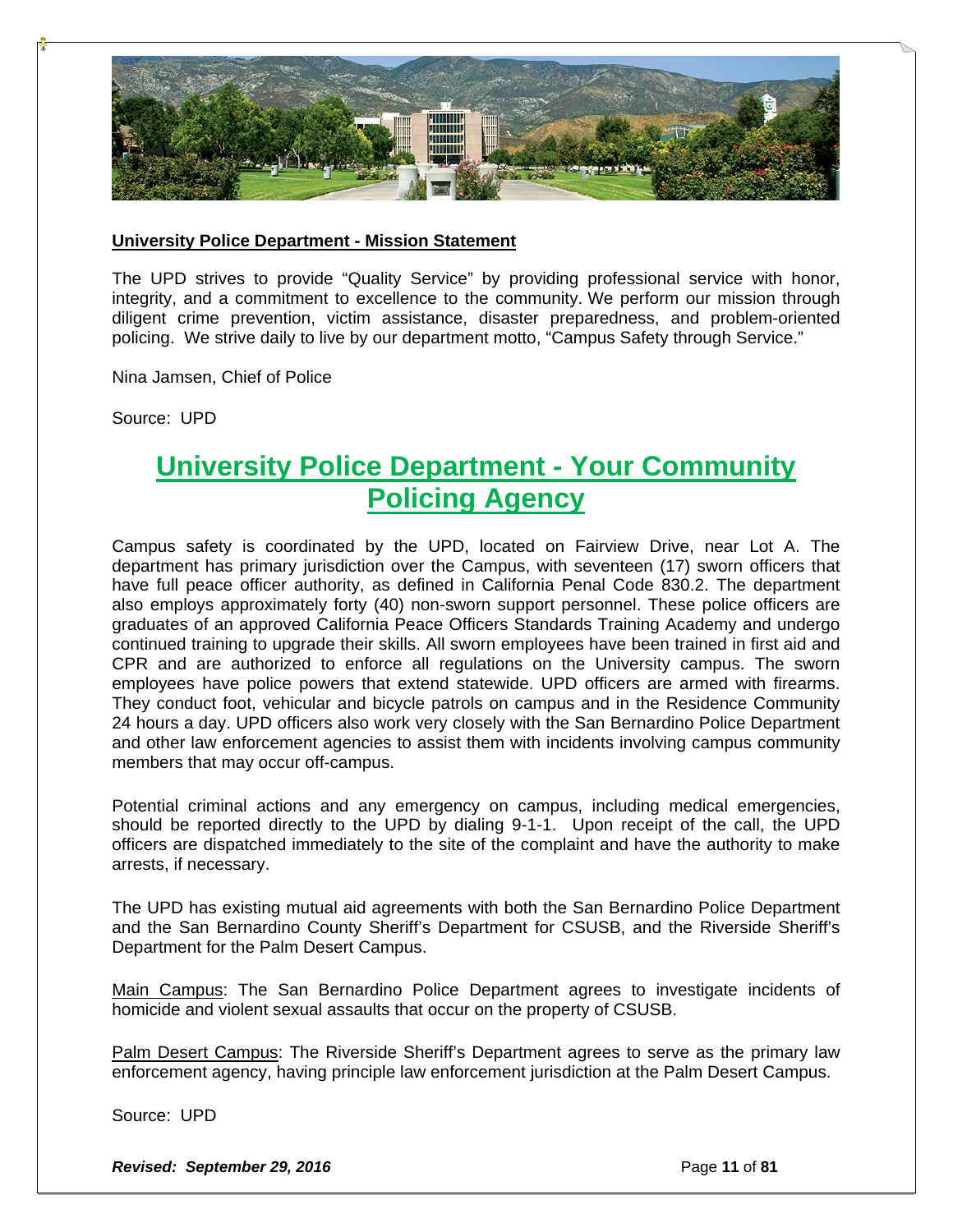

### **Safety and Security in the Residential Community**

CSUSB offers traditional residence halls as well as apartment style living. Security safeguards within the residence halls include restricted access and a requirement that guest(s) must always be accompanied by a resident. Crime prevention programs include orientation workshops, individual floor meetings, residential community-wide presentations, and educational programs. All programs are presented each quarter or as requested. The UPD and Residential Life staff has enjoyed a partnership that has been conducive to safety and security.

All Residence Education staff members in the residence halls undergo comprehensive training each quarter for both prevention and response regarding safety and security issues. As part of their responsibility for campus security, both student and professional staff participate in lectures and seminars associated with topics such as substance abuse, prevention of sexual assault, and community security. Resident Assistants, who are all members of the University Housing and Residential Education staff, live on campus and provide 24-hour staff coverage.

To increase safety, residents should take the following precautions. Residents with automobiles should park them in designated spaces. Observe all building security procedures and keep room doors locked at all times, even when occupied. Notify Residence Education staff or the UPD of any unfamiliar faces or unusual incidents within residence buildings or property.

Source: Department of Housing and Residential Education

### **Security Policies and Procedures**

All non-residential buildings, except the library, will be secured by key or electronic door control by the UPD nightly by 11:00 p.m. It is recognized that there will be some need for after hours and weekend access to buildings. After hours, a faculty or staff I.D. is required for access. Anyone working after hours (11:00 p.m.) or on weekends should notify the UPD. Students working in the building after hours are required to have in their possession a student pass (authorized by college deans) and photo identification. Holiday access scheduling is treated as weekend access.

Access to University housing facilities is limited to residents, escorted guests and University staff. Facilities are accessed via card access. The campus facilities are maintained by Facility Services and patrolled by the officers of the UPD and University Housing and Residential Education staff. The police officers and community service officers regularly test the emergency phones and submit work orders for repair, recommend the trimming of shrubbery for safety reasons, and conduct periodic lighting surveys. Officers report the need for replacement of lights and any other physical hazards they notice. Periodic crime prevention surveys are conducted when a crime trend occurs or upon the physical changes of office space and equipment when requested by an administrator. Many buildings, offices, labs, computer rooms and areas of campus have alarms, which are monitored by the UPD.

**Revised: September 29, 2016 Page 12** of **81 Page 12** of **81**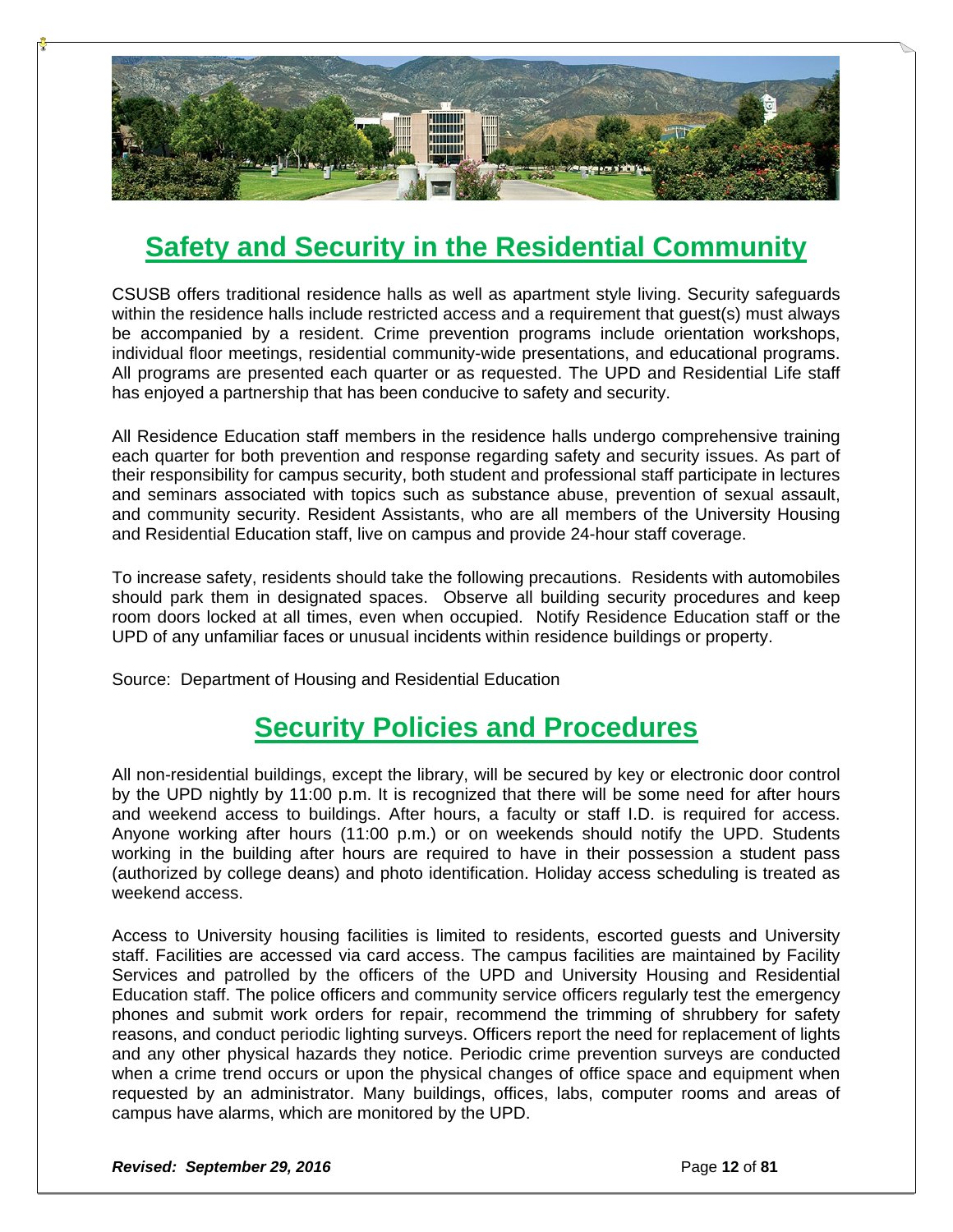

Lighting improvements are constantly being evaluated. Improvements have included the placement of high intensity sodium vapor lights in buildings, in parking lot areas, in areas with heavy landscaping and trees, and along pathways frequently traveled by students. Emergency telephones are located at the entrances of all University housing facilities and at many locations throughout the campus. All emergency telephones are connected directly to the UPD.

Students are encouraged to report any problems with the campus environment to faculty advisors, coaches and the Division of Student Affairs staff, or any campus administrator. The UPD maintains an anonymous crime tip line at 909-537-7786. The UPD, Counseling and Psychological Services, and the Division of Student Affairs will accept confidential and anonymous reports of crime for inclusion in the annual statistical report.

Source: UPD

### **Escort Services**

The UPD provides an escort service to all students, faculty, and staff. The service is available upon request, on a "first call - first served" basis. UPD Community Service Officers (CSOs) are trained student assistants equipped with police radios and will respond to the request. If a CSO is not available, a police officer will respond to the request. The CSO or officer will escort the person to their car or other locations on campus. This service is available 24 hours a day, seven days a week. Call 909-537-5165 or 909-537-7777.

Source: UPD

### **Available Crime Prevention Presentations and Prevention of Violence in the Workplace**

CSUSB has established a team of individuals to respond, and provide training, to prevent or recognize early warning signs of potential violence. The team consists of members from the UPD, Counseling & Psychological Services, Human Resources and a variety of other entities on campus. Individual consultations, counseling, presentations, and workshops are offered upon request. Requests can be made by calling UPD at 909-537-5165 or Human Resources at 909- 537-5138.

Established University faculty, staff and UPD procedures will serve as the mechanisms for resolving situations of violence or threats of violence. Each allegation of violence will be taken seriously. Individuals are encouraged to report acts of violence, threats of violence, or any other behavior which, by intent, act or outcome, harms another person.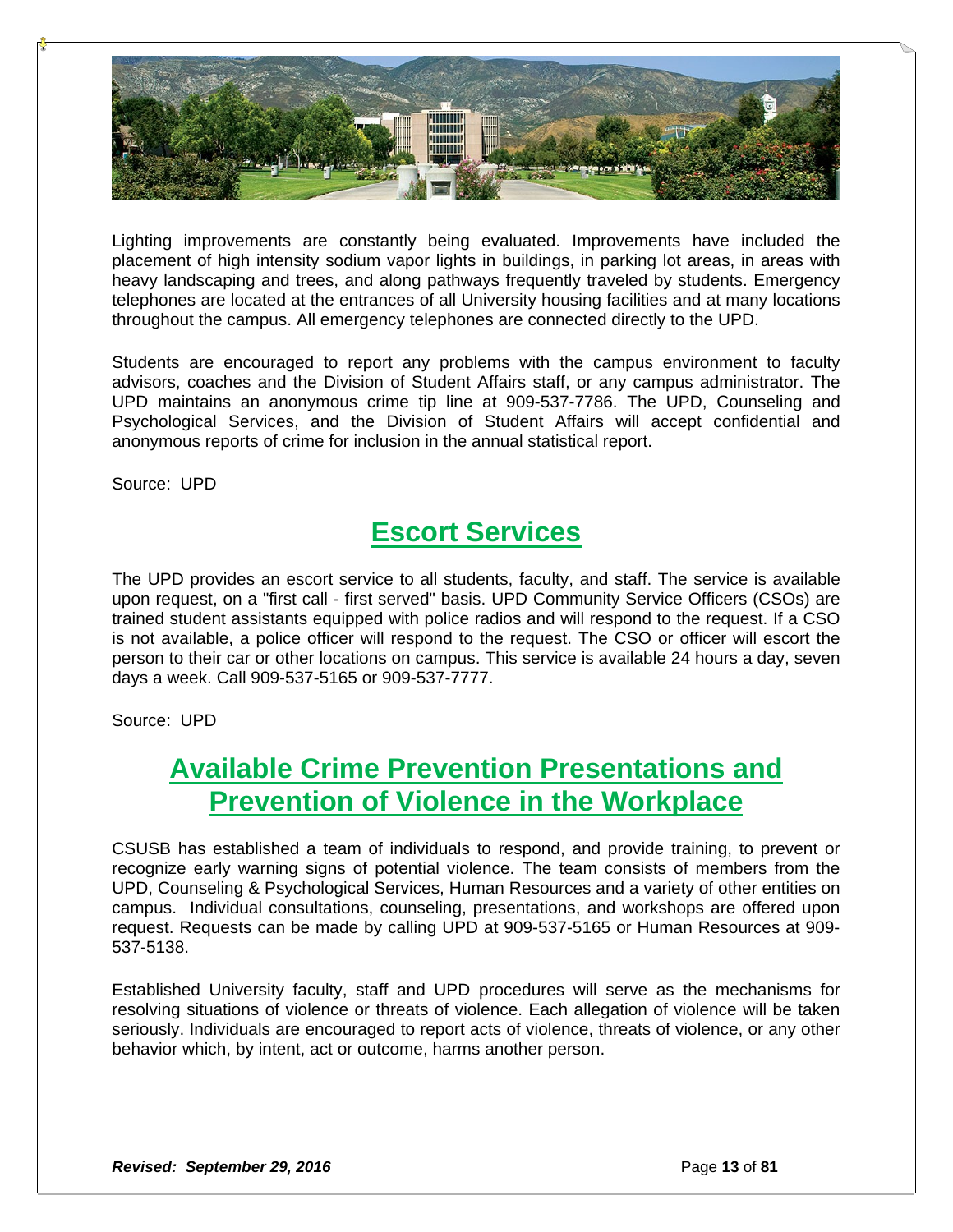

### **Members of the University Police Department are available to provide the following presentations to staff, faculty and students:**

Personal Safety, Sexual Assault Prevention, Prevention of Auto Theft and Auto Burglary, dealing with Distressed Individuals, Emergency Preparedness, Self Defense, Use of Pepper Spray, New First Time Freshman, Family Members and Transfer Student Orientation, safety presentations to children and parents, and any other topics related to protecting personal and state property. We do encourage participation in our crime prevention programs and ask for your assistance in keeping our community safe. These programs are offered throughout the quarter or upon request. Crime Prevention brochures are also available on our web site at: http://police.csusb.edu/resources/crimePrevention.html

Source: UPD/Human Resources

### **Emergency Notifications**

In accordance with federal and state law, CSUSB has adopted and follows emergency notification procedures for any significant emergency or dangerous situation involving an immediate threat to the health or safety of students or employees occurring on the campus.

CSUSB has deployed a variety of communication tools, such as Informacast and the Connect-Ed Emergency Notification System (ENS). Informacast provides the capability for emergency notifications to be sent to specific buildings throughout the campus. Connect-Ed allows the University to send important information and instructions during emergency situations to students, faculty, and staff via home phones, cellular phones, text messaging and e-mail, messages to TTY/TDD receiving devices for the hearing impaired, campus phones and speakers, wireless electronic message boards, and the public address system. This is to ensure that the desired message is received by the campus community, or a particular area on campus or groups within campus community thereof. Messages can be sent simultaneously to multiple numbers and devices to ensure the campus community receives important messages during emergency situations.

Once an immediate threat or hazard to campus safety has been identified and activation of ENS is deemed an appropriate response, the following positions may initiate a message: the President, Vice President for Administration and Finance, UPD Command Staff, UPD Watch Commander, Emergency Management and Preparedness Coordinator, UPD Communication, on scene Incident Commander, or a Public Information Officer. Without delay, and taking into account the safety of the community, the content of the notification will be determined and the notification will be sent unless issuing a notification will, in the professional judgment of responsible authorities, compromise efforts to assist a victim or to contain, respond to, or otherwise mitigate the emergency. Adequate follow up information will be provided when applicable.

CSUSB ENS is checked annually in announced tests by the Emergency Management and Preparedness Coordinator, and may be conducted simultaneously with the campus wide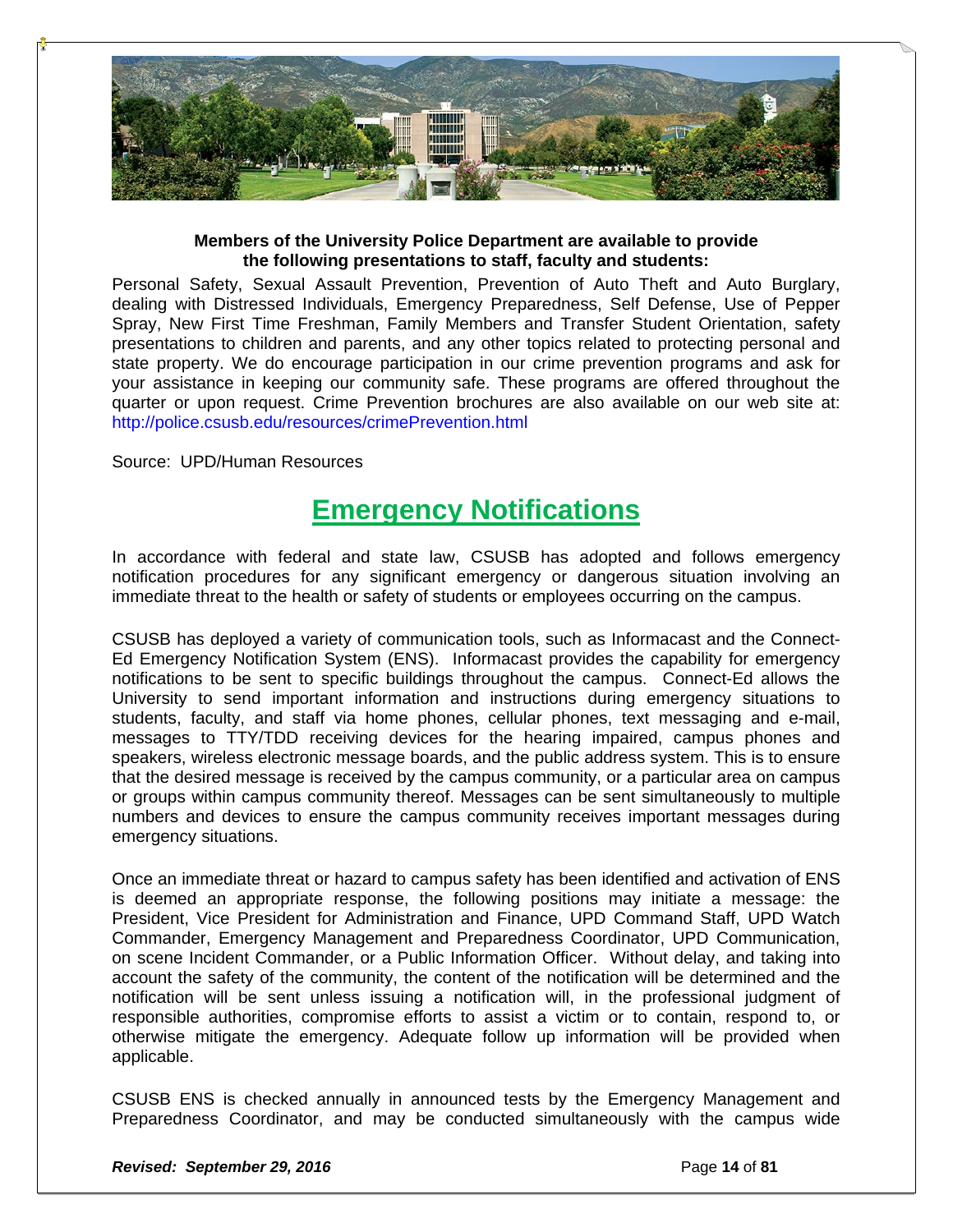

evacuation drills. Notification will be made with a campus wide e-mail for announced tests. CSUSB is not currently conducting any unannounced tests. Testing is documented each time it occurs with a description of the test/exercise, the date, and the time.

San Bernardino Police Department (SBPD), San Bernardino County Sheriff's Department (SBSD) and UPD routinely communicate with each other via shared radio frequencies and/or phones regarding situations that either agency may become aware of that may warrant an emergency response. The UPD/SBPD Memorandum of Understanding (MOU) further outlines the coordination between these police departments. To facilitate further dissemination to the larger surrounding community, the SBPD will be kept apprised of the situation. SBPD uses systems including, but not limited to, reverse 911 via SBSD, Nixle, and various social media applications to disseminate critical information.

UPD encourage all members of our community to ensure their contact information is current by logging in to their My Coyote portal and reviewing and updating, as necessary, their contact information. CSUSB will only use the "Home," "Cellular," and "Emergency Text Alert Message" telephone fields for emergency notification.

Source: UPD/Risk Management

### **Emergency Response and Evacuation Procedures**

CSUSB will utilize available media to notify the campus community upon the confirmation by UPD officers of a significant emergency or dangerous situation involving an immediate threat to the health or safety of students or employees occurring on the campus.

When warranted, the police department will, without delay, and taking into account the safety of the community, determine the content of the notification and initiate the notification system, unless the notification will, in the professional judgment of responsible authorities, compromise efforts to assist victims or to contain, respond to, or otherwise mitigate the emergency.

Once notified, the Office of Strategic Communications will employ a variety of communication tools, such as the Blackboard-Connect messaging system, which allows the University to send voice messages to home, work and cellular phones; text messages to cellular phones, PDAs and other text-based devices; messages to TTY/TDD receiving devices for the hearing impaired; campus speaker phones; traditional e-mail; wireless electronic message boards; and the public address system, to ensure that the desired message is received by the campus community.

The Office of Strategic Communication will be responsible for ensuring that emergency information is disseminated to the local media for release to the surrounding community.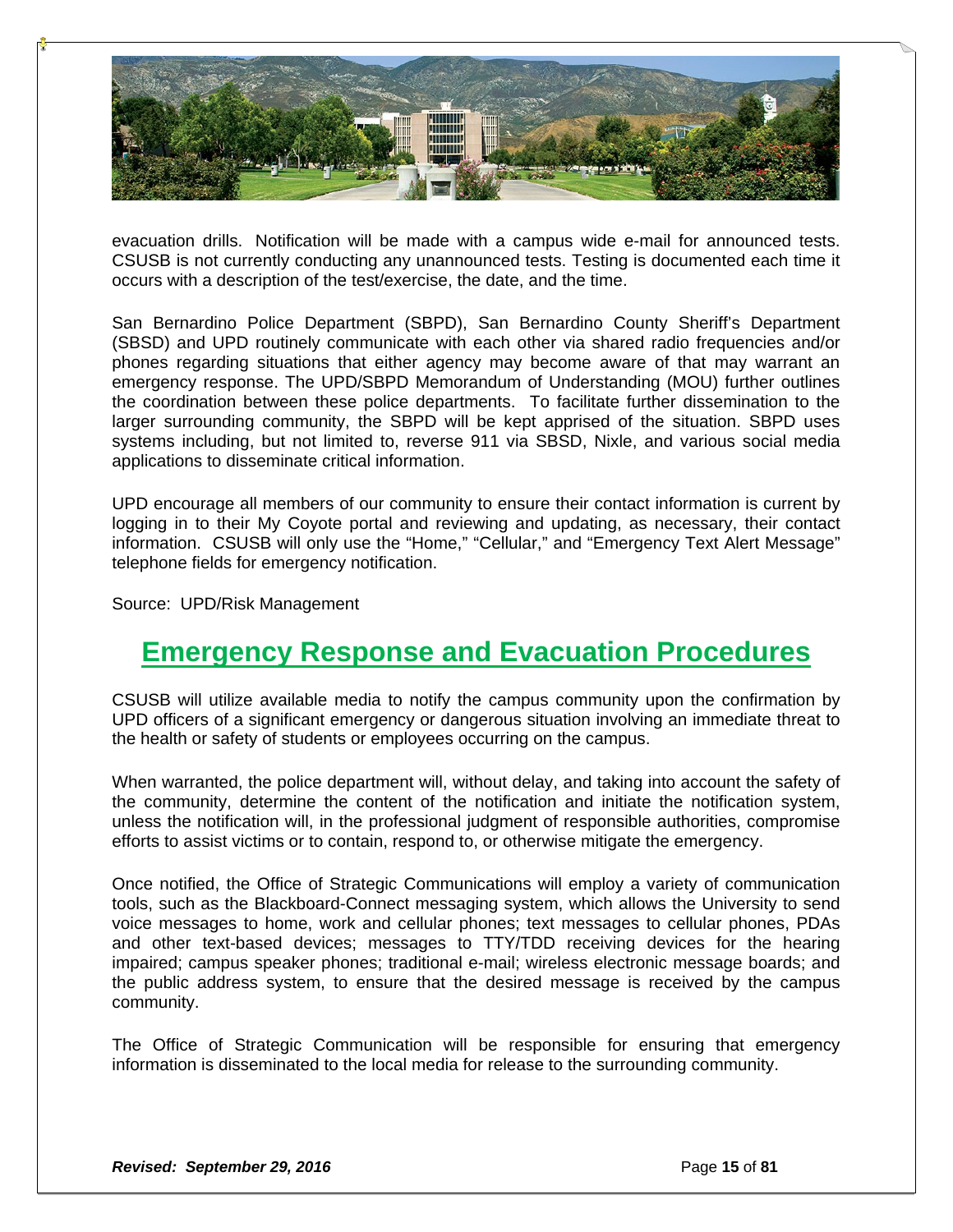

CSUSB will test the emergency response and evacuation procedures on an annual basis through participation in drills, exercises, and appropriate follow-through activities designed to assess and evaluate emergency plans and capabilities. The campus emergency manager will be responsible for documenting the University's efforts in this regard.

Procedures regarding evacuations are available to the campus community year-round in the CSUSB Emergency Management Plan (available online and in select offices throughout the campus), the Disaster Preparedness Quick Reference Guide (conspicuously displayed in campus offices and classrooms), and the CSUSB Emergency Operations Reference Pamphlet for Faculty, Staff, and Students (distributed to the campus community and available at the police department).

CSUSB maintains an agreement with local law enforcement agencies for mutual aid assistance. The local law enforcement agencies will assist in a critical emergency or disaster occurring on the campus.

Source: UPD/Risk Management

### **Timely Warning Policy**

In accordance with federal and state law, CSUSB has adopted and follows procedures that require the issuance of a timely warning when certain offenses occur on campus, on public property within, or immediately adjacent to, the campus, or in or on non-campus buildings or property owned or controlled by CSUSB, when it is determined that such occurrences represent a serious or continuing threat to the campus community.

The purpose of a timely warning advisory is to alert the campus community about any reported crime that represents a continuing or serious threat to the safety of the campus community and/or to heighten safety awareness of students. The circumstances of any specific situation, coupled with the police department's assessment of the threat potential, will dictate the need and manner of issuance of a Campus Timely Warning. Timely Warning notices are typically issued for the following Uniform Crime Reporting (UCR) Program and National Incident Based Reporting System (NIBRS) crime classifications: criminal homicide, robbery, aggravated assault, burglary, and major incidents of arson and sex offenses on a case‐by‐case basis, depending on the facts of the case and the information known by the UPD.

Example: if an assault occurs between two students who have a disagreement, there may be no ongoing threat to other CSUSB campus community members and a Timely Warning Notice would not be distributed. In cases involving sexual assault, they are often reported long after the incident occurred, thus there is no ability to distribute a "timely" warning notice to the community. Sex offenses will be considered on a case-bycase basis, depending on when and where the incident occurred, when it was reported, and the amount of information known by the UPD.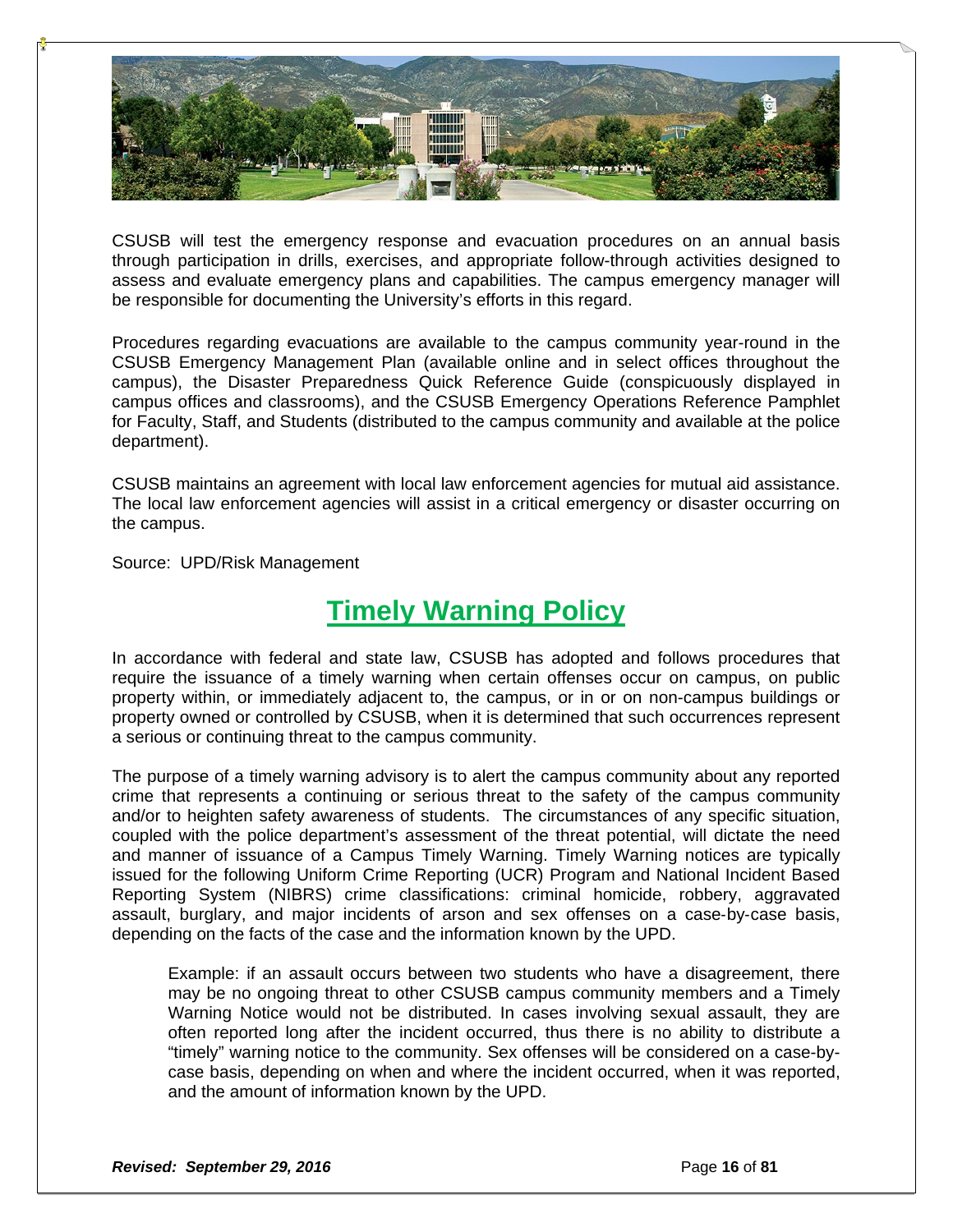

With the occurrence of such a crime, a campus official listed below will make the decision, on a case‐by‐case basis, in compliance with the Jeanne Clery Act and considering the facts surrounding the crime, including factors such as the nature of the crime, continuing danger to the campus community, and the possible risk of compromising law enforcement efforts. The Chief of Police, or designee, reviews all reports to determine if there is an on‐going or serious threat to the campus community and if the distribution of a Timely Warning Notice is necessary. Timely Warning Notices are typically written by the Chief of Police or designee. Timely Warning Notices are distributed as listed in the chart below.

Timely Warnings will be distributed in a manner intended to reach the entire campus community. Timely Warnings will be provided to students and employees in a manner that is timely, that withholds the names of the victims as confidential, and that will aid in the prevention of similar occurrences.

Timely Warnings will contain the following information:

- a. Description of the incident (type of crime, time, date and location)
- b. Physical description of the offender
- c. Composite drawing or photograph of the offender, if available
- e. Description of injuries or use of force, if relevant
- f. Crime Prevention Tips
- g. Emergency contact information (phone numbers and web sites)
- h. Date the campus crime alert bulletin was issued

Timely Warnings will be issued as soon as pertinent information is available. The primary system of delivery for issuing a Timely Warning notice is e-mail distribution. Dissemination of Timely Warnings may include, but are not limited to, Campus-wide e-mail, UPD web page, Nixle account (which can be found at http://police.csusb.edu on the Alert page), the University's Connect-Ed system, and prominent posting of notices on campus buildings, when an offense occurs in or around a particular building.

All persons within the CSUSB community are strongly encouraged to report crimes to the UPD or other designated CSAs to trigger timely warnings when appropriate.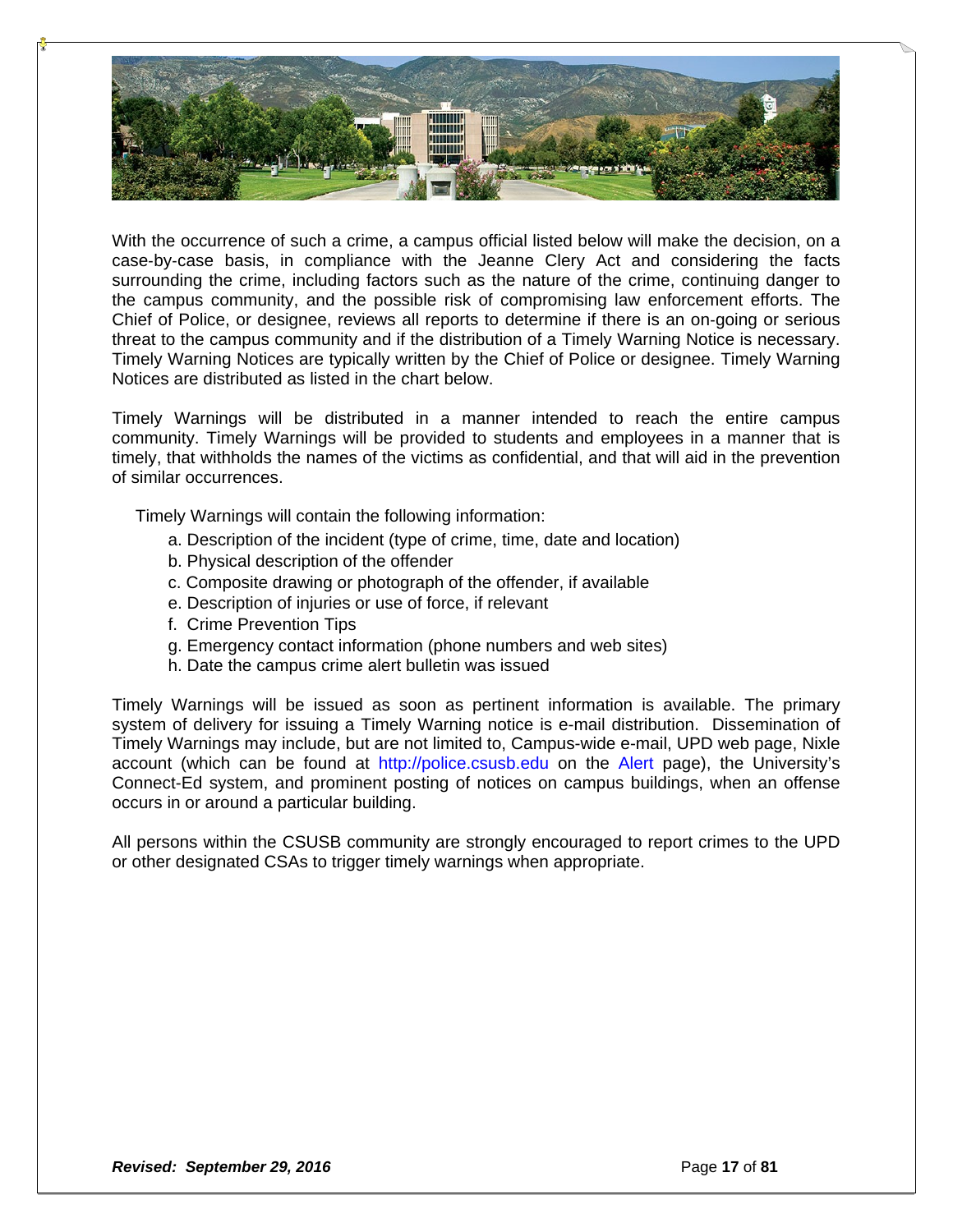

| <b>System to use</b>                                               | <b>Primary and</b><br><b>Backup</b><br><b>Message</b><br><b>Creator</b> | <b>Authority for</b><br>approving<br>and<br>sending<br>messages | <b>Primary</b><br><b>Message</b><br><b>Sender</b>       | <b>Backup</b><br><b>Message</b><br><b>Sender</b>             |  |
|--------------------------------------------------------------------|-------------------------------------------------------------------------|-----------------------------------------------------------------|---------------------------------------------------------|--------------------------------------------------------------|--|
| <b>PRIMARY</b>                                                     |                                                                         |                                                                 |                                                         |                                                              |  |
| Campus-wide e-mail<br>to all Students,<br><b>Faculty and Staff</b> | <b>University</b><br>Police<br>Command<br><b>Staff</b>                  | University<br>Police<br>Command<br><b>Staff</b>                 | Admin. &<br><b>Finance Vice</b><br>President            | University<br>Police<br><b>Command Staff.</b><br>or designee |  |
| <b>SECONDARY</b>                                                   |                                                                         |                                                                 |                                                         |                                                              |  |
| <b>System to use</b>                                               | <b>Primary and</b><br><b>Backup</b><br><b>Message</b><br><b>Creator</b> | <b>Authority for</b><br>approving<br>and<br>sending<br>messages | <b>Primary</b><br><b>Message</b><br><b>Sender</b>       | <b>Backup</b><br><b>Message</b><br><b>Sender</b>             |  |
| <b>Web Site</b>                                                    | <b>University</b><br>Police<br>Command<br><b>Staff</b>                  | <b>University</b><br>Police<br>Command<br><b>Staff</b>          | University<br>Police - Support<br>Services Supv.        | Information<br>Technology                                    |  |
| Connect-Ed                                                         | University<br>Police<br>Command<br><b>Staff</b>                         | <b>University</b><br>Police<br>Command<br><b>Staff</b>          | Strategic<br>Communication                              | Information<br>Technology                                    |  |
| <b>Nixle</b>                                                       | University<br>Police<br>Command<br><b>Staff</b>                         | <b>University</b><br>Police<br>Command<br><b>Staff</b>          | <b>University</b><br>Police - Support<br>Services Supv. | University<br>Police<br><b>Supervisors</b>                   |  |
| Posting on Building(s)                                             | University<br>Police<br>Command<br><b>Staff</b>                         | University<br>Police<br>Command<br><b>Staff</b>                 | University<br>Police Personnel                          | University<br>Police<br>Supervisor                           |  |

Source: UPD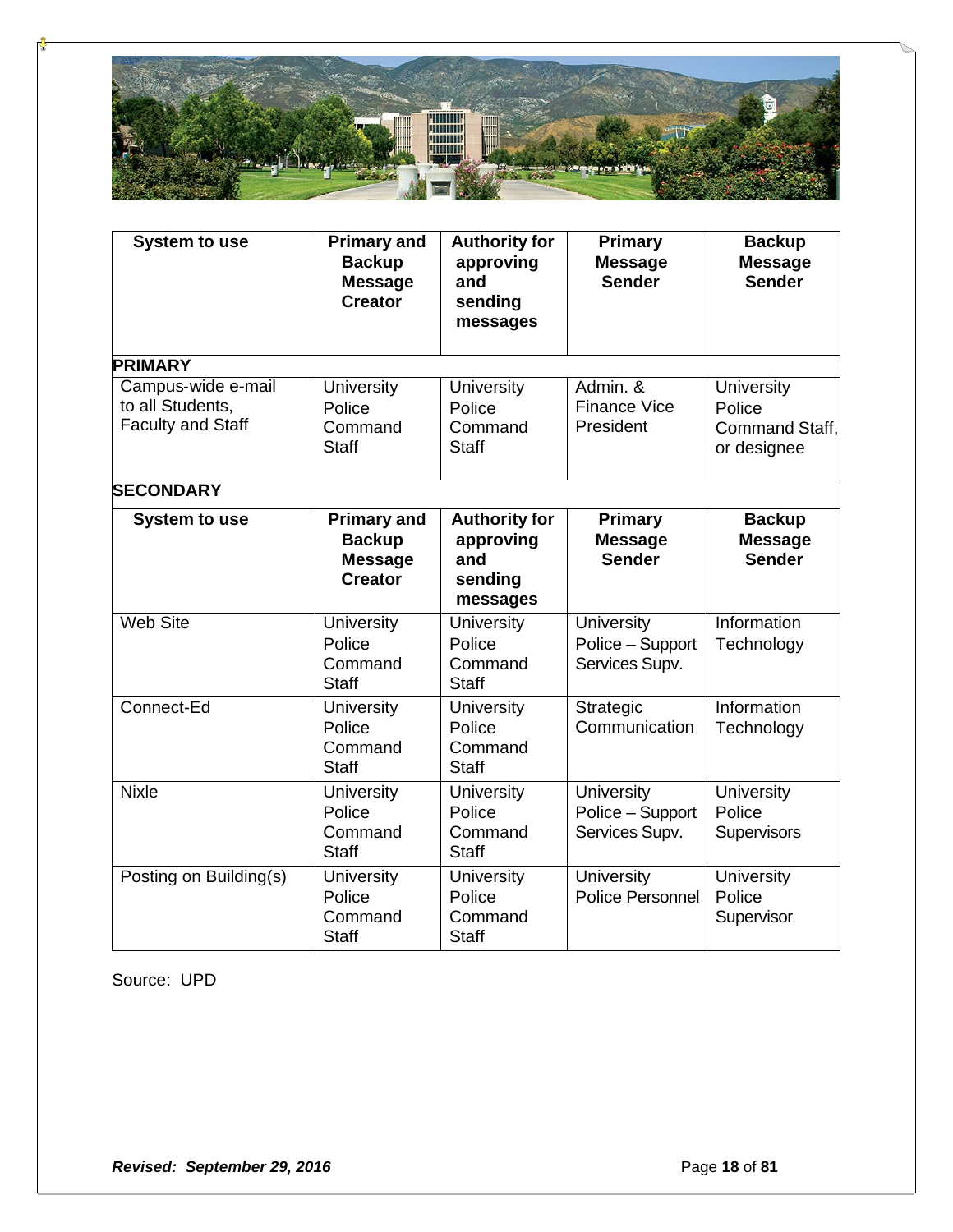

### **Missing Student Notification**

Students who reside in an on-campus student housing facility will be provided a "Contact Information" form to be completed, which will remain confidential and registered by the Housing Department of Housing and Residential Education.

In accordance with the Higher Education Opportunity Act; Public Law 110-315

(http://www2.ed.gov/policy/highered/leg/hea08/index.html), regarding the new regulations to campus safety requirements and emergency procedures, the Department of Housing and Residential Education must inform you that:

- If missing, all students under 18 years of age and not emancipated from their parent or guardian will automatically have their parent or guardian notified immediately.
- If missing, the local law enforcement will still be notified if a student chooses not to register a contact person.
- All official missing student reports will be referred immediately to an institutional police or campus security department or local law enforcement agency with jurisdiction in the area.
- If a student is determined to have been missing for 24 hours, CSUSB administration will contact University Police, and the student will be determined missing. A Student Affairs designee will contact family/parents immediately to inform them of their student missing status.

Source: Department of Housing and Residential Education

### **Alcohol, Drugs, and Weapons Policy**

UPD officers enforce laws regulating the use of alcoholic beverages and underage drinking. CSUSB is committed to maintaining a safe and healthy environment for the campus community. Alcohol and other drugs should not interfere with the University's educational mission. All CSUSB students, faculty members, staff members, and administrators are subject to local, state, and federal laws regarding the unlawful possession, distribution, or use of alcohol or illegal drugs.

The unlawful manufacture, distribution, dispensing, possession or use of illegal drugs on the University campus or at any University-sponsored event, on or off-campus, is prohibited. No one may use illegal substances, or abuse legal substances, including alcohol, in a manner which impairs performance of assigned tasks. A complete description of these regulations is contained in the CSUSB policy on alcoholic beverages on campus and the CSUSB drug policy. The policy is available on the CSUSB Policy Page, at http://policies.csusb.edu/alcoholpolicy.htm, or can be

**Revised: September 29, 2016 Page 19 of 81 Page 19 of 81**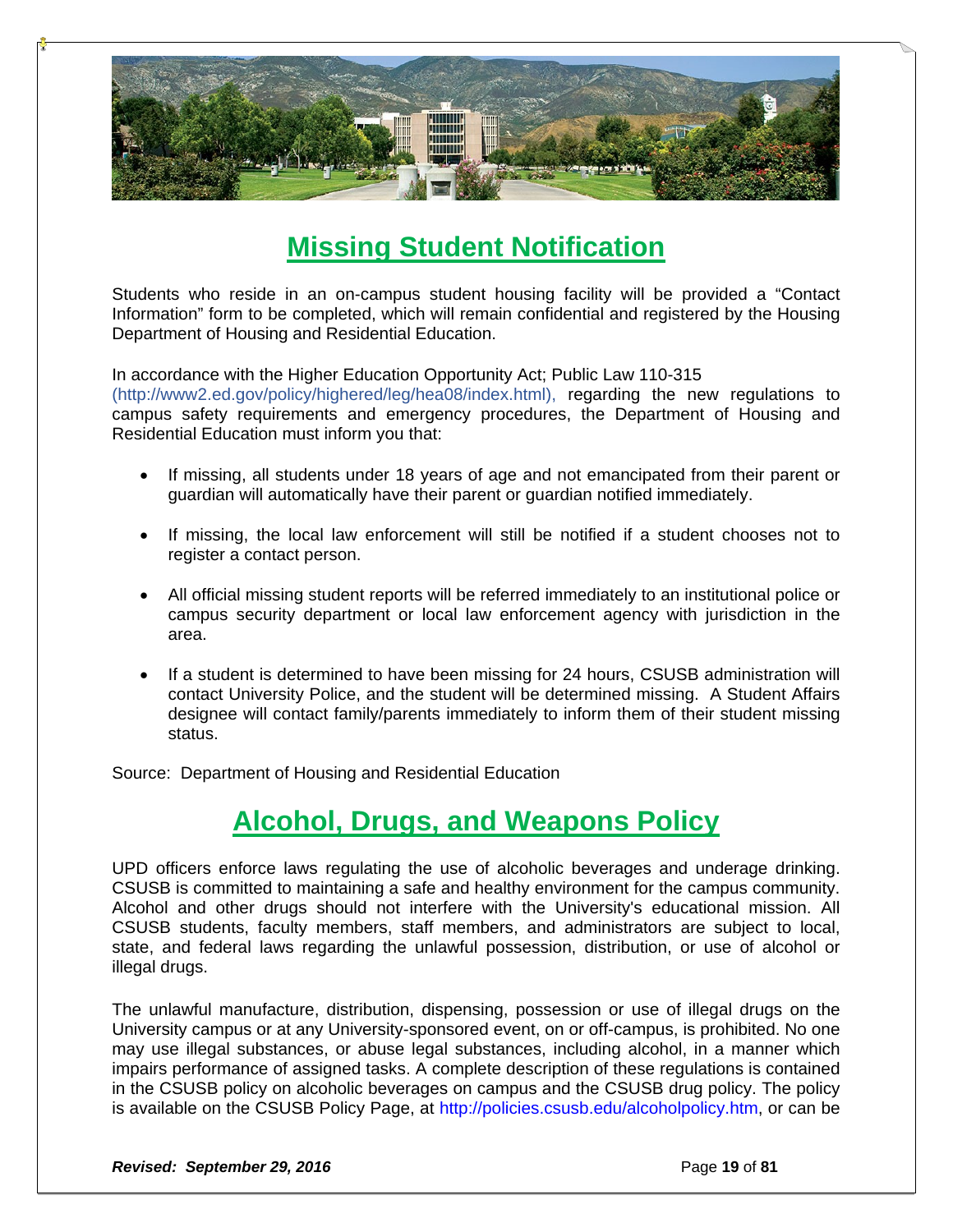

obtained at Human Resources, the UPD, and the Office of the Vice President for Student Affairs. Excessive use of alcohol and other drugs is a serious health problem in itself, but alcohol and drug abuse can also contribute to a host of other health risks. CSUSB provides a variety of alcohol and drug programs and services to assist students and employees. Many of these programs and services are free or are covered by student fees or employee benefits. Please also see Community Services for additional resources (https://www.csusb.edu/alcoholdrug-education/drug-information)." The use of alcoholic beverages must be in compliance with California State Law and is strictly limited to persons 21 years of age or older. The possession, transportation, and/or consumption of alcohol by individuals under 21 years of age are strictly prohibited.

The sale or consumption of alcohol beverage on campus is prohibited, except for special events and pre-designated areas. Violations of this policy will result in disciplinary action leading to probation, possible eviction, and prosecution. Refer to the campus policy for details.

The UPD strictly enforces Federal and State laws, as well as the University's zero-tolerance policy, for the use and sale of illegal drugs. Violators are subject to University discipline, criminal prosecution, and removal from University Housing. Students found in violation of University alcohol, drug, and weapons policies may be subject to academic probation, suspension, or expulsion.

Employees in violation of the University alcohol and drug policies may be subject to corrective action, dismissal, or be required to participate fully in an approved counseling or rehabilitation program. Applicable legal sanctions under local, State, and Federal law for the unlawful possession or distribution of illicit drugs and alcohol range from probation, diversion, imprisonment in the county jail for less than one year, to imprisonment in state prison. A police officer can take the license from any driver suspected of driving under the influence of alcohol and/or drugs who refuses to take a blood alcohol test.

Firearms and other dangerous weapons of any kind are not permitted on campus or in the Residential Community. Intentional use, possession, or sale of firearms or any other dangerous weapon is strictly prohibited on campus by State law and/or University policy.

CSUSB's alcohol prevention strategies include prevention education, as well as reactionary sanctions when students have been found responsible for violation of the Standards for Student Conduct. As a prevention program, CSUSB's Health Center and Peer Health Educators offers a Buzzed 101 workshop, which presents information about safety, risks, health consequences, and tips for harm reduction and abstinence through games and activities. CSUSB utilizes Rethinking Drinking booklets (created by the National Institute on Alcohol Abuse and Alcoholism and the National Institutes of Health). These booklets are provided to students to help them consider the risks of alcohol use, and consider making changes to their use of alcohol. Additionally, alcohol counseling and recovery meetings are discussed as options for further support. CSUSB also utilizes the CHOICES program to educate students in small groups. CHOICES is a reflective journaling program which helps students to see patters in their drinking behaviors, as well as possible health and safety risks. Students are then supported in risk-

**Revised: September 29, 2016 Page 20** of **81 Page 20** of **81**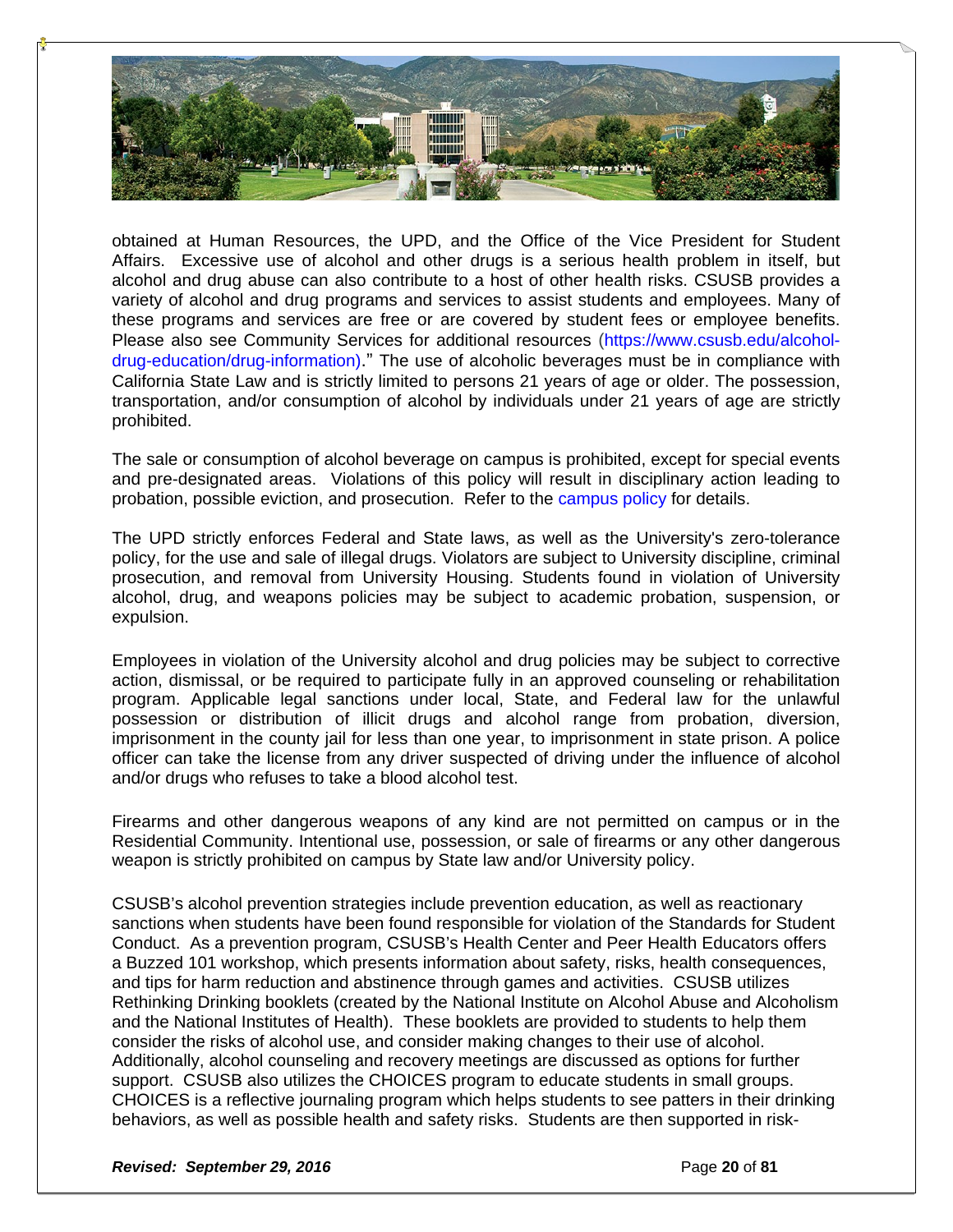

reduction techniques and provided with campus resources (including counseling and recovery groups) for additional support.

Source: UPD/Student Conduct

### **Hate Crimes**

"Hate Crimes" as defined in the California Penal Code of 422.6 means "any act of physical intimidation or physical harassment, physical force or physical violence, or the threat of physical force or physical violence, that is directed against any person or group of persons because of the ethnicity, race, national origin, religion, sex, sexual orientation, disability, or political/religious beliefs of that person or group." The Clery Act defines hate crimes as "a criminal offense that manifests evidence that the victim was intentionally selected because of the perpetrator's bias against the victim." Incidents of hate violence can be reported to the UPD, Counseling and Psychological Services, and Student Conduct & Ethical Development. The University does not condone hate violence and is charged with ensuring that the rights guaranteed by state law and the U.S. Constitution are protected for all people regardless of their race, religious creed, color, national origin, ancestry, disability, medical condition, genetic information, marital status, sex, gender, gender identity, gender expression, age, sexual orientation, or veteran's status. The University investigates all crimes as a result of biasness. These investigations are encompassed under the Hate Crimes statute, and categories are not reported.

2015 – There were no reported hate crimes.

Source: UPD

### **CSU Systemwide Policy Prohibiting Discrimination, Harassment, and Retaliation, Sexual Misconduct, Dating and Domestic Violence, and Stalking**

The California State University does not discriminate on the basis of gender, which includes sex and gender identity or expression, or sexual orientation in its education programs or activities. Title IX of the Education Amendments of 1972, and certain other federal and state laws, **<sup>1</sup>** prohibit discrimination on the basis of sex, gender, or sexual orientation in employment, as well as all education programs and activities operated by the University (both on and off-campus). The protection against discrimination on the basis of gender or sexual orientation includes sexual harassment, sexual misconduct, and gender-based dating and domestic violence and stalking.

*1 Title IX of the Education Amendments of 1972, 20 U.S.C. §1681 et seq., and its implementing regulations, 34 C.F.R. Part 106 ("Title IX"); the Violence Against Women Reauthorization Act of 2013 (20 U.S.C. 1092(f)) (VAWA), also known as the Campus Sexual Violence Elimination Act (Campus SaVE Act); Title VII of the Civil Rights Act of 1964; the California Fair Employment and*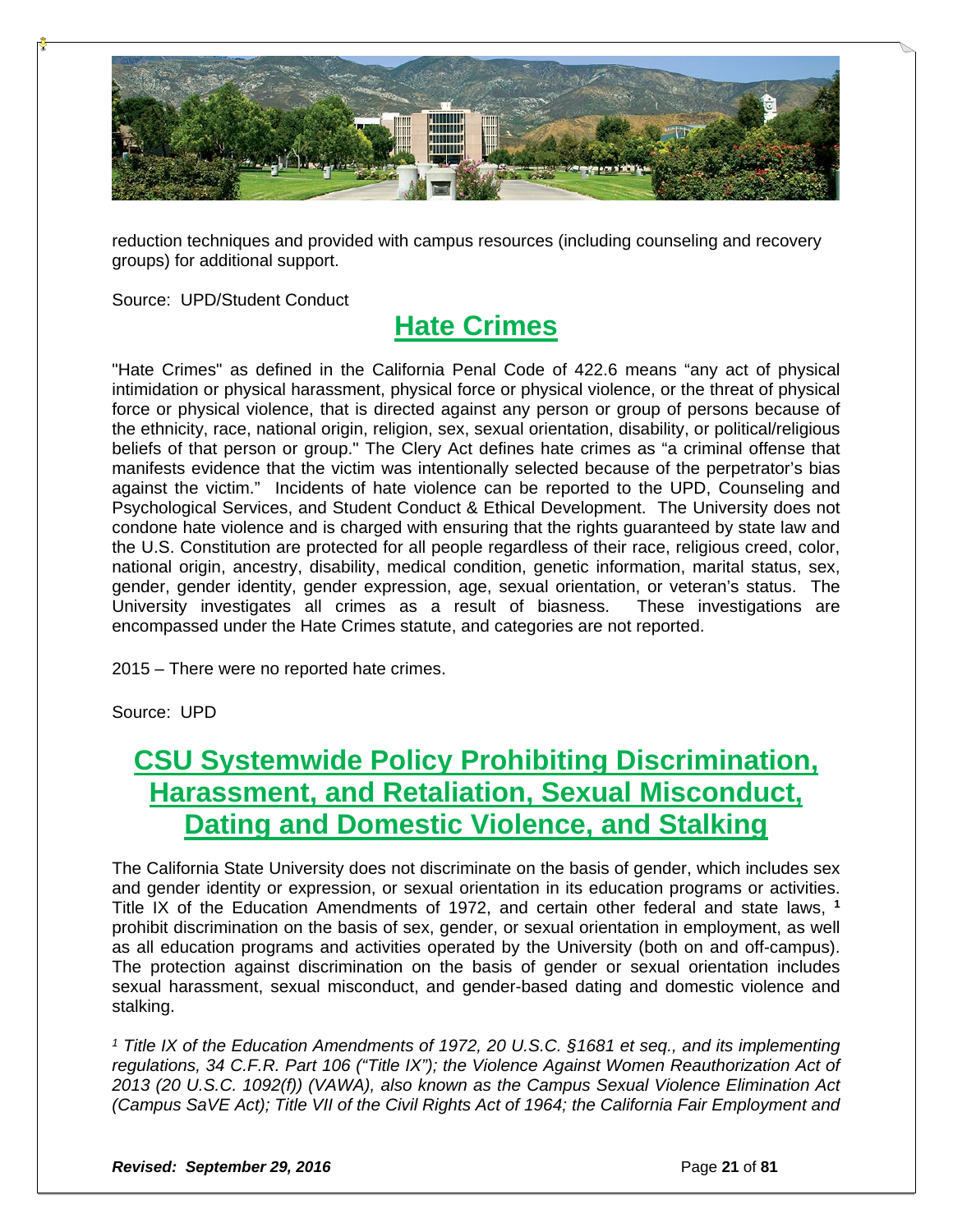

*Housing Act (Cal. Govt. Code §12940 et seq.); the California Equity in Higher Education Act (Cal. Educ. Code §66250 et seq.); California Education Code §§ 67385.7, 67390-91; the Governor's California Campus Blueprint to Address Sexual Assault; and California Government Code §11135; among other applicable laws.*

### **The CSU prohibits:**

- 1. Discrimination, including harassment because of any Protected Status: i.e.- age, disability, gender, genetic information, gender identity or expression, nationality, marital status, race or ethnicity, religion, sexual orientation, and veteran or military status;
- 2. Retaliation for exercising rights under this policy, opposing discrimination or harassment because of a Protected Status, or for participating in any manner in any related investigation or proceeding;
- 3. Dating and domestic violence, and stalking;
- 4. Sexual misconduct of any kind, which includes sexual activity engaged in without Affirmative Consent; and,
- 5. Employees from entering into a consensual relationship with any student or employee over whom he or she exercises direct or otherwise significant academic, administrative, supervisory, evaluative, counseling, or extracurricular authority. CSUSB shall respond promptly and effectively to all complaints of discrimination, harassment, retaliation, sexual misconduct, dating and domestic violence, and stalking, and shall take appropriate action to prevent, correct, and discipline conduct that violates this policy. CSU Executive Order 1096 is intended to protect the rights and privacy of the complainant and the respondent, as well as other individuals involved.

Employees and students who are found to have violated CSU Executive Order 1096 shall be subject to discipline commensurate with the violation. If employee discipline is warranted, it shall be administrated in a manner consistent with applicable collective bargaining agreements, CSU policies, and legal requirements. Student discipline shall be administered in accordance with 5 Cal. Code Regs. *§* 41301 and CSU Executive Order 1098, or any superseding CSU Executive Order, if applicable.

**Sex Discrimination** means an adverse action taken against an individual because of gender or sex (including sexual harassment, sexual violence, domestic violence, dating violence, and stalking) as prohibited by Title IX; Title IV; VAWA/Campus SaVE Act; California Education Code § 66250 et seq.; and/or California Government Code § 11135. *See also* Title VII of the Civil Rights Act of 1964, the California Fair Employment and Housing Act (Cal. Govt. Code § 12940 *et seq*.), and other applicable laws. Both men and women can be victims of sex discrimination.

**Sexual Harassment,** a form of sex discrimination, is unwelcome verbal, nonverbal or physical conduct of a sexual nature that includes, but is not limited to sexual violence, sexual advances, requests for sexual favors, and indecent exposure, where:

a. Submission to, or rejection of, the conduct by the complainant is explicitly or implicitly used as the basis for any decision affecting the complainant's employment or academic status or progress, or access to benefits and services, honors, programs,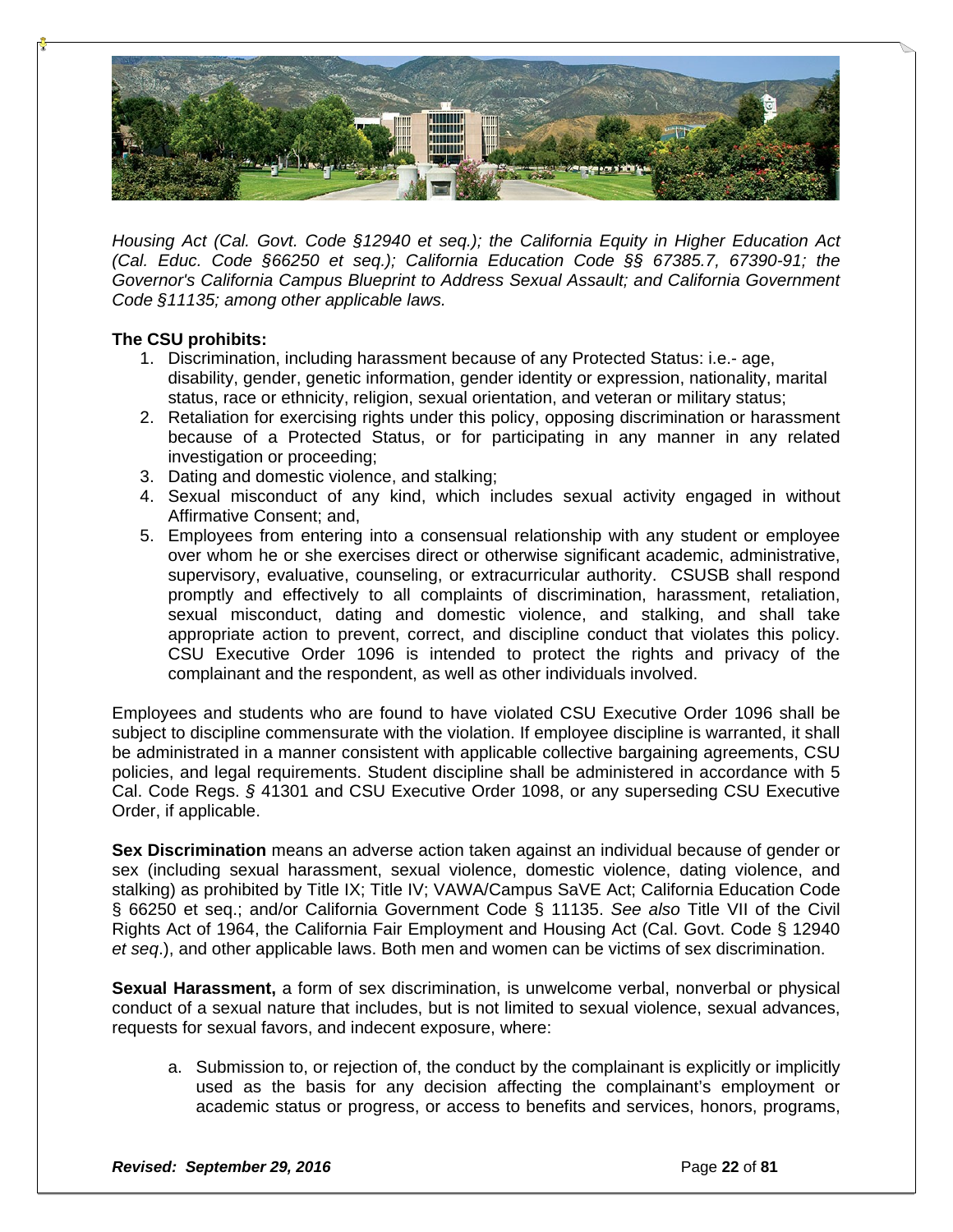

or activities available at or through the University; *or*

- b. Such conduct is sufficiently severe, persistent, or pervasive that its effect, whether or not intended, could be considered by a reasonable person in the shoes of the complainant, and is in fact considered by the complainant, as limiting his or her ability to participate in, or benefit from, the services, activities or opportunities offered by the University; *or*
- c. The conduct is sufficiently severe, persistent, or pervasive that its effects, whether or not intended, could be considered by a reasonable person in the shoes of the complainant, and is in fact considered by the complainant, as creating an intimidating, hostile or offensive environment.

Sexual harassment could include being forced to engage in unwanted sexual contact as a condition of membership in a student organization; being subjected to video exploitation or a campaign of sexually explicit graffiti; or frequently being exposed to unwanted images of a sexual nature in a classroom that are unrelated to coursework.

Sexual harassment also includes acts of verbal, non-verbal or physical aggression, intimidation, or hostility based on gender or sex-stereotyping, even if those acts do not involve conduct of a sexual nature.

Sexual harassment also includes acts of verbal, non-verbal or physical aggression, intimidation or hostility based on gender or sex-stereotyping, even if those acts do not involve conduct of a sexual nature.

**Sexual Misconduct:** All sexual activity between members of the CSU community must be based on affirmative consent. Engaging in any sexual activity without first obtaining affirmative consent to the specific activity is sexual misconduct, whether or not the conduct violates any civil or criminal law.

Sexual activity includes, but is not limited to, kissing, touching intimate body parts, fondling, intercourse, penetration of any body part, and oral sex. It also includes any unwelcome physical sexual acts, such as unwelcome sexual touching, sexual assault, sexual battery, rape, and dating violence. When it is based on gender, domestic violence and stalking also constitute sexual misconduct. Sexual misconduct may include physical force, violence, threat, or intimidation, ignoring the objections of the other person, causing the other person's intoxication or incapacitation through the use of drugs or alcohol, or taking advantage of the other person's incapacitation (including voluntary intoxication). Men as well as women can be victims of these forms of sexual misconduct. Sexual activity with a minor is never consensual when the complainant is under 18 years old, because the minor is considered incapable of giving legal consent due to age. The Clery definitions and descriptions of sexual offenses can be found on Page 85 of this report in the section titled "Clery Crime Definitions."

**Affirmative Consent** means an informed, affirmative, voluntary, conscious and mutual decision

**Revised: September 29, 2016 Page 23 of 81 Page 23 of 81**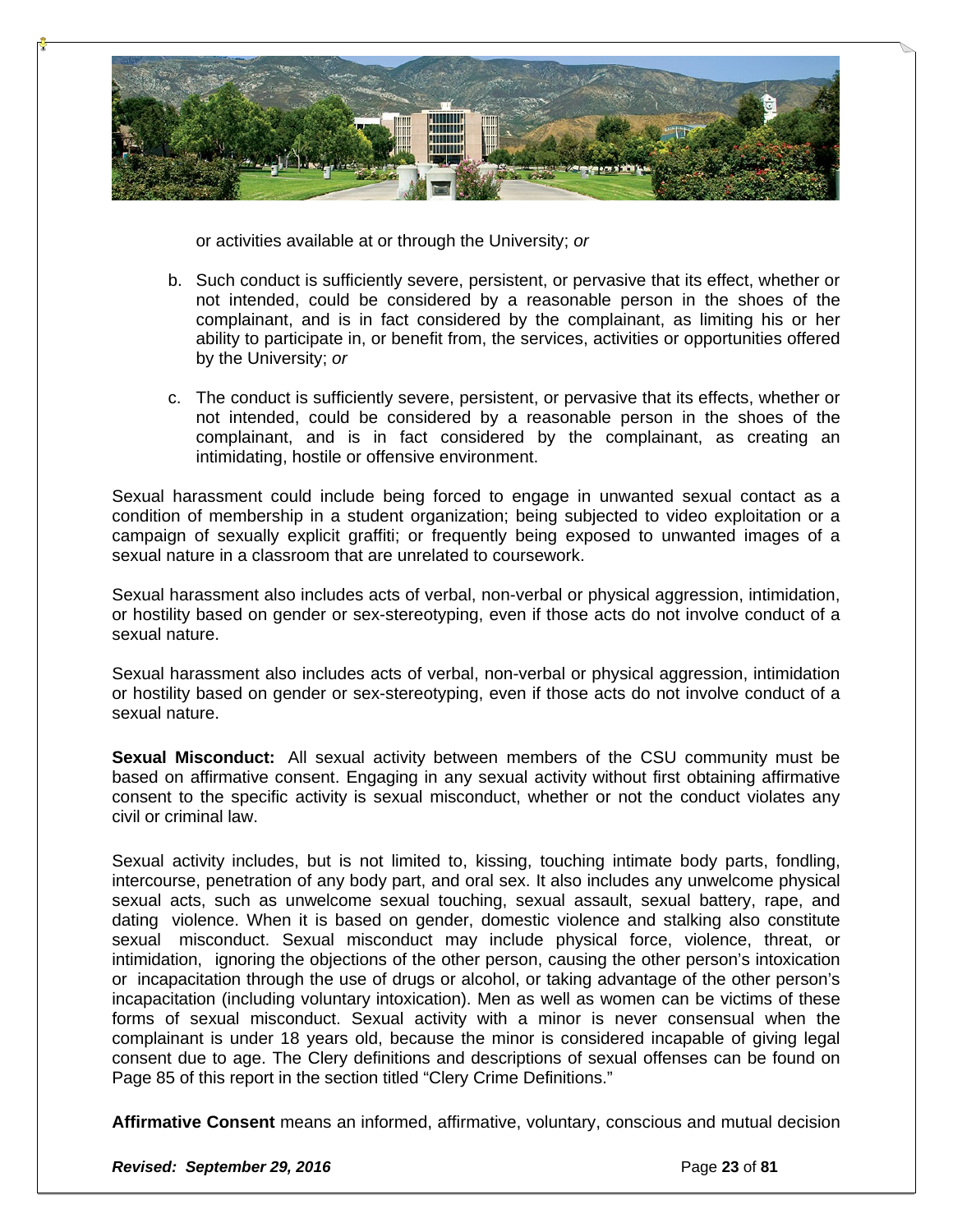

by each participant to engage in sexual activity. It is the responsibility of each person involved in the sexual activity to ensure that he or she has the affirmative consent of the other participant(s) to engage in the sexual activity. Lack of protest or resistance does not mean affirmative consent, nor does silence mean affirmative consent. Affirmative consent must be voluntary, and given without coercion, force, threats, or intimidation.

The existence of a dating or social relationship between those involved, or the fact of past sexual activities between them, should never by itself be assumed to be an indicator of affirmative consent. A request for someone to use a condom or birth control does not, in and of itself, constitute affirmative consent.

Affirmative consent can be withdrawn or revoked. Consent to one form of sexual activity (or one sexual act) does not constitute consent to other forms of sexual activity (or other sexual acts). Consent given to sexual activity on one occasion does not constitute consent on another occasion. There must always be mutual and affirmative consent to engage in sexual activity. Affirmative consent must be ongoing throughout a sexual activity and can be revoked at any time, including after penetration. Once affirmative consent is withdrawn or revoked, the sexual activity must stop immediately.

Affirmative consent cannot be given by a person who is incapacitated. A person is unable to consent when he or she is asleep, unconscious, or is incapacitated due to the influence of drugs, alcohol or medication so that he or she could not understand the fact, nature, or extent of the sexual activity. A person is incapacitated if he or she lacks the physical and/or mental ability to make informed, rational decisions.

Whether an intoxicated person (as a result of using alcohol or other drugs) is incapacitated depends on the extent to which the alcohol or other drugs impact the person's decision-making ability, awareness of consequences, and ability to make informed judgments. Intoxication or incapacitation from drugs or alcohol does not diminish a person's responsibility to obtain affirmative consent before engaging in sexual activity.

A person with a medical or mental disability may also lack the capacity to give consent.

Sexual activity with a minor (a person under 18 years of age) is never consensual, because a minor is considered, by law, incapable of giving consent due to age.

It shall not be a valid excuse that a person affirmatively consented to the sexual activity if the respondent knew or reasonably should have known that the person was unable to consent to the sexual activity under any of the following circumstances:

- The person was asleep or unconscious;
- The person was incapacitated due to the influence of drugs, alcohol, or medication, so that the person could not understand the fact, nature, or extent of the sexual activity; or
- The person was unable to communicate due to a mental or physical condition.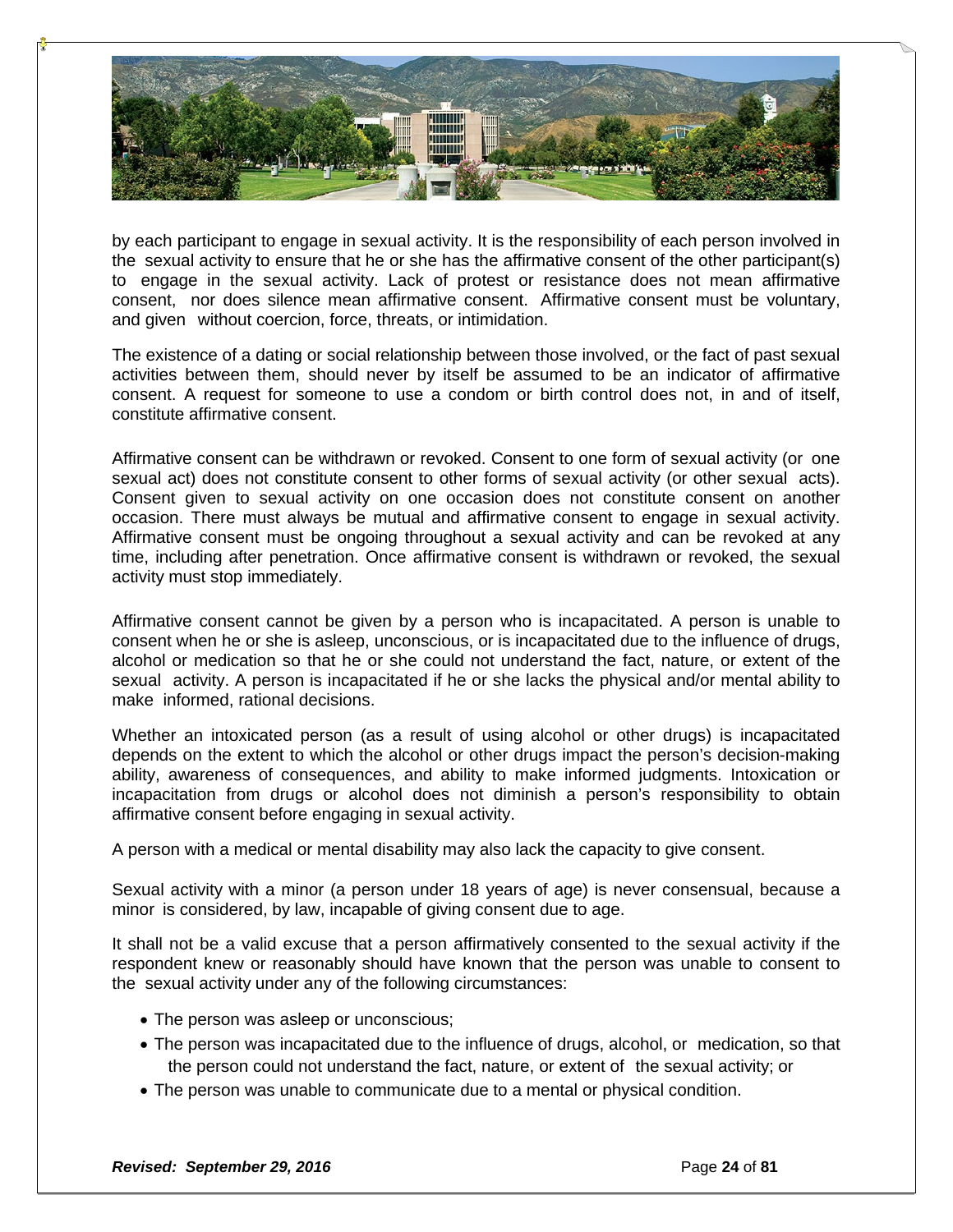

It shall not be a valid excuse to alleged lack of affirmative consent that the respondent believed that the person consented to the sexual activity under either of the following circumstances:

- The respondent's belief in affirmative consent arose from the intoxication or recklessness of the respondent; or
- The respondent did not take reasonable steps in the circumstances known to the respondent.

**Domestic Violence** is abuse committed against someone who is a current or former spouse, current or former cohabitant, someone with whom the abuser has a child, someone with whom the abuser has or had a dating or engagement relationship, or a person similarly situated under California domestic or family violence law. Cohabitant means two unrelated persons living together for a substantial period of time, resulting in some permanency of relationship. Factors that may determine whether persons are cohabiting include, but are not limited to, (1) sexual relations between the parties while sharing the same living quarters, (2) sharing of income or expenses, (3) joint use or ownership of property, (4) whether the parties hold themselves out as husband and wife, (5) the continuity of the relationship, and (6) the length of the relationship.<sup>6</sup>

For purposes of this definition, "abuse" means intentionally or recklessly causing, or attempting to cause, bodily injury, or placing another person in reasonable apprehension of imminent serious bodily injury to himself or herself, or another. Abuse does not include non-physical emotional distress or injury.

*6 Cal. Penal Code § 13700(b) and Cal. Family Code § 6211.*

**Dating Violence** is abuse committed by a person who is, or has been, in a social or dating relationship of a romantic or intimate nature with the victim.<sup>7</sup> This may include someone the victim just met; i.e., at a party, introduced through a friend, or on a social networking website.

For purposes of this definition, "abuse" means intentionally or recklessly causing, or attempting to cause, bodily injury or placing another person in reasonable apprehension of imminent serious bodily injury to himself or herself, or another. Abuse does not include non-physical emotional distress or injury.

### *7 Cal. Penal Code § 13700(b).*

**Stalking** means a repeated course of conduct directed at a specific person (when based on gender or sex) that places that person in reasonable fear for his or her or others' safety, or to suffer substantial emotional distress.<sup>8</sup> For purposes of this definition:

 **Course of Conduct** means two or more acts, including but not limited to, acts in which the stalker directly, indirectly, or through third parties, by any action, method, device, or means, follows, monitors, observes, surveils, threatens, or communicates to or about a person, or interferes with a person's property;

**Revised: September 29, 2016 Page 21 of 81 Page 25** of **81**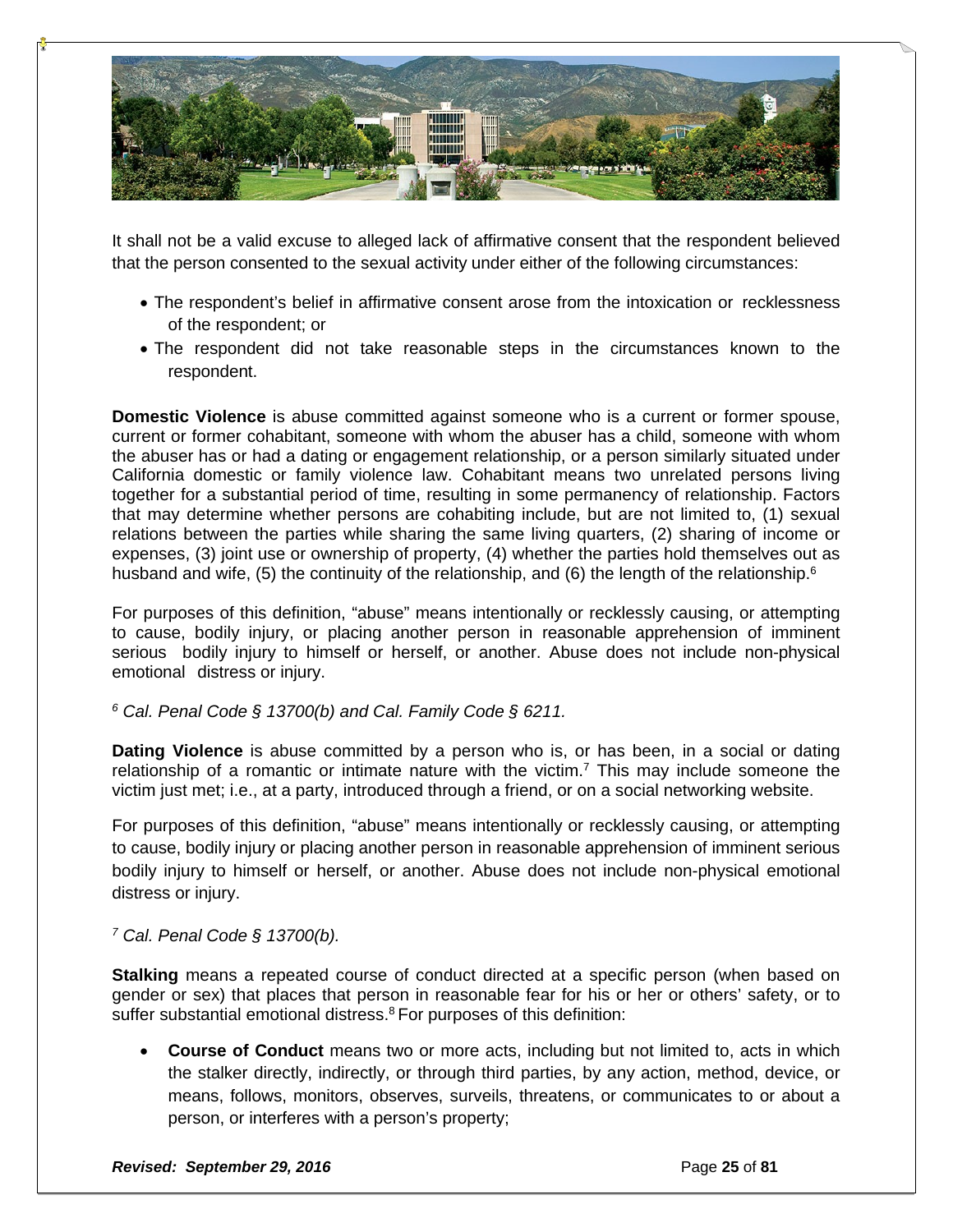

- **Reasonable Person** means a reasonable person under similar circumstances and with the same protected status(es) as the complainant; and
- **Substantial Emotional Distress** means significant mental suffering or anguish that may, but does not necessarily require, medical or other professional treatment or counseling.

### **Who to Contact If You Have Complaints, Questions or Concerns**

### *Call 9-1-1 if you are in the midst of any kind of emergency, immediate harm, or threat of harm.*

CSUSB has designated a Title IX Coordinator to monitor and oversee overall compliance with laws and policies related to nondiscrimination based on sex. The campus Title IX Coordinator is available to explain and discuss: your right to file a criminal complaint (in cases of sexual violence); the University's relevant complaint process, and your right to receive assistance with that process, including the investigation process; how confidentiality is handled; available resources, both on and off-campus; and other related matters.

If you have experienced sexual violence you are encouraged to *seek immediate assistance from police and healthcare providers* for your physical safety, emotional support, and medical care. The campus Title IX Coordinator is available to assist you in notifying the University Police, if you wish. University Police can escort you to a safe place and transport you to a hospital or a sexual assault response center for a medical examination, if needed. University Police can also provide access to a confidential sexual assault advocate. If you would prefer not to notify the University Police or local police, you are strongly encouraged to seek assistance from the campus Title IX Coordinator, who can provide you with information on your options, rights, and remedies.

#### **CSU San Bernardino Campus Title IX Coordinator**

- Cristina Martin (cristina.martin@csusb.edu)
- Location: SMSU-103A
- Phone: 909-537-5669
- Academic Year Monday-Friday (8:00 a.m. to 4:30 p.m.)
- Summer Monday-Thursday (7:00 a.m. to 5:30 p.m.)

### **University Police**

- Nina Jamsen (nina.jamsen@csusb.edu)
- Location: UP (NW corner of campus, next to the A Parking Lot)
- Phone: 909-537-5165

### **Local Police (CSUSB Main Campus)**

- San Bernardino Police Department 700 N. D Street, San Bernardino CA 92401 / Phone: 909-383-5311
- San Bernardino County Sheriff Department 655 East Third Street, San Bernardino CA 92415 / Phone: 909-387-8313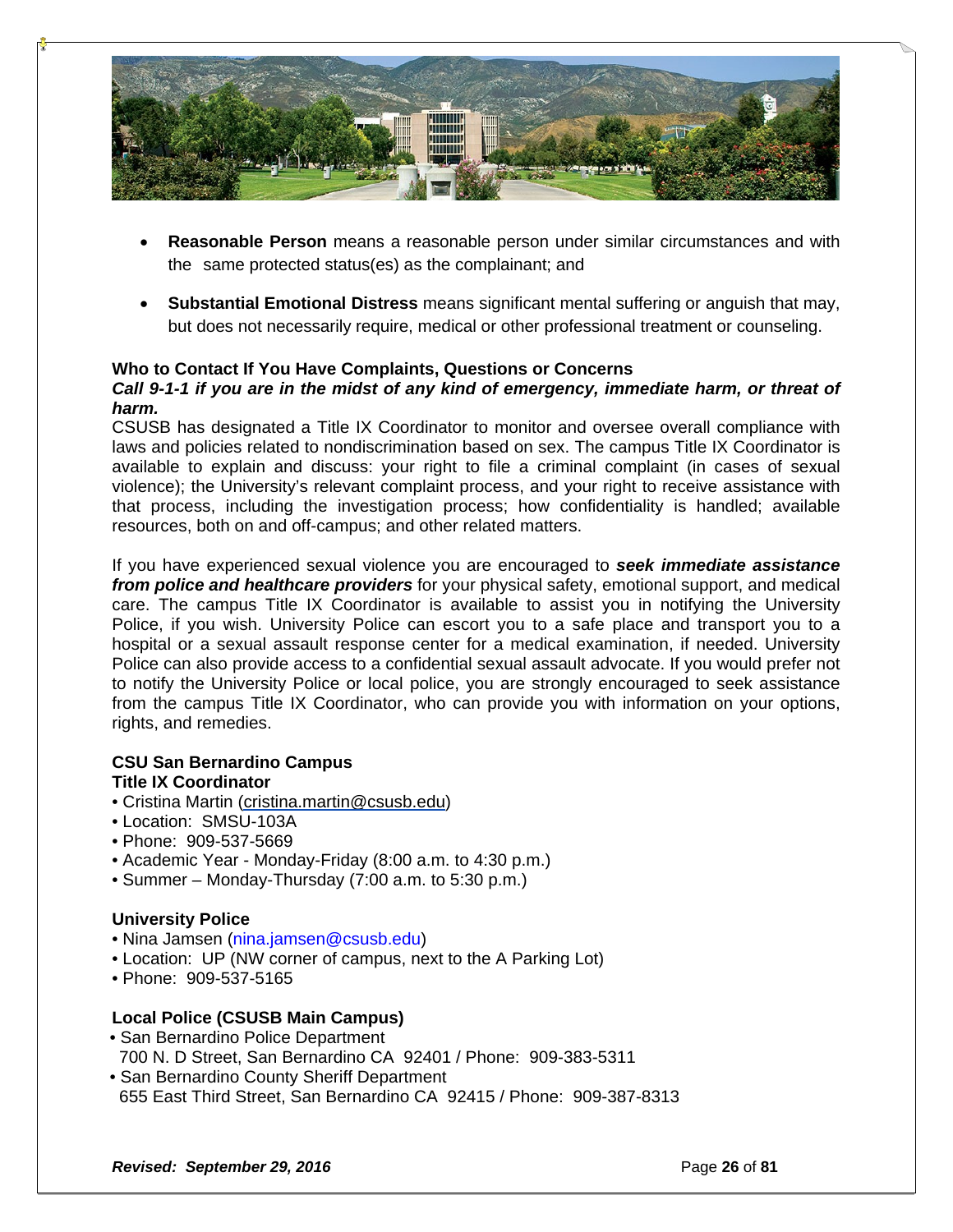

### **Local Police (PDC Campus)**

• Riverside Sheriff's Office, Palm Desert Station 73520 Fred Warning Drive, Palm Desert CA 92260 / Phone: 760-836-1600

### **U.S. Department of Education, Office for Civil Rights:**

• 800-421-3481 or ocr@ed.gov

• If you wish to fill out a complaint form online with the OCR, you may do so at: http://www2.ed.gov/about/offices/list/ocr/complaintintro.html

### **The White House Task Force to Protect Students from Sexual Assault**

https://www.notalone.gov/

### **Medical & Counseling Services**

Student Health/Counseling Center http://healthcenter.csusb.edu/

**Woman's Resource Center**  http://studentunion.csusb.edu/departments/wrc

### **Off-Campus Services**

Office on Violence Against Women http://www.ovw.usdoj.gov/

### **San Bernardino Sexual Assault Services**

http://www.sbsas.org or by phone 800-656-4673 or 909-885-8884

### **Rape, Abuse, Incest National Network**

http://www.rainn.org/

### **San Bernardino County 211 Health & Social Services Information & Referrals**  http://www.211sb.com/default.htm

### **Your Reporting Options**

*The University's primary concern is the safety of its campus community members.* **The** use of alcohol or drugs never makes the victim at fault for sexual misconduct. If you have experienced sexual misconduct, dating or domestic violence, or stalking you should not be deterred from reporting the incident out of a concern that you might be disciplined for related violations of drug, alcohol, or other University policies. Except in egregious circumstances, University students or employees who are victims of sexual misconduct shall not be subject to discipline for related violations of University policy.

You have several reporting options, and you may pursue one or more of these options at any time. It is your right to have a friend, family member, Sexual Assault Victim's Advocate, or other representative present with you while reporting the incident. You also have the right to have a sexual assault counselor, Sexual Assault Victim's Advocate, and/or support person of your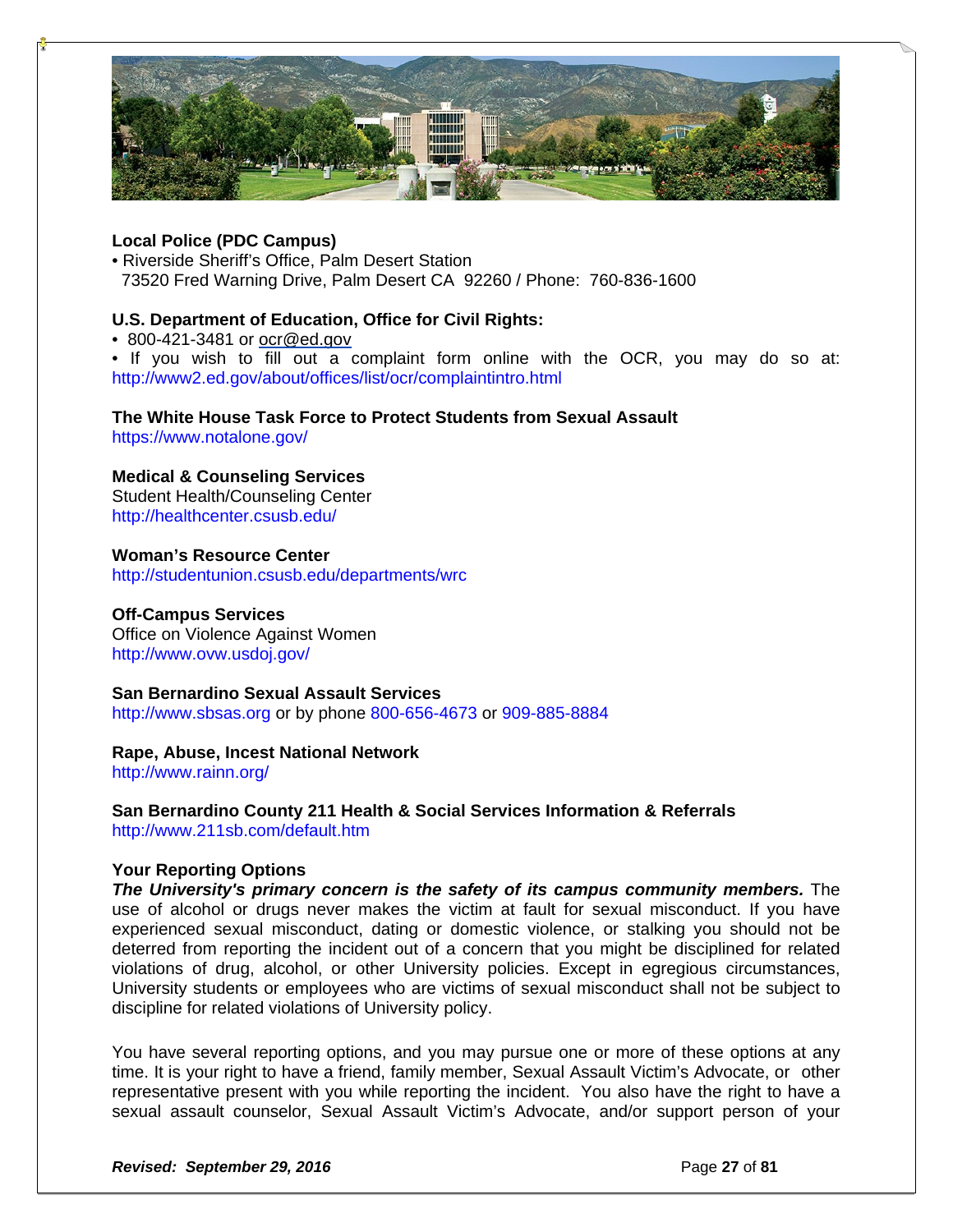

choice present with you during a rape examination.

The Campus Title IX Coordinator or Sexual Assault Victim's Advocate can assist you in notifying the police, if you choose.

**Criminal**: Reporting to University Police and/or local police is an option at any time. If you choose not to report to the police immediately, you can still make the report at a later time. However, with the passage of time, the ability to gather evidence to assist with criminal prosecution may be limited. Depending on the circumstances, the police may be able to obtain a criminal restraining order on your behalf.

**Administrative**: You may report to the Campus Title IX Coordinator, who will provide you with written and verbal information regarding applicable University complaint procedures for investigating and addressing the incident. The Title IX Coordinator will also provide you with information regarding resources available to you, as well as information regarding your rights and options. Contact information for the Title IX Coordinator is listed above.

The Campus Title IX Coordinator will also discuss with you any reasonable interim remedies the University may offer, prior to conclusion of an investigation or potential disciplinary action, to reduce or eliminate negative impact on you and provide you with available assistance. Examples include: adjustment to work assignments, course schedules, or supervisory reporting relationship; requiring the respondent to move from University-owned or affiliated housing; immediately prohibiting the respondent from coming to the University; or prohibiting the respondent from contacting the parties involved in the reported incident. These options may be available to you whether or not you choose to report the incident to University Police or local law enforcement. The Title IX Coordinator remains available to assist you and provide you with reasonable remedies requested by you throughout the reporting, investigative, and disciplinary processes, and thereafter.

If it is determined that University policy<sup>9</sup> was violated, the respondent will be subject to discipline, up to and including, dismissal from University employment or expulsion from the University. You are entitled to be accompanied to any related meeting or proceeding by an advisor of your choice, including a Sexual Assault Victim's Advocate or domestic violence.

9 Executive Order 1096 (Systemwide Policy Prohibiting Discrimination, Harassment, Retaliation, Sexual Misconduct, Dating and Domestic Violence, and Stalking Against Employees and Third Parties and Procedure for Addressing Such Complaints by Employees and Third Parties); Executive Order 1097 (Systemwide Policy Prohibiting Discrimination, Harassment, Retaliation, Sexual Misconduct, Dating and Domestic Violence, and Stalking Against Students and Systemwide Procedure for Addressing Such Complaints by Students).

**Health/Counseling/Clergy:** You may choose to seek advice and assistance from physicians, psychotherapists, professional counselors, clergy, sexual assault and domestic violence counselors and advocates, including individuals who work or volunteer for them.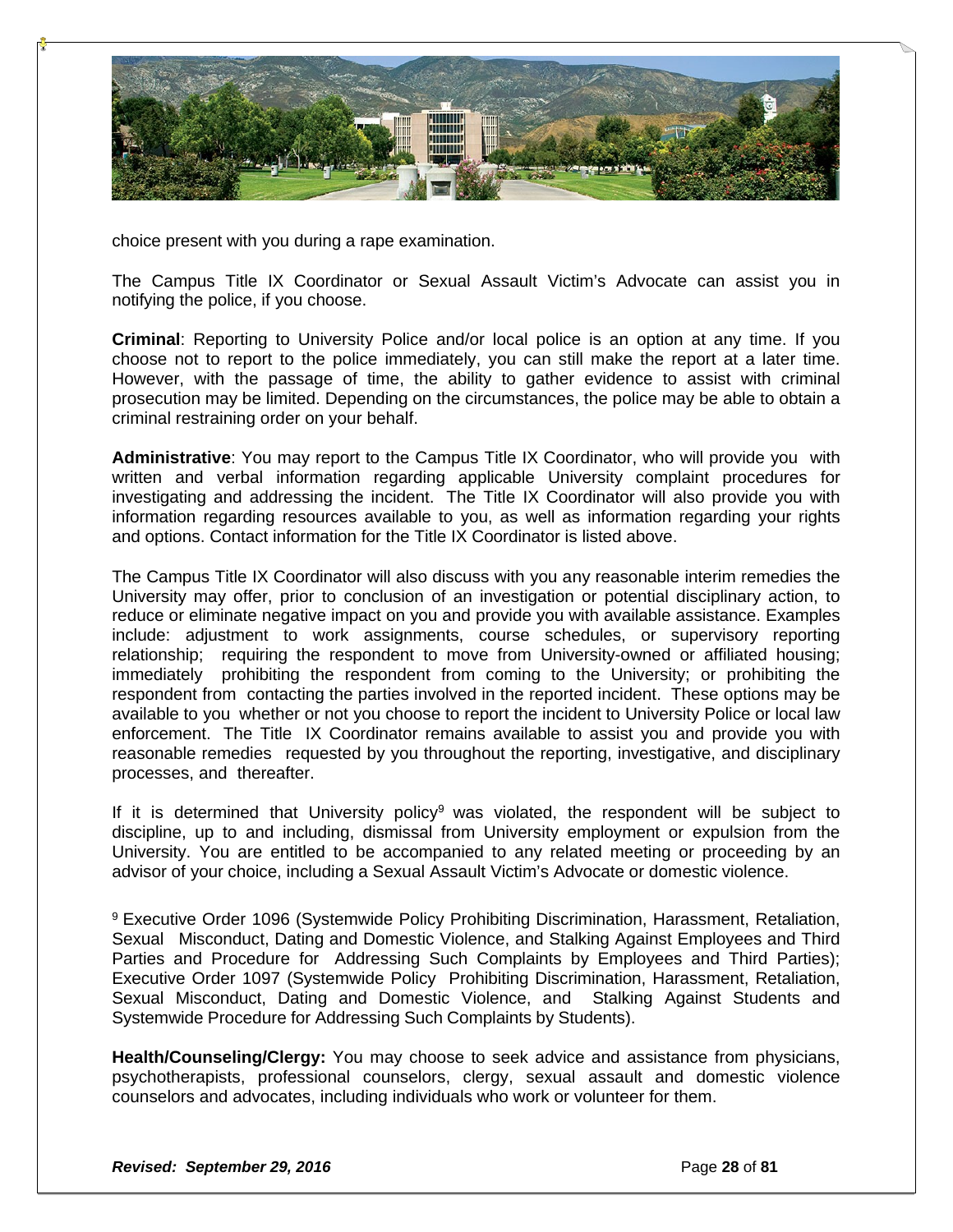

**Civil Lawsuit**: You may choose to file a civil lawsuit against the respondent, whether or not criminal charges have been filed. A civil lawsuit provides you the opportunity to recover actual damages, which may include compensation for medical expenses, lost wages, pain, suffering and emotional distress.

You may also choose to obtain a protective or restraining order (such as a domestic violence restraining order or a civil harassment restraining order). Restraining orders must be obtained from a court in the jurisdiction where the incident occurred. If the incident occurs on campus, a criminal restraining order can be obtained from the **San Bernardino Superior Court, located at 247 West Third Street, San Bernardino, CA 92415.** A family law protective order can be obtained from the Family Law Division of the **San Bernardino Superior Court, located at 351 North Arrowhead Avenue, San Bernardino, CA 92415.** Restraining orders can protect victims who have experienced, or are reasonably in fear of, physical violence, sexual misconduct, domestic violence, dating violence and stalking. University Police and your campus Title IX Coordinator can offer assistance with obtaining a protective or restraining order.

**Non-reporting**: You are strongly encouraged to report any incidents to the University Police and/or campus Title IX Coordinator so that steps may be taken to protect you and the rest of the campus community. However, non-reporting is also an option.

### **How to File a Complaint under University Complaint Procedures**

Federal and state laws require that the CSU adopt and publish complaint procedures that provide for prompt and equitable resolution of sex discrimination complaints, including sexual harassment and sexual violence.

CSU Executive Order 1096 sets forth the University's systemwide policy and complaint procedure for discrimination, harassment and retaliation complaints *made by third parties and employees* not eligible to file a complaint or grievance under a collective bargaining agreement or whose collective bargaining agreement incorporates the CSU systemwide complaint procedure.

CSU Executive Order 1097 is the systemwide policy and complaint procedure for all complaints of discrimination, harassment, or retaliation *made by students* against the CSU, a CSU employee, other CSU students, or a third party.

The campus Title IX Coordinator is available to provide you with written and verbal information regarding the applicable University complaint procedure for investigating and addressing your reported incident. You can file a report in-person at the Title IX Office located in SMSU 103 or online at http://titleix.csusb.edu by using the "File a Report Here" icon. Contact information for the Title IX Coordinator is listed above.

### **Sexual Violence and Confidentiality—Know Your Options**

We encourage victims of sexual misconduct, dating or domestic violence, or stalking to talk to someone about what happened, so you can get the support you need, and so the University can respond appropriately. Whether, and the extent to which, a University employee may agree to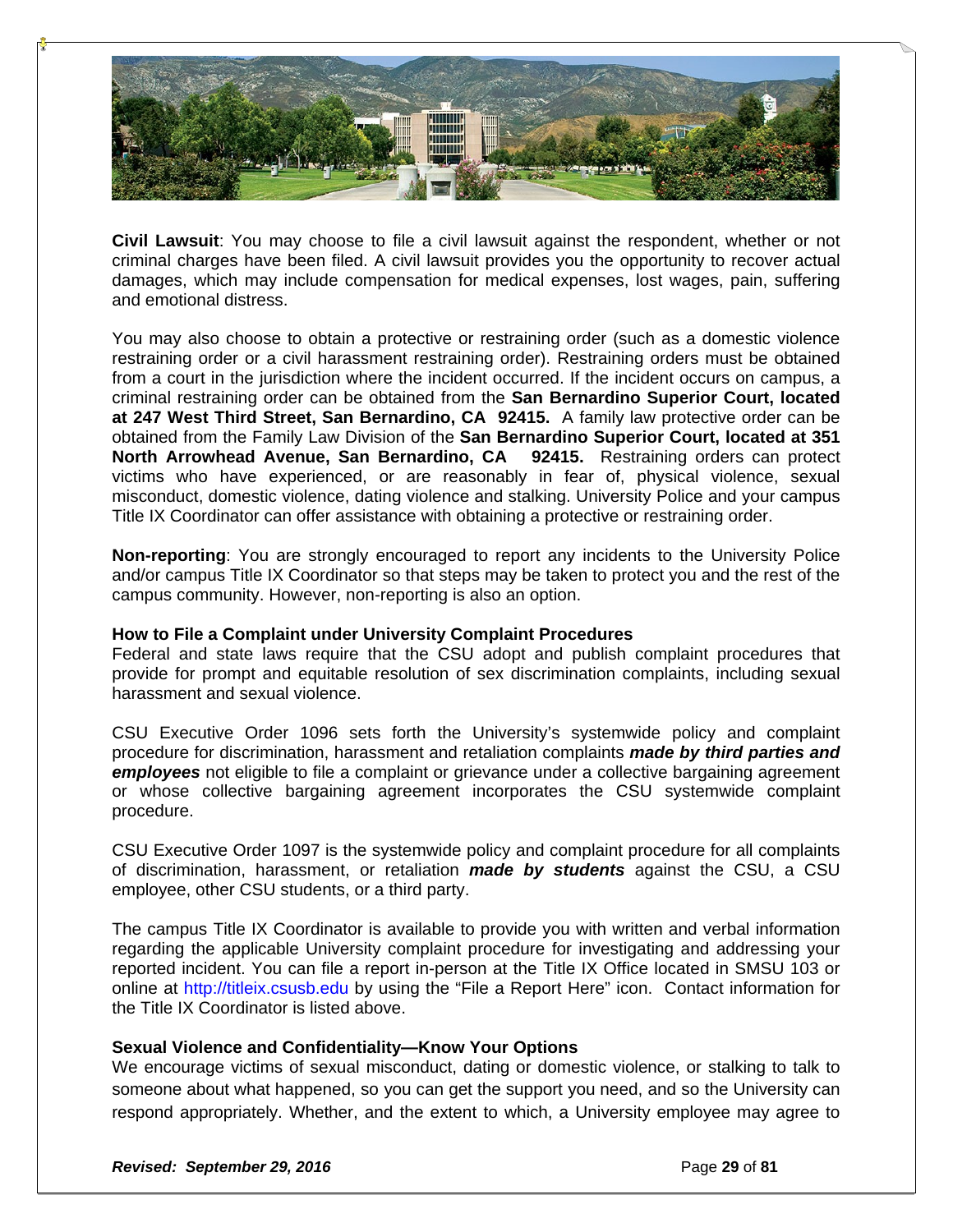

maintain confidentiality (and not disclose information to the Title IX Coordinator) depends on the employee's position and responsibilities at the University. This information is intended to make you aware of the various reporting and confidential disclosure options available to you, so you can make informed choices about where to turn for help. The University encourages victims to talk to someone identified in one or more of these groups.

As explained below, some employees are required by law to maintain near complete confidentiality; talking to them is sometimes called "privileged communication." Other employees may talk to a victim in confidence, and generally only report to the University that an incident occurred without revealing any personally identifying information. Some employees are required to report all details of an incident (including the identities of both the victim and alleged perpetrator) to the Title IX Coordinator. A report to these employees constitutes a report to the University, and generally creates a legal obligation for the University to investigate the incident and take appropriate steps to address the situation.

### **Privileged and Confidential Communications**

*Physicians, Psychotherapists, Professional Counselors and Clergy10* – Physicians, psychotherapists, professional, licensed counselors, and clergy who work or volunteer on or offcampus, and who provide medical or mental health treatment or counseling (including those who act in that role under their supervision) may **not** report **any** information about an incident of sexual misconduct to anyone else at the University, including the Title IX Coordinator, without your consent. You can seek assistance and support from physicians, psychotherapists, professional, licensed counselors, and clergy without triggering a University investigation that could reveal your identity or the fact of your disclosure. *However, see limited exceptions below regarding when health care practitioners must report to local law enforcement agencies. Health care practitioners should explain these limited exceptions to you, if applicable.*

*10 Cal. Evid. Code § 990 et seq., § 1010 et seq., and § 1030 et seq.*

Following is the contact information for professional counselors and physicians (if any) on campus:

 **Counseling and Psychological Services**  Phone**:** 909-537-5040 http://psychcounseling.csusb.edu **Student Health Center** 

Phone: 909-537-5241 http://healthcenter.csusb.edu

*Sexual Assault and Domestic Violence Counselors and Advocates11*– Sexual assault and domestic violence counselors and advocates who work or volunteer on or off-campus in sexual assault centers, victim advocacy offices, women's centers, and health centers (including all individuals who work or volunteer in these centers and offices, as well as non-professional counselors or advocates, and those who act in that role under their supervision) may talk to you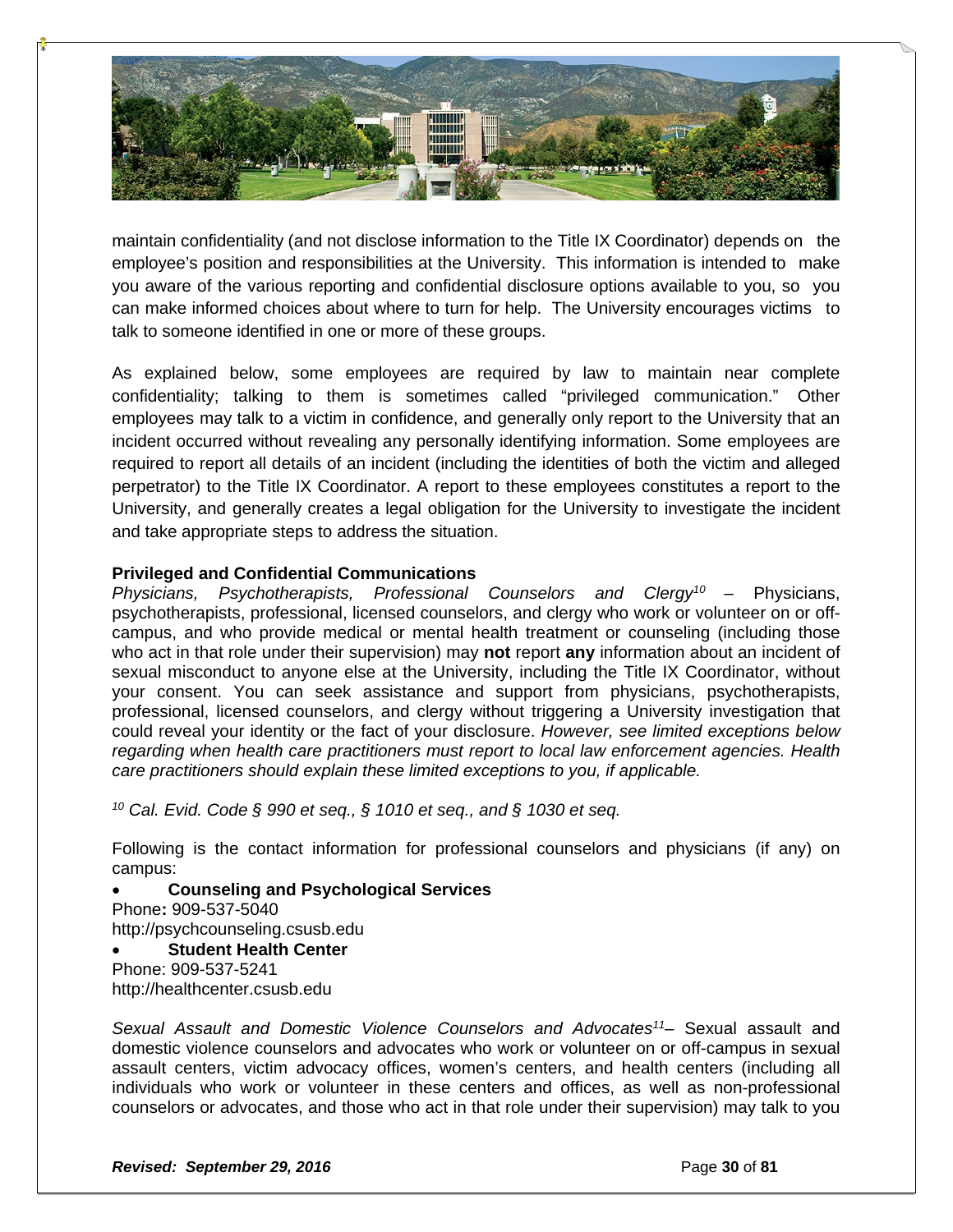

without revealing any information about you or the incident of sexual violence to anyone else at the University, including the Title IX Coordinator, without your consent. You can seek assistance and support from these counselors and advocates without triggering a University investigation that could reveal your identity or that you disclosed an incident to them. *However, see limited exceptions below regarding when sexual assault and domestic violence counselors and advocates must report to local law enforcement agencies. Counselors and advocates should*  explain these limited exceptions to you, if applicable. The following contact information is a source for sexual assault and domestic violence victims to contact counselors and advocates:

*11 Cal. Evid. Code § 1035 et seq. and § 1037 et seq.*

### **Student Health/Counseling Center – 909-537-5241**

If you speak only to a physician, professional counselor, clergy member, sexual assault counselor, domestic violence counselor, or advocate, you must understand that the University will be unable to conduct an investigation into the particular incident or pursue disciplinary action against the perpetrator, if you choose to maintain confidentiality.

Even so, these individuals will still assist you in receiving other necessary protection and support, such as victim advocacy, disability, medical/health or mental health services, or legal services. They may not, however, be able to assist you with University academic support or accommodations, or changes to University-based living or working schedules, or assist with adjustments to course schedules. Only the University and the Title IX Coordinator can assist with those matters (see below). A victim who at first requests confidentiality may later decide to file a complaint with the University or report the incident to the police, and thus have the incident fully investigated. These counselors and advocates can provide you with that assistance, if you wish. These counselors and advocates will also explain that Title IX includes protections against retaliation, and that the University will not only take steps to prevent retaliation when it knows or reasonably should know of possible retaliation, but will also take strong responsive action if it occurs.

**EXCEPTIONS**: Under California law, any health practitioner employed in a health facility, clinic, physician's office, or local or state public health department or clinic is required to make a report to local law enforcement if he or she provides medical services for a *physical condition* to a patient/victim who he or she knows, or reasonably suspects, is suffering from (1) a wound or physical injury inflicted by a firearm, or (2) any wound or other physical injury inflicted upon a victim where the injury is the result of assaultive or abusive conduct (including sexual misconduct, domestic violence, and dating violence).12 This exception does *not* apply to sexual assault and domestic violence counselors and advocates. Health care practitioners should explain this limited exception to you, if applicable.

*12 Assaultive or abusive conduct is defined to include a list of 24 criminal offenses, including sexual battery, incest, rape, spousal rape, abuse of a spouse or cohabitant, and any attempt to commit these crimes. Cal. Penal Code §§ 11160-11163.2*.

Additionally, under California law, *all* professionals described above (physicians,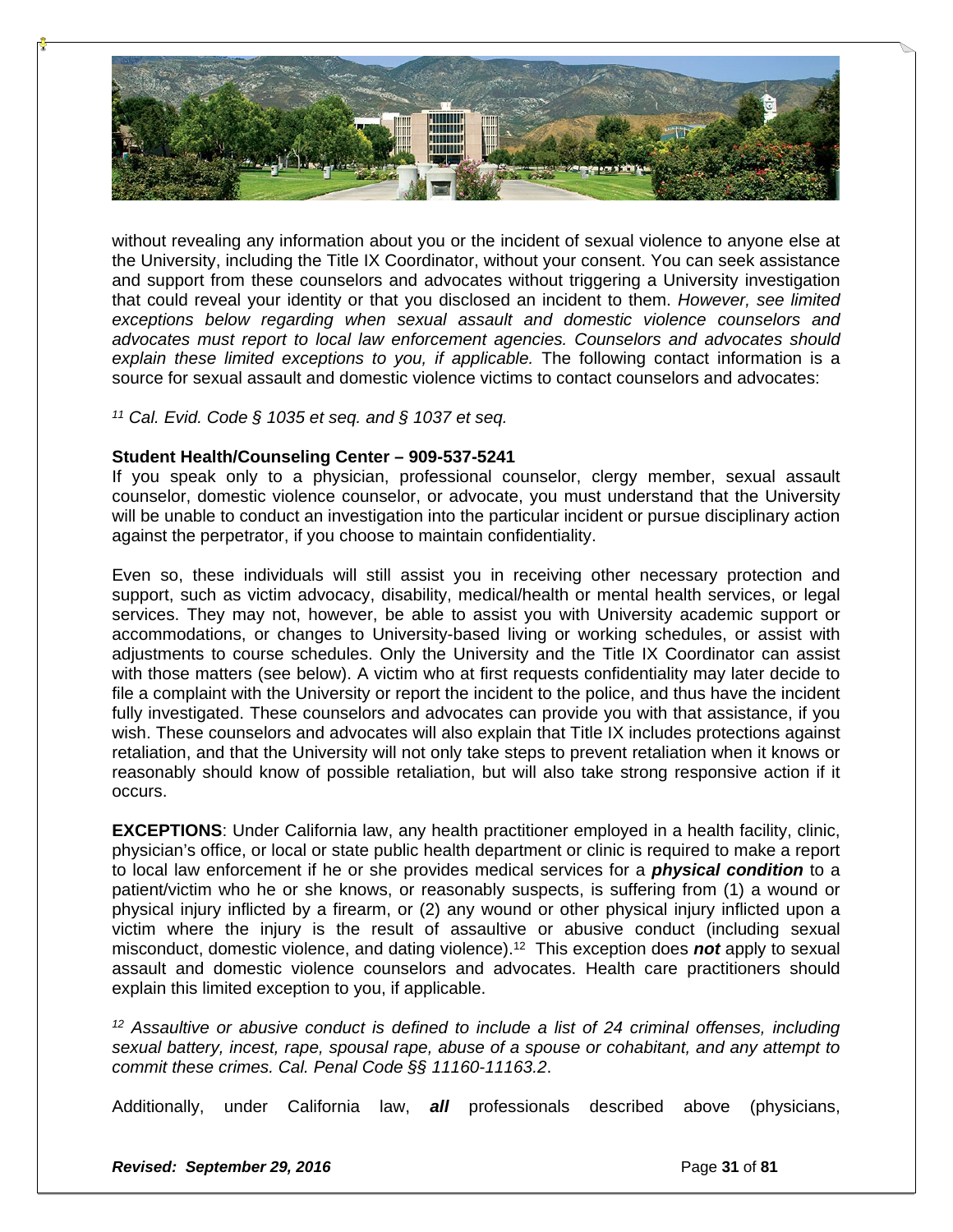

psychotherapists, professional counselors, clergy, and sexual assault and domestic violence counselors and advocates) are mandatory child abuse and neglect reporters, and are required to report incidents involving victims under 18 years of age to local law enforcement.<sup>13</sup> These professionals will explain this limited exception to you, if applicable.

Finally, some or all of these professionals may also have reporting obligations under California law to (1) local law enforcement in cases involving threats of immediate or imminent harm to self or others where disclosure of the information is necessary to prevent the threatened danger;<sup>14</sup> or (2) the court, if compelled by court order or subpoena in a criminal proceeding related to the sexual violence incident.<sup>15</sup> If applicable, these professionals will explain this limited exception to you.

*13 Cal. Penal Code §§ 11164-11174.3; see also CSU Executive Order 1083 or any superseding executive order.*

*14 Cal. Evid. Code § 1024. 15 Cal. Evid. Code § 1035.4.*

### **Reporting to University or Local Police**

If you report certain sex offenses to local or University Police, the police are required to notify you that your name will become a matter of public record, *unless confidentiality is*  requested.<sup>16</sup> If you request that your identity be kept confidential, your name will not become a matter of public record and the police will not report your identity to anyone else at the University, including the Title IX Coordinator. University Police will, however, report the facts of the incident itself to the Title IX Coordinator, being sure not to reveal to the Title IX Coordinator your name and/or identity, or compromise their own criminal investigation.

The University is required by the federal Clery Act to report certain types of crimes (including certain sex offenses) in statistical reports. However, while the University will report the *type* of incident in the annual crime statistics report, known as the Annual Security Report, your name and/or identity will not be revealed.

#### **Reporting to the Title IX Coordinator and Other University Employees**

Most University employees have a duty to report incidents of sexual misconduct when they are on notice of it. When you tell the Title IX Coordinator or another University employee about an incident, you have the right to expect the University to take immediate and appropriate steps to investigate what happened and to resolve the matter promptly and equitably.

*16 Cal. Penal Code § 293; Cal. Gov. Code § 6254(f).*

### *In all cases, the University strongly encourages victims to report sexual misconduct, dating and domestic violence, and stalking directly to the Title IX Coordinator*.

As detailed above in the Privileged and Confidential Communications section, all University employees *except* physicians, licensed counselors, and sexual assault counselors and advocates, must report to the Title IX Coordinator all relevant details about any sexual violence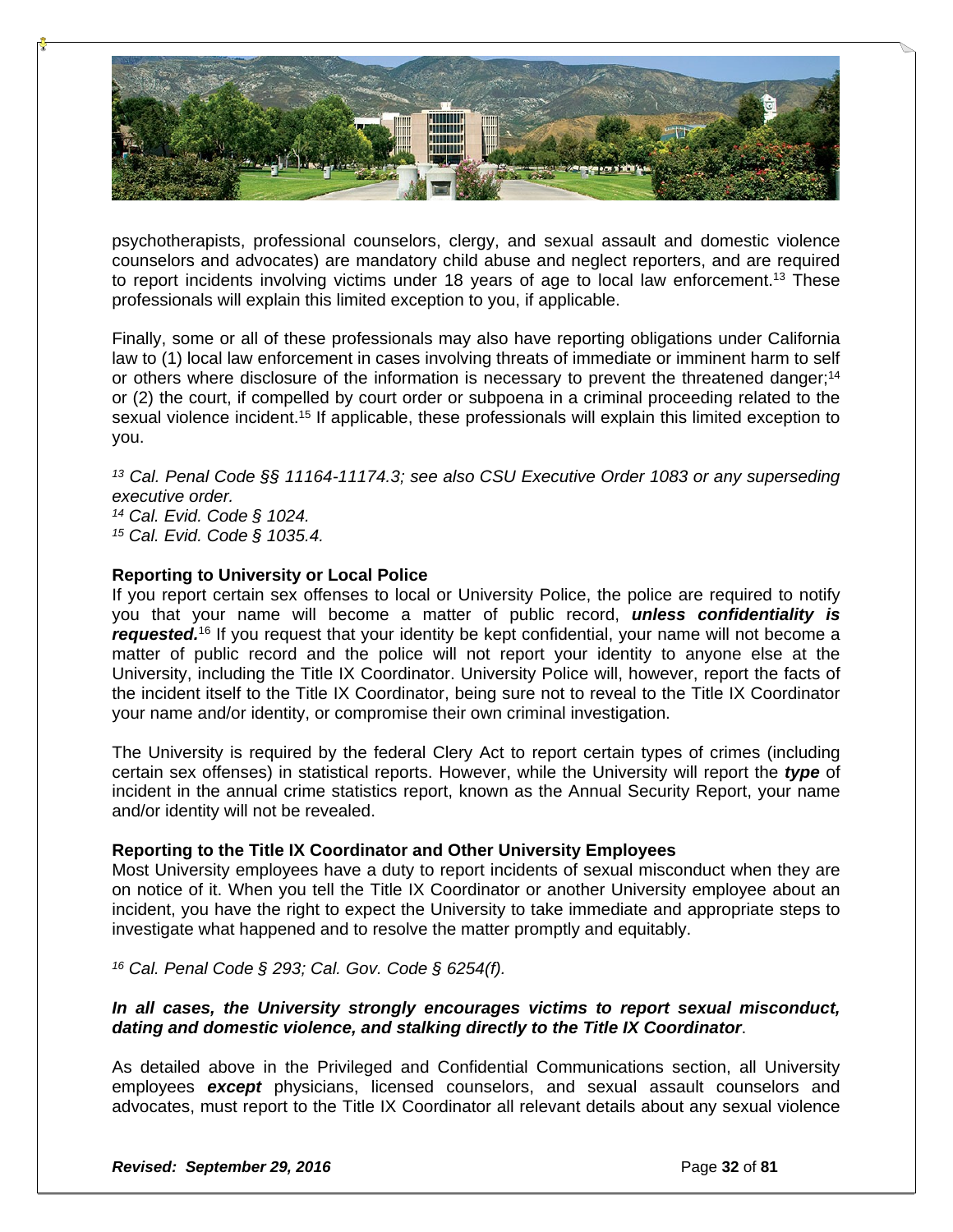

incidents of which they become aware. The University will need to determine what happened, and will need to know the names of the victim(s) and the perpetrator(s), any witnesses, and any other relevant facts, including the date, time, and specific location of the incident.

To the extent possible, information reported to the Title IX Coordinator or other University employees will be shared only with individuals responsible for handling the University's response to the incident. The University will protect the privacy of individuals involved except as otherwise required by law or University policy. A report may result in the gathering of extremely sensitive information about individuals in the campus community. While such information is considered confidential, University policy regarding access to public records and disclosure of personal information may require disclosure of certain information concerning a reported incident. In such cases, efforts will be made to redact the records, as appropriate, in order to protect the victim's identity and privacy, and the privacy of other involved individuals.

### **The Title IX Coordinator can be reached at: TITLE IX COORDINATOR – 909-537-5669**

If you request of the Title IX Coordinator or another University employee that your identity remain completely confidential, the Title IX Coordinator will explain that the University cannot always honor that request and guarantee complete confidentiality. If you wish to remain confidential, or request that no investigation be conducted or disciplinary action taken, the University must weigh that request against the University's obligation to provide a safe, nondiscriminatory environment for all students, employees, and third parties, including you. Under those circumstances, the Title IX Coordinator will determine whether your request for complete confidentiality and/or no investigation can be honored under the facts and circumstances of the particular case, including whether the University has a legal obligation to report the incident, conduct an investigation or take other appropriate steps. Without information about your identity, the University's ability to meaningfully investigate the incident and pursue disciplinary action against the perpetrator may be severely limited.

The Title IX Coordinator will inform you prior to starting an investigation and will, to the extent possible, only share information with people responsible for handling the University's response. The Title IX Coordinator will remain mindful of your well-being, and will take ongoing steps to protect you from retaliation or harm, and work with you to create a safety plan. The Title IX Coordinator will also provide you with a written explanation of the victim's rights and options once a report of dating violence, domestic violence, sexual assault, or stalking is reported to the university, whether the crime occurred on or off-campus. Retaliation against you, whether by students or employees, will not be tolerated. The University and Title IX Coordinator will also:

• Provide interim remedies requested by you, if they are reasonably available, regardless of whether you choose to report sexual misconduct, dating or domestic violence, or stalking to the University Police or local police;

• Assist you in accessing other available victim advocacy, academic support, counseling, disability, medical health or mental health services, visa and immigration assistance, student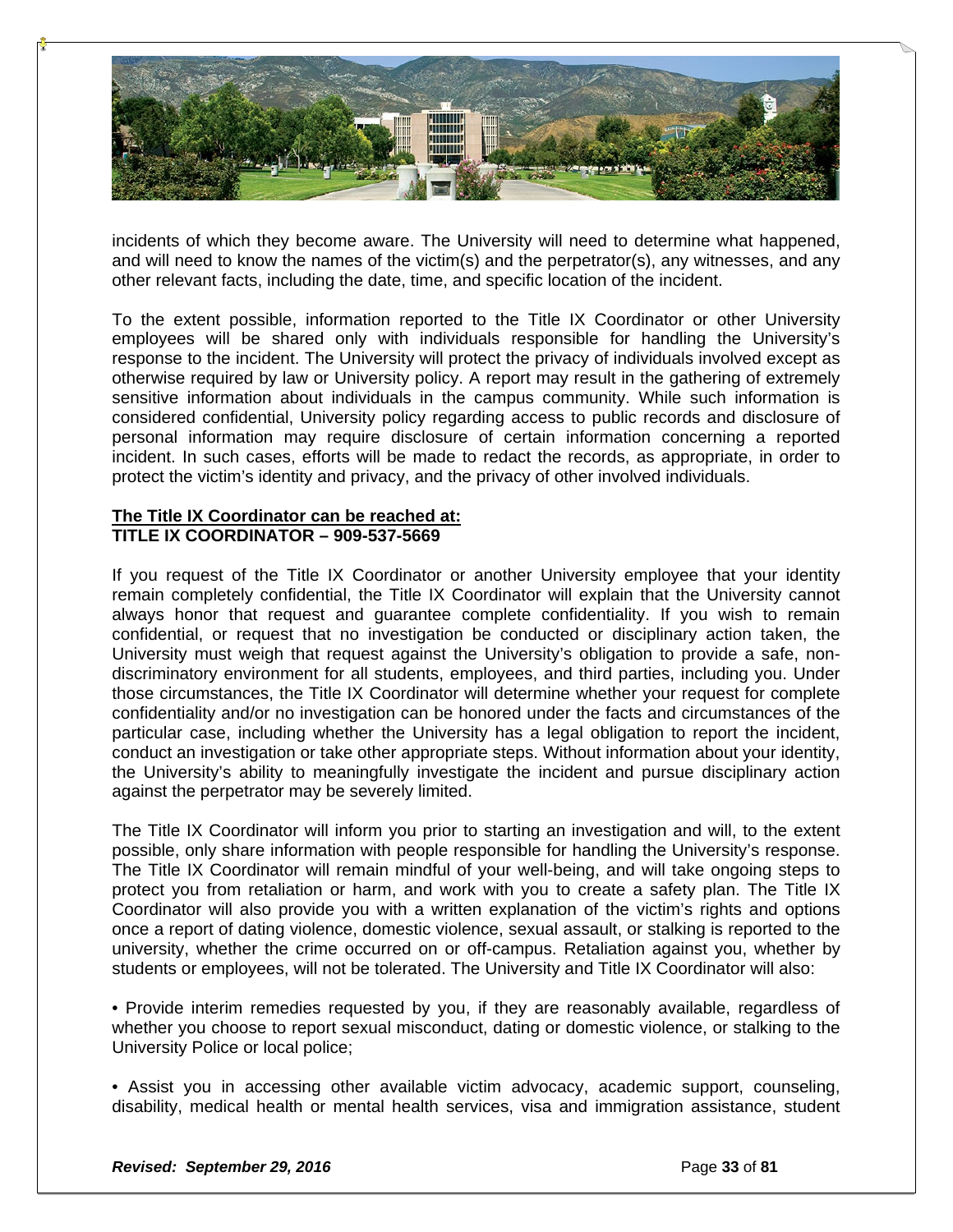

financial aid, and legal assistance both on and off-campus;

• Provide other security and support, which could include issuing a no-contact order, helping arrange a change of campus-based living or working arrangements or course schedules (including for the respondent pending the outcome of the investigation) or adjustments for assignments, tests, or work duties; and

• Inform you of your right to report a crime to University Police or local police, and provide you with assistance if you wish to do so.

The University will not require you to participate in any investigation or disciplinary proceeding if you do not wish to participate.

The University will not generally notify parents or legal guardians of your report unless you are under the age of 18 or you provide the University with written permission to do so.<sup>17</sup>

*17 If there is a health and safety issue (e.g., immediate threat to self or others), the University may notify parents or legal guardians, regardless of the victim's age, as allowed under the Family Educational Rights and Privacy Act (20 U.S.C. § 1232g).*

Under California law, and pursuant to University policy, all University employees, including the Title IX Coordinator, are mandatory child abuse and neglect reporters and should explain to victims under 18 years of age that they are required to report the incident to the police.<sup>18</sup> However, the identity of the person who reports, and the report itself, are confidential and disclosed only among appropriate agencies.19

*18 Cal. Penal Code §§ 11164-11174.3; see also CSU Executive Order 1083 or any superseding executive order.*

*19 Cal. Penal Code § 11167(d).*

Because the University is under a continuing legal obligation to address the issue of sexual misconduct, dating and domestic violence, and stalking campus-wide, any such reports (including non-identifying reports) may also prompt the University to consider broader remedial action, such as increased monitoring, supervision or security at locations where the reported incident occurred; increased education, training, and prevention efforts, including to targeted population groups; conducting climate assessments/victimization surveys; and/or revision of policies and practices.

The Office of the Ombuds, if available on your specific campus, provides confidential, neutral, and informal dispute resolution services, provides information about University policies and procedures, and makes referrals. However, in sexual misconduct cases, California law mandates that the Ombuds, as well as all other University employees (except for physicians, licensed counselors, sexual assault counselors and advocates, as discussed in the Privileged and Confidential Communications section of this policy above), report these incidents to the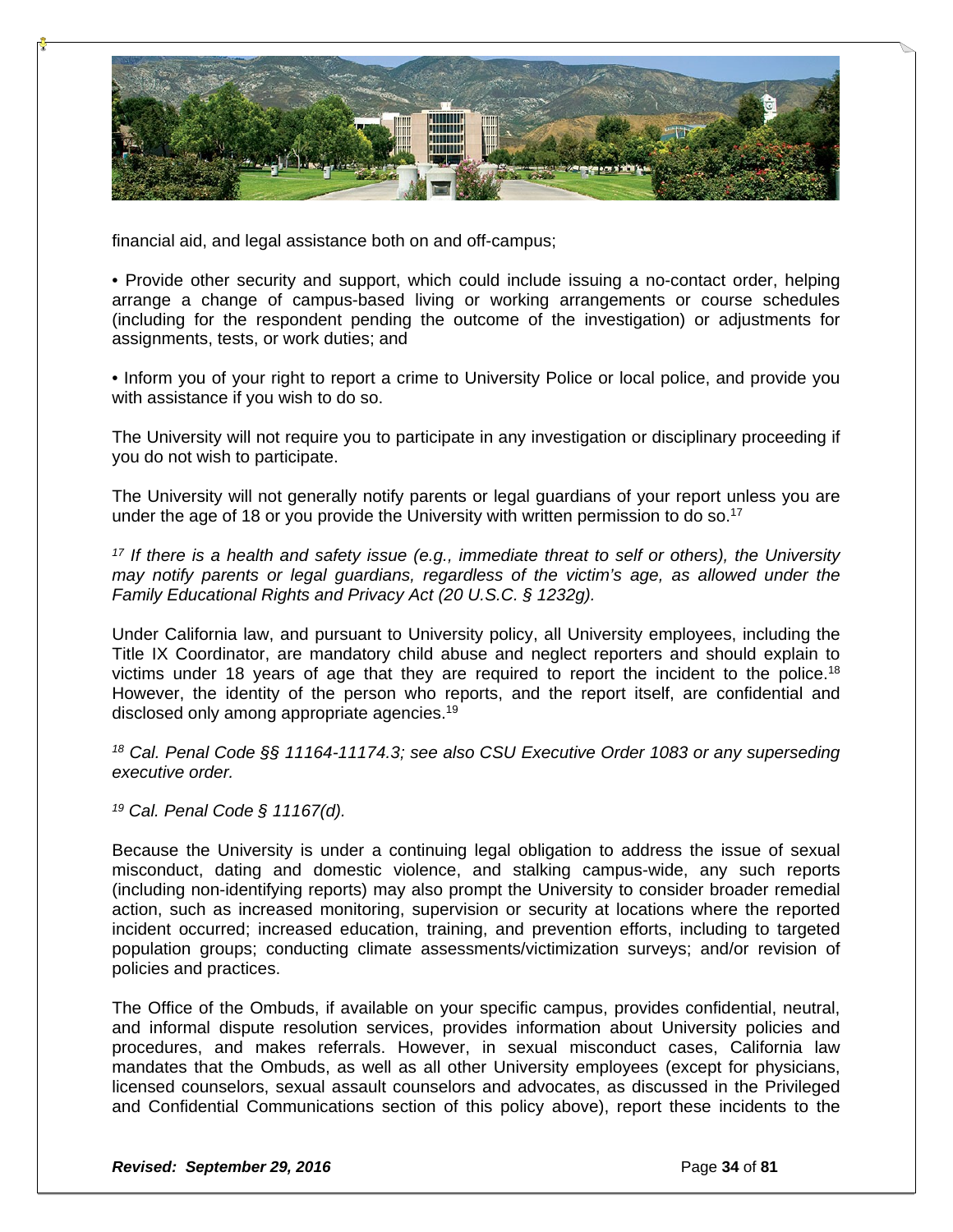

Title IX Coordinator.

**NOTE:** If the University determines that the perpetrator poses a serious and immediate threat to the campus community, a designated Campus Security Authority under the Clery Act may be called upon to issue a timely warning to the community. Any such warning will not include any information that identifies the victim.

### **Remedies and Enforcement**

**Interim and Ultimate Remedies.** The University is required to provide victims who experience sexual misconduct, dating or domestic violence, or stalking with reasonably available interim remedies, if requested, regardless of whether the victim chooses to report the misconduct to the University Police or local law enforcement. Victims should be notified of options for avoiding contact with the respondent, including changes to the respondent's or purported victim's employment, academic or living situations, as appropriate. For example, the Campus may prohibit the parties from having any contact with each other pending the outcome of the Campus investigation and any ensuing discipline proceeding. Campuses should minimize the burden on the victim and should not, as a matter of course, remove victims from work assignments, job sites, classes or housing while allowing the respondent to maintain the status quo. Other possible interim (and ultimate) steps may include providing an escort between Campus locations in extraordinary cases where safety may be endangered; changes to employee work areas, work assignments or reporting relationships; providing students with academic support services such as tutoring or allowing students to re-take a course or withdraw from a course without penalty and without adverse effect on their academic records; and reviewing any disciplinary actions proposed to be taken against an alleged victim to see if there is a causal connection between the misconduct forming the basis for the proposed discipline and the alleged sex discrimination, sexual harassment, sexual misconduct, dating or domestic violence, or stalking. The Title IX Coordinator shall assist and provide the purported victim with reasonable remedies as requested throughout the reporting, investigative, and disciplinary processes, and thereafter.

**Victim Rights and Resources.** Victims also should be made aware of their rights under Title IX, VAWA/Campus SaVE Act and related legislation, and any available resources, such as counseling, health, and mental health services, as well as the right to file a complaint with University Police and/or local law enforcement. Campuses must also ensure that persons know how to report any subsequent problems, and the Campus Title IX Coordinator or other appropriate Campus representatives should follow-up to determine whether any retaliation or new incidents of misconduct have occurred.

When addressing sexual misconduct, dating or domestic violence or stalking, campuses should consider both on and off-campus resources, including local rape crisis centers, municipal law enforcement agencies, district attorneys' offices, and forensic medical examination sites. This allows campuses to draw upon the expertise and resources of a broader group of professionals, thereby marshalling and maximizing time-sensitive services and resources.

**Note:** The University will keep confidential accommodations and protective measures provided

**Revised: September 29, 2016 Page 12, 2016 Page 35** of **81**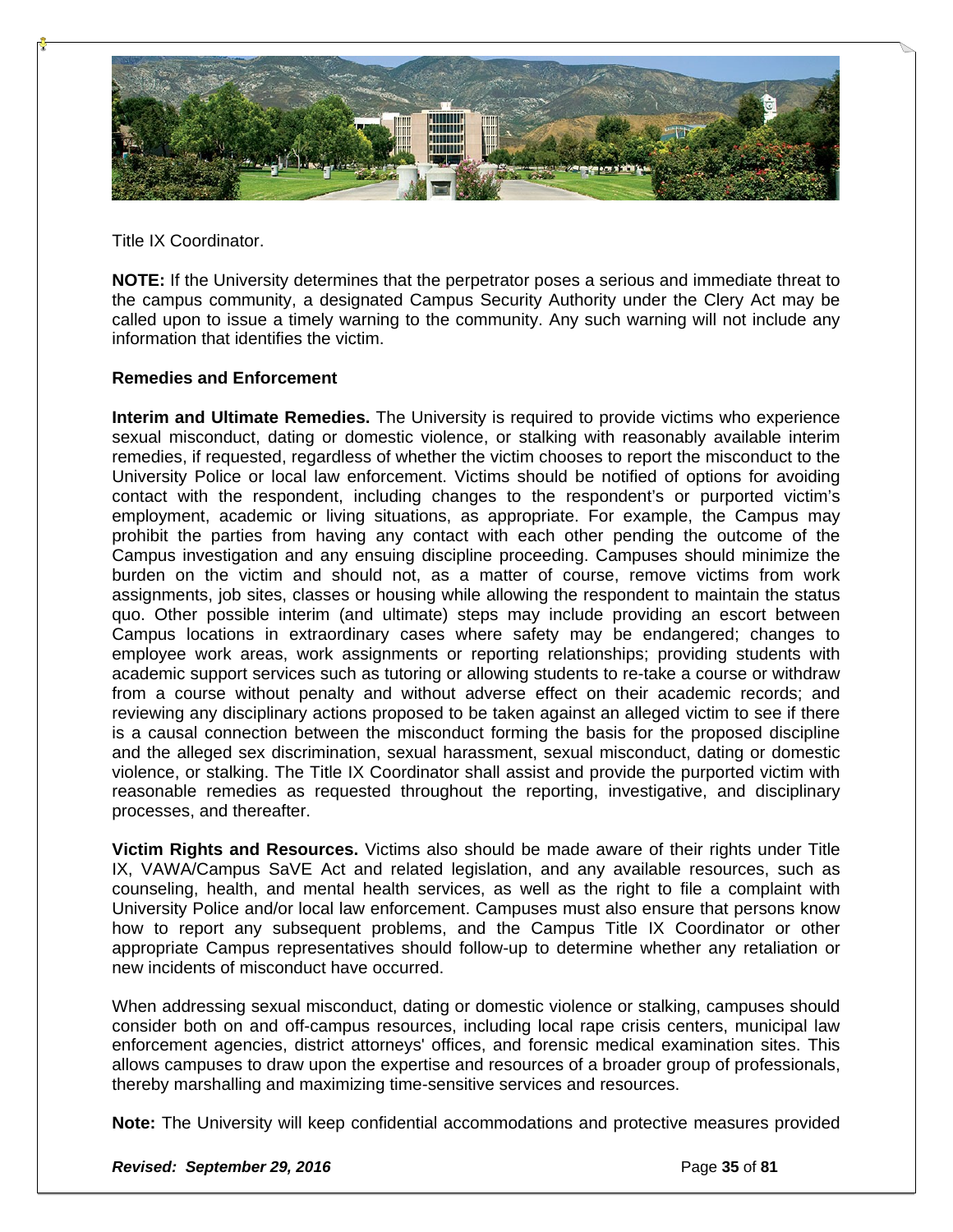

to the victim unless maintaining the confidentiality would hinder the University from providing the accommodations or protective measures.

### **Campus, Civil, and Criminal Consequences of Committing Acts of Sex Discrimination, Sexual Harassment, and Sexual Misconduct**

Individuals alleged to have committed sexual misconduct, dating or domestic violence, or stalking may face criminal prosecution by law enforcement and may incur penalties as a result of civil litigation. In addition, employees and students may face discipline/sanctions at the University. Employees may face sanctions up to and including dismissal from employment, per established CSU policies and provisions of applicable collective bargaining agreements. Students and employees charged with sex discrimination, sexual harassment or sexual misconduct will also be subject to discipline, pursuant to University policies, and will be subject to appropriate sanctions.<sup>20</sup>

In addition, during any investigation, the University may implement interim measures in order to maintain a safe and non-discriminatory educational and working environment. Such measures may include immediate interim suspension of the accused from the University, a required move from University-owned or affiliated housing, an adjustment to work or course schedule, or prohibition from contact with parties involved in the alleged incident.

*20 Executive Order 1096 (Systemwide Policy Prohibiting Discrimination, Harassment and Retaliation Against Employees and Third Parties and Procedure for Handling Discrimination, Harassment and Retaliation Complaints by Employees and Third Parties); Executive Order 1097 (Systemwide Policy Prohibiting Discrimination, Harassment and Retaliation Against Students and Systemwide Procedure for Handling Discrimination, Harassment and Retaliation Complaints by Students).* 

### **The Importance of Preserving Evidence**

It is important to take steps to preserve and collect evidence; doing so preserves the full range of options available to victims, be it through the University's administrative complaint procedures or criminal prosecution. To preserve evidence: (1) do not wash your face or hands; (2) do not shower or bathe; (3) do not brush your teeth; (4) do not change clothes or straighten up the area where the assault took place; (5) do not dispose of clothes or other items that were present during the assault, or use the restroom; and (6) seek a medical exam immediately. If you already cleaned up from the assault, you can still report the crime, as well as seek medical or counseling treatment. You may consult with the campus Title IX Coordinator or sexual assault victim resource center for assistance as well.

Source: Executive Order 1095 Attachment C

#### **CSUSB Programming for Prevention and Awareness of Sexual Assault**

CSUSB must implement preventative education programs to promote the awareness of CSU policies against sex discrimination, sexual harassment, sexual misconduct, dating and domestic violence, and stalking, and to make victim resources available, including comprehensive victim services. Programs must include primary prevention and awareness programs: (1) for all new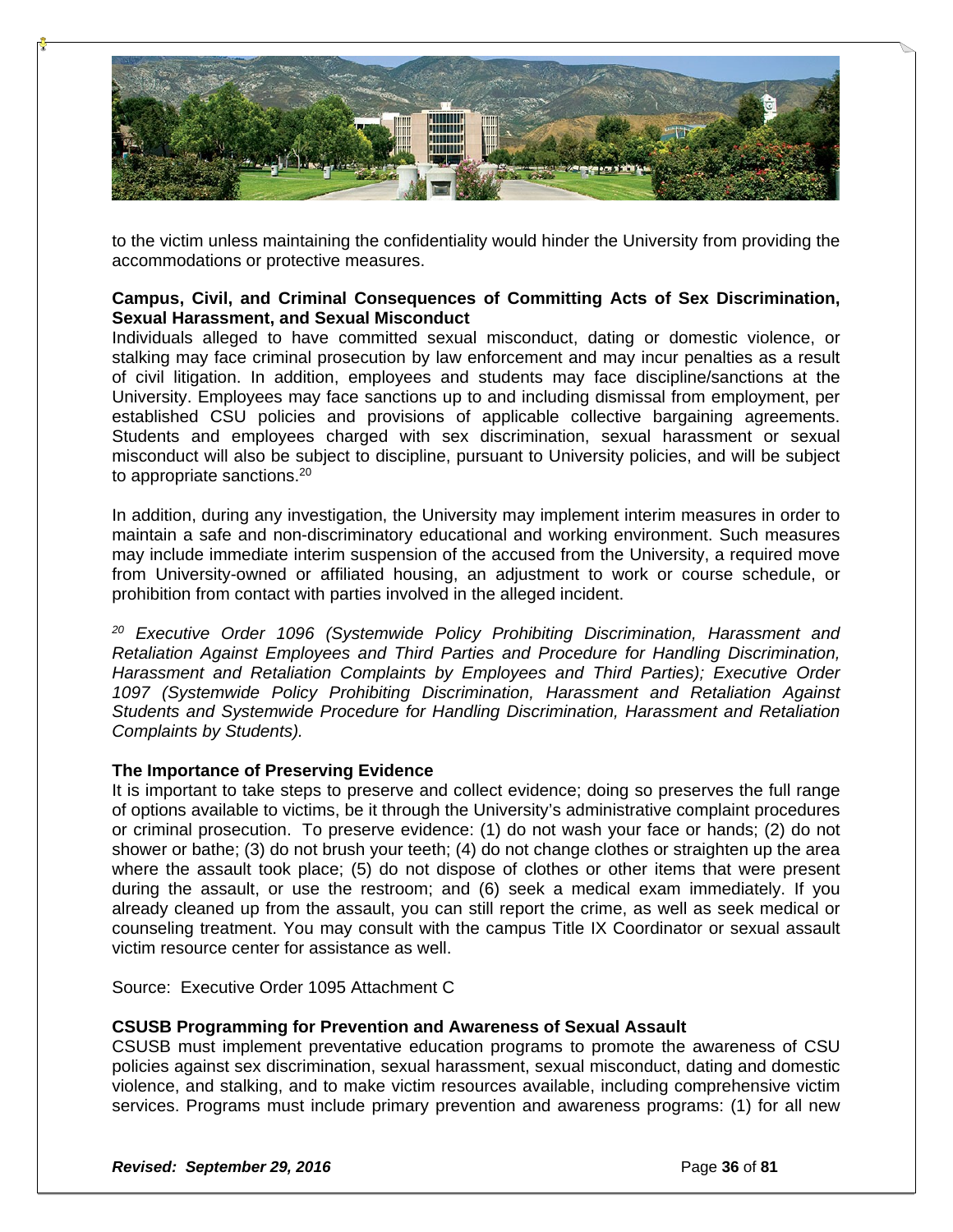

students and new employees; (2) refresher programs at least annually for all students; (3) refresher programs twice a year for all students who serve as advisors in residence halls; (4) refresher programs annually for all student members of fraternities and sororities; (5) refresher programs annually for all student athletes and coaches; and, (6) refresher programs annually for all employees consistent with their role in responding to and reporting incidents. Ongoing prevention and awareness campaigns for all students and employees shall also be conducted.

CSUSB must assess which student organizations participate in activities that may place students at risk and ensure that they receive annual supplemental trainings focused on situations the group's members may encounter.

Primary prevention programs include programming, initiatives, and strategies informed by research or assessed for value, effectiveness or outcome that are intended to stop sexual misconduct, dating or domestic violence, or stalking before they occur through the promotion of positive and healthy behaviors that foster mutually respectful relationships and sexuality, encourage safe bystander intervention, and seek to change behavior and social norms in healthy and safe directions. CSUSB mandatory training programming includes a multi-faceted approach for students who prefer to take either an online-based program, in-person bystander intervention workshop, or to attend relevant school-sponsored events such as speakers, performances, or workshops relating to the topics of sexual misconduct, dating and domestic violence, or stalking.

Bystander Intervention means safe and positive options that may be carried out by an individual or individuals to prevent harm or intervene when there is a risk of sexual misconduct, dating or domestic violence, or stalking. It includes recognizing situations of potential harm, understanding institutional structures and cultural conditions that facilitate violence, overcoming barriers to intervening and identifying safe and effective intervention options, and taking action to intervene.

Awareness programs include community-wide or audience-specific programming, initiatives, and strategies that increase audience knowledge and share information and resources to prevent violence, promote safety, and reduce perpetration.

To ensure that all students receive the necessary information and training enumerated above on sexual misconduct, dating and domestic violence, and stalking, CSUSB imposes a consequence, i.e. registration hold on those students who do not participate in and complete such mandatory training.

# **Primary Sexual Assault Prevention Training Programs**

The goal of the CSUSB Sexual Assault Prevention and Training Plan, in addition to ensuring full compliance with Federal and State law and CSU policy, is the commitment to create an atmosphere in which all students have the right to participate fully in CSU programs and activities free from discrimination, harassment, and retaliation. These prevention and training programs are programming, initiatives, and strategies informed by research or assessed for value, effectiveness, or outcome that are intended to stop dating violence, domestic violence,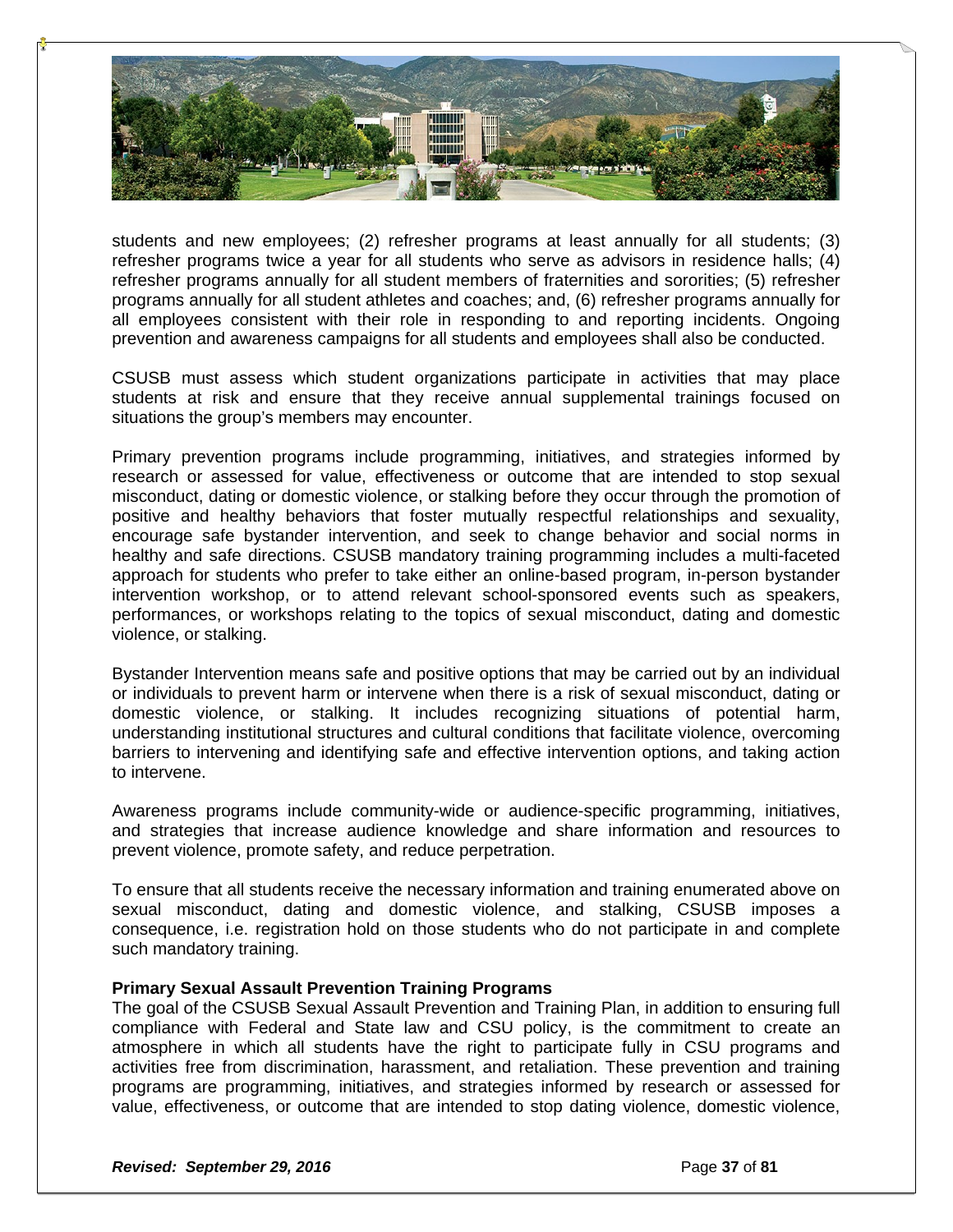

sexual assault, and stalking before they occur, through the promotion of positive and healthy behaviors that foster healthy, mutually respectful relationships and sexuality, encourage safe bystander intervention, and seek to change behavior and social norms in healthy and safe directions.

**Bystander intervention** means safe and positive options that may be carried out by an individual or individuals to prevent harm or intervene when there is a risk of dating violence, domestic violence, sexual assault, or stalking. Bystander intervention includes recognizing situations of potential harm, understanding institutional structures, and cultural conditions that facilitate violence, overcoming barriers to intervening, identifying safe and effective intervention options, and taking action to intervene. Based on a social science model that predicts that most people are unlikely to help others in certain situations, a bystander is anyone who observes an emergency or a situation that looks like someone could use some help. They must then decide if they are comfortable stepping in and offering assistance. Research has found that people tend to struggle with whether helping out is their responsibility, and one of the major obstacles to intervention is something called diffusion of responsibility, which means that if several people are present, an individual is less likely to stop and help out because he or she believes someone else will. The University wants to promote a culture of community accountability where bystanders are actively engaged in the prevention of violence without causing further harm. People may not always know what to do even if he or she wants to help. Below is a list of some ways to be an active bystander. If you or someone else is in immediate danger, dial 9-1-1. This could be when a person is yelling at or being physically abusive towards another and it is not safe for you to interrupt.

- Watch out for your friends and fellow students/employees. If you see someone who looks like they could be in trouble or need help, ask if they are OK.
- Confront people who seclude, hit on, and try to make out with, or have sex with, people who are incapacitated.
- Speak up when someone discusses plans to take sexual advantage of another person.
- Believe someone who discloses sexual assault, abusive behavior, or experience with stalking.
- Refer people to on and off-campus resources for support in health, counseling, or with legal assistance.

**Risk reduction** describes options designed to decrease perpetration and bystander inaction, and to increase empowerment for victims in order to promote safety and to help individuals and communities address conditions that facilitate violence. Risk reduction includes the act of using your common sense, situational awareness, and trusting your instincts to reduce the risk of being a victim of sexual assault.

The following are some strategies to reduce one's risk of sexual assault, dating or domestic violence, stalking, or harassment:

 Be aware. Does your partner: Threaten to hurt you or your children? Say it's your fault if he or she hits you and then promises it won't happen again (but it does)? Put you down in public? Force you to have sex when you don't want to? Follow you? Send you unwanted messages and gifts?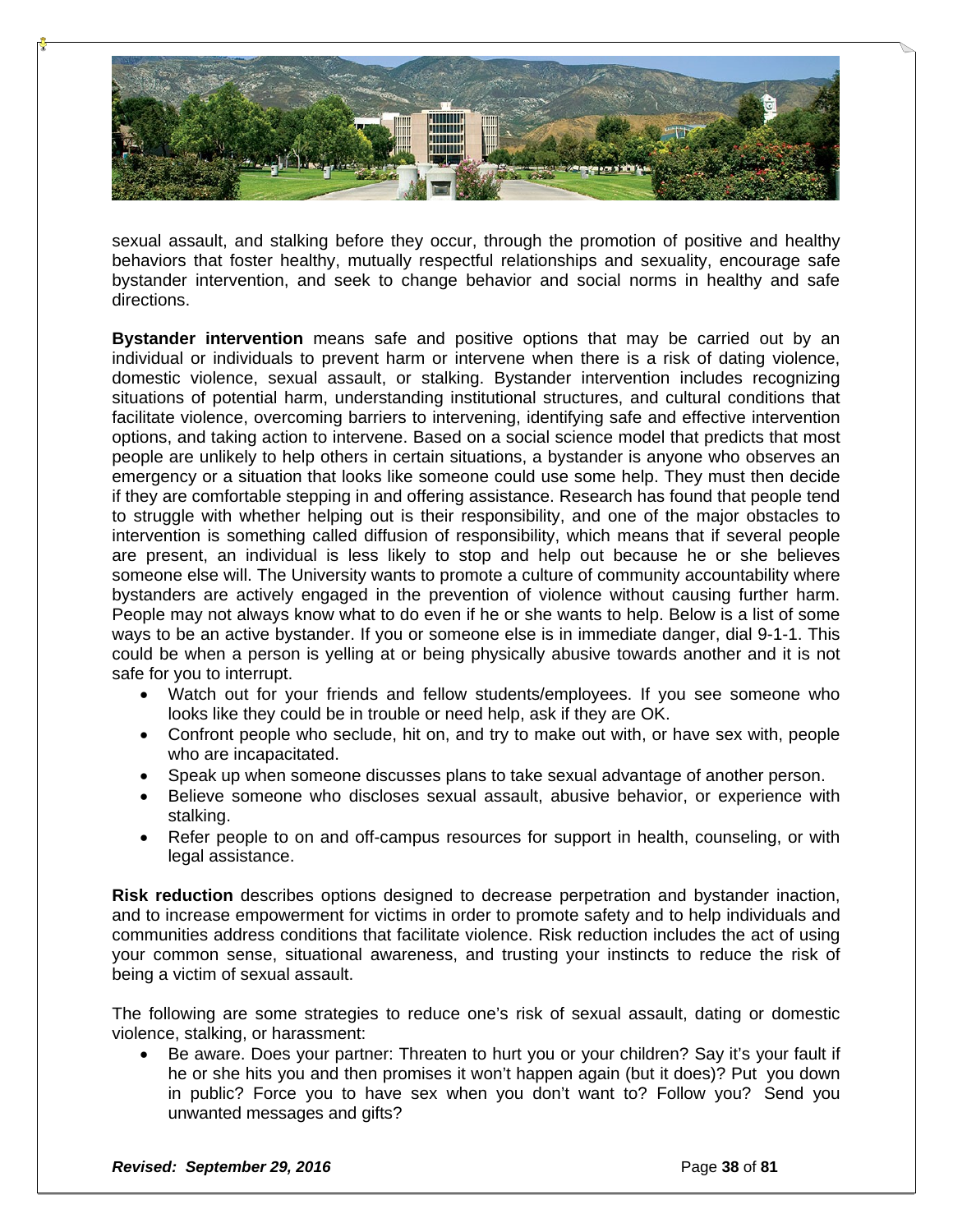

- Be assertive. Speak up.
- Watch out for dates and/or anyone who tries to get you drunk or high.
- Clearly communicate limits to partners, friends, and acquaintances.
- Never leave a party with someone you don't know well and trust.
- Trust your feelings; if it feels wrong, it probably is.
- Learn all you can and talk with your friends. Help them stay safe.
- If you have limits, make them known as early as possible.
- Tell a sexual aggressor "NO" clearly and firmly.
- Try to remove yourself from the physical presence of a sexual aggressor.
- Find someone nearby and ask for help.
- Take affirmative responsibility for your alcohol intake/drug use and acknowledge that alcohol/drugs lower your sexual inhibitions and may make you vulnerable to someone who views a drunk or high person as a sexual opportunity.
- Take care of your friends and ask that they take care of you. A real friend will challenge you if you are about to make a mistake. Respect them when they do.
- Report incidents of violence to law enforcement and campus authorities.
- *In an emergency, call 9-1-1.*

#### **"What can I do in order to help reduce my risk of being an initiator of Sexual Misconduct?"**

If you find yourself in the position of being the initiator of sexual behavior, you owe sexual respect to your potential partner. These suggestions may help you to reduce your risk of being accused of sexual misconduct:

- Clearly communicate your intentions to your sexual partner and give them a chance to clearly relate their intentions to you.
- Understand and respect personal boundaries.
- DON'T MAKE ASSUMPTIONS about consent, about someone's sexual availability, about whether they are attracted to you, about how far you can go, or about whether they are physically and/or mentally able to consent. If there are any questions or ambiguity, then you DO NOT have consent.
- Mixed messages from your partner are a clear indication that you should stop, defuse any sexual tension, and communicate better. You may be misreading them. They may not have figured out how far they want to go with you yet. You must respect the timeline for sexual behaviors with which they are comfortable.
- Don't take advantage of someone's drunkenness or drugged state, even if they did it to themselves. **Incapacitation means a person is unable to give valid consent.**
- Realize that your potential partner could be intimidated by you, or fearful. You may have a power advantage simply because of your gender or size. Don't abuse that power.
- Understand that consent to some form of sexual behavior does not automatically imply consent to any other forms of sexual behavior.
- Silence and passivity cannot be interpreted as an indication of consent. Read your potential partner carefully, paying attention to verbal and non-verbal communication and body language.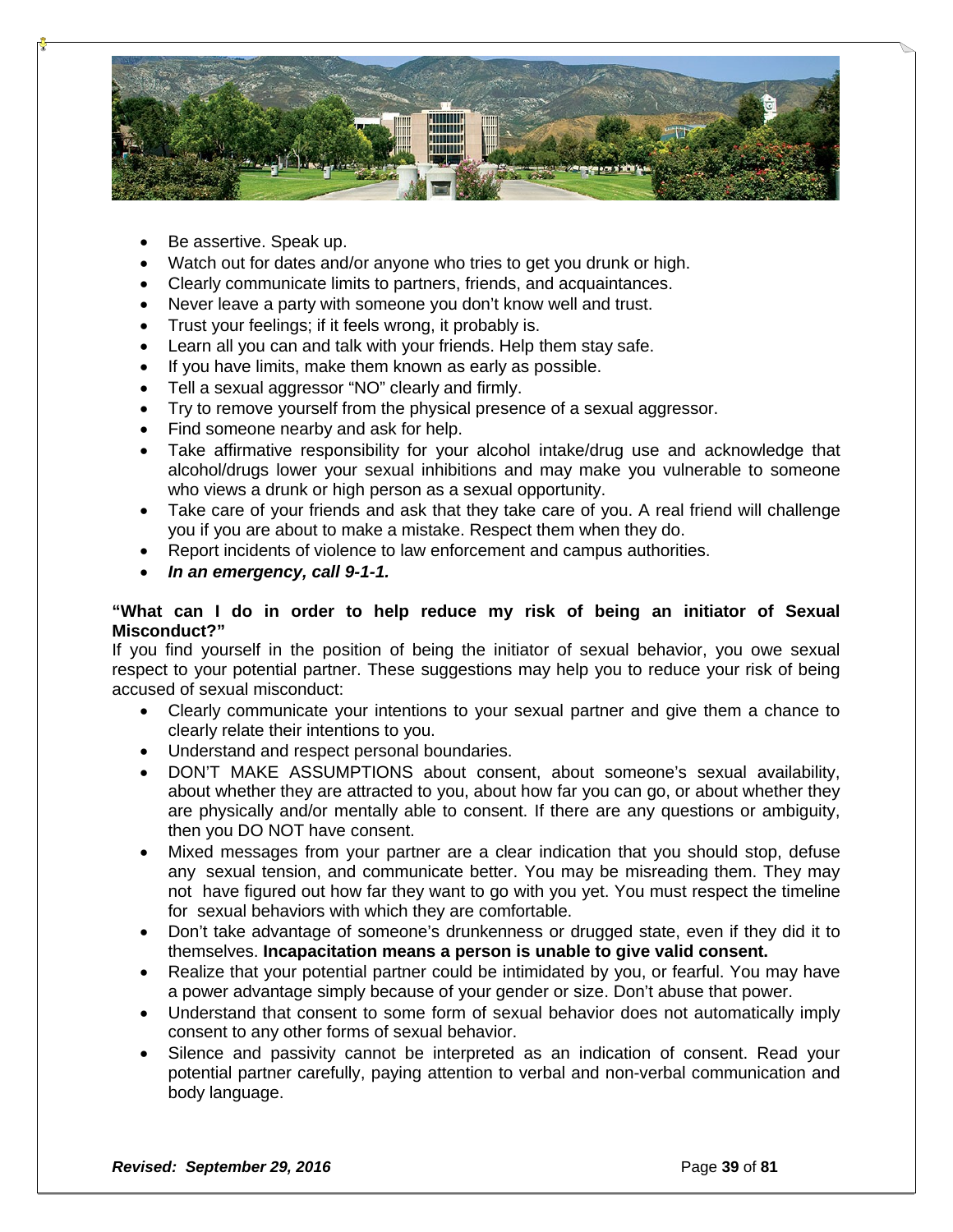

# **CAMPUS AWARENESS AND ONGOING INFORMATION CAMPAIGNS**

CSUSB's ongoing prevention and awareness campaigns are programming, initiatives, and strategies that are sustained over time and focus on increasing understanding of topics relevant to, and skills for, addressing dating violence, domestic violence, sexual assault, and stalking, using a range of strategies with audiences throughout the institution and including information shared in primary prevention programs.

In 2014, CSUSB joined the White House Initiative: It's On Us. As a result, CSUSB initiated an annual CSUSB It's On Us: Call to Action Week.

#### **Sexual Assault Awareness Month**

An on-campus committee titled the Sexual Violence Prevention Partners was created. Led by the Title IX Office, the committee includes representatives of the Health Center, Counseling and Psychological Services, Women's Resource Center, PRIDE Center, Peer Educators, Student Affairs administrators, Student Union staff, students, and faculty. The Sexual Violence Prevention Partners collaborated on Sexual Assault Awareness Month.

CSUSB programming initiatives:

- **"It's Not Her Fault."** Monday, April 25, 2016, 4-5:30pm, SMSU Events Center. Hear from Dr. John Foubert, an expert on rape prevention--what Rape Myth Culture is and how society perpetuates its existence.
- **Netflix and Chill?** Thursday, April 14, 2016, Noon-2pm, SMSU FourPlex. This interactive workshop presented by VOICE peer educators will cover the concepts of communication, boundaries and negotiating consent.
- **Ending LBGTQ+ Sexual Violence.** Thursday, March 3, 2016, Noon-1:30pm, SMSU Fourplex. This workshop will cover myths and facts about LBGTQ+ sexual violence, statistics, barriers unique to the community, definitions and a survivor testimonial.
- **Domestic Violence: Why I Stayed.** Thursday, February 25, 2016, Noon-1:30pm, SMSU Events Center. Come and hear Beverly Gooden, a survivor of domestic violence, who created and introduced the hashtag #WhyIStayed that led to a global movement.
- **Healthy Relationships.** Thursday, February 11, 2016, 6-7:30pm, Mojave Lobby (Housing). This workshop will cover the difference between healthy, unhealthy and abusive relationships, the seven qualities of a healthy relationship and how to "fight fair."
- **Healthy, Unhealthy or Abusive?** Tuesday, February 16, 2016, 12-1:30pm, Lower Commons/Eucalyptus Room. This workshop will cover the difference between healthy, unhealthy and abusive relationships, the seven qualities of a healthy relationship and how to "fight fair."
- **Stalking on Campus, "Know It. Name It. Stop It."** Wednesday, January 27, 2016, 6- 8pm, Village Square. This is an interactive presentation by V.O.I.C.E., a group of students dedicated to utilizing prevention education to reduce the number of CSUSB students impacted by interpersonal violence.
- **Tony Porter, Speaker**, November 12, 2016, 6-8 p.m., Coussoulis Arena. An important evening of powerful messages about manhood and the role of men in preventing domestic and sexual violence. Tony will also provide insight on how a man's liberation is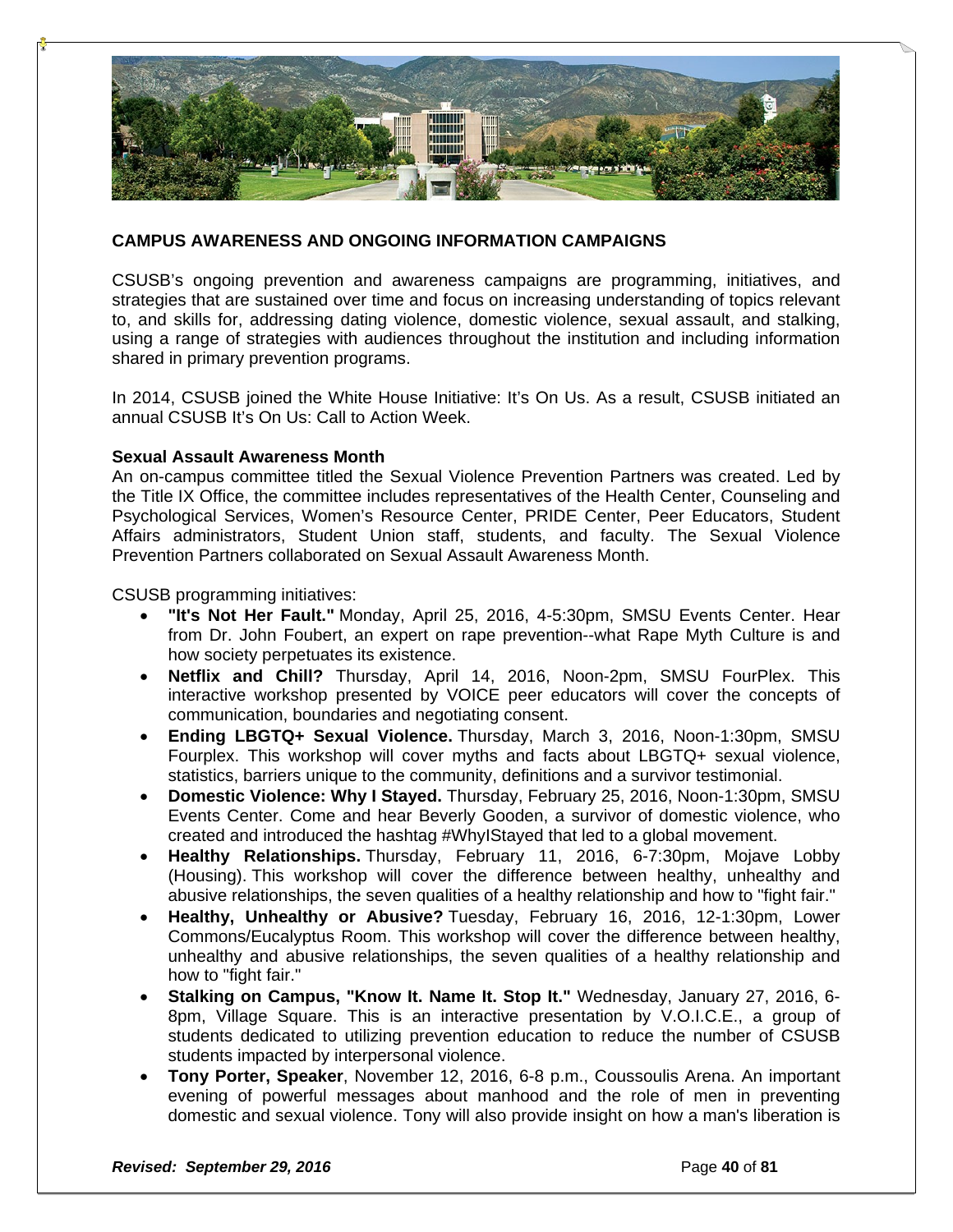

tied to the liberation of women. Students are encouraged to attend and take advantage of this event as one of the options to fulfill the Federal and State mandatory "End Sexual Violence" Training required each academic year. Bring your Coyote ID to be scanned at the end of the event for credit.

- **Dating / Domestic Violence and Healthy Relationships**, Thursday, October 15, 2016, 12-1:30pm, Lower Commons (CO-104). This workshop will focus on the 7 qualities of a healthy relationship, how to "fight fair," and the difference between healthy, unhealthy, and abusive relationships.
- **Dating / Violence Does Not Equal Love**, Monday, October 19, 2016, 12-2pm, SMSU Events Center. This workshop will focus on the warning signs, types of abuse, cycle of violence, why victims stay, and how to support a survivor through interactive activities and survivor testimony.
- **Dating / Domestic Violence and the LGBTQ Community**, Wednesday, October 21, 2016, 12-1:30pm, Lower Commons (CO-104). This presentation will focus on creating a common language, types of abuse, cycle of violence, how to support a survivor, and identifying unique barriers that LGBTQ survivors face.
- **Sexual Assault: Causes and Solutions**, Monday, October 26, 2016, 12-2pm, SMSU FourPlex. Guest speaker Tammy Smith, from San Bernardino Sexual Assault Services, will present.
- **"Private Violence" Film Screening**, Tuesday, October 13, 2016, 2-4pm, SMSU Theater. This film is about two survivors of domestic violence.
- **Dating/Domestic Violence 101**, Wednesday, October 7, 2016, 10-11:30am, Lower Commons Pine Room. This presentation focused on the warning signs, types of abuse, cycle of violence and why victims stay.
- **Bystander Intervention Workshops:** These workshops discusses safe ways to intervene when witnessing potentially harmful behavior, or preventing negative behavior before it occurs.
- **"See Something, Say Something" Campaign:** Campus-wide effort to report anything that looks suspicious or seems out-of-place directly to UPD by dialing or texting 911. Information can also be shared by contacting UPD dispatch at 909-537-7777, Crime TipLine at 909-537-7786, We Tip at 800-78-CRIME, or e-mailing ReportCrime@CSUSB.edu. Callers may remain anonymous when reporting suspicious activity or crimes in progress.

Source: Title IX Office

# **Sex Offenders - Megan's Law**

The Adam Walsh Child Protection and Safety Act of 2006 (42 U.S.C. 16921) requires convicted sex offenders to register their status with the UPD if they are enrolled, residing, attending, carrying on a vocation (i.e. contractor or vendor on campus for more than 30 days in the year), or working with or without compensation for CSUSB. UPD does not maintain a public database of registrants at CSUSB. Public information that is available about sex offenders in California is on the California Department of Justice Megan's Law website: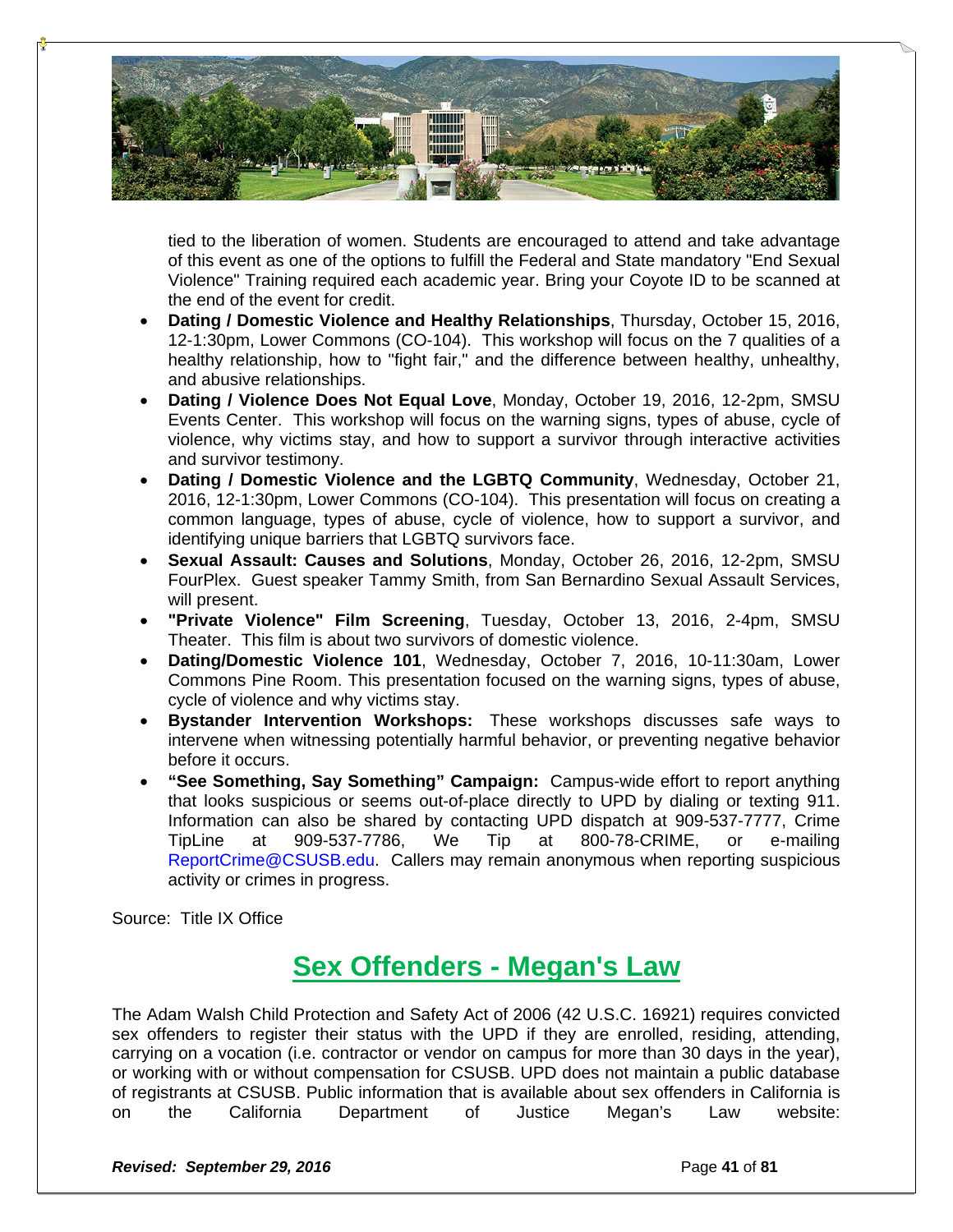

http://www.meganslaw.ca.gov/index.aspx?lang=ENGLISH. Sex offenders can be queried by name, or by their residence zip code, county, city, or address. Additionally, this site has a map lookup to view sex offenders who live within a specified radius of a location, such as within a specific radius around your residence, place of work, or around CSUSB.

#### **Megan's Law**

Megan's Law permits law enforcement agencies to advise the public about registered sex offenders from whom they may be at risk. Megan's Law information is available at the California Department of Justice, Office of the Attorney General's website at meganslaw.ca.gov. Megan's Law does not make information public about sex offender registration specific to a college or University.

For more information regarding Megan's Law, call the Parents for Megan's Law Helpline at 888- ASK-PFML.

#### **California Penal Code Section 290.01**

(a) (1) Commencing October 28, 2002, every person required to register pursuant to Sections 290 to 290.009, inclusive of the Sex Offender Registration Act who is enrolled as a student of any university, college, community college, or other institution of higher learning, or is, with or without compensation, a full-time or part-time employee of that university, college, community college, or other institution of higher learning, or is carrying on a vocation at the university, college, community college, or other institution of higher learning, for more than 14 days, or for an aggregate period exceeding 30 days in a calendar year, shall, in addition to the registration required by the Sex Offender Registration Act, register with the campus police department within five working days of commencing enrollment or employment at that university, college, community college, or other institution of higher learning, on a form as may be required by the Department of Justice. The terms "employed or carries on a vocation" include employment whether or not financially compensated, volunteered, or performed for government or educational benefit. The registrant shall also notify the campus police department within five working days of ceasing to be enrolled or employed, or ceasing to carry on a vocation, at the university, college, community college, or other institution of higher learning.

Source: UPD/Title IX

# **Self-Defense Course**

A self-defense course is offered. This is a program of realistic, self-defense tactics and techniques. It is a comprehensive course that begins with awareness, prevention, risk reduction and avoidance, while progressing on to the basics of hands-on defense training. The course is not a martial arts program and is taught by certified instructors. Self-defense courses are currently being taught at many colleges and universities. The growing, widespread acceptance of these courses is primarily due to the ease, simplicity, and effectiveness of our tactics, solid research, and unique teaching methodology.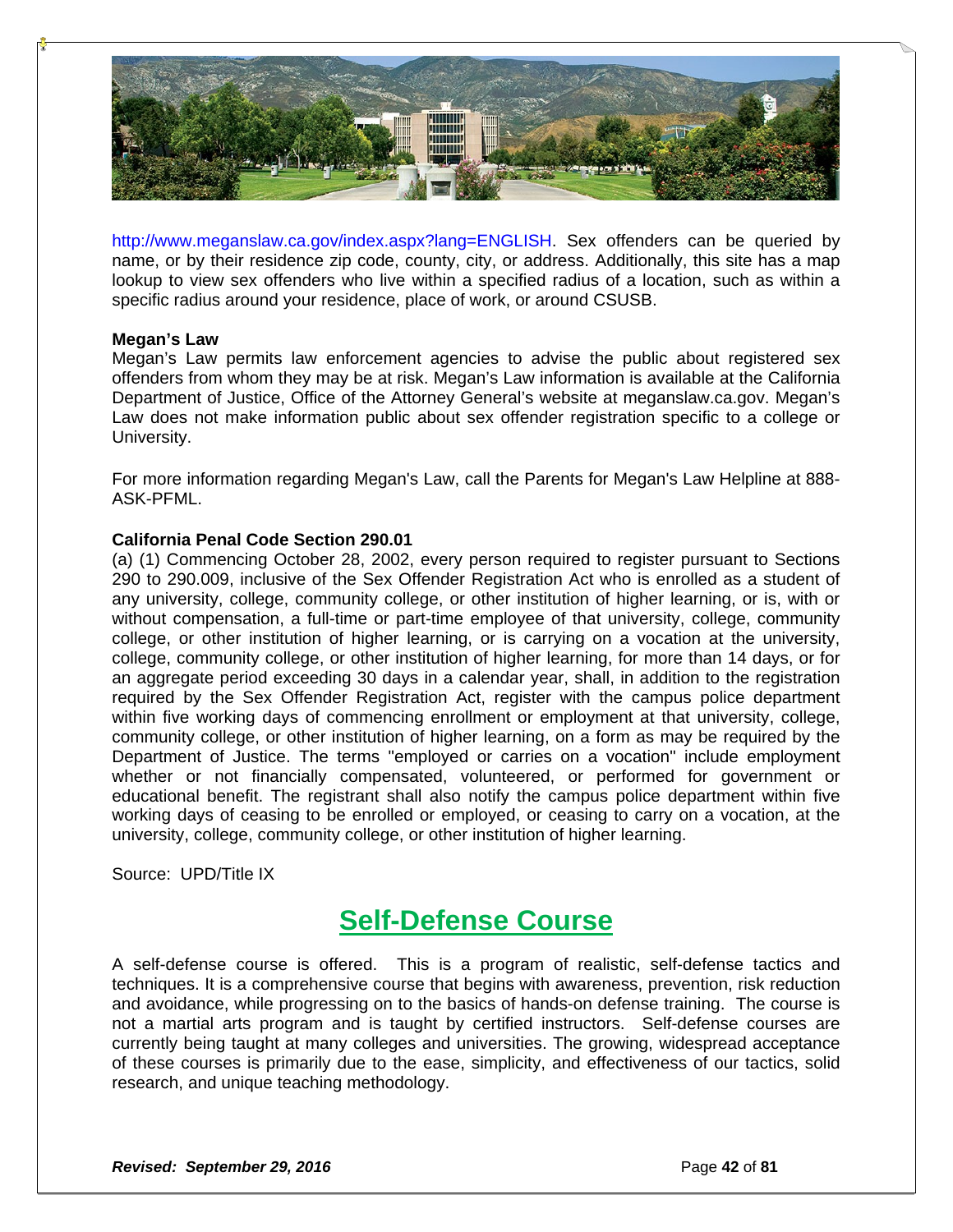

The Santos Manuel Student Union Women's Resource and Pride Centers offered eight selfdefense classes throughout 2015 at our main campus at CSUSB. The dates of these classes were: two on March 19<sup>th</sup>, April 21, April 22, May 12, July 21, August 27, and November 16. The classes were facilitated by Lauren Roselle, a well-respected certified instructor who teaches throughout Southern California. At the CSUSB campus the classes were held in the Student Union. At our Palm Desert campus, the classes were facilitated in the Indian Wells building. The classes were approximately 2 to 3 hours in length with the exception of an abbreviated presentation at our Take Back the Night Event on April 22<sup>nd</sup>. The course focuses on prevention and personal safety awareness and physical techniques used to escape an attack. The feedback has been consistently positive and we will continue to offer these classes to our students, staff and faculty.

Source: UPD/Student Conduct

# **Additional Listing of Organizations that Provide Assistance to Rape Victims**

# **On Campus:**

| Agency<br>Emergency                                                                                                  | <b>Phone Number</b><br>$9 - 1 - 1$ |
|----------------------------------------------------------------------------------------------------------------------|------------------------------------|
| University Police Department (Non-emergency)                                                                         | 909-537-5165 or<br>909-537-7777    |
| <b>Student Health Services</b>                                                                                       | 909-537-5241                       |
| Counseling & Psychological Services                                                                                  | 909-537-5040                       |
| <b>Title IX Coordinator</b>                                                                                          | 909-537-5669                       |
| <b>Campus organizations which provide sexual assault prevention programs:</b><br><b>Phone Number</b><br>Organization |                                    |
| <b>University Police Department</b>                                                                                  | 909-537-5165                       |
| <b>Off-Campus Assistance:</b>                                                                                        |                                    |
| Organization                                                                                                         | <b>Phone Number</b>                |

| United Way - San Bernardino County Assistance<br>$2 - 1 - 1$ |              |
|--------------------------------------------------------------|--------------|
| San Bernardino County Rape Crisis Center San Bernardino      | 909-885-8884 |
| San Bernardino County Rape Crisis Center Redlands            | 909-335-8777 |
| <b>Yucaipa Outreach Center</b>                               | 909-790-9374 |
| San Bernardino County Rape Crisis Center Victorville         | 760-952-0041 |

**Revised: September 29, 2016 Page 13 of 81 Page 43 of 81**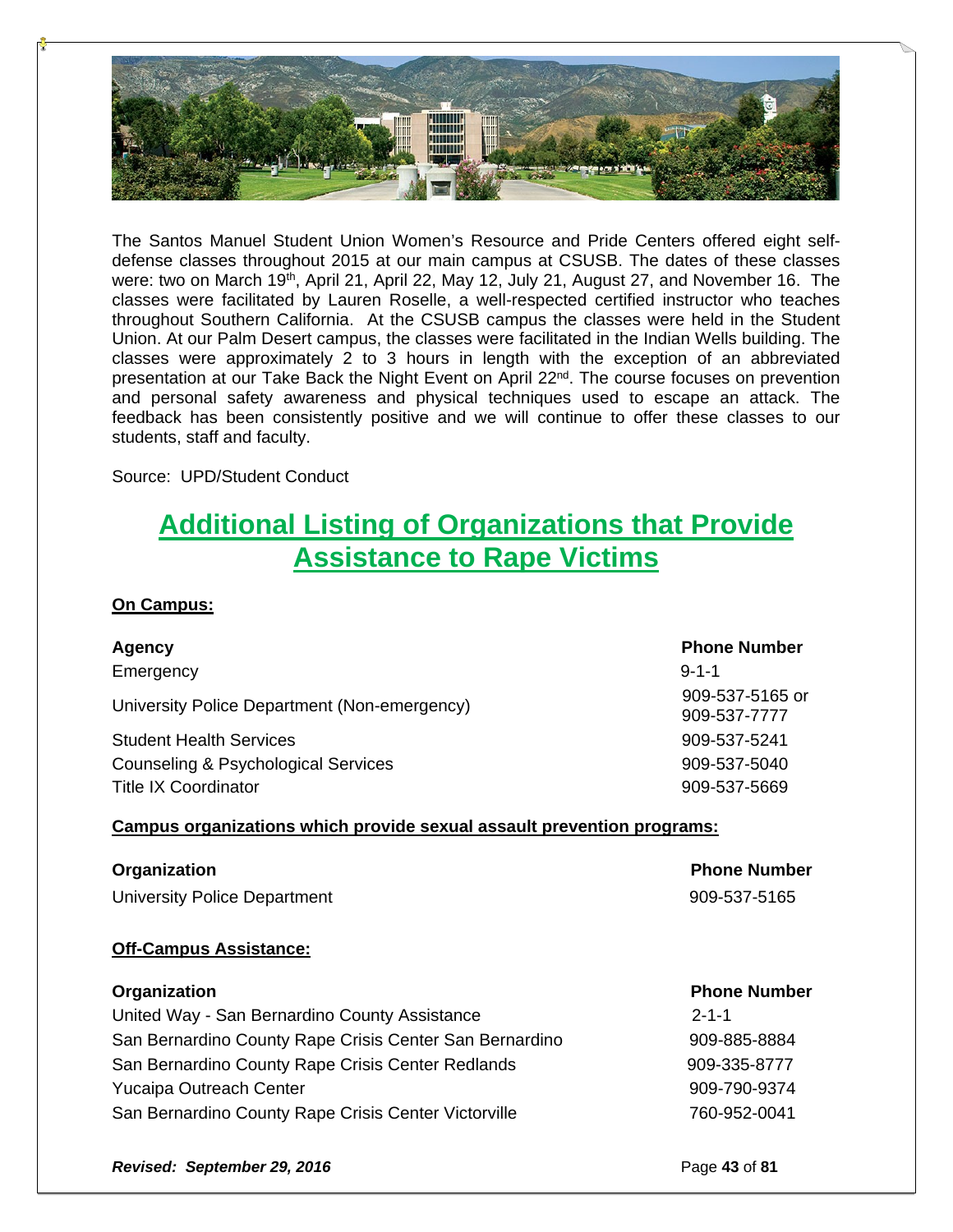

National R.A.I.N. Hotline 800-656-4673

Source: UPD/Title IX

# **Counseling and Psychological Services**

The UPD works closely with Counseling and Psychological Services (CAPS). UPD refers persons to CAPS on a regular basis, and we work as a team in dealing with sensitive situations. Both UPD officers and CAPS counselors have received training in threat assessment, and counselors routinely encourage their clients to report crimes to the UPD for purposes of crime prevention. Counseling sessions are considered privileged and the holder of the privilege is the client. Crime information may be forwarded anonymously at the request of the client. Counselors do not disclose information to UPD without the consent of the client, unless there is an immediate threat to safety or as required by law. Any reporting of statistics to comply with this act is done by reporting numbers, not names, in order to maintain confidentiality.

Counseling services are available to students at no cost. The staff consists of professionally trained and licensed counselors and psychologists and supervised graduate students and postdoctoral interns. Counselors are also available for consultations and can be reached at 909- 537-5040.

Source: Health Center (CAPS)

# **Institutional Disciplinary Action**

The Office of Student Conduct and Ethical Development at CSUSB responds to student behaviors that occur on campus, at University related events (including Study Abroad), or that have a significant impact on members of our campus community. Students found responsible for behavior(s) that violate the Standards for Student Conduct (see Section 41301 of Title 5 of the California Code of Regulations) may be subject to a disciplinary action, including disciplinary probation (during which a student would not be considered to be in good standing with the University), suspension, or expulsion. Suspension and expulsion include both CSUSB and the entire CSU system. In addition, students may be required to complete or participate in additional educational sanctions.

CSUSB will, upon written request, disclose to the victim of a crime of violence (as that term is defined in Section 16 of Title 18, United States Code), or a non-forcible sex offense, the report on the results of any disciplinary proceeding conducted by such institution against a student who is determined to be the perpetrator of such crime or offense. If the victim is deceased as a result of such crime or offense, the next of kin of such victim shall be treated as the victim for disclosure purposes. Compliance with this provision does not constitute a violation of the Family Educational Rights and Privacy Act (FERPA).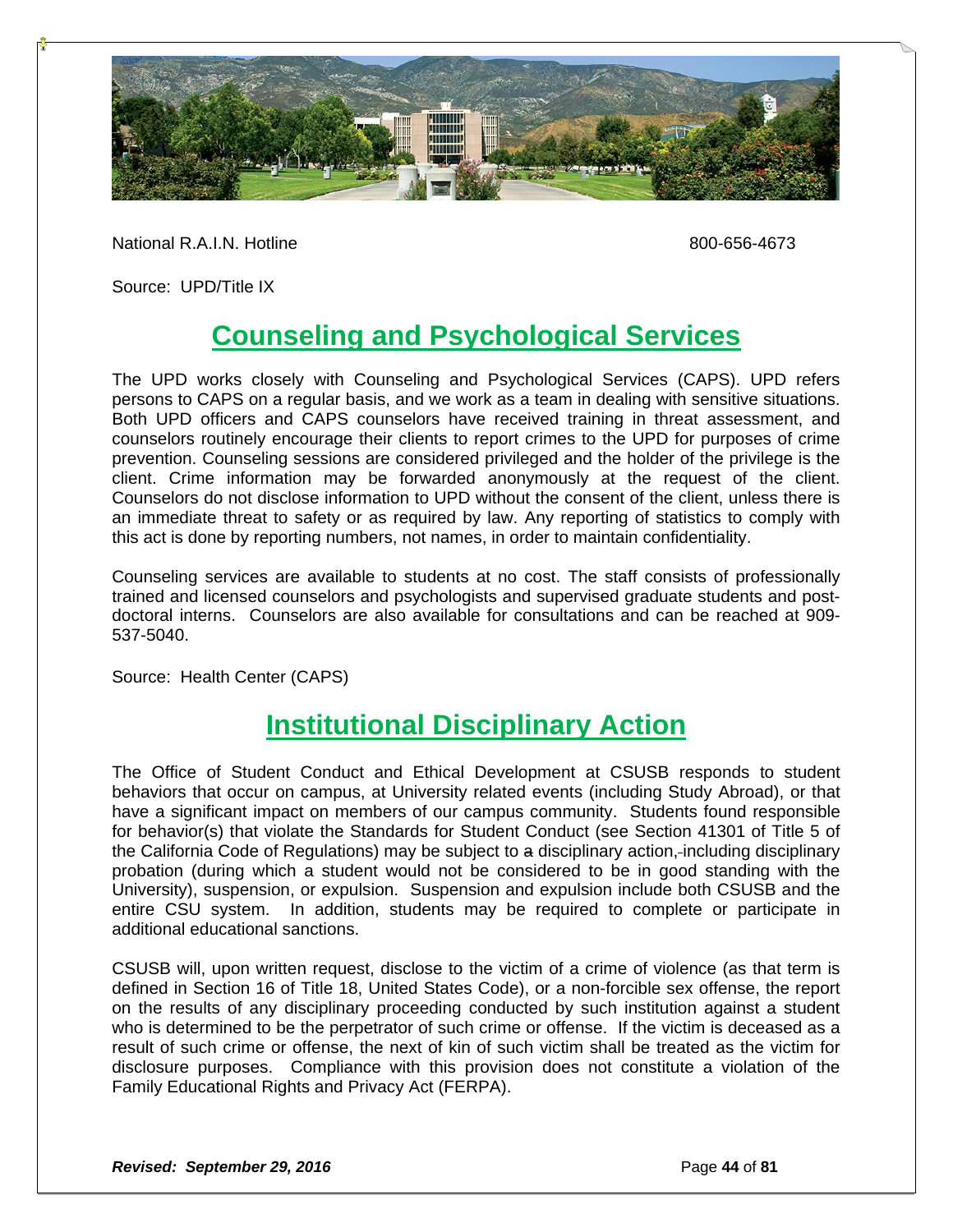

Further information is available at: http://studentaffairs.csusb.edu/studentconduct/ or by calling 909-537-7172.

# **Executive Order 1098-Revised: Student Conduct Procedures**

These procedures are established pursuant to Title 5, California Code of Regulations, Section 41301, and govern all Student disciplinary matters systemwide. (For matters involving allegations of discrimination, harassment, retaliation, sexual misconduct, domestic and dating violence, and stalking please see section Article IV of CSU Executive Order Student Conduct Procedures, also accessible at – http://studentaffairs.csusb.edu/studentconduct.index.html

### **Article III: Proceedings in Cases Not Involving Discrimination, Harassment, Retaliation, Sexual Misconduct, Dating or Domestic Violence, or Stalking**

This Article sets forth the procedures that govern all student disciplinary matters systemwide *not* involving allegations of discrimination, harassment, retaliation, sexual misconduct, dating or domestic violence, or stalking.

# **A. Complaint Intake/Investigation**

- 1. Whenever it appears that the Student Conduct Code has been violated, an oral or written complaint should be directed to the Student Conduct Administrator as soon as possible after the event takes place.
- 2. The Student Conduct Administrator shall promptly: investigate each complaint submitted, determine whether it is appropriate to charge a student with violation of the Student Conduct Code, and consider whether the University should implement an interim suspension (pursuant to Article VI), withdrawal of consent to remain on campus, or no contact orders concerning one or more members of the University community.
- 3. Investigations shall be concluded within **forty** (**40) working days** after a complaint has been made.

# **B. Notice of Conference**

- 1. Within **ten (10) working days** after the investigation is complete, the student Conduct Administrator shall notify the student in writing that a conference has been scheduled or that the student is directed to promptly schedule a conference with the Student Conduct Administrator.
- 2. The Notice of Conference shall include the following information:
	- a. The sections of the Student Conduct Code and other campus policies that are the subject of the charges;
	- b. A factual description of the student's alleged conduct that forms the basis for the charges;
	- c. The proposed sanction or range of sanctions;
	- d. The location on the campus where the student can view his or her discipline file, including the location (or copies) of the campus policies that were violated;
	- e. Notification of any immediate, interim suspension (see Article VI) and/or withdrawal of consent to remain on campus;**3**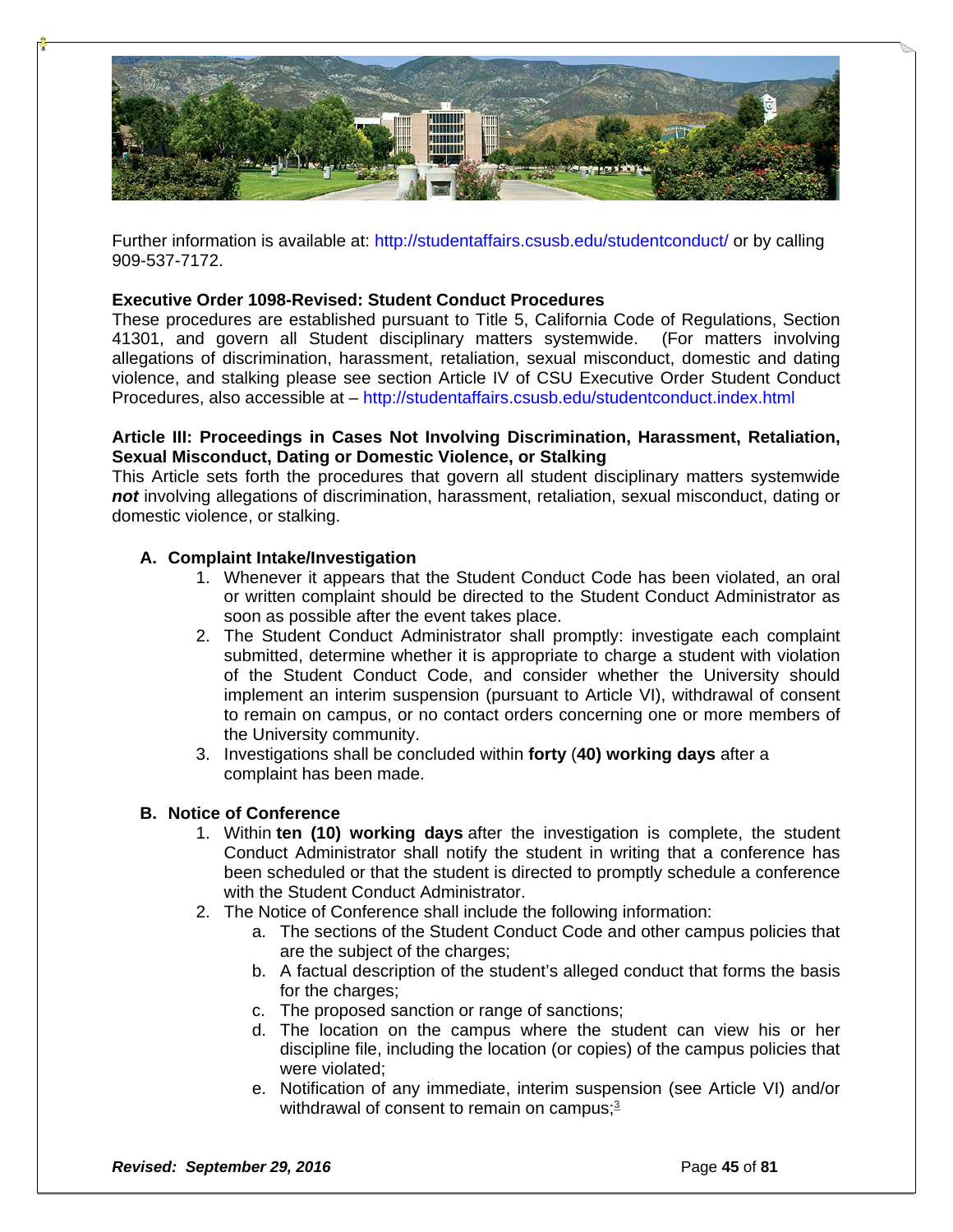

- f. Notification of the student's right to be accompanied at the conference by an advisor and the campus policy regarding use of attorneys; and
- g. A copy of this Executive Order or notice of where the student may obtain a copy. If an interim suspension has been imposed or consent to remain on campus has been withdrawn by the time the Notice of Conference is sent, a copy of this Executive Order shall be enclosed, along with any other campus policy referenced in the Notice of Conference.
- 3. The conference with the student shall be conducted as follows:
	- 1. The conference shall not be recorded.
	- 2. The Student Conduct Administrator controls the conference and may exclude any advisor who materially disrupts the conference.
	- 3. The conference requirement is waived if the student fails to attend the conference or otherwise declines to cooperate.
- 4. The Student shall respond to the charges of misconduct at the conference. The Student Conduct Administrator shall determine which cases are appropriate for resolution (via written resolution agreement), taking into consideration the results of the investigation and any additional information provided by the student during any conferences. If agreement can be reached with the student as to an appropriate disposition, the matter shall be closed and the terms of the disposition shall be put in writing and signed by the student and the University after the student has been given a reasonable opportunity to review the proposed resolution agreement with an advisor of the student's choice. Suspension of one academic year or more, expulsion, withdrawal in lieu of suspension or expulsion, and withdrawals with pending misconduct investigations or disciplinary proceedings shall be entered on the student's transcript permanently, without exception; this requirement shall not be waived in connection with any resolution agreement.
- 5. If the student admits violating the Student Conduct Code, but no agreement can be reached with respect to the sanction, the student may request a hearing on the sanction only.
- 6. Nothing in this Executive Order shall prevent the student and the University from entering into a voluntary resolution of an actual or anticipated student disciplinary case at any time, provided that the student is first given a reasonable opportunity to review any proposed resolution agreement with an advisor of their choice.

#### **C. Notice of Hearing**

- 1. The Student Conduct Administrator shall issue a Notice of Hearing within **ten (10) working days** after the conference has concluded.
- 2. The Notice of Hearing shall be issued under the following circumstances:
	- a. If the student fails to attend the conference or otherwise declines to cooperate;
	- b. If the matter is not closed or the disposition is not memorialized in writing promptly after the conference; or
	- c. If the student admits violating the Student Conduct Code, but no agreement can be reached with respect to the sanction.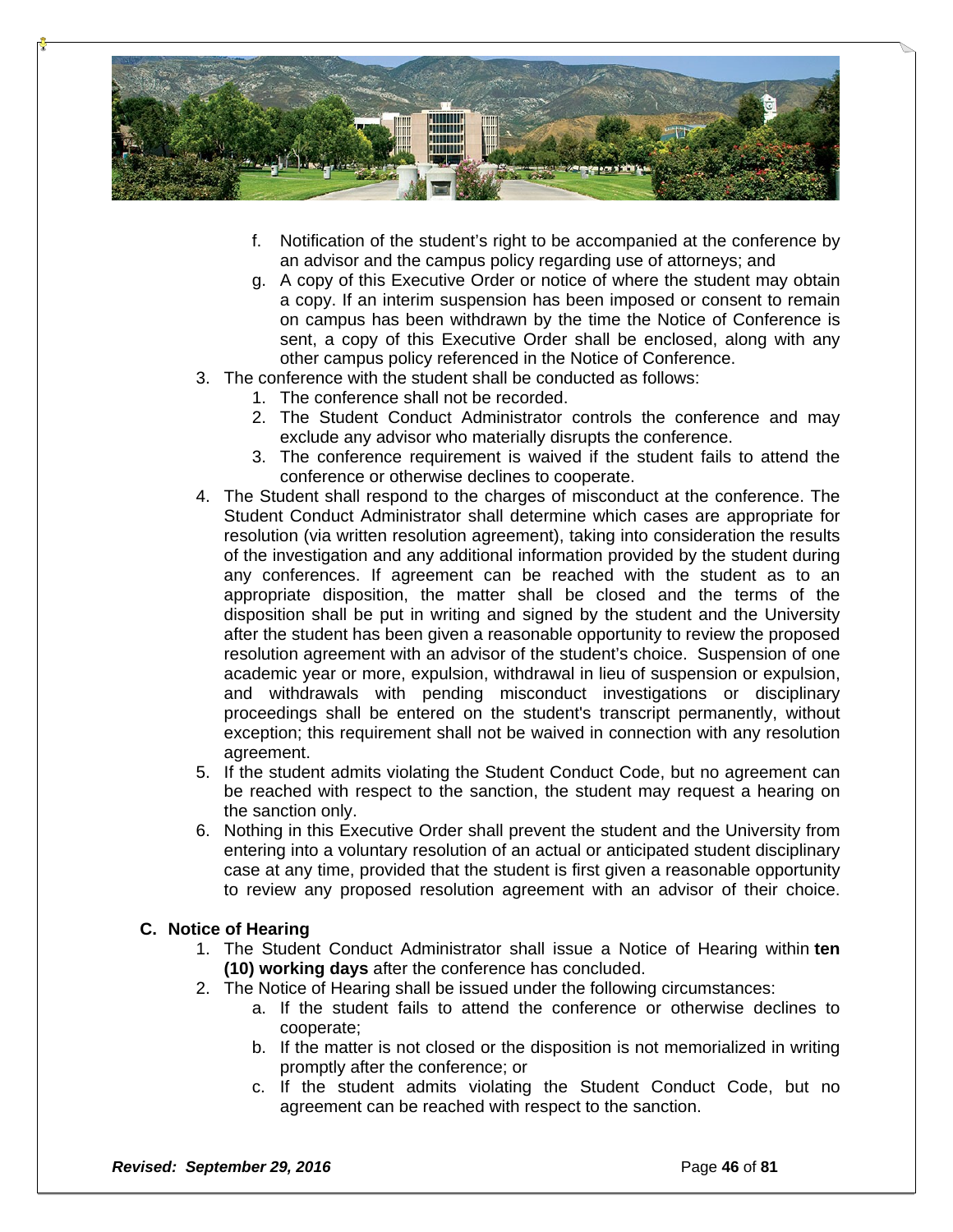

- 3. The Notice of Hearing shall include the following information:
	- a. The sections of the Student Conduct Code and other campus policies that are the subject of the charges;
	- b. A factual description of the student's alleged conduct that forms the basis for the charges:
	- c. The proposed sanctions;
	- d. Notification that neither the Hearing Officer nor the president is bound by the proposed sanction, and that the Hearing Officer may recommend, and/or the president may set, a more severe sanction;
	- e. The date, time and place of the hearing;
	- f. The location on the campus where the student may view his or her discipline file, including the location (or copies) of the campus policies that were violated and any related investigation report;
	- g. Notification that the student may be accompanied at the hearing by an advisor, and the campus policy regarding use of attorneys. If attorneys are allowed, notification shall be given that any person who intends to bring an attorney as their advisor must inform the Student Conduct Administrator of the attorney's name, address and phone number at least **five (5) working days** before the hearing. Failure to provide this notice in a timely manner will result in exclusion of the attorney from the hearing;
	- h. Notification that the student can waive the right to a hearing by accepting the proposed sanction;
	- i. Notification of any immediate, interim suspension (see Article VI) and/or withdrawal of consent to remain on campus; and,
	- j. A copy of this Executive Order or notice of where the student may obtain a copy. If an interim suspension has been imposed or consent to remain on campus has been withdrawn by the time the Notice of Hearing is sent, a copy of this Executive Order shall be enclosed, along with any other campus policy referenced in the Notice of Hearing.
- 4. The Student Conduct Administrator shall schedule the hearing promptly, but in any event no sooner than **ten (10) working days** after, and no later than **twenty (20) working days** after, the date of the Notice of Hearing.
- 5. A notice to appear at hearing shall be sent to any University-related witnesses at least **five (5) working days** before the hearing at the University-assigned or other primary e-mail addresses linked to these persons' University accounts.
- **6.** The Notice of Hearing may be amended at any time, and the Student Conduct Administrator may (but is not required to) postpone the hearing for a reasonable period of time. If the notice is amended after a hearing is underway, the Hearing Officer may (but is not required to) postpone the hearing for a reasonable period of time.

#### D. **Hearing**

1. The hearing is closed to all persons except the Student Conduct Administrator, the student charged, an advisor; the Hearing Officer, and one person to assist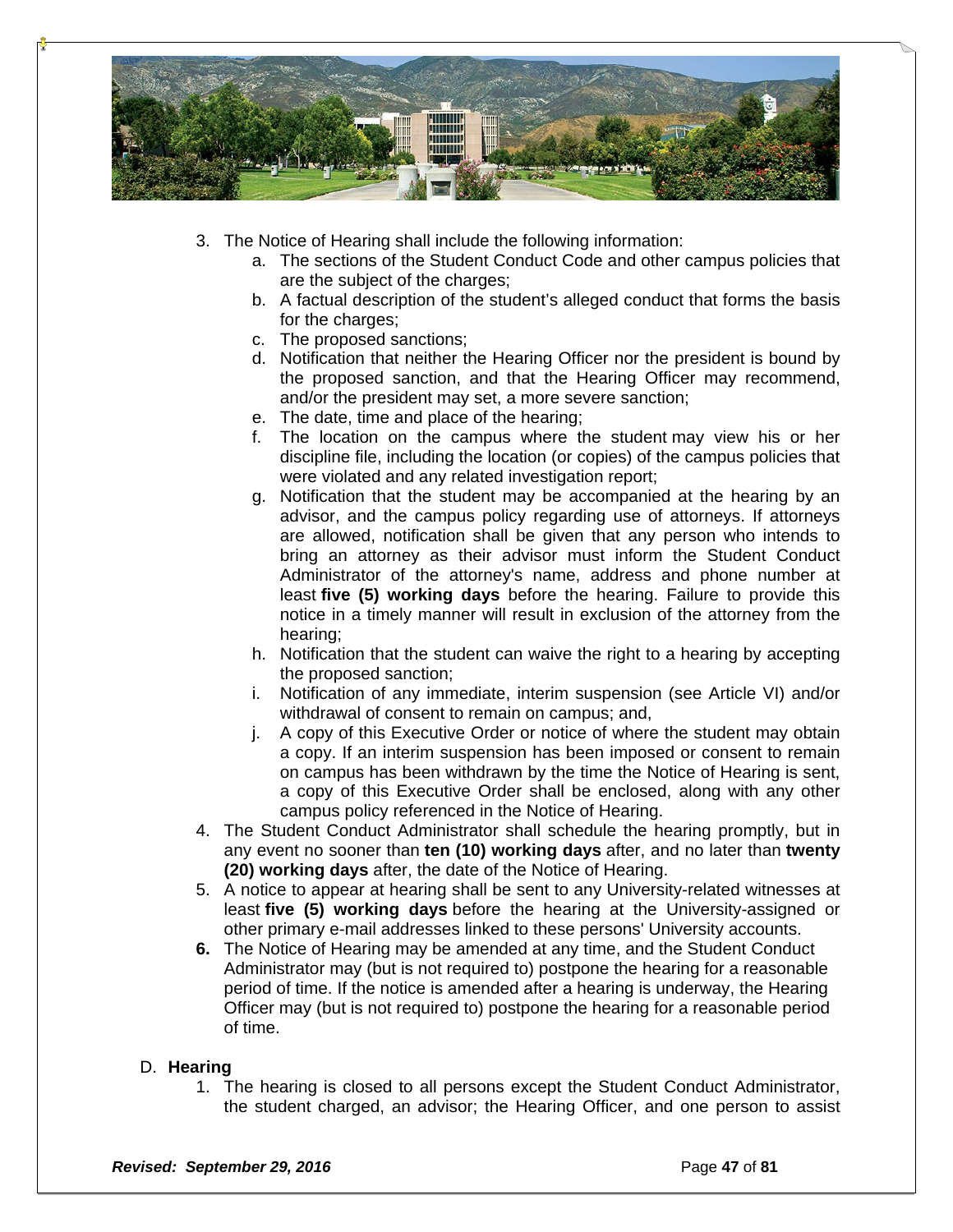

the Hearing Officer in recording the hearing. Any parties or witnesses who will be testifying shall attend the hearing in person unless the Student Conduct Administrator permits an exception (e.g., participation via videoconference or telephone). A police or security officer may also be present if deemed appropriate or necessary by the vice president for Student Affairs or the Hearing Officer. The University will cooperate in providing University witnesses wherever possible, provided that they are identified at least **five (5) working days** before the hearing.

- 2. Hearings are intended to be educational rather than adversarial. The Hearing Officer controls the hearing. The Student Conduct Administrator and the student charged each put on the evidence in their case and may each ask questions of the witnesses in whatever manner the Hearing Officer deems appropriate.
- 3. The Hearing Officer may ask questions of any witness, the student charged, the complainant, or the Student Conduct Administrator.
- 4. Formal rules of evidence applied in courtroom proceedings (e.g., California Evidence Code) do not apply in the hearing. All information that responsible persons are accustomed to rely upon in the conduct of serious affairs is considered. Hearsay may be considered and will be given the weight appropriate under all of the circumstances. Unduly repetitive information may be excluded.
- 5. The Hearing Officer shall make an official audio recording of the hearing (with assistance, at the Hearing Officer's discretion). The recording is University property. No other recording of the hearing is permitted. The audio recording shall be retained by the Student Conduct Administrator in accordance with the campus records/information retention and disposition schedule.
- 6. If the student charged or complainant fails to appear at the hearing without good cause, the hearing shall nevertheless proceed. The student charged may not be found to have violated the Student Conduct Code solely because the student charged failed to appear at the hearing. Nor may the student charged be found not to have violated the Student Conduct Code solely because a complainant or witness failed to appear at the hearing.
- 7. The Hearing Officer is responsible for maintaining order during the hearing and makes whatever rulings are necessary to ensure a fair hearing. Abusive or otherwise disorderly behavior that causes a material disruption is not tolerated. The Hearing Officer may eject or exclude anyone (including the student charged and/or the student's advisor) whose behavior causes a material disruption.
- 8. The Hearing Officer's decisions regarding procedural issues are final.
- 9. Where there is more than one student charged with misconduct in connection with a single occurrence or related multiple occurrences, the Student Conduct Administrator and the students charged may agree to a single hearing. A student may request consolidation of his or her case with others, or the Student Conduct Administrator may initiate the consolidation (subject to FERPA and other applicable privacy laws). The Student Conduct Administrator makes consolidation decisions, which are subject to review by the Hearing Officer and thereafter are final.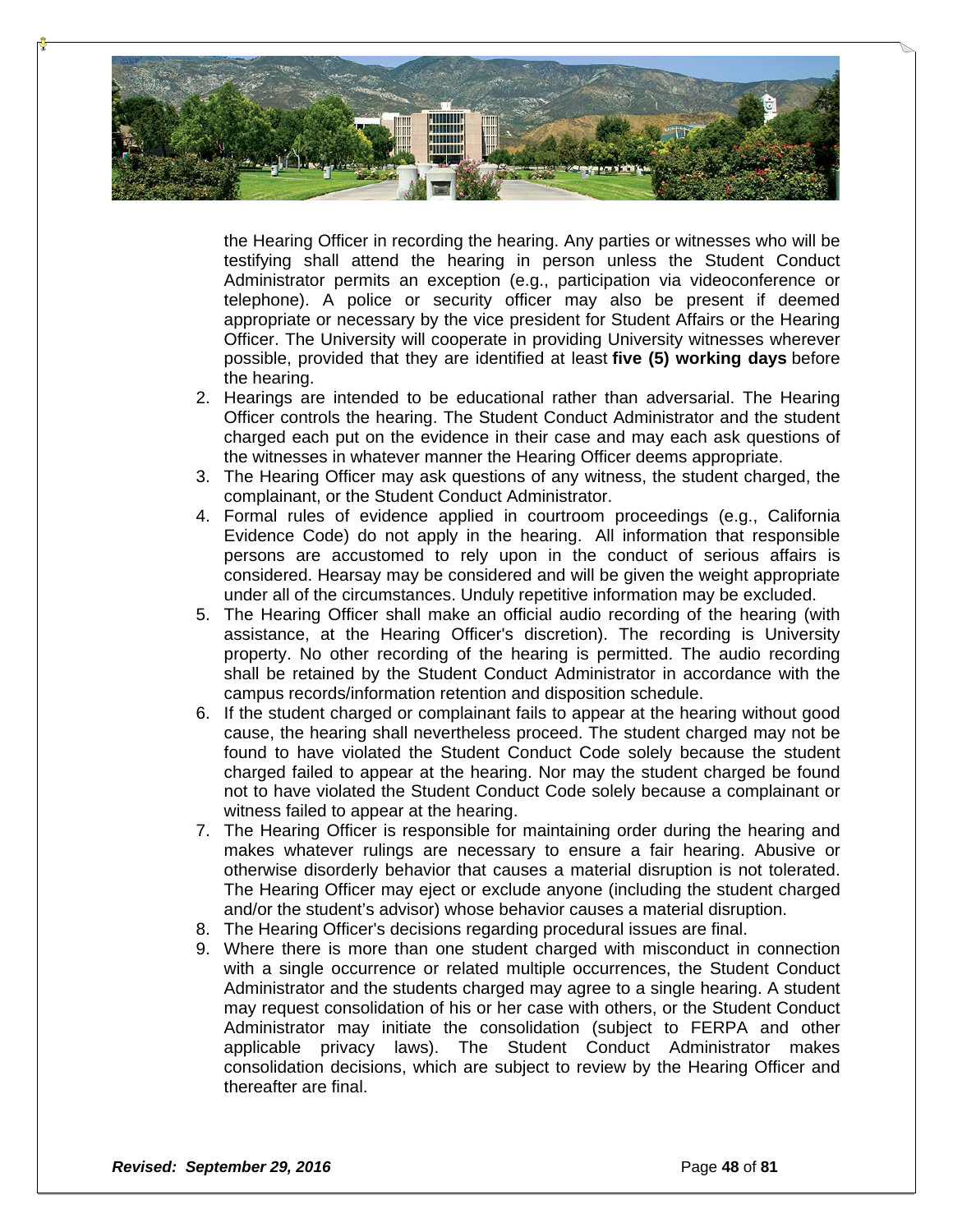

10. At any time during the hearing, the student may waive the right to a hearing and accept the proposed sanction. Such a waiver must be in writing.

# **E. Standard of Proof; Report and Recommendations of the Hearing Officer**

- 1. After the hearing, the Hearing Officer shall make findings of fact and conclusions about whether the student violated the Student Conduct Code. The standard of proof the Hearing Officer shall use is whether the University's charge is sustained by a Preponderance of the Evidence. It is the University's burden to show that it is "more likely than not" that the student violated the Student Conduct Code.
- 2. The Hearing Officer's report shall be based only on the information received at the hearing. The Hearing Officer shall not, prior to preparing the report, have substantive communications about the facts of the case with the student Conduct Administrator, the complainant, the student charged, or the witnesses, unless both the Student Conduct Administrator and the student charged are present.
- **3.** The Hearing Officer shall submit a written report of findings and conclusions to the president, along with any recommended sanctions. The report shall be submitted to the University president within **ten (10) working days** after the hearing.

# **F. Final Decision/Notification**

The president shall review the Hearing Officer's report and issue a final decision.

- 1. The president may impose the recommended sanctions, adopt a different sanction or sanctions, reject sanctions altogether, or refer the matter back for further findings on specified issues. If the president adopts a different sanction than what is recommended by the Hearing Officer, the president must set forth the reasons in the final decision letter. The president's final decision letter shall be issued within **ten (10) working days** after receipt of the Hearing Officer's report.
- 2. The president shall send his or her decision electronically to the student at the University-assigned or other primary e-mail address linked to the student's University account.

#### **University Disciplinary Action in Cases Involving Discrimination, Harassment, Domestic Violence, Dating Violence, Sexual Assault or Stalking Complaints**

Matters involving discrimination, harassment, retaliation, sexual misconduct, domestic and dating violence, and stalking shall be resolved through the appropriate Executive Order (1095R, 1096R, 1097R). Student complaints are resolved under EO 1097R and a report including findings of facts and conclusions about whether a student violated the Student Conduct Code shall be processed through Executive Order 1098R in accordance with Article IV. Investigations and hearings are conducted by those who, at a minimum, receive annual trainings on the issues related to dating violence, domestic violence, sexual misconduct and stalking, as wells as how to conduct an investigation and hearing process that protects the safety of victims and promotes accountability. Complaints involving employees or third parties are resolved under EO 1096R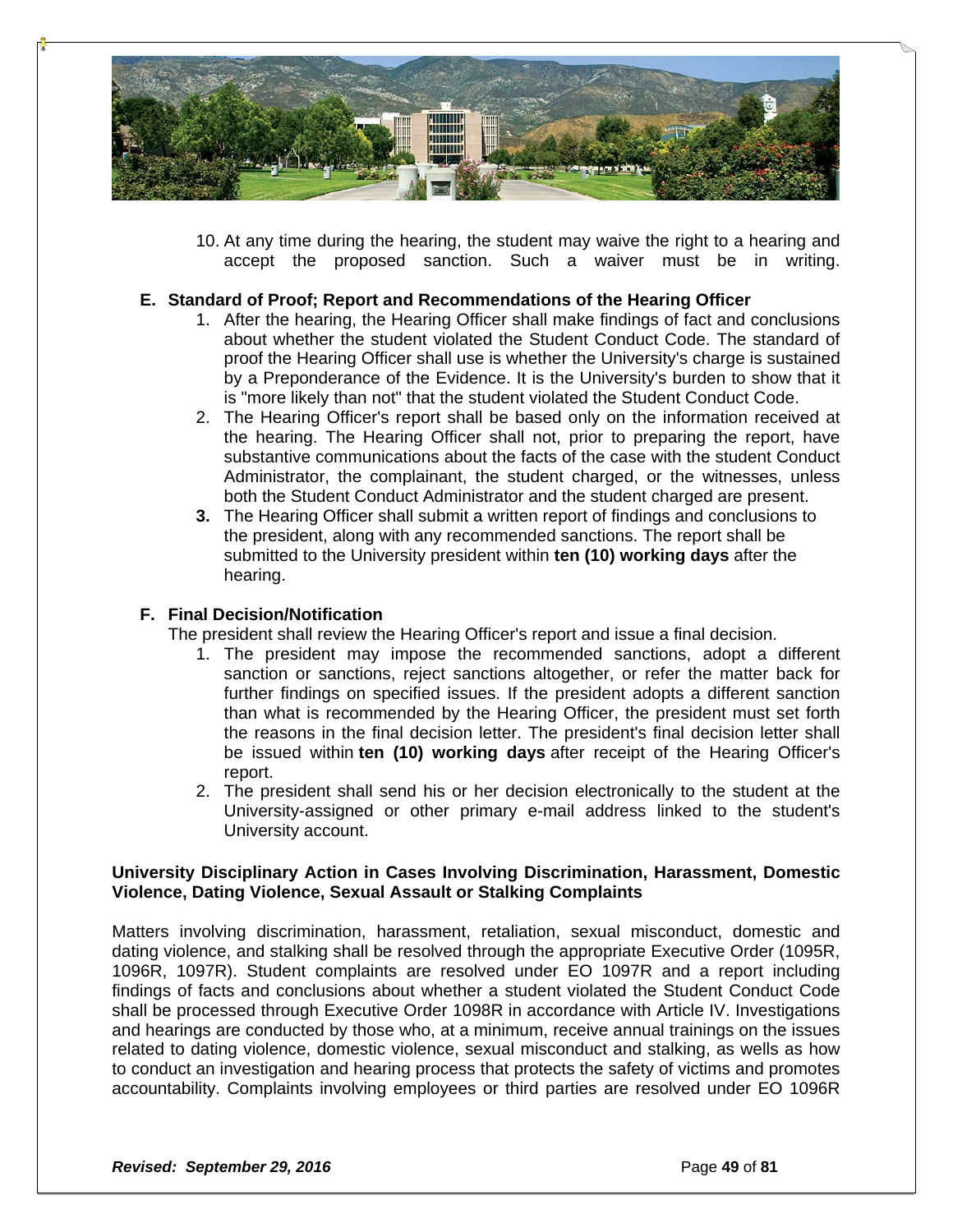

and employees may be subject to disciplinary action under the applicable personnel policies or collective bargaining agreements.

The CSU is committed to maintaining an inclusive community that values diversity and fosters tolerance and mutual respect. We embrace and encourage our community differences in age, disability, race or ethnicity, gender, gender identity or expression, nationality, religion, sexual orientation, genetic information, veteran or military status, and other characteristics that make our community unique. All students have the right to participate fully in CSU programs and activities free from discrimination, harassment, and retaliation. The CSU prohibits harassment of any kind, including sexual harassment, as well as sexual misconduct, dating and domestic violence, and stalking. Such behavior violates University policy and may also violate state or federal law.

CSUSB, in accordance in CSU Executive Orders 1097 and 1098, will adhere to the following procedures for prompt and equitable resolution of sex discrimination complaints, including harassment and sexual violence, domestic violence, dating violence and stalking for all CSUSB students.

#### **Executive Order 1098-Revised: Student Conduct Procedures:**

#### **Article IV. Proceedings in Cases involving Allegations of Discrimination, Harassment, Retaliation, Sexual Misconduct, Dating or Domestic Violence, or Stalking**

This Article sets forth the procedures that govern all student disciplinary matters systemwide involving allegations of discrimination, harassment, retaliation, sexual misconduct, dating or domestic violence, or stalking.

# **A. DHR Administrator**

In accordance with Executive Orders 1096R and 1097R (or superseding Executive Orders), the DHR Administrator investigates complaints of discrimination, harassment, and retaliation based on all protected statuses except gender, determines whether a student violated the Student Conduct Code, and prepares a report that includes findings and conclusions about whether the student violated the Student Conduct Code. Unless the determination is appealed as provided in Executive Orders 1096R or 1097R, it is final and binding in all subsequent proceedings.

#### **B. Title IX Coordinator**

The Title IX Coordinator (or designee) is responsible for investigating complaints of gender discrimination, harassment and retaliation, including sex discrimination and sexual harassment, as well as complaints of sexual misconduct, domestic and dating violence, and stalking. (See Executive Orders 1095R, 1096R and 1097R, or superseding Executive Orders.) In accordance with Executive Orders 1096R and 1097R, the Title IX Coordinator investigates those complaints, determines whether a student violated the Student Conduct Code, and prepares a report that includes findings of facts and conclusions about whether the student violated the Student Conduct Code. Unless the determination is appealed as provided in Executive Orders 1096R or 1097R, it is final and binding in all subsequent proceedings.

#### **C. Confidentiality**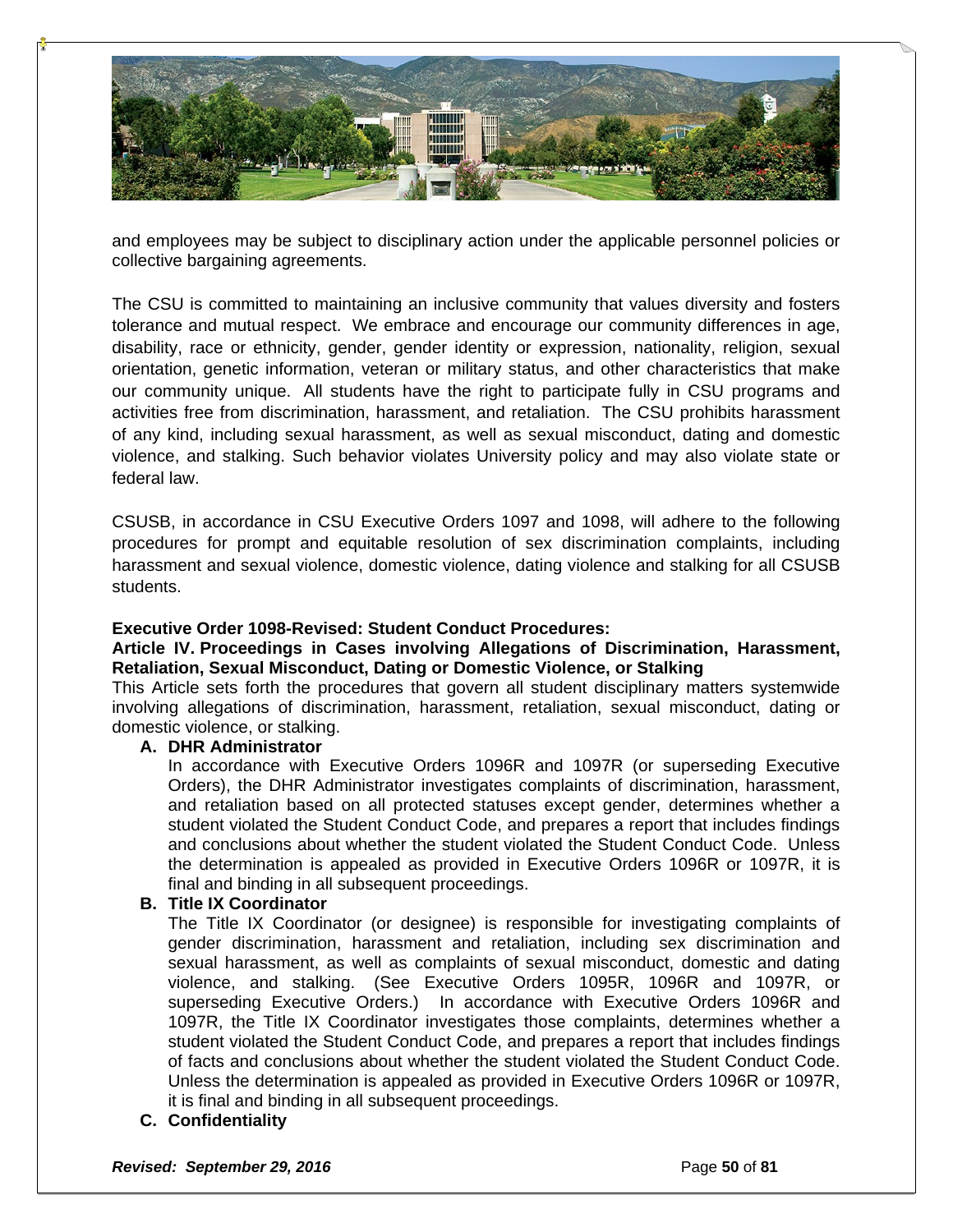

Information provided to University employees in connection with any complaint shall be considered private and may be shared with other University employees and law enforcement exclusively on a "need to know" basis. The University shall endeavor to honor any complainant's or alleged victim's request for confidentiality; however, it must also weigh requests for confidentiality against its duty to provide a safe and nondiscriminatory environment for all members of the campus community. Confidentiality, therefore, cannot be ensured. The Title IX Coordinator or DHR Administrator will determine whether confidentiality is appropriate given the circumstances of each incident. Executive Order 1095 identifies those categories of University employees who are required by law to maintain near or complete confidentiality (for example, in connection with allegations of sexual misconduct). Questions about rights and options with respect to confidentiality should be directed to the Campus Title IX Coordinator or DHR Administrator.

# **D. Complaint/Investigation/Findings**

- 1. Complaints by students against students shall be investigated according to the procedures set forth in Executive Order 1097R, or the superseding Executive Order. The DHR Administrator or the Title IX Coordinator shall notify the Student Conduct Administrator of the status of any such complaint, including any appeal to the Chancellor's Office (CO), as well as the investigation results (including findings, conclusions, and any interim remedies afforded to the complainant). Where the investigative report finds a violation or the finding of a violation is sustained after appeal, the Student Conduct Administrator will initiate student conduct proceedings. The Student Conduct Administrator and the DHR Administrator or Title IX Coordinator will consult with respect to appropriate sanctions and remedies.
- 2. Complaints by CSU employees or third parties, as defined in Executive Order 1096R (e.g., vendors, auxiliary employees or campus visitors) against students shall be investigated according to the procedures set forth in Executive Order 109R6. The DHR Administrator or the Title IX Coordinator shall notify the Student Conduct Administrator of the status of any such complaint, including any appeal to the CO, as well as the investigation results (including findings, conclusions, and any interim remedies afforded to the complainant). Where the investigative report finds a violation or the finding of a violation is sustained after appeal, the Student Conduct Administrator will initiate student conduct proceedings. The Student Conduct Administrator and the DHR Administrator or Title IX Coordinator will consult with respect to appropriate sanctions and remedies.
- **3.** Unless the CO notifies the campus that an appeal has been filed, investigative findings pursuant to Executive Orders 1096R or 1097R (or the superseding Executive Order) become final **eleven (11) working days** after the date of the Notice of Investigation Outcome issued pursuant to those Executive Orders. If an appeal is filed, the investigative findings do not become final until the appeal has been exhausted.

#### **E. Conference with Complainant**

The Student Conduct Administrator shall offer the complainant(s) the opportunity to confer with the Student Conduct Administrator. Any conference with the complainant(s)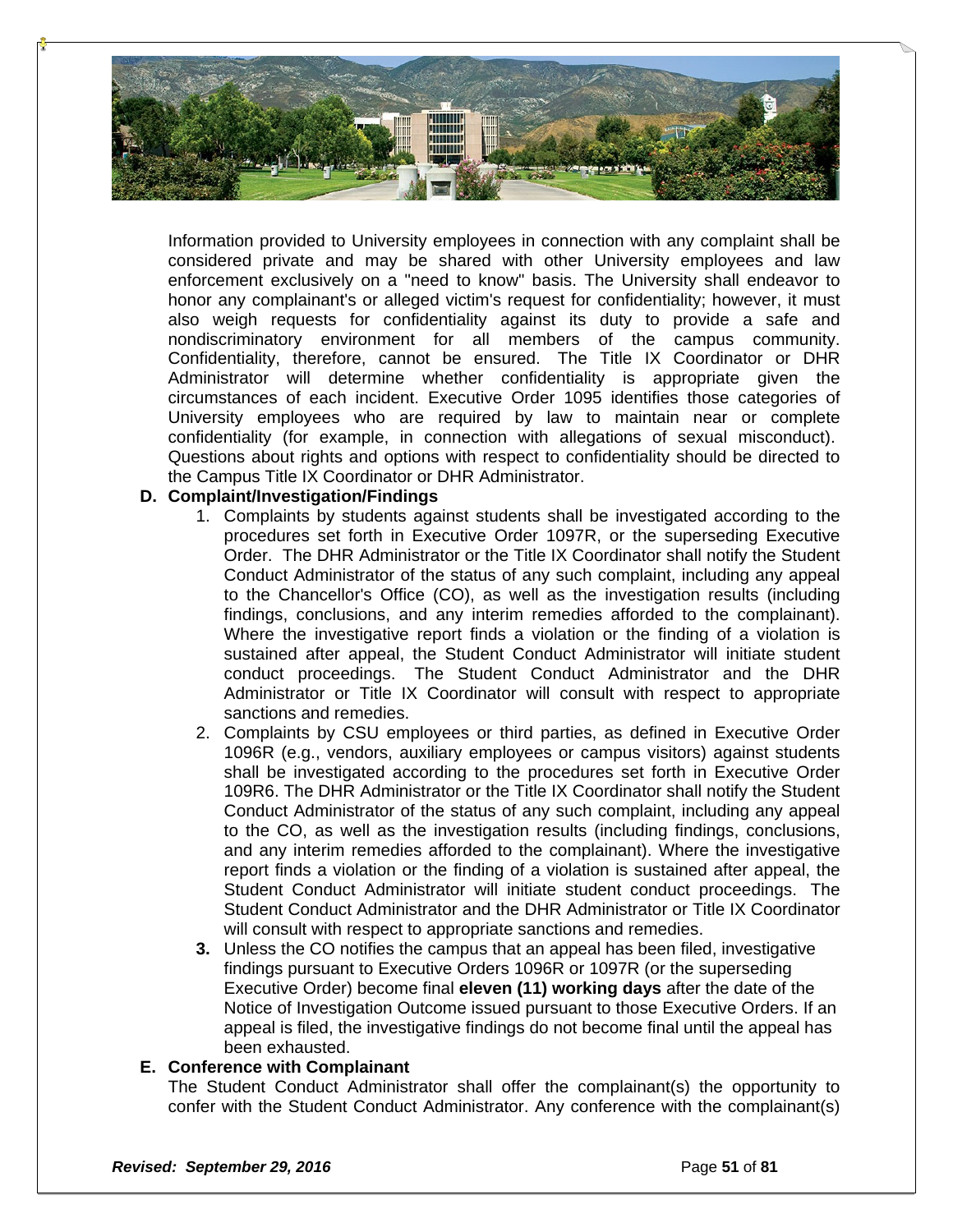

shall occur within **ten (10) working days** after the Student Conduct Administrator receives the final investigation report – or, if an appeal was filed, the final appeal outcome. The purpose of the conference is to provide an opportunity for the complainant to provide input concerning appropriate sanctions and remedies in light of the investigative findings. Therefore, it should take place before the Notice of Conference, described in section F, is served on the student charged. The complainant may be accompanied by an advisor.

# **F. Notice of Conference and Conference With the Student Charged**

- 1. Within **ten (10) working days** after the Student Conduct Administrator receives the final investigation report, or, if an appeal was filed, the final appeal outcome, and after the complainant has been given **ten (10) working days** to have a conference with the Student Conduct Administrator, the Student Conduct Administrator shall notify the student charged in writing that a conference has been scheduled or that the student is directed to promptly schedule a conference with the Student Conduct Administrator.
- 2. The Notice of Conference shall include:
	- a. The sections of the Student Conduct Code and other campus policies that are the subject of the proposed discipline;
	- b. The proposed sanction or range of sanctions, including sanctions designed to provide remedies to the complainant(s);
	- c. The location on the campus where the student can view his or her discipline file, including the location (or copies) of the campus policies that were violated;
	- d. Notification of any immediate, interim suspension (see Article VI) and/or withdrawal of consent to remain on campus<sup>5</sup>;
	- e. Notification of the student's right to be accompanied at the conference by an advisor; and
	- f. A copy of this Executive Order or notice of where the student may obtain a copy. If an interim suspension has been imposed or consent to remain on campus has been withdrawn by the time the Notice of Conference is sent, a copy of this Executive Order shall be enclosed, along with any other campus policy referenced in the Notice of Conference.
- 3. Conference with student charged and/or complainant:

The conference with the student and any conference with the complainant(s) shall be conducted as follows:

- a. The conference shall not be recorded;
- b. The Student Conduct Administrator controls the conference and may exclude any advisor who materially disrupts the conference;
- c. The conference requirement is waived if the student or complainant(s) fails to attend the conference or otherwise declines to cooperate.
- 4. The Student Conduct Administrator shall, in consultation with and agreement from the DHR Administrator or Title IX Coordinator, determine which cases are appropriate for resolution (via written resolution agreement), taking into consideration the investigation report and any additional information provided by the student charged and the complainant(s) during any conferences. If a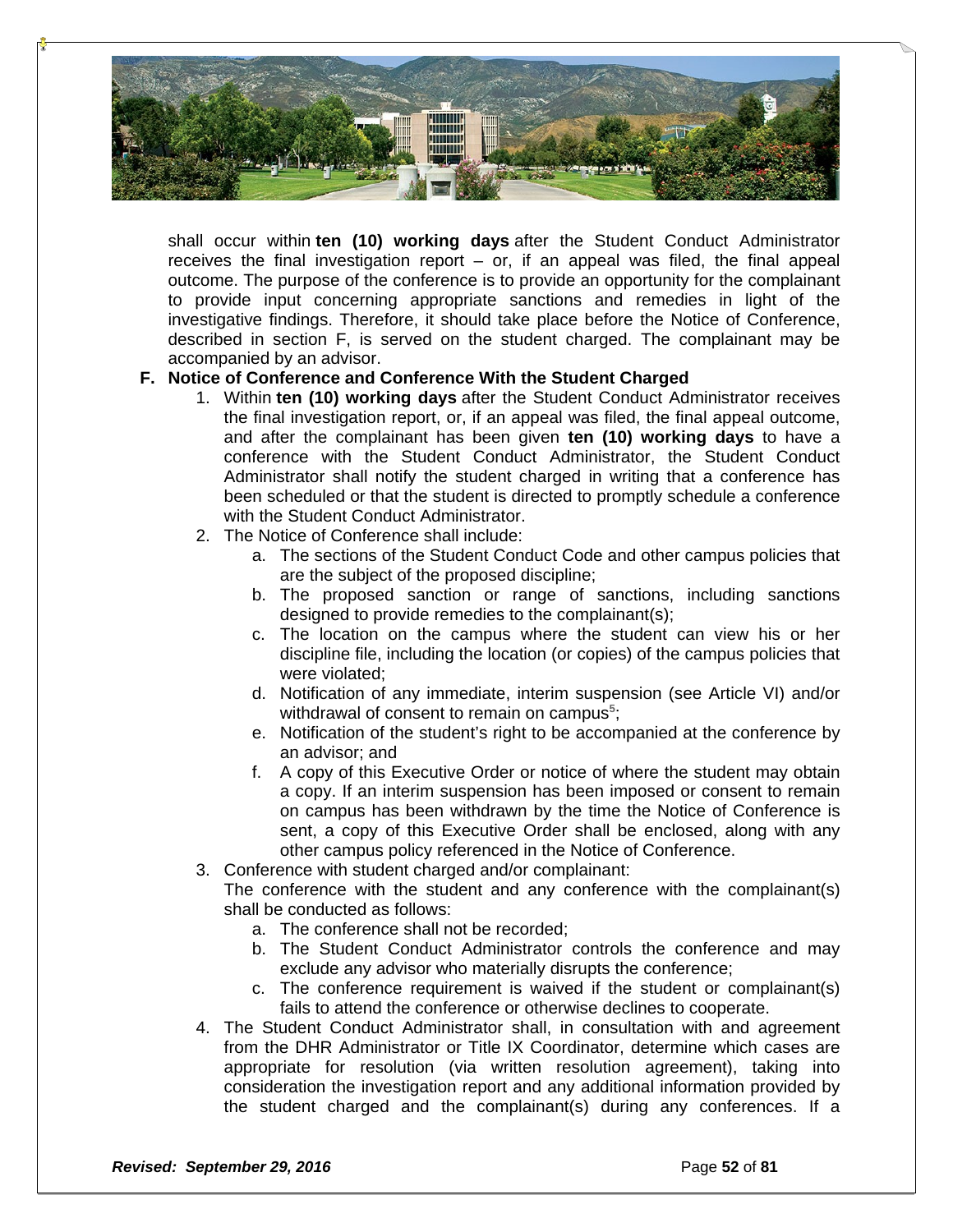

proposed resolution agreement can be reached with the student charged as to an appropriate disposition, the terms of the proposed disposition shall be put in writing and signed by the student and the University after the student has been given a reasonable opportunity to review the proposed resolution agreement with an advisor of the student's choice. The student charged must be informed that any proposed resolution may be appealed by the complainant and is not final until any such appeal is exhausted. Suspension of one academic year or more or expulsion, withdrawal in lieu of suspension or expulsion, and withdrawal with pending misconduct investigation or disciplinary proceedings shall be entered on the student's transcript permanently without exception; this requirement shall not be waived in connection with any resolution agreement.

- 5. The Student Conduct Administrator shall promptly notify the DHR Administrator or the Title IX Coordinator of the outcome of the conferences with the Student and the Complainant(s). If the case does not proceed to hearing, the DHR Administrator (or the Title IX Coordinator) shall at that time:
	- a. Notify the complainant(s) of the outcome of the conference, including any proposed resolution agreement as well as the complainant's right to appeal any proposed resolution agreement to the CO pursuant to Article  $IV. J:$
	- b. Take any appropriate further steps to address the effects of any discrimination, harassment, retaliation, sexual misconduct, dating or domestic violence, or stalking;
	- c. Identify and address any remaining systemic or other patterns of discrimination, harassment, retaliation, sexual misconduct, dating or domestic violence, or stalking at the campus.
- **6.** Discipline cases may be resolved through the conference process. It is, however, not appropriate for a complainant to be required to "work out the problem" directly with the student charged, and in no event should any meeting between complainant and the student be required.

#### **G. Notice of Hearing on Sanctions**

- 1. If not resolved, the Student Conduct Administrator shall issue a Notice of Hearing promptly after the conference. Simultaneous notice shall also be provided to the complainant and the DHR Administrator or the Title IX Coordinator. The Notice of Hearing shall be issued within **five (5) working days** after the conference has concluded.
- 2. The Notice of Hearing shall be issued under the following circumstances:
	- a. If the student charged fails to attend the conference or otherwise declines to cooperate;
	- b. If the matter is not closed or the disposition is not memorialized in writing promptly after the conference; or
	- c. No agreement can be reached with respect to the sanction.
- 3. The Notice of Hearing shall include the following information:
	- a. The sections of the Student Conduct Code and other campus policies that are the subject of the proposed sanctions;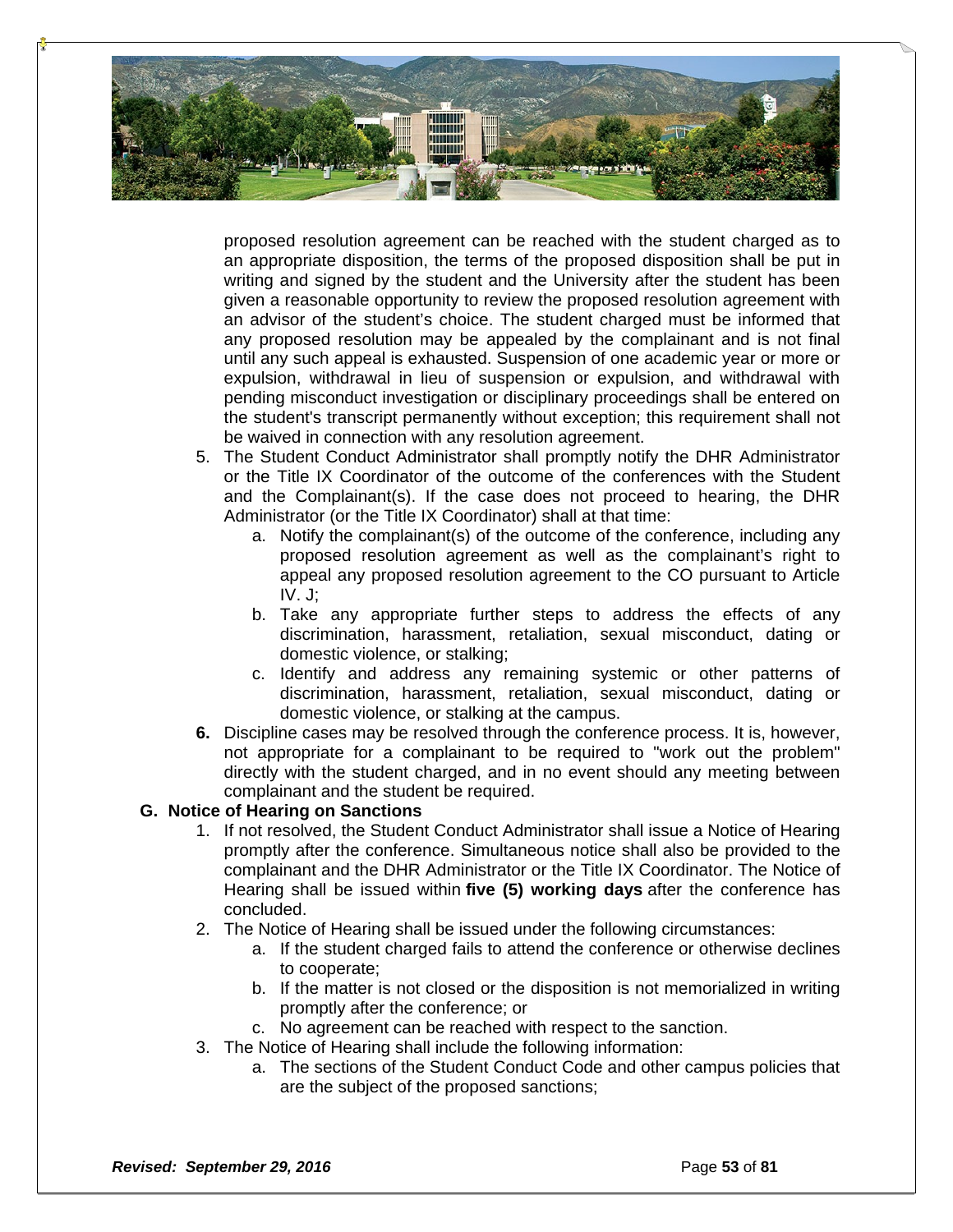

- b. The proposed sanctions, including sanctions designed to provide protection/remedies to the complainant(s);
- c. Notification that neither the Hearing Officer nor the president is bound by the proposed sanction, and that the Hearing Officer may recommend, and/or the president may set, a more severe sanction;
- d. The date, time and place of the hearing;
- e. The location on the campus where the student may view his or her discipline file, including the location (or copies) of the campus policies that were violated, and any related investigation report;
- f. Notification that the student charged and the complainant each may be accompanied at the hearing by an advisor. Notification shall be given that any person who intends to bring an attorney must inform the Student Conduct Administrator of the attorney's name, address and phone number at least **five (5) working days** before the hearing. Failure to provide this notice in a timely manner will result in exclusion of the attorney from the hearing;
- g. Notification that the student can waive the right to a hearing by accepting the proposed sanction, subject to the complainant's right to appeal (subject to the approval of the DHR Administrator or Title IX Coordinator);
- h. Notification of any immediate, interim suspension (see Article VI) and/or withdrawal of consent to remain on campus**<sup>6</sup>** ; and
- i. A copy of this Executive Order or notice of where the student and/or complainant may obtain a copy. If an interim suspension has been imposed or consent to remain on campus has been withdrawn by the time the Notice of Hearing is sent, a copy of this Executive Order shall be enclosed, along with any other campus policy referenced in the Notice of Hearing.
- 4. The Student Conduct Administrator shall schedule the hearing promptly, but in any event no sooner than **ten (10) working days** after, and no later than **twenty (20) working days** after, the date of the Notice of Hearing.
- 5. A notice to appear at hearing shall be sent to any University-related witnesses and to the complainant(s) at least **five (5) working days** before the hearing at the University-assigned or other primary e-mail addresses linked to these persons' University accounts.
- 6. The Notice of Hearing may be amended at any time, and the Student Conduct Administrator may (but is not required to) postpone the hearing for a reasonable period of time. If the notice is amended after a hearing is underway, the Hearing Officer may (but is not required to) postpone the hearing for a reasonable period of time.
- **7.** The DHR Administrator or Title IX Coordinator retain ultimate authority regarding whether a proposed resolution agreement may be entered into after the Notice of Hearing has been issued, or after the hearing has commenced. Factors to consider will vary based on the facts and circumstances of the specific case.
- **H. Hearing on Sanctions**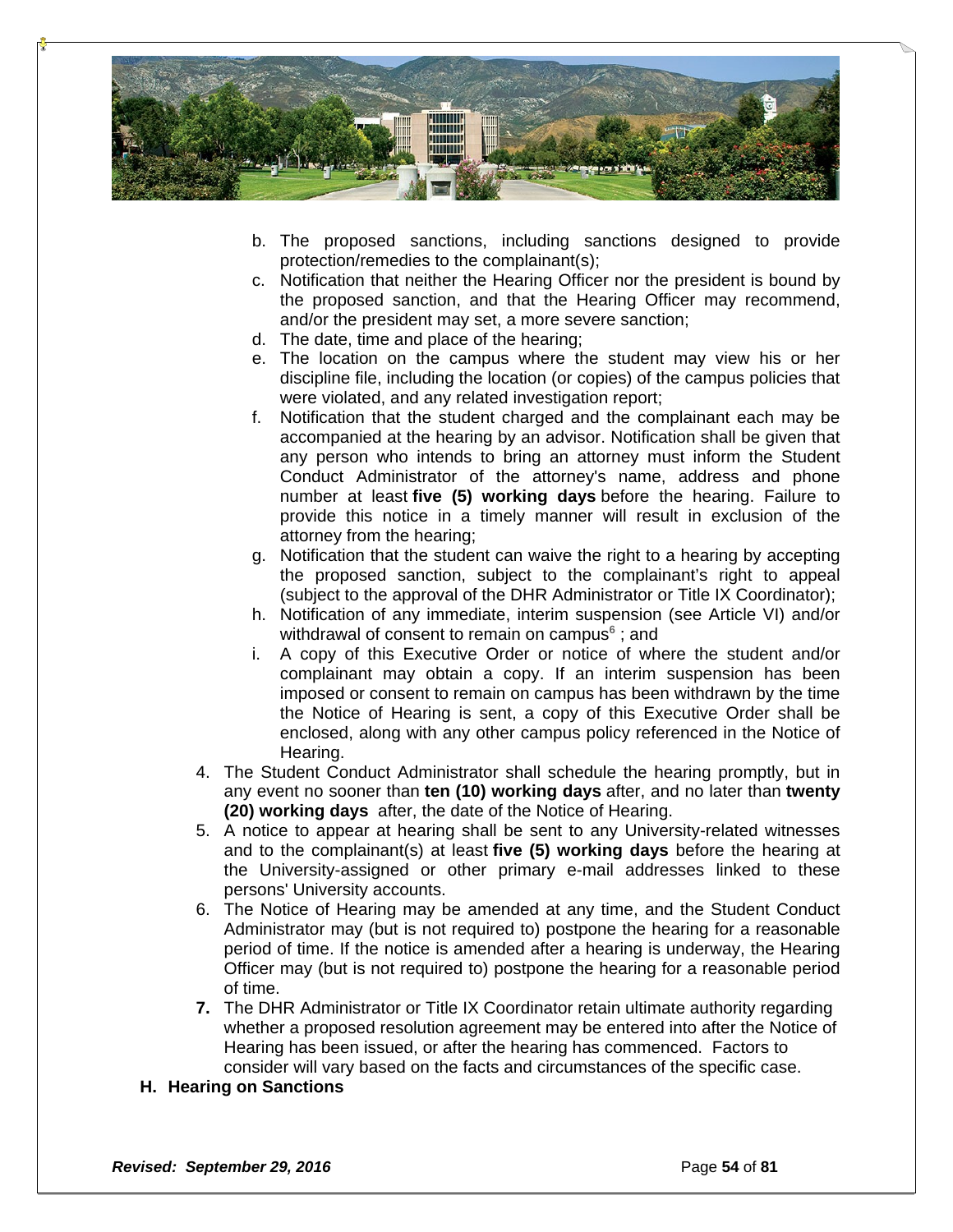

The findings and conclusions of the investigations conducted in accordance with Executive Orders 1096R and 1097R (or the superseding Executive Order), once any appeals are exhausted, are final and binding. The hearing is limited to determining appropriate sanctions; the findings of the investigation are not under review.

- 1. The hearing is closed to all persons except the Student Conduct Administrator; the student charged; the complainant(s); their respective advisors; appropriate witnesses while they are testifying; any other alleged victims while they are testifying, together with their advisors; the Hearing Officer; and one person to assist the Hearing Officer in recording the hearing. All parties and witnesses who will testify must attend the hearing in person unless the Student Conduct Administrator permits an exception (e.g., participation via videoconference or telephone). A police or security officer may also be present if deemed appropriate or necessary by the vice president for Student Affairs or Hearing Officer. The University will cooperate in providing University witnesses wherever possible, provided that they are identified at least **five (5) working days** before the hearing.
- 2. The Hearing Officer controls the hearing. Except as provided in Article IV. H, sections 6-8 below, the Student Conduct Administrator and the student charged each put on the evidence in their case and may each ask questions of the witnesses in whatever manner the Hearing Officer deems appropriate.
- 3. The Hearing Officer may ask questions of any witness, the student, the complainant, Student Conduct Administrator, the Title IX Coordinator or the DHR Administrator.
- 4. The complainant(s) may be present while evidence is being presented concerning the charges that relate to him or her, unless the Hearing Officer grants a request that the Complainant(s) be excused during certain testimony to protect privacy rights and/or pursuant to FERPA.
- 5. The DHR Administrator or the Title IX Coordinator may attend the hearing in its entirety.
- 6. Questions may not be posed to complainants about their past sexual behaviors involving any persons other than the student charged.
- 7. The Hearing Officer shall ask any questions of the complainant and other witnesses on behalf of the student charged (who shall give the Hearing Officer a written list of questions), unless the complainant(s) or witness(es) expressly waives this requirement and consents to questioning directly by the student.
- 8. The Hearing Officer shall ask any questions of the student and other witnesses on behalf of the complainant (who shall give the Hearing Officer a written list of any such questions), unless the complainant in question expressly waives this requirement.
- 9. The investigation report and any CO Appeal Response prepared pursuant to Executive Orders 1096R or 1097R (or the superseding Executive Order) shall be entered into evidence at the hearing, redacted as appropriate to protect private (e.g. contact) information or as otherwise required by law.
- 10. Formal rules of evidence applied in courtroom proceedings (e.g., California Evidence Code) do not apply in the hearing. All information that responsible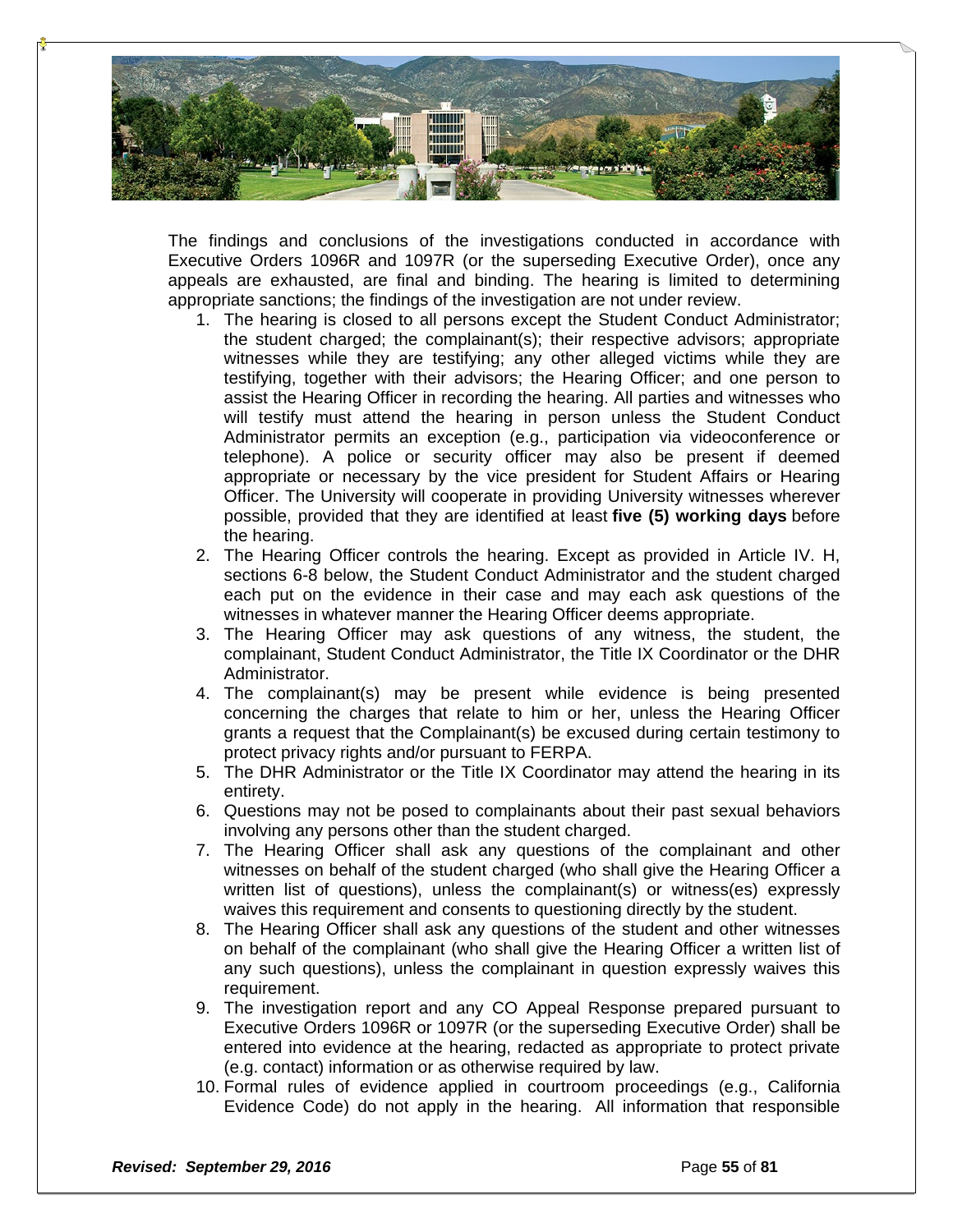

persons are accustomed to rely upon in the conduct of serious affairs is considered. Hearsay may be considered and will be given the weight appropriate under all of the circumstances. Unduly repetitive information may be excluded.

- 11. The Hearing Officer shall make an official audio recording of the hearing (with assistance, at the Hearing Officer's discretion). The recording is University property. No other recording of the hearing is permitted. The audio recording shall be retained by the Student Conduct Administrator in accordance with the campus records/information retention and disposition schedule.
- 12. If the student charged fails to appear at the hearing without good cause, the hearing shall nevertheless proceed.
- 13. The Hearing Officer is responsible for maintaining order during the hearing and makes whatever rulings are necessary to ensure a fair hearing. Abusive or otherwise disorderly behavior that causes a material disruption is not tolerated. The Hearing Officer may eject or exclude anyone (including the student, the complainant, and advisors) whose behavior causes a material disruption.
- 14. Where there is more than one student facing sanctions in connection with a single occurrence or related multiple occurrences, the Student Conduct Administrator and the students charged may agree to a single hearing. A student may request consolidation of his or her case with others, or the Student Conduct Administrator may initiate the consolidation (subject to FERPA and other applicable privacy laws). The Student Conduct Administrator makes consolidation decisions, which are subject to review by the Hearing Officer and thereafter are final.
- 15. At any time during the hearing, and subject to the approval of the DHR Administrator or Title IX Coordinator, the student charged may waive the right to a hearing and accept the proposed sanction, subject to the complainant's right to appeal. Such a waiver must be in writing. The DHR Administrator or Title IX Coordinator retain ultimate authority regarding whether a proposed resolution agreement may be entered into after the Notice of Hearing has been issued, or after the hearing has commenced. Factors to consider will vary based on the facts and circumstances of the specific case.
- 16. The Hearing Officer shall submit a written report to the president recommending sanctions, if any, as well as any recommendations regarding additional remedies, including but not limited to restricting the student's contact with, or physical proximity to, the complainant or other persons. The report shall include any mitigating or aggravating factors relied upon by the Hearing Officer in reaching the recommendations. The report shall be submitted within **ten (10) working days** after the hearing.

The Hearing Officer's report shall be based only on the investigative report and the information received at the hearing. The Hearing Officer shall not, prior to preparing the report, have substantive communications about the facts of the case with the Student Conduct Administrator, the complainant, the student, the witnesses, or DHR Administrator or the Title IX Coordinator, unless both the Student Conduct Administrator and the student are present.

**I. President's Sanction Decision/Notification**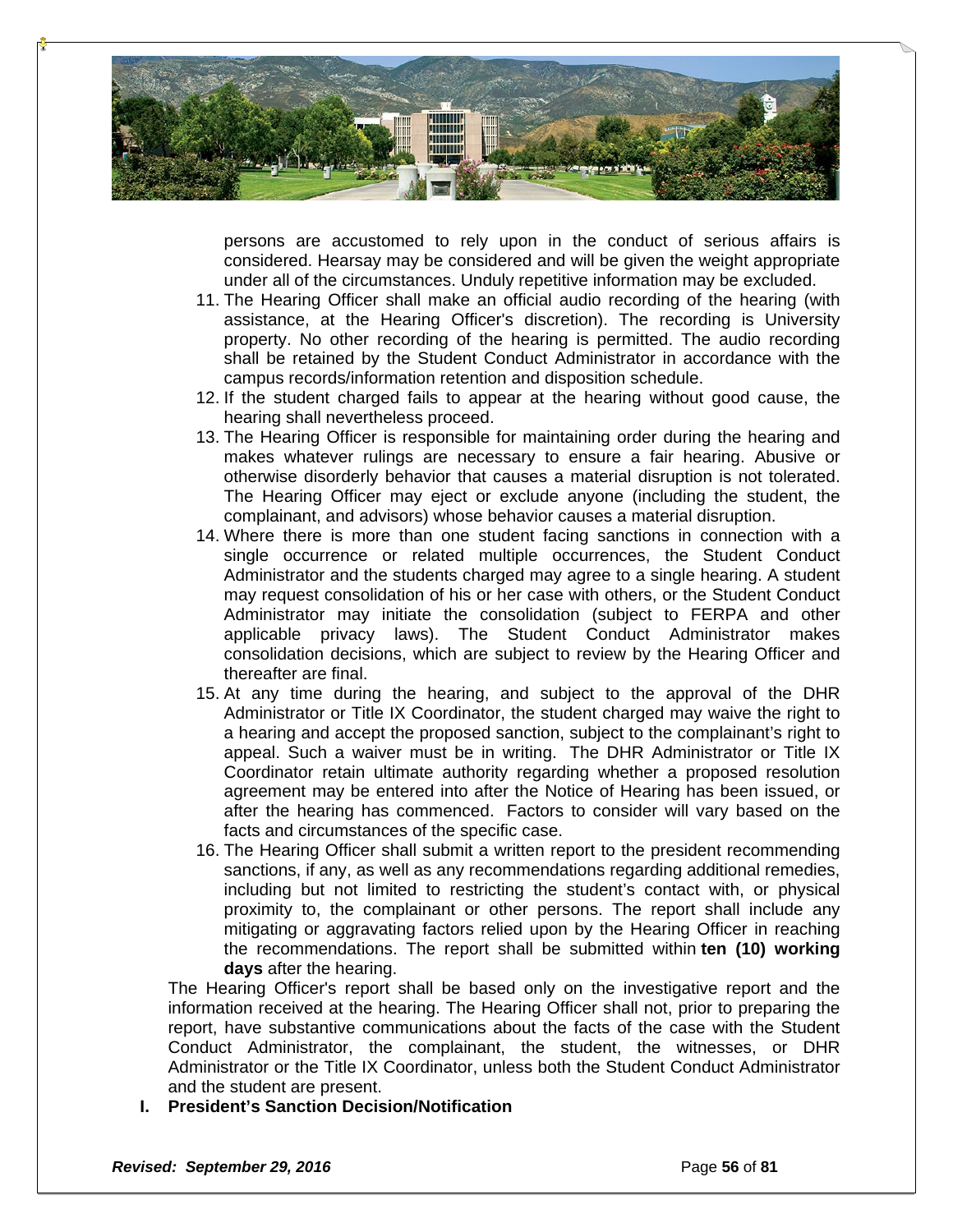

The president shall review the investigative report and the Hearing Officer's report and issue a decision concerning the appropriate sanction.

- 1. The president may impose the recommended sanctions, adopt a different sanction or sanctions, or reject sanctions altogether. If the president adopts a different sanction than what is recommended by the Hearing Officer, the president must set forth the reasons in the decision letter. The president's decision letter shall be issued within **ten (10) working days** after receipt of the Hearing Officer's report.
- 2. The president shall simultaneously send the decision electronically to the student charged and complainant(s) at the University-assigned or other primary e-mail address linked to their University accounts. The decision shall also be sent to the Student Conduct Administrator and the Hearing Officer.
- 3. The decision letter shall include:
	- a. The outcome of the hearing on sanctions, including any sanction imposed and the name of the student charged; and
	- b. A copy of the Hearing Officer's report, redacted as appropriate or as otherwise required by law.
	- c. Notice of the complainant's and student's right to appeal to the CO.
- 4. The president shall also send the decision to the DHR Administrator or the Title IX Coordinator so that they may determine whether any additional remedies or steps shall be afforded or undertaken in order to maintain a safe and nondiscriminatory University environment.
- **5.** Unless the CO notifies the campus that an appeal has been filed, the president's sanction decision become final **eleven (11) working days** after the date of the decision letter.

#### **J. Appeal of Sanction to the Chancellor's Office**

The complainant and student charged each may file an appeal of the president's decision of appropriate sanctions to the CO no later than **ten (10) working days** after the date of the president's decision letter. The complainant may also appeal any proposed sanctions agreed to as part of a proposed resolution agreement with the student charged either in the conference procedure described above or at any time thereafter. Such an appeal must be filed within **ten (10) working days** after the date of notice to the complainant of the proposed resolution agreement.

- 1. The appeal request shall be in writing and shall indicate the basis of the appeal. Sanction appeals are limited to a determination as to whether the sanction is reasonable under the facts and circumstances as determined by the investigation and whether any prejudicial procedural errors occurred during the hearing. The CO may conduct an interview with the appealing party to clarify the written appeal, at the CO's discretion.
- 2. A sanction decision appeal shall be addressed to:

Equal Opportunity and Whistleblower Compliance Unit Systemwide Human Resources Office of the Chancellor 401 Golden Shore, 4th Floor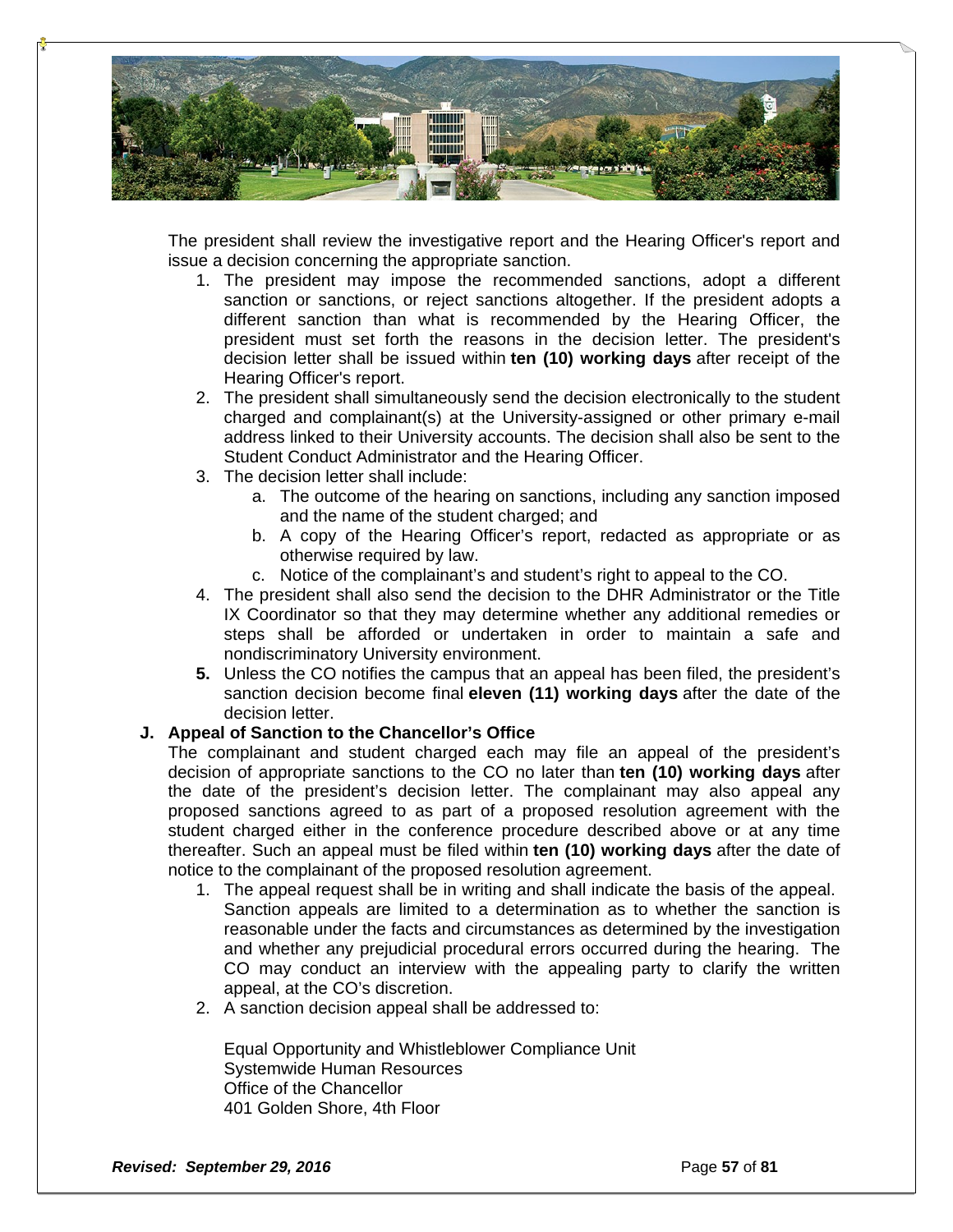

Long Beach, California 90802 **eo-wbappeals@calstate.edu**

- 3. Acknowledgement of appeal. The CO shall provide prompt written acknowledgement of the receipt of the appeal to the appealing party, and will provide written notification of the appeal to the other party, the campus DHR Administrator or Title IX Coordinator, and the campus president (or designee).
- 4. Reasonable accommodations. The CO will provide reasonable accommodations to any party or witness with a qualified disability during the appeal process upon request by the person needing the accommodation. A reasonable accommodation may include an extension of time to file or respond to an appeal. The timeframe for CO response to an appeal will automatically be adjusted for the time needed, if any, to provide reasonable accommodations
- 5. Scope of review. The CO appeal review shall be limited in scope to determining whether the sanction is reasonable under the facts and circumstances as determined by the investigation and whether any prejudicial procedural errors occurred during the hearing. The CO appeal review will not involve a new investigation and will not consider evidence that was not introduced during the investigation or hearing. The record will be limited to the record at the hearing.
- 6. CO appeal response. The CO shall issue a final appeal response to the parties, the DHR Administrator or Title IX Coordinator, and the campus president (or designee) no later than **ten (10) working days** after receipt of the written appeal unless the timeline has been extended under Article V. E of Executive Orders 1096R or 1097R (or the superseding Executive Order).
- 7. The CO appeal response shall include a summary of the issues raised on appeal, a summary of the evidence considered, the determination(s) reached regarding the issues identified within the written appeal, a decision about whether the president's sanction decision is reasonable, and, where applicable, a decision regarding the final sanction.
- 8. Notification of CO appeal response. A copy of the CO final appeal response shall be forwarded to the complainant and student charged, the DHR Administrator or Title IX Coordinator, and the president (or designee).
- K. **Other Student Conduct Code Violations Related to Incidents of Sexual Misconduct, Dating or Domestic Violence, or Stalking**

Alleged victims and witnesses should not be deterred from reporting any incidents of sexual misconduct, dating or domestic violence, or stalking out of a concern that they might be disciplined for related violations of drug, alcohol, or other University policies. The University's primary concern is the safety of the campus community; therefore, a person who participates as a complainant or witness in investigations or proceedings involving sexual misconduct, dating or domestic violence, or stalking shall not be subject to discipline for related violations of the Student Conduct Code at or near the time of the incident unless the University determines the violation was egregious, including but not limited to plagiarism, cheating, academic dishonesty, or conduct that places the health and safety of another person at risk.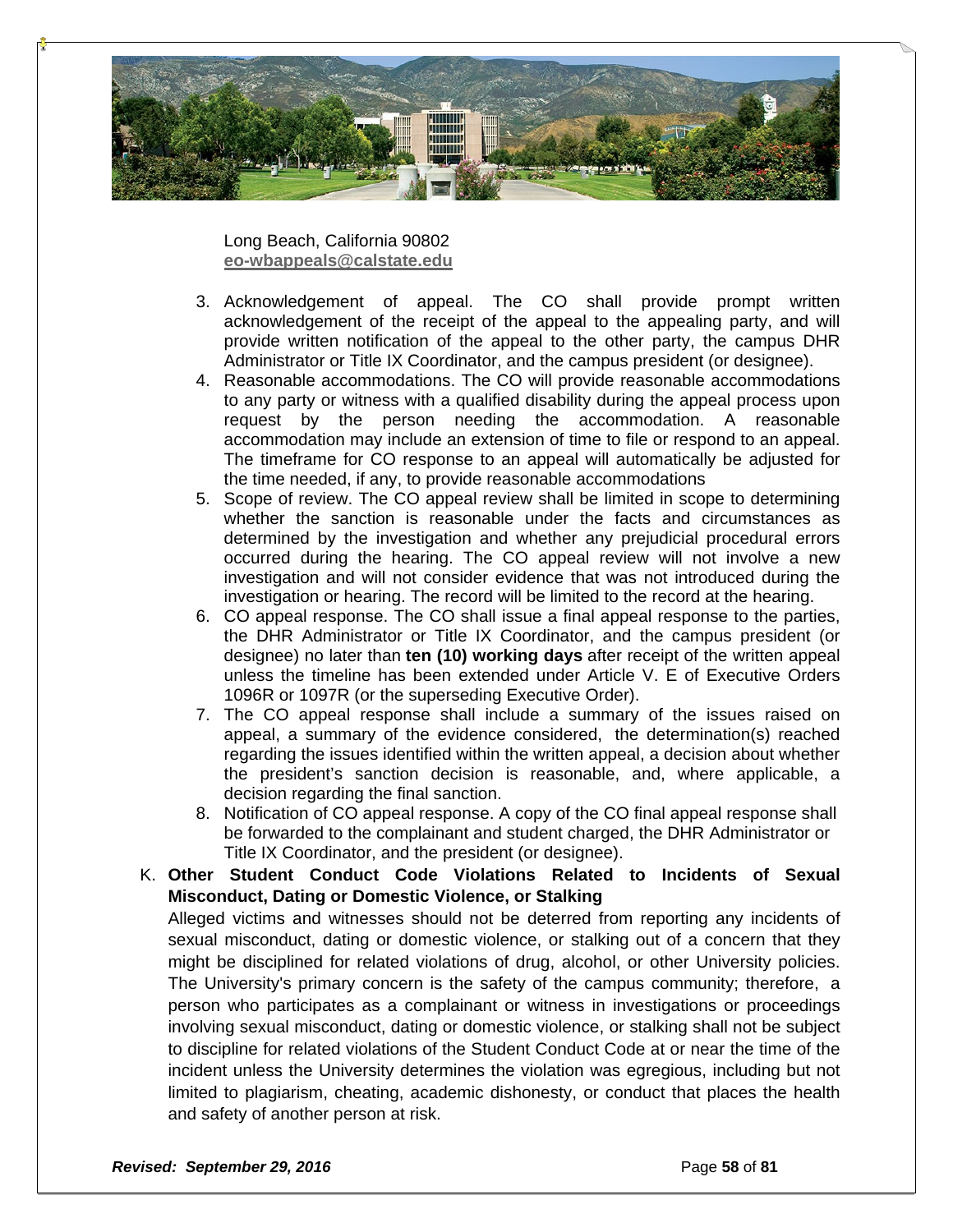

# **Complaint Procedures - Students**

Pursuant to Executive Order 1097-Revised, a "student," defined as an applicant for admission to the CSU, an admitted CSU student, an enrolled CSU student, a CSU extended education student, a CSU student between academic terms, a CSU graduate awaiting a degree, a CSU student currently serving a suspension or interim suspension, and a CSU Student who withdraws from CSUSB while a disciplinary matter (including investigation) is pending, may file a complaint related to discrimination, harassment, retaliation, sexual misconduct, dating or domestic violence or stalking. Below is a summary of the CSU Executive Order 1097R procedure timeline. For a full understanding and complete text, please consult CSU Executive Order 1097-Revised - Systemwide Policy Prohibiting Discrimination, Harassment, and Retaliation, Sexual Misconduct, Dating and Domestic Violence, and Stalking against Students and Systemwide Procedure for Addressing Such Complaints by Students: http://studentaffairs.csusb.edu/studentconduct/executiveOrders.html

**Immediately following an act/action/incident that falls under Executive Order 1097R,** or as soon as possible thereafter, students who believe they are or may have been victims of discrimination, harassment, retaliation, sexual misconduct, dating or domestic violence or stalking, may initiate the **Campus Procedure for Responding to Complaints (Article III of Executive Order 1097R)** to receive information about the procedures that exist for resolving such matters. All incidents should be reported to the Title IX Coordinator in-person at SMSU 103, or online at http://titleix.csusb.edu in the "File a Report Here" icon, even if a significant amount of time has passed. However, delaying a report or complaint may impede the ability to conduct an investigation or take appropriate remedial actions.

**For the purpose of CSU Executive Order 1097R, "**working days" are defined as Monday through Friday, excluding all official holidays or campus closures at the campus where the complaint originated or at the Chancellor's Office (CO) where the Complaint Appeal is reviewed.

- (1) **Within ten (10) working days** after receipt of a complaint, an intake interview shall be conducted with the complainant.
- (2) **Within ten (10) working days** after reviewing all written complaints and the information received during the intake interview, the Discrimination/Harassment/Retaliation (DHR) Administrator or Title IX Coordinator will notify the complainant that the complaint has been accepted for investigation and the timeline for completion of the investigation. If the DHR Administrator or Title IX Coordinator determines the complainant has failed to state a Complaint within the scope of CSU Executive Order 1097, he or she will provide the Complainant with written notice of this determination within **ten (10) working days**. The DHR Administrator or Title IX Coordinator will also inform the complainant that if additional information is provided, the complaint will be reviewed again.
- (3) **Within sixty (60) working days** after the intake interview, the investigator shall complete the investigation, write and submit an investigation report to the campus designated DHR Administrator or Title IX Coordinator. If this timeline is extended pursuant to Article V. E, it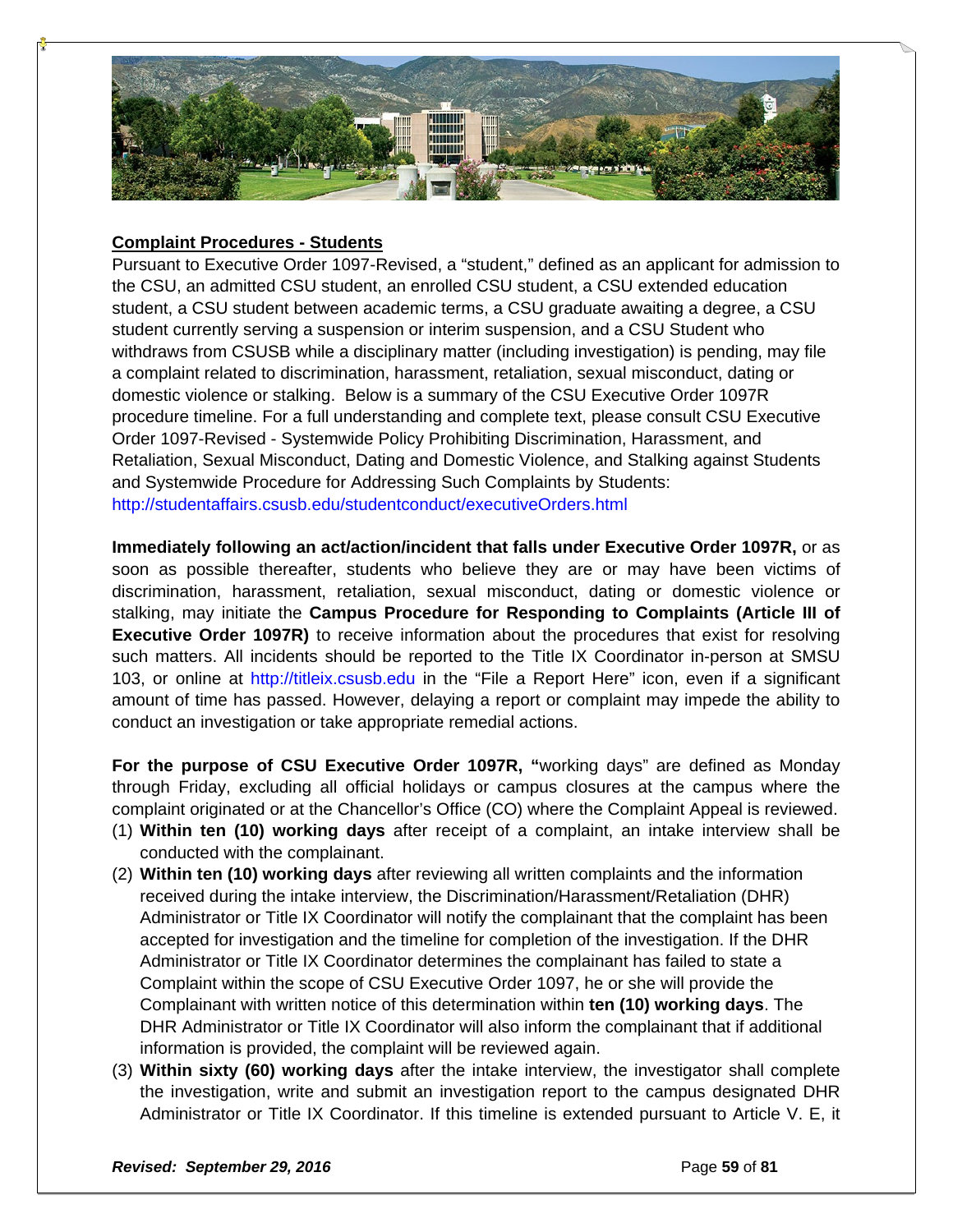

shall not be extended for a period longer than an additional **thirty (30) working days** from the original due date.

- (4) **Within ten (10) working days** of receiving the investigation report, the DHR Administrator or Title IX Coordinator shall review the investigation report and notify the parties in writing of the investigation outcome. If the DHR Administrator or Title IX Coordinator performed the investigation, he or she shall simultaneously notify the parties in writing of the investigation outcome within **ten (10) working days** of completing the investigation report. The Notice shall indicate whether or not CSU Executive Order 1097 was violated and the complainant's and respondent's right to file an appeal under this policy.
- (5) **Within ten (10) working days** after the date of the Notice of Investigation Outcome, the student may file a written appeal with the CO.
- (6) **Within thirty (30) working days** after receipt of the written appeal, the CO designee shall respond to the appealing party, unless the timeline has been extended pursuant to Article IV. G. or Article V. E. A separate notification shall be provided to the non-appealing party, indicating whether or not the allegations were substantiated on appeal by a Preponderance of the Evidence.
- (7) **Closure.** The CO Appeal Response is final and concludes the complaint and appeal process under CSU Executive Order 1097.

# **Pursuant to Executive Order 1097R, Article V. E, the timelines noted above may be extended as follows:**

The timeline for the procedures contained within CSU Executive Order 1097R may be extended for any reason deemed to be legitimate by the campus investigator/CO Appeal reviewer or by mutual agreement of the parties. The timelines stated within CSU Executive Order will be automatically adjusted for a reasonable time period that should not exceed an additional **thirty (30) working days** for a campus investigation or an additional **thirty (30) working days** for a reopened campus investigation under Article IV. The complainant and respondent shall receive written notification of any period of extension.

The complaint procedure outlined in CSU Executive Order 1097R provides students a process to address alleged violations of CSU Executive Order by the CSU, a CSU employee, another student, or a third party by filing a report with the Title IX Coordinator at SMSU 103 or online at http://titleix.csusb.edu using the "File a Report Here" icon, or with the DHR Coordinator in Human Resources, located in SH-110. Whenever a campus determines that the allegation(s) are outside the scope of the CSU Executive Order, the campus shall promptly notify the student in writing. All complaints and related investigations against respondents who are sworn University public safety officers shall be governed by CSU Executive Order 1097R, the applicable collective bargaining agreement, and by the Public Safety Officers Procedural Bill of Rights Act (POBR). The campus DHR Administrator/Title IX Coordinator shall work with the campus Chief of Police, or designee, to investigate complaints against sworn public safety officers. Consultation with the Office of General Counsel is recommended.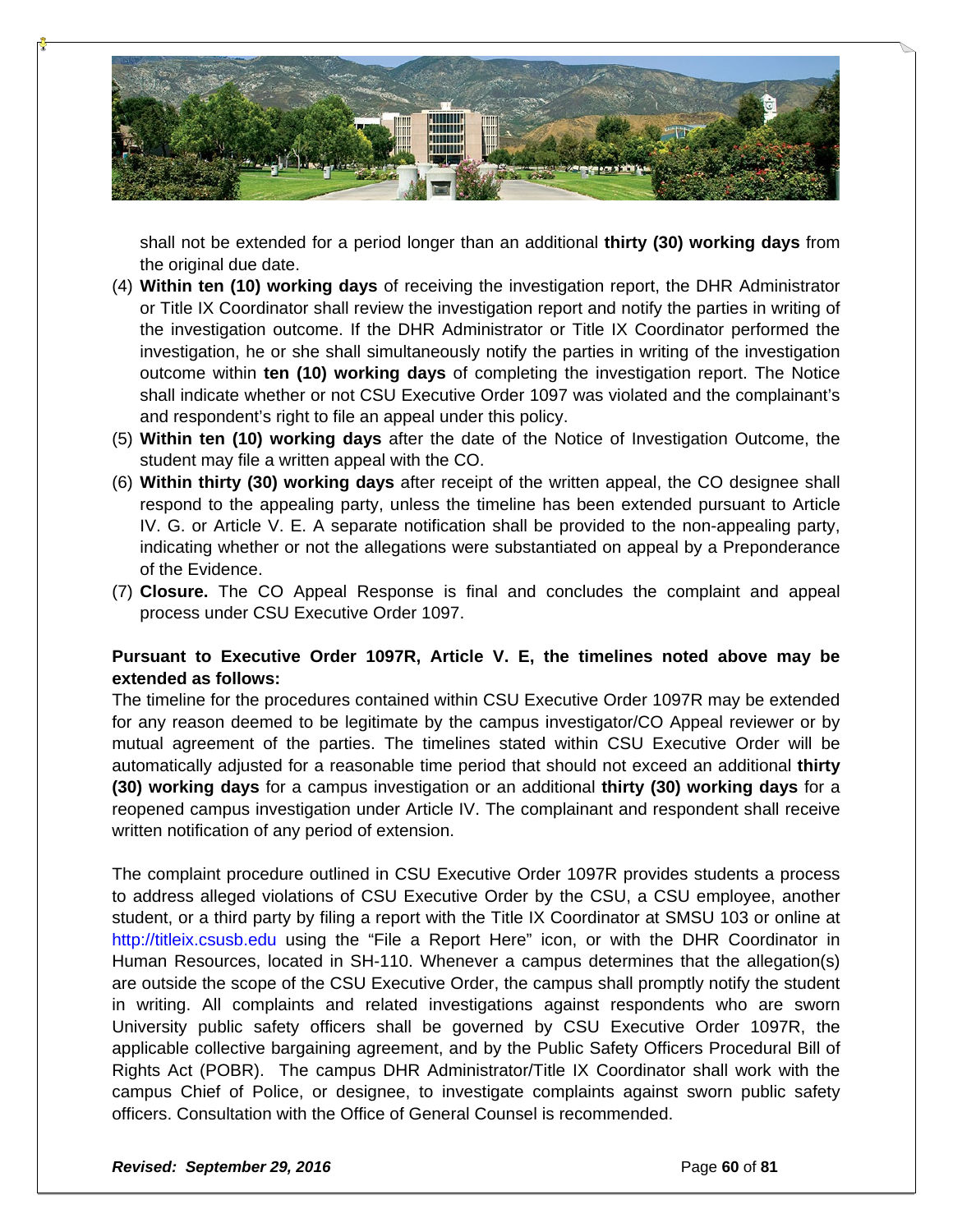

CSUSB will respond to all complaints and will take appropriate action to prevent, correct, and discipline conduct that violates CSU Executive Order 1097-Revised- Systemwide Policy Prohibiting Discrimination, Harassment, and Retaliation, Sexual Misconduct, Dating and Domestic Violence, and Stalking against Students and Systemwide Procedure for Addressing Such Complaints by Students. To report alleged violations, a student may submit a formal written Complaint to the DHR (Discrimination, Harassment, and Retaliation) Administrator or Title IX Coordinator (sex discrimination, sexual harassment, sexual misconduct, dating and domestic violence, and stalking). The date of receipt shall be deemed to be the complaint filing date. The DHR Administrator/Title IX Coordinator shall offer reasonable accommodations to students who are unable to submit a complaint because of a qualified disability.

Complaints should be brought forward as soon as possible after the conduct occurs. While there is no stated timeframe for making a complaint, prompt reporting will better enable the campus to respond to the complaint, determine the relevant issues, and provide an appropriate remedy and/or action. All incidents should be reported even if a significant amount of time has passed. However, delaying a report or complaint may impede the ability to conduct an investigation or take appropriate remedial actions.

The Campus will respond to all reports of alleged violations of CSU Executive Order 1097R, whether or not the report is submitted as a formal written complaint. However, the response may be limited if information contained in the report is insufficient to verify violation(s) of CSU Executive Order 1097R.

**A. Campus Early Resolution Process.** Complainants who believe they have experienced discrimination, harassment, retaliation, sexual misconduct, dating or domestic violence, or stalking under CSU Executive Order 1097R may initiate the Early Resolution process prior to, or instead of, filing a complaint. The purpose of the Early Resolution process is to explore whether the complainant's concern can be resolved by the campus without an investigation.

CSU Executive Order 1097 neither prevents nor requires the use of the Early Resolution process. Under no circumstance shall a complainant be required to use the Early Resolution process to address prohibited behaviors. It is not appropriate for a complainant to be required to "work out the problem" directly or mediate with the respondent. Mediation cannot be used, even on a voluntary basis, to resolve sexual misconduct, dating or domestic violence, or stalking complaints. In other matters, where voluntary mediation is requested, no meeting between the Complainant and the Respondent should occur without involvement by appropriate campus administrators, including the DHR Administrator or Title IX Coordinator.

Where the allegations involve sexual misconduct, dating or domestic violence, or stalking, the complainant shall be advised to immediately file a complaint under Article III,B.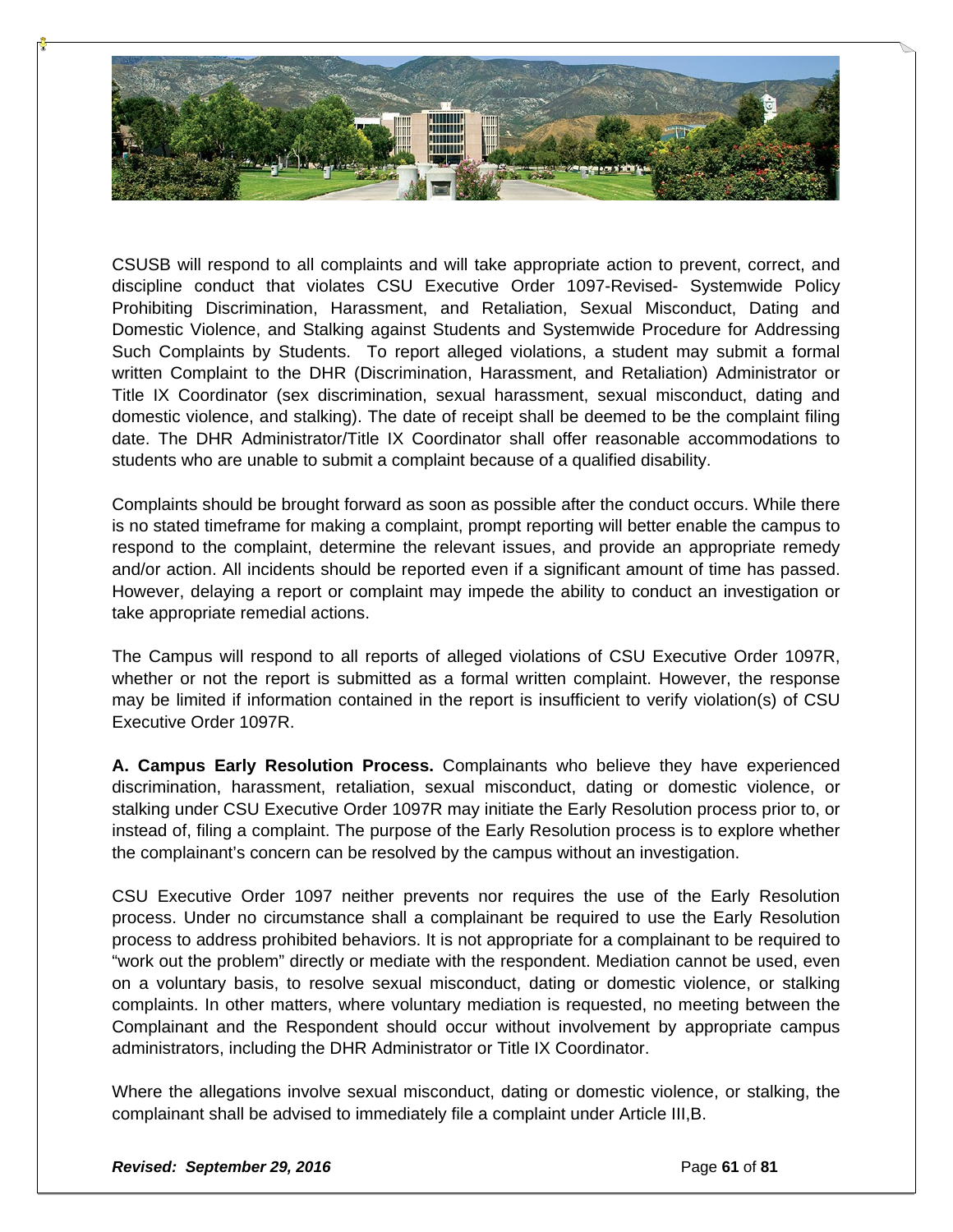

**1. To initiate the Early Resolution Process.** The complainant should contact his or her Campus DHR (Discrimination, Harassment, or Retaliation) Administrator, in SH 110, or Title IX Coordinator (sex discrimination, sexual harassment, sexual misconduct, dating and domestic violence, and stalking) at SMSU 103, phone 909-537-5669, or online at http://titleix.csusb.edu "File a Report Here" icon. The DHR Administrator or Title IX Coordinator shall promptly meet with the complainant to discuss his or her concern and possible resolutions as appropriate.

Complainants shall be informed about the range of possible outcomes, including Interim Remedies or disciplinary actions that might be taken against the respondent, and information about the procedures leading to such outcomes.

**2. Participation in the Early Resolution Process.** Participation is voluntary. It may include an inquiry into the facts, but does not include an investigation. Means for resolution shall be flexible. Resolution options include but are not limited to discussions with the parties, a resolution facilitated by the DHR Administrator or Title IX Coordinator, separating the parties, referring one or both of the parties to counseling programs, an agreement between campus and the respondent regarding disciplinary action, conducting targeted preventive educational and training programs or providing Remedies to persons harmed by violations of CSU Executive Order 1097R.

The campus shall attempt to resolve the complainant's concern(s) quickly and effectively. The DHR Administrator or Title IX Coordinator shall meet with the complainant, the respondent, and any other persons or witnesses they may determine to be necessary.

**3. Final Early Resolution.** If resolution is reached, a written record of the resolution shall be documented and maintained in accordance with applicable campus recordkeeping policies. The matter shall be considered closed.

Where the respondent is another student, the DHR Administrator/Title IX Coordinator shall inform the Student Conduct Administrator of the outcome of the Early Resolution process, including any Interim Remedies afforded to the complainant. Where the respondent is an employee, Human Resources or Academic Affairs shall be informed as appropriate.

If resolution is not reached, the campus shall promptly notify the complainant and, where applicable, the respondent, in writing that the Early Resolution process is terminated, and the termination effective date. The complainant shall be provided written notification of his or her right to file a complaint pursuant to Article III, B. 1.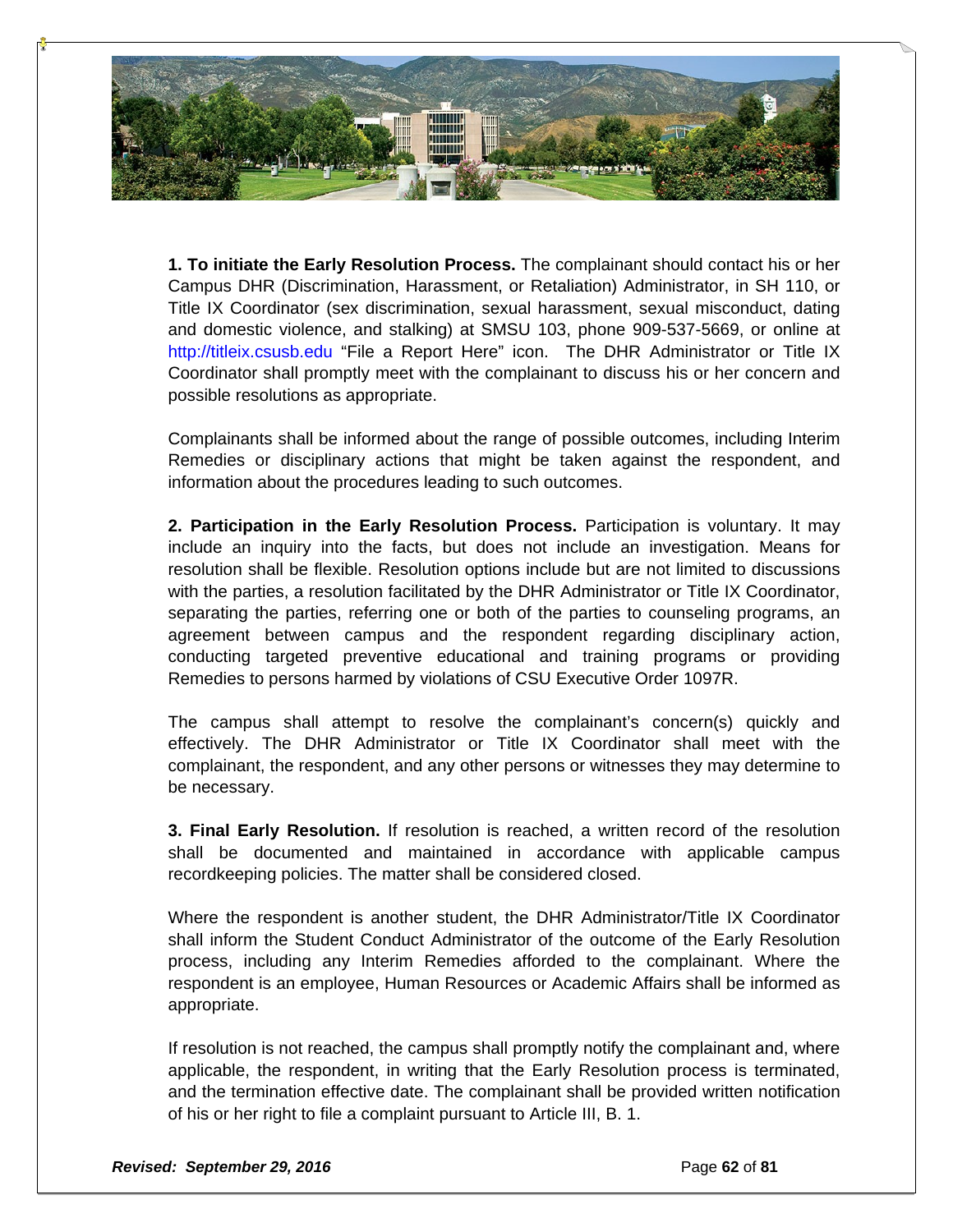

**4. Confidentiality.** Other than consulting with their respective advisors, both the complainant and the respondent shall keep the details of the Early Resolution process confidential until the process is concluded. If the matter is not resolved and an investigation is conducted, the complainant and the respondent shall maintain confidentiality until the conclusion of the campus investigation and CO Appeal Review process, if any.

**5. Termination of Early Resolution Process.** The complainant shall be notified that the complainant or the campus may at any time elect to terminate the Early Resolution process. In that event, the DHR Administrator or Title IX Coordinator shall promptly notify the complainant and the respondent in writing that the Early Resolution process has terminated, the effective date thereof, and inform the complainant of his or her right to file a complaint pursuant to Article III, B. 1.

**B. Campus Investigation Process.** Campuses will investigate complaints of discrimination, harassment, retaliation, sexual misconduct, dating or domestic violence, or stalking unless an Early Resolution is reached, whether or not a formal written complaint is submitted. The DHR Administrator or Title IX Coordinator will determine whether to open an investigation after making a preliminary inquiry into the allegations. An investigation may not be warranted where the reported information is insufficient.

In cases where the complainant does not want to pursue an investigation, the DHR Administrator/Title IX Coordinator should inform the complainant that the ability to take corrective action may be limited. The campus may determine that circumstances warrant initiating an investigation even if a complaint has not been filed and independent of the intent or wishes of the complainant. In cases involving sexual misconduct, dating or domestic violence, or stalking, when determining whether to go forward with an investigation, the Title IX Coordinator should consider the seriousness of the allegation(s), the age of the complainant, whether there have been other complaints against the respondent, and the risk to the campus community if the respondent's alleged conduct remains unaddressed.

**1. Filing a Complaint.** Any Student may file a complaint reporting discrimination, harassment, retaliation, sexual misconduct, dating or domestic violence, or stalking under CSU Executive Order 1097R subject to the following exceptions:

a. Complaints of student employees that arise out of their employment. Such complaints shall be governed by Executive Order 1096, or any superseding executive order.

b. Complaints by a student about his/her academic adjustments and/or accommodations to a campus's educational program related to his/her qualified Disability. Such inquiries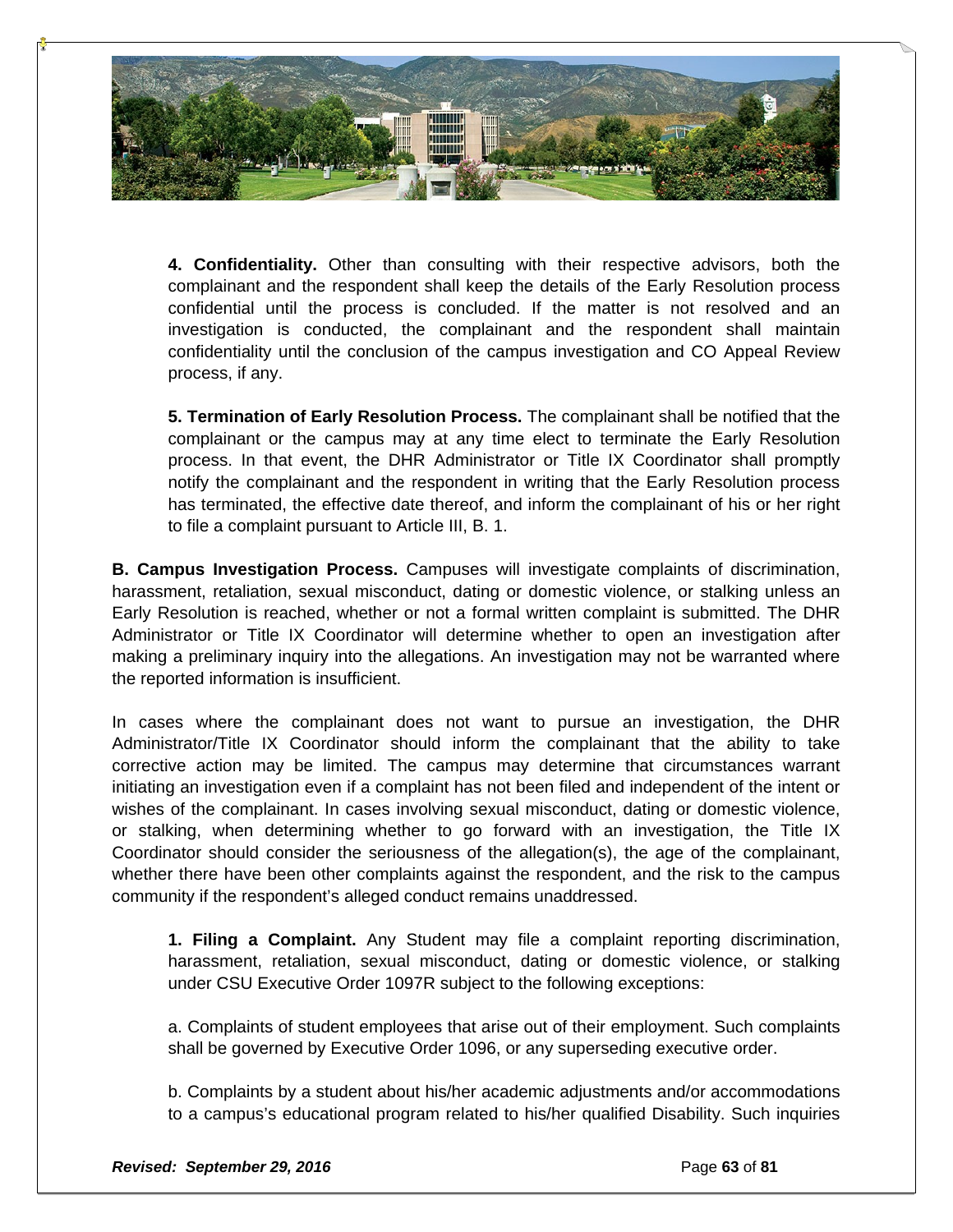

and complaints shall be directed to the Campus Director, Disabled Student Services (DSS), and shall be governed by CSU Coded Memorandum AA 2014-08, or any superseding policy.

c. Complaints against a president shall be filed with the Chancellor's Office (CO). However, complaints against a president shall be processed by the Campus if the president's role in the alleged incident was limited to a decision on a recommendation made by another administrator, and the president had no other substantial involvement in the matter.

d. For Complaints against CO employees, the responsibilities identified in CSU Executive Order 1097R- Systemwide Policy Prohibiting Discrimination, Harassment, and Retaliation, Sexual Misconduct, Dating and Domestic Violence, and Stalking against Students and Systemwide Procedure for Addressing Such Complaints by Students, as those of the president are the responsibilities of the chancellor. Complaints that involve allegations against the chancellor or a member of the Board of Trustees shall be referred to the chair or vice chair of the Board and the CO Title IX Coordinator for processing and investigation.

**2. Complaint Requirements.** The complainant may submit a written complaint to the DHR Administrator or Title IX Coordinator. The date the complaint is received in the appropriate office shall be deemed to be the complaint filing date. The DHR Administrator/Title IX Coordinator shall offer reasonable accommodations to complainants who are unable to submit a written complaint because of a qualified disability.

The complainant may complete the Incident Reporting Form at https://cm.maxient.com/reportingform.php?CSUSanBernardino or, in the alternative, submit a written signed statement containing the following information:

- a. The complainant's full name, address (including e-mail address) and telephone number(s);
- b. The name of the respondent and job title, position or student status, if known;
- c. The protected status that is the basis for any alleged discrimination, harassment, or retaliation, the respondent's activity that is the basis for the alleged retaliation, or whether dating or domestic violence, or stalking is alleged;
- d. A clear, concise statement of the facts that constitute the allegations including pertinent date(s) and sufficient information to identify any individuals who may provide relevant information during the course of any investigation;
- e. A statement verifying that the information provided is true and accurate to the best of the complainant's knowledge;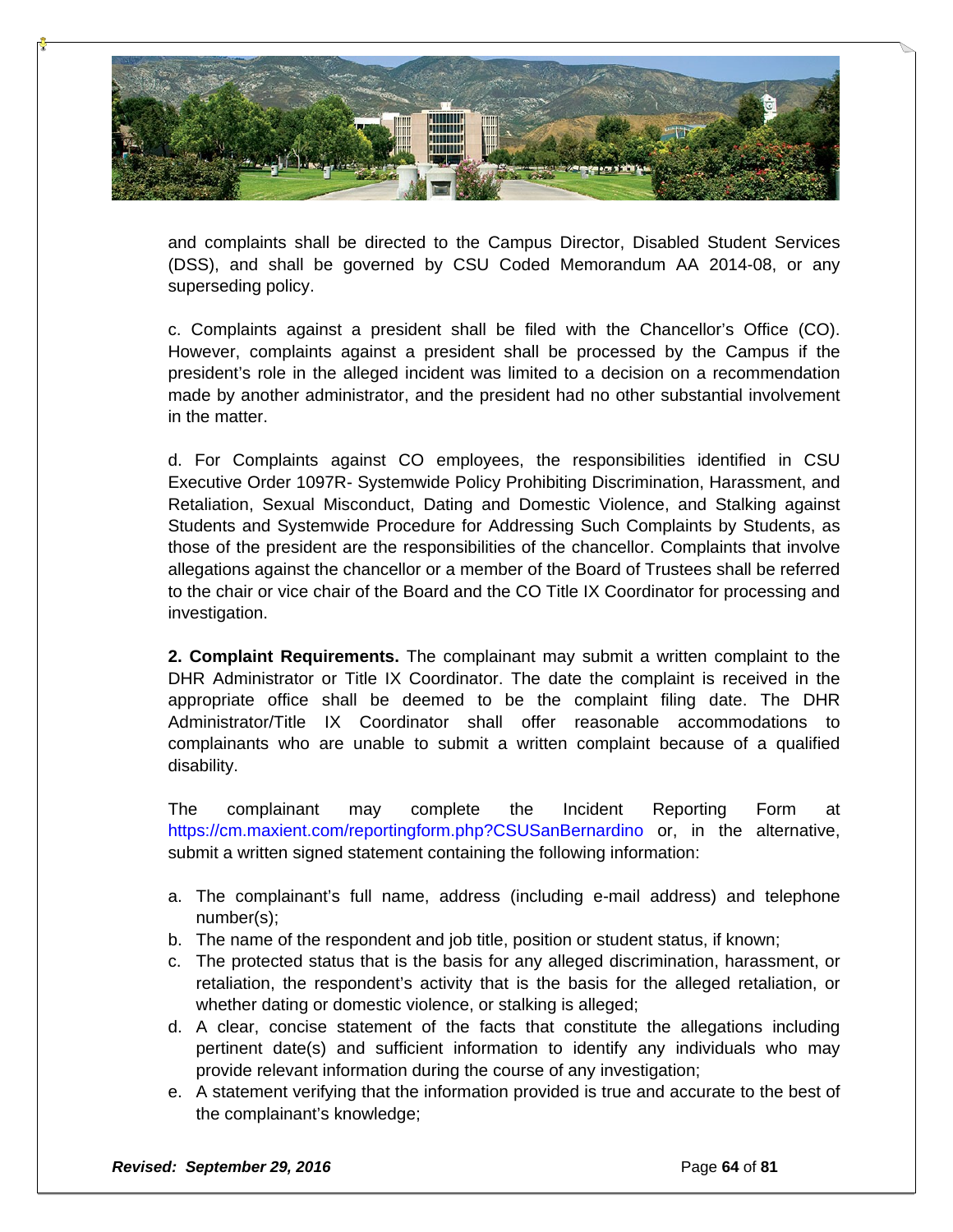

- f. The term and year of the complainant's most recent active academic status or the term and year in which he or she sought admission to CSUSB;
- g. The full name, address and telephone number of the complainant's advisor, if any;
- h. The specific harm resulting from the allegations;
- i. The specific remedy sought;
- j. The complainant's signature; and,
- k. The date on which the complaint is submitted.

**3. Intake interview.** The DHR Administrator or Title IX Coordinator shall meet with the complainant as soon as possible, but no later than **ten (10) working days** after the complaint was received. The complainant shall make him/herself available for this meeting.

a. The meeting shall serve as the initial intake interview with the complainant and will:

- i. Explain the investigation procedure and timelines and answer any questions about them;
- ii. Inform the complainant of his or her rights, including the right to have an advisor throughout the process;
- iii. Provide the opportunity for the complainant to complete and sign a complaint form, if not already done; and,
- iv. Discuss Interim Remedies, as appropriate.

b. In cases alleging sexual misconduct, dating or domestic violence, or stalking, the Title IX Coordinator shall also:

- i. Inform the complainant of the right to file a criminal complaint;
- ii. Offer to assist the complainant with filing a criminal complaint;
- iii. Assure the complainant that such filing will not significantly delay the campus investigation;
- iv. Advise the complainant of available resources such as the UPD, campus Sexual Assault Victim's Advocate, student health service center or psychological counseling center; and
- v. Provide **written** information, as directed under Executive Order 1095, to any student who reports to the campus that he or she has been a victim of sexual misconduct, dating or domestic violence, or stalking.

c. Prior to or during the initial interview with the respondent, the DHR Administrator or Title IX Coordinator shall:

- i. Explain the investigation procedure and timelines and answer any questions about them;
- ii. Inform the respondent of his or her rights, including the right to have an advisor throughout the process;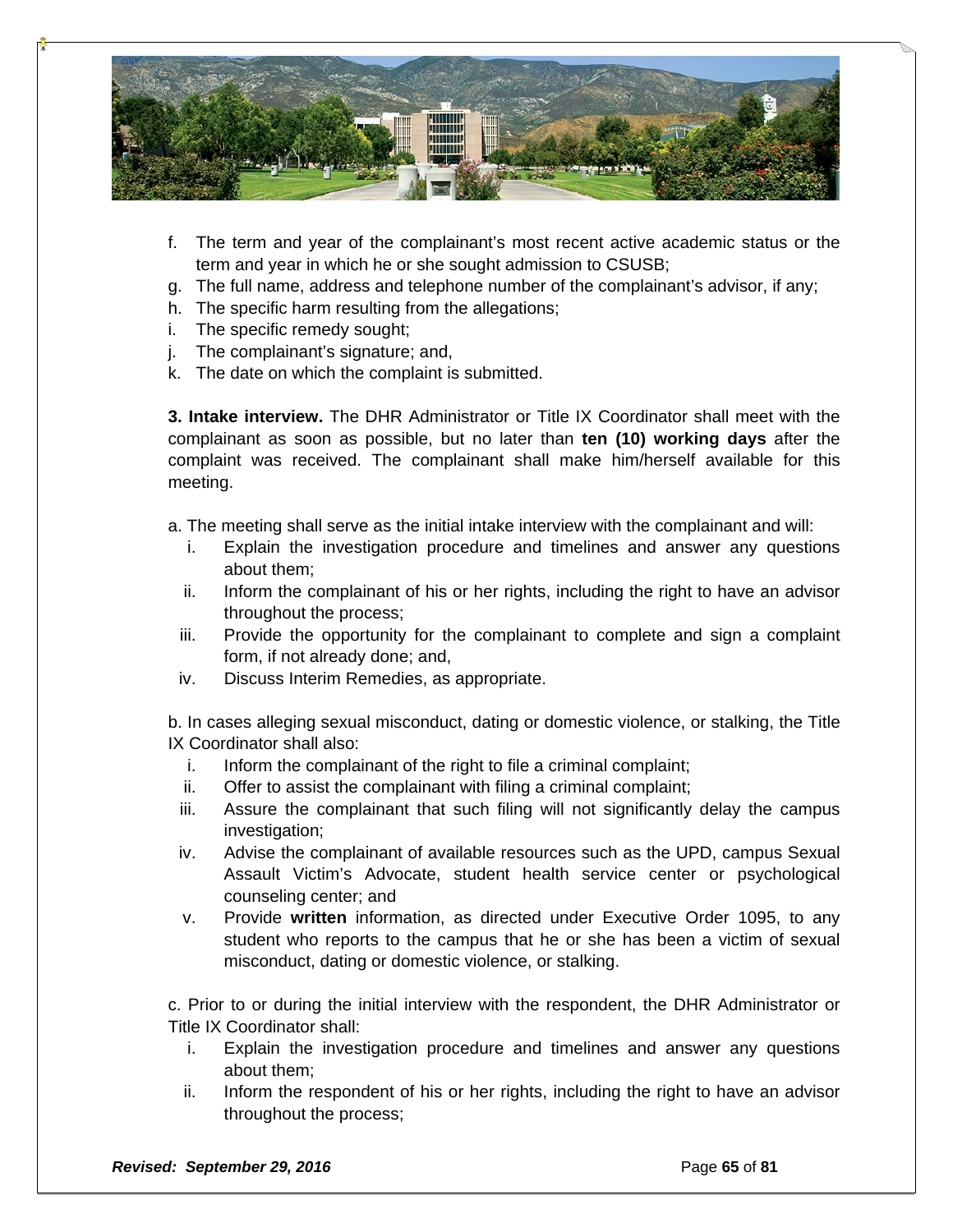

- iii. Provide the respondent with a copy of CSU Executive Order 1097R Systemwide Policy Prohibiting Discrimination, Harassment, and Retaliation, Sexual Misconduct, Dating and Domestic Violence, and Stalking against Students and Systemwide Procedure for Addressing Such Complaints by Students:
- iv. Provide the respondent with a description of the complainant's allegations against the respondent;
- v. Provide the respondent a full opportunity to respond to the allegations, including scheduling other meeting(s), accepting documentary evidence, and accepting respondent's list of potential witnesses; and,
- vi. Discuss any Interim Remedies, as appropriate.

**4. Advisor.** The complainant and the respondent may elect to be accompanied by an advisor to any meeting or interview regarding the complaint (See definition in Article VI).

**5. Confidentiality.** Information regarding the complaint may be shared on a "need to know" basis with other campus employees, and with law enforcement (with the complainant's written consent), except for some limited exceptions (See Executive Order 1095). The DHR Administrator and/or Title IX Coordinator shall endeavor to honor any request for confidentiality; however, the DHR Administrator and/or Title IX Coordinator shall also weigh requests for confidentiality against CSUSB's duty to provide a safe and nondiscriminatory environment for all members of the campus community. **Confidentiality, therefore, cannot be ensured.** 

The Title IX Coordinator receives all complainant requests for confidentiality involving cases of sexual misconduct, dating or domestic violence, or stalking, and determines if the request can be honored under the facts and circumstances of the particular case (See Executive Order 1095).

**6. Complaint Accepted for Investigation.** The DHR Administrator or Title IX Coordinator will review all written complaints and the information received during the intake interview. If the DHR Administrator or Title IX Coordinator determines that the complaint falls within the scope of CSU Executive Order 1097R, he or she will notify the complainant within **ten (10) working days** that the complaint has been accepted for investigation and the timeline for completion of the investigation.

If the DHR Administrator or Title IX Coordinator determines the complainant has failed to state a complaint within the scope of CSU Executive Order 1097R, he or she will provide the complainant with written notice of this determination within **ten (10) working days**. The DHR Administrator or Title IX Coordinator will also inform the complainant that if additional information is provided, the complaint will be reviewed again. The DHR Administrator or Title IX Coordinator will maintain a record of the complaint and the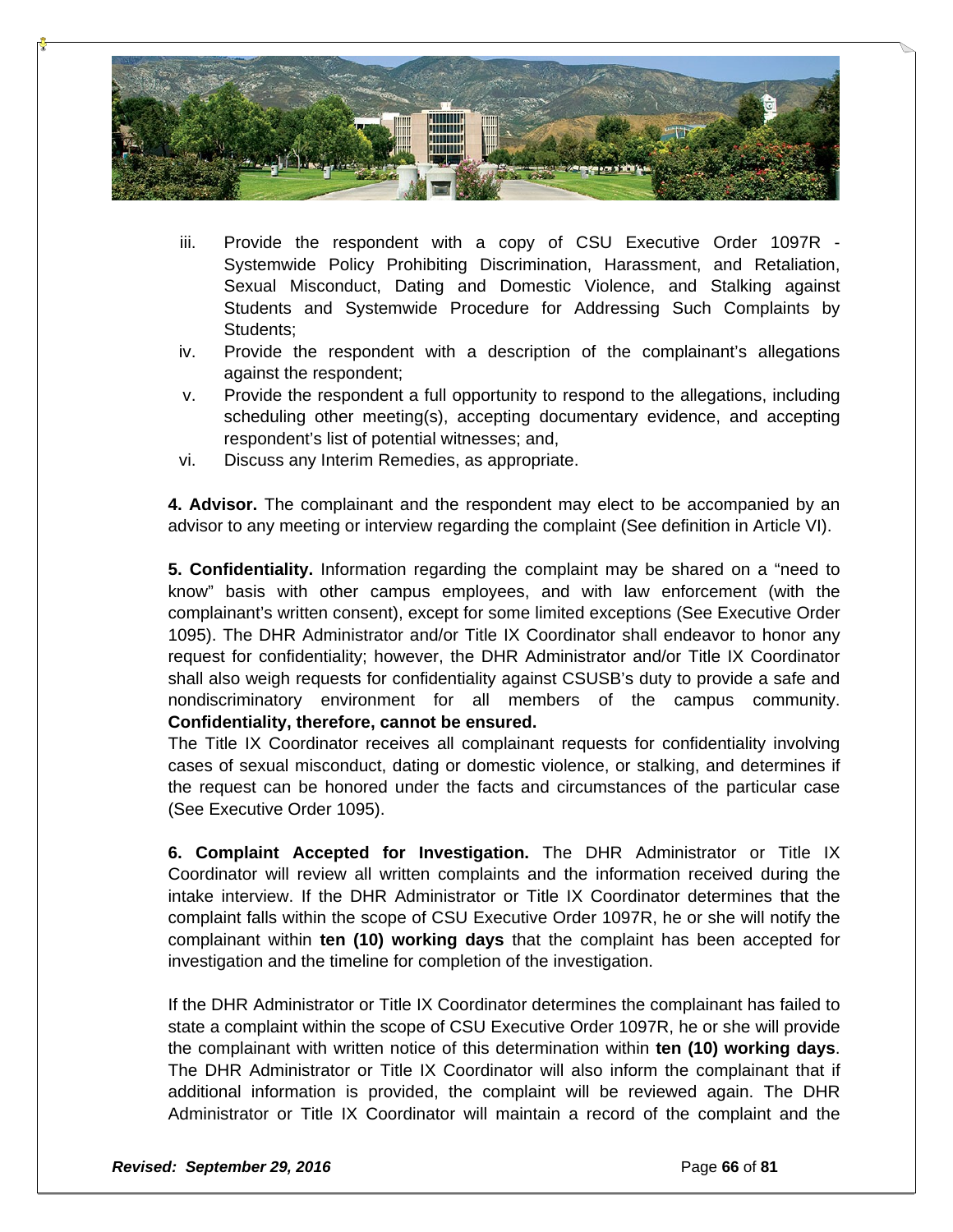

reasons the complaint was deemed not within the scope of CSU Executive Order 1097R.

The DHR Administrator or Title IX Coordinator shall determine whether the complaint should be processed through another campus office or University procedure available to the complainant. If appropriate, the DHR Administrator or Title IX Coordinator shall direct the complainant to that procedure as soon as possible.

**7. Investigation Procedure.** The DHR Administrator or Title IX Coordinator shall promptly investigate the complaint or assign this task to another investigator on a caseby-case basis. If assigned to another investigator, the DHR Administrator or Title IX Coordinator shall monitor, supervise, and oversee all such delegated tasks, including reviewing all investigation reports before they are final to ensure that the investigation was sufficient, appropriate, impartial, and in compliance with CSU Executive Order 1097.

The complainant and the respondent shall have equal opportunities to present relevant witnesses and evidence in connection with the investigation. Upon inquiry, the complainant and respondent shall be advised of the status of the investigation.

Before reaching a final conclusion or issuing a final investigation report, the investigator shall have: a) advised the parties, or have offered to do so, verbally or in writing, of any evidence upon which the findings will be based; and, b) given the parties an opportunity to respond to the evidence, including presenting further relevant evidence, information or arguments that could affect the outcome. The investigator will not reach a final conclusion or issue an investigation report until giving careful consideration to any such relevant evidence, information or arguments provided by the parties. The investigator retains discretion and authority to determine relevance.

The investigation shall be completed no later than **sixty (60) working days** after the intake interview, unless the timeline has been extended pursuant to Article V. E. The timeline should not be extended for a period longer than an additional **thirty (30) working days** from the original due date.

On occasion, a criminal investigation may be initiated by a law enforcement agency over the same allegations that are reported in a complaint filed under CSU Executive Order 1097-Revised - Systemwide Policy Prohibiting Discrimination, Harassment, and Retaliation, Sexual Misconduct, Dating and Domestic Violence, and Stalking against Students and Systemwide Procedure for Addressing Such Complaints by Students. A pending (campus or local) police investigation is a separate investigation and it does not relieve a campus of its responsibility to timely investigate complaints under CSU Executive Order 1097R. Thus, a campus may not wait until the conclusion of a police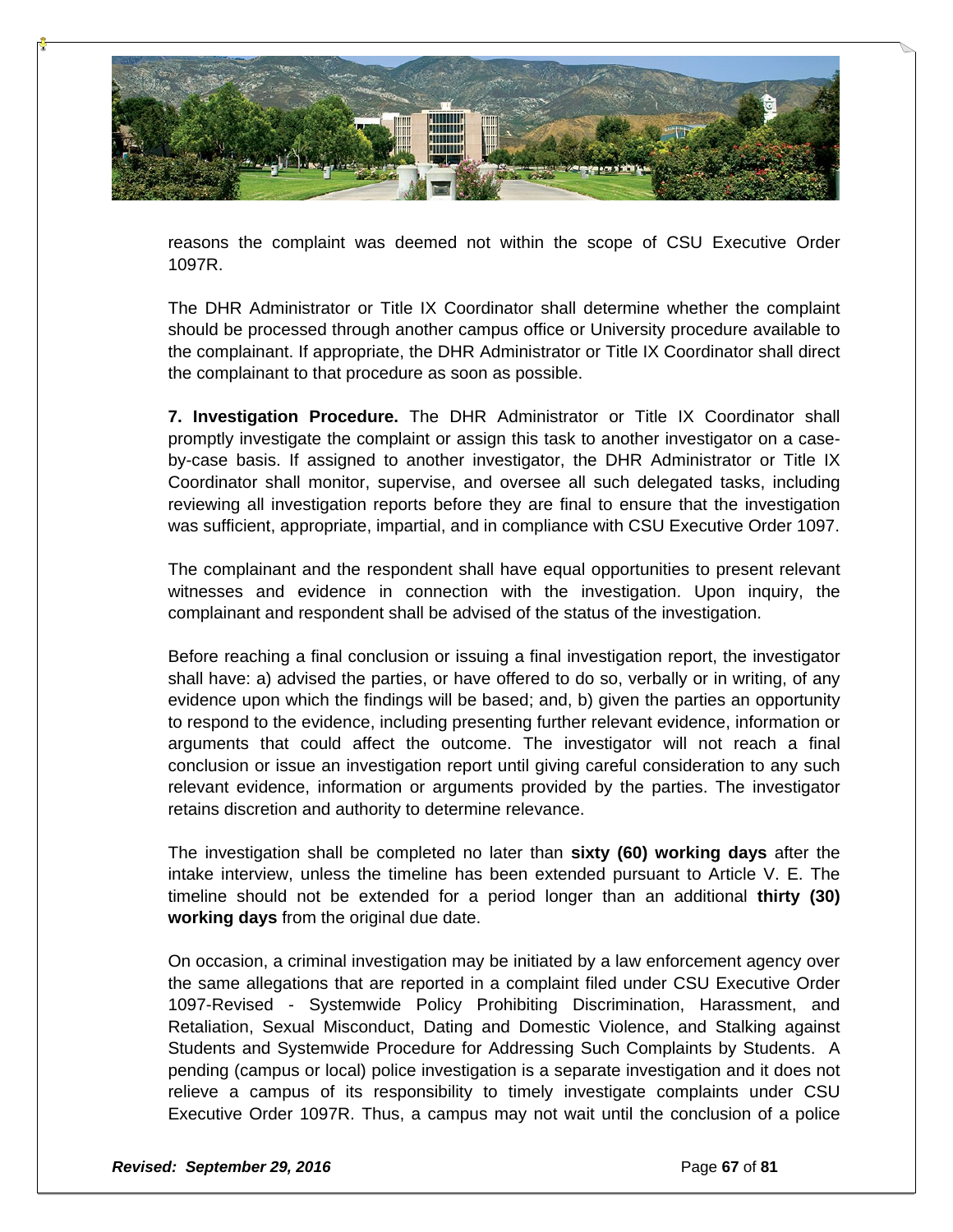

investigation to commence its own investigation. Although it may be necessary to temporarily delay the investigation while the police are gathering evidence, once notified that the police have completed the fact gathering portion of their investigation, the campus must promptly resume and complete its own investigation. In cases involving sexual misconduct, dating or domestic violence, or stalking, see the "Coordination with Criminal Investigations and Proceedings" section of Executive Order 1095.

**8. Investigation Report.** Within the investigation period stated above, the Investigator shall prepare an investigation report. The report shall include a summary of the allegations, the investigation process, the Preponderance of the Evidence standard, a detailed description of the evidence considered, and appropriate findings. Relevant exhibits and documents, if any, shall be attached to the written report. The report shall be promptly provided to the DHR Administrator or Title IX Coordinator, if applicable. The DHR Administrator or Title IX Coordinator shall review the investigation report to assure compliance with CSU Executive Order 1097R before proceeding further.

**9. Notice of Investigation Outcome.** Within **ten (10) working days** of issuance of the final investigation report, the DHR Administrator or Title IX Coordinator shall simultaneously notify the complainant and respondent in writing of the outcome of the investigation. The notice shall include a summary of the allegations, the investigative process, the Preponderance of the Evidence standard, the evidence considered, the findings of fact, a determination as to whether CSU Executive Order was violated, and if so, any remedies to be afforded to the complainant (such as an order that the accused not contact the complainant). The notice shall advise the complainant and respondent of their right to file an appeal under CSU Executive Order 1097 and to request a copy of the final investigation report with exhibits/attachments, if any, redacted as appropriate. The Notice shall be delivered to the parties in a manner which guarantees delivery within **two (2) working days** (e-mail delivery is acceptable). Where a complaint is made against another student and CSU Executive Order is found to have been violated, the DHR Administrator or Title IX Coordinator shall also notify the Campus Student Conduct Administrator of the investigation outcome, and provide a copy of the investigation report. Where the respondent is an employee, Human Resources or Academic/Faculty Affairs shall be notified and provided a copy of the investigation report.

#### **Appeal Review – Chancellor's Office**

**A. Filing an Appeal to the CO.** Any complainant or respondent who is not satisfied with a campus investigation outcome may file an appeal with the CO no later than **ten (10) working days** after the date of the Notice of Investigation Outcome.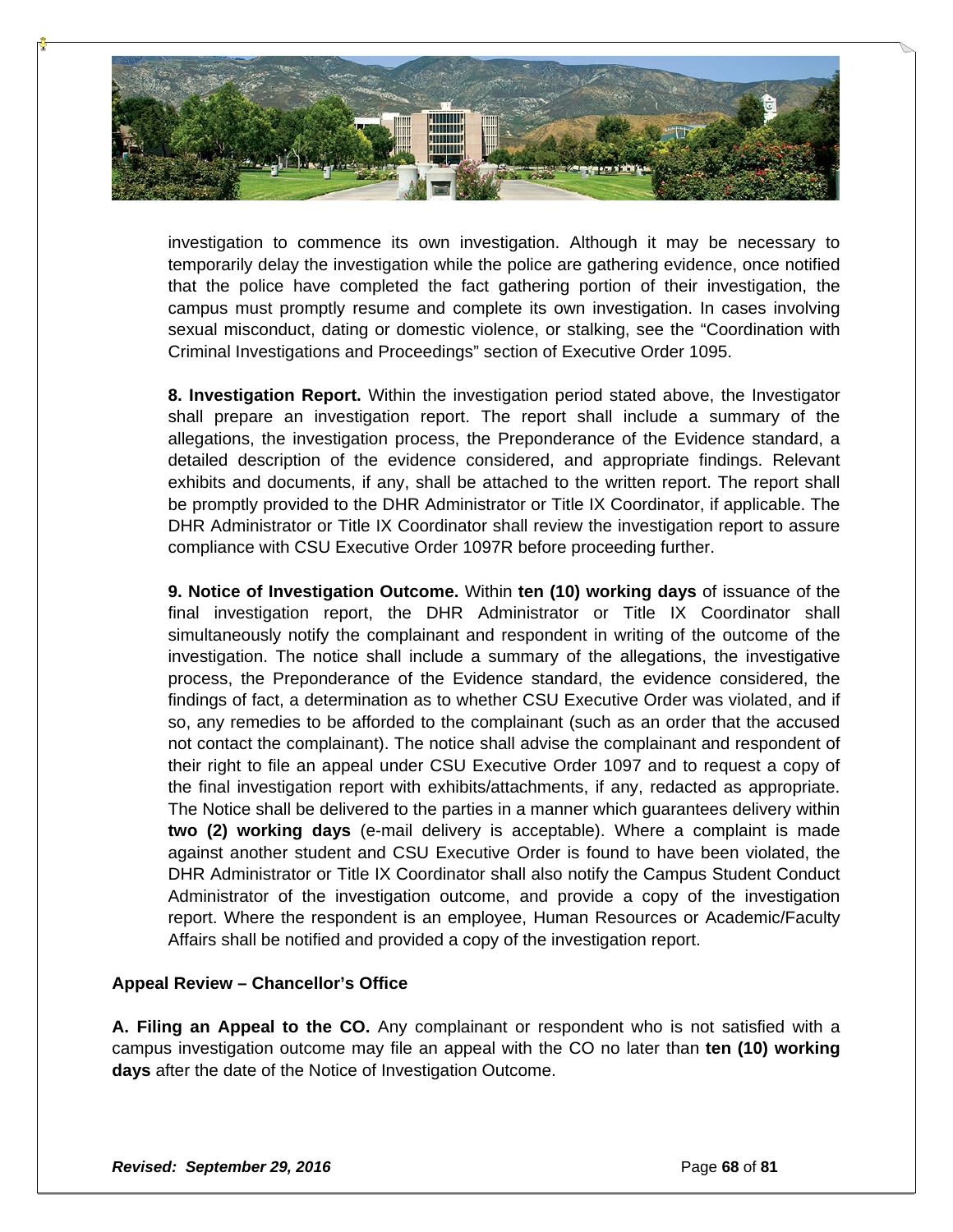

**B. Written Appeal.** The appeal shall be in writing and shall be based on one or more of the appeal issues listed below:

- 1. The investigation outcome is unsupported by the evidence, based on the Preponderance of the Evidence standard;
- 2. Prejudicial procedural errors impacted the investigation outcome to such a degree that the investigation did not comply with CSU Executive Order 1097R; or
- 3. New evidence not available at the time of the investigation.

**Timeline.** The CO shall respond to the appealing party no later than **thirty (30) working days**  after receipt of the written appeal, unless the timeline has been extended as specified in Article V. E.

# **Student Disciplinary Proceedings**

**Discipline.** Student discipline shall be administered in accordance with Title 5 of the Cal. Code of Regulations § 41301 and Executive Order 1098 Revised -Student Conduct Procedures, or any superseding executive order. Discipline for students includes, but is not limited to, probation, suspension, and expulsion. Suspension of one academic year or more, expulsion, withdrawal in lieu of suspension or expulsion, and withdrawal with pending misconduct investigation or disciplinary proceeding shall be entered on the student's transcript permanently without exception; this requirement cannot be waived in connection with any resolution agreement.

#### **Complaint Procedures – Employees and Third Parties**

CSU Executive Order 1096 Revised- Systemwide Policy Prohibiting Discrimination, Harassment, and Retaliation Against, Sexual Misconduct, Dating and Domestic Violence, and Stalking against Employees and Third Parties and Systemwide Procedure for Addressing Such Complaints by Employees and Third Parties provides a systemwide procedure for handling allegations of discrimination, harassment, retaliation, sexual misconduct, dating and domestic violence, and stalking by certain individuals. Below is a summary of the CSU Executive Order 1096R procedure timeline. For a full understanding and complete text, please consult CSU Executive Order1096.

**Immediately following an act/action/incident that falls under CSU Executive Order 1096R-**Systemwide Policy Prohibiting Discrimination, Harassment and Retaliation Against Employees and Third Parties and Procedure for Handling Discrimination, Harassment and Retaliation Allegations by Employees and Third Parties, or as soon as possible thereafter, complainants who believe they are or may have been victims of discrimination, harassment, retaliation, sexual misconduct, dating or domestic violence or stalking, may initiate the **Campus Procedure for Responding to Complaints (Article III of Executive Order 1096R)** to receive information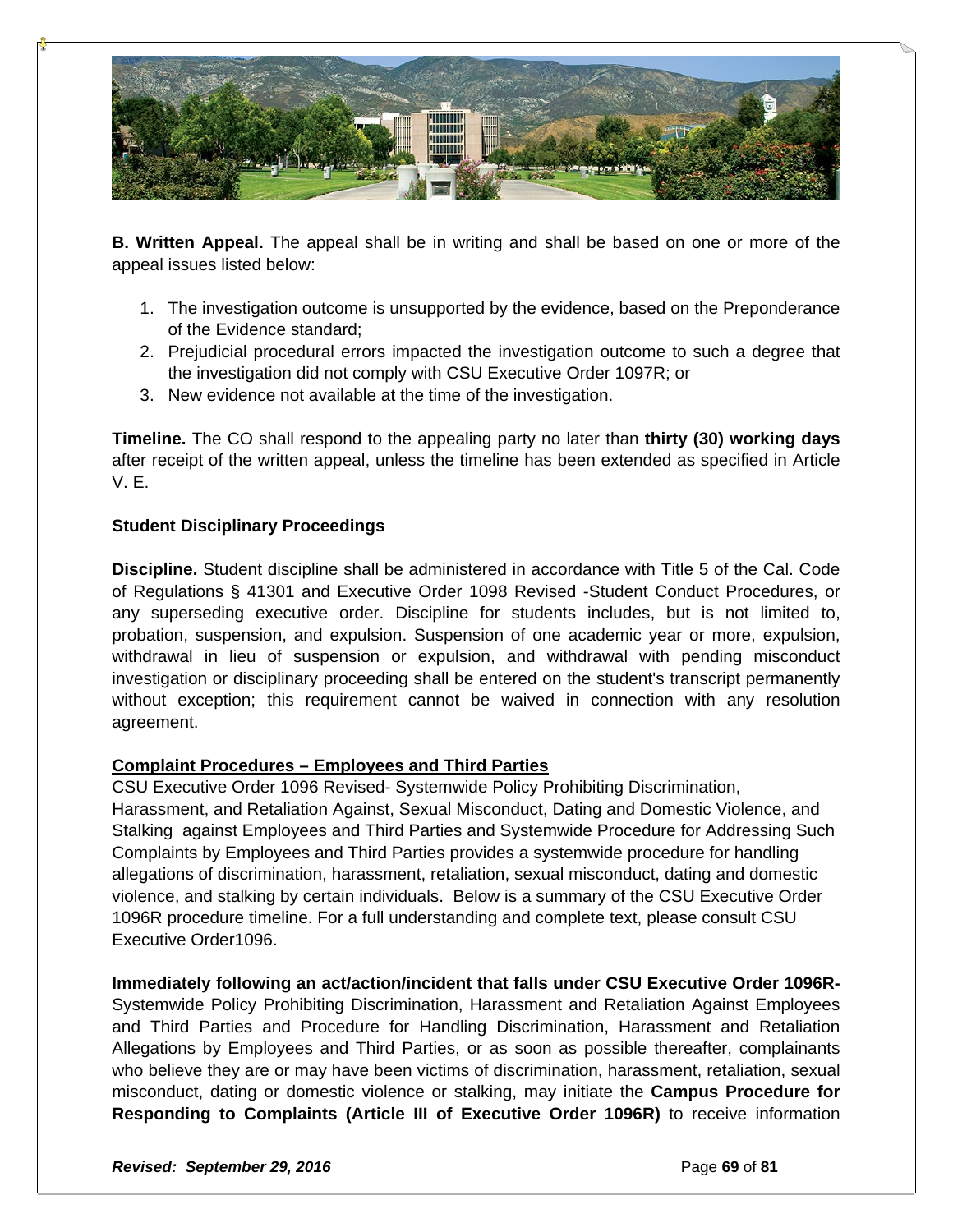

about the procedures that exist for resolving such matters. All incidents should be reported even if a significant amount of time has passed. However, delaying a report or complaint may impede the ability to conduct an investigation or take appropriate remedial actions.

**For the purpose of CSU Executive Order 1096R,** "working days" are defined as Monday through Friday, excluding all official holidays or campus closures at the campus where the complaint originated or at the CO where the Complaint Appeal is reviewed.

# **Basic Timeline for Complaint Procedures**

- (1) **Within ten (10) working days** after receipt of a complaint, an intake interview shall be conducted with the complainant.
- (2) **Within ten (10) working days** after reviewing all written complaints and the information received during the intake interview, the Discrimination/Harassment/Retaliation (DHR) Administrator or Title IX Coordinator will notify the complainant that the complaint has been accepted for investigation and the timeline for completion of the investigation. If the DHR Administrator or Title IX Coordinator determines the complainant has failed to state a complaint within the scope of CSU Executive Order 1096R, he or she will provide the complainant with written notice of this determination within **ten (10) working days**. The DHR Administrator or Title IX Coordinator will also inform the complainant that if additional information is provided, the complaint will be reviewed again.
- (3) **Within sixty (60) working days** after the intake interview, the investigator shall complete the investigation, write and submit an investigation report to the campus designated DHR Administrator or Title IX Coordinator. If this timeline is extended pursuant to Article V. E, it shall not be extended for a period longer than an additional **thirty (30) working days** from the original due date.
- (4) **Within ten (10) working days** of receiving the investigation report, the DHR Administrator or Title IX Coordinator shall review the investigation report and notify the parties in writing of the investigation outcome. If the DHR Administrator or Title IX Coordinator performed the investigation, he or she shall notify the parties in writing of the investigation outcome within **ten (10) working days** of completing the investigation report. The notice shall indicate whether or not CSU Executive Order 1096R was violated and the complainant's and respondent's right to file an appeal under the CSU Executive Order.
- (5) **Within ten (10) working days** after the date of the Notice of Investigation Outcome, the complainant may file a written appeal with the CO.
- (6) **Within thirty (30) working days** after receipt of the written appeal, the CO designee shall respond to the appealing party, unless the timeline has been extended pursuant to Article IV. G or Article V. E. A separate notification shall be provided to the non-appealing party, indicating whether or not the allegations were substantiated on appeal by a Preponderance of the Evidence.
- (7) **Closure.** The CO Appeal Response is final and concludes the complaint and appeal process under CSU Executive Order 1096R.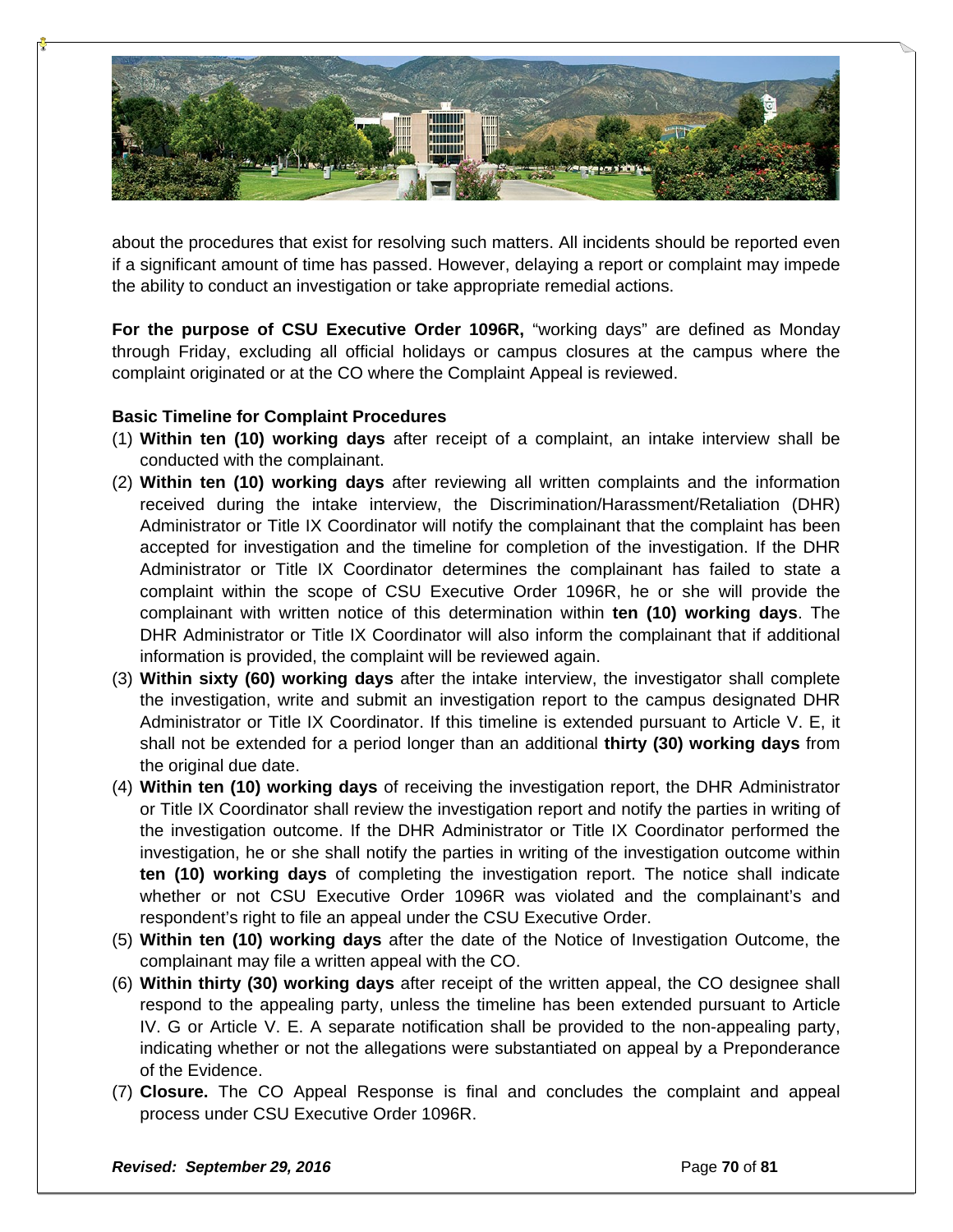

**Pursuant to Executive Order 1096R**- Systemwide Policy Prohibiting Discrimination, Harassment and Retaliation Against Employees and Third Parties and Procedure for Handling Discrimination, Harassment and Retaliation Allegations by Employees and Third Parties, **Article V. E, the timelines noted above may be extended as follows:** 

The timeline for the procedures contained within CSU Executive Order 1096R may be extended for any reason deemed to be legitimate by the campus investigator/CO Appeal reviewer or by mutual agreement of the parties. The timelines stated within the CSU Executive Order will be automatically adjusted for a reasonable time period that should not exceed an additional **thirty (30) working days** for a campus investigation or an additional **thirty (30) working days** for a reopened campus investigation under Article IV. The complainant and respondent shall receive written notification of any period of extension.

# **Complaint Process: Employees and Third Parties Complaint Proceedings**

**Campus Investigation Process.** Campuses will investigate complaints of discrimination, harassment, retaliation, sexual misconduct, dating or domestic violence, or stalking involving Employees, Student Employees, and Third Parties under Executive Order 1096R unless an Early Resolution is reached, whether or not a written complaint is submitted in-person at SMSU 103 or online at http://titleix.csusb.edu using the "File a Report Here" icon. The DHR Administrator/Title IX Coordinator will determine whether to open an investigation after making a preliminary inquiry into the allegations. An investigation may not be warranted where the reported information is insufficient.

In cases where the complainant does not want to pursue an investigation, the DHR Administrator/Title IX Coordinator should inform the complainant that the ability to take corrective action may be limited. The campus may determine that circumstances warrant initiating an investigation even if a complaint has not been filed and independent of the intent or wishes of the complainant. In cases involving sexual misconduct, dating or domestic violence, or stalking, when determining whether to go forward with an investigation, the Title IX Coordinator should consider the seriousness of the allegation(s), the age of the complainant, whether there have been other complaints against the respondent, and the risk to the campus community if the respondent's alleged conduct remains unaddressed.

**1. Filing a Complaint.** Any employee or third party may file a complaint reporting discrimination, harassment, retaliation, sexual misconduct, dating or domestic violence, or stalking under CSU Executive Order 1096R- Systemwide Policy Prohibiting Discrimination, Harassment and Retaliation Against Employees and Third Parties and Procedure for Handling Discrimination, Harassment and Retaliation Allegations by Employees and Third Parties subject to the following exceptions: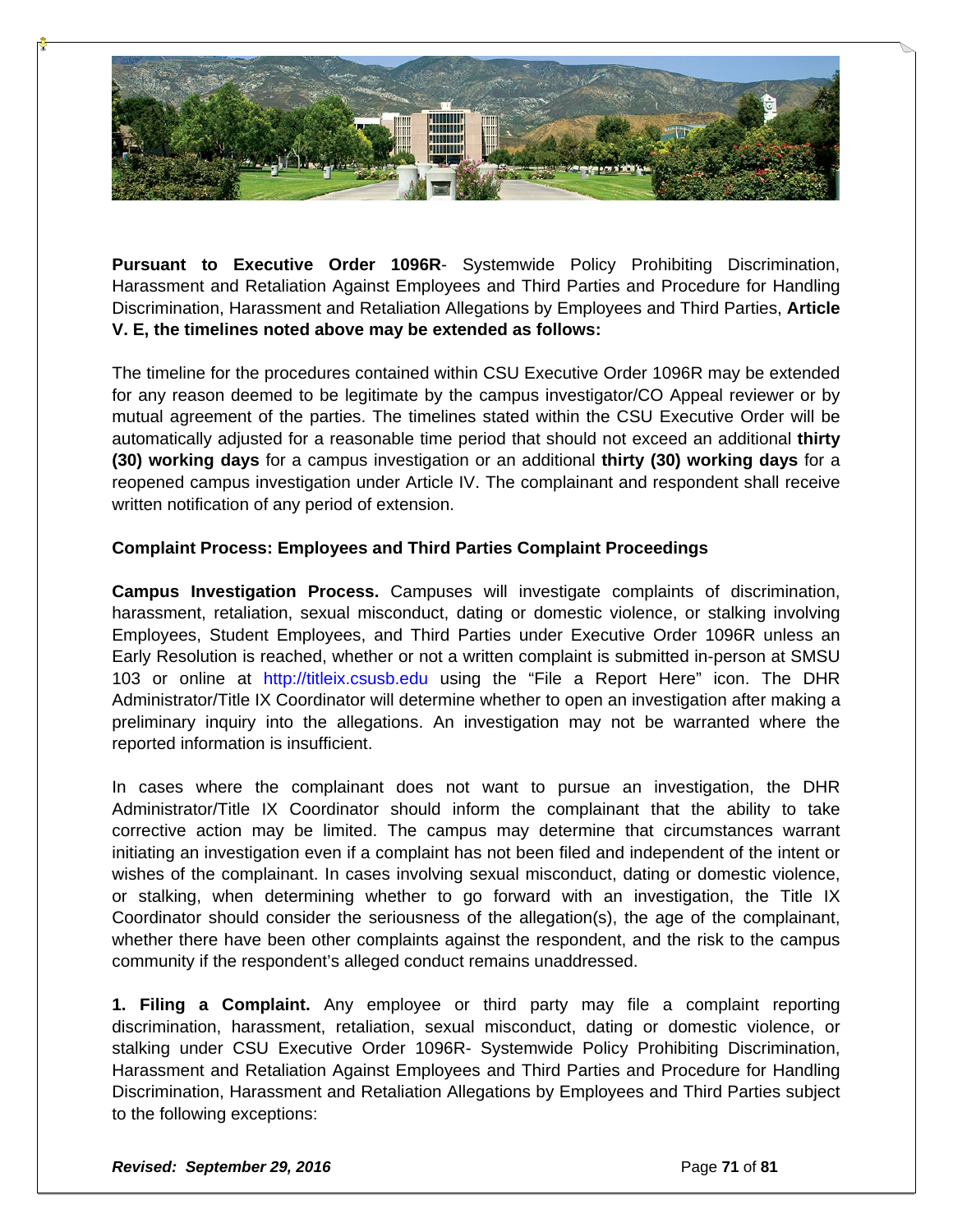

- a. Complaints of student employees that arise out of their status as a student. Such complaints shall be governed by Executive Order 1097R- Systemwide Policy Prohibiting Discrimination, Harassment, and Retaliation, Sexual Misconduct, Dating and Domestic Violence, and Stalking against Students and Systemwide Procedure for Addressing Such Complaints by Students or any superseding executive order.
- b. Complaints against a president shall be filed with the Chancellor's Office (CO). However, complaints against a president shall be processed by the campus if the president's role in the alleged incident was limited to a decision on a recommendation made by another administrator, and the president had no other substantial involvement in the matter.
- c. For complaints against CO employees, the responsibilities identified in CSU Executive Order 1096R- Systemwide Policy Prohibiting Discrimination, Harassment and Retaliation Against Employees and Third Parties and Procedure for Handling Discrimination, Harassment and Retaliation Allegations by Employees and Third Parties as those of the president are the responsibilities of the chancellor. Complaints that involve allegations against the chancellor or a member of the Board of Trustees shall be referred to the chair or vice chair of the Board and the CO Title IX Coordinator for processing and investigation.

**2. Complaint Requirements.** The complainant may submit a written complaint to the DHR Administrator or Title IX Coordinator. The date the complaint is received in the appropriate office shall be deemed to be the complaint filing date. The DHR Administrator/Title IX Coordinator shall offer reasonable accommodations to complainants who are unable to submit a written complaint because of a qualified disability.

The complainant may file a report online at http://titleix.csusb.edu using the "File a Report Here" icon or, in the alternative, submit a written signed statement to SMSU 103, phone 909-537- 5669, containing the following information:

- a. The complainant's full name, address (including e-mail address) and telephone number(s);
- b. The name of the respondent and job title, position or student status, if known;
- c. The protected status that is the basis for any alleged discrimination, harassment, or retaliation, the respondent's activity that is the basis for the alleged retaliation, or whether dating or domestic violence, or stalking is alleged;
- d. A clear, concise statement of the facts that constitute the allegations including pertinent date(s) and sufficient information to identify any individuals who may provide relevant information during the course of any investigation;
- e. A statement verifying that the information provided is true and accurate to the best of the complainant's knowledge;
- f. The day, month and year of the complainant's most recent employment or the day, month and year in which he or she applied for employment with CSUSB;
- g. The full name, address and telephone number of the complainant's advisor, if any;
- h. The specific harm resulting from the allegations;
- i. The specific remedy sought;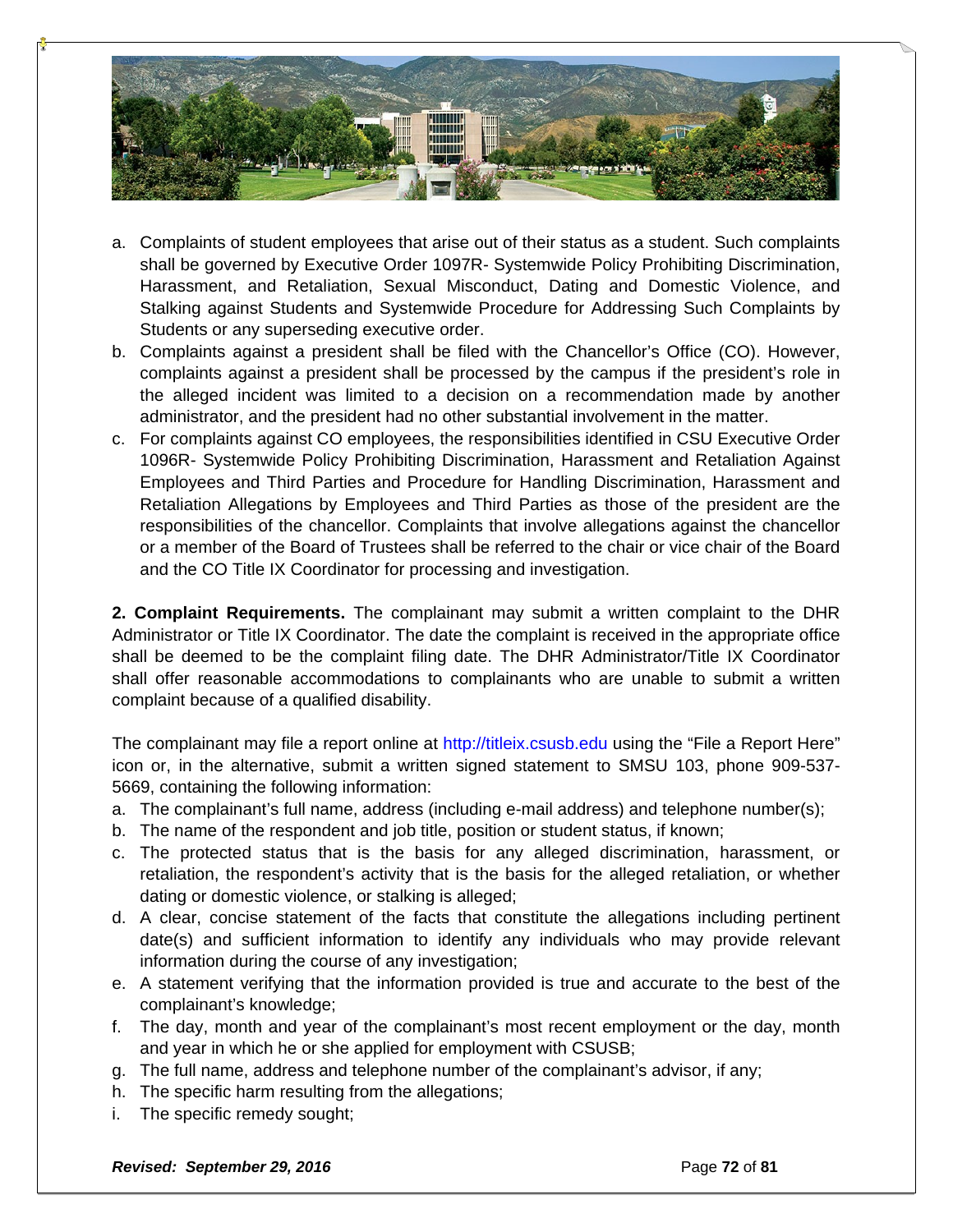

- j. The complainant's signature; and,
- k. The date on which the complaint is submitted.

**3. Intake interview.** The DHR Administrator or Title IX Coordinator shall meet with the complainant as soon as possible, but no later than **ten (10) working days** after the complaint was received. The complainant shall make him/herself available for this meeting.

a. The meeting shall serve as the initial intake interview with the complainant and will:

- i. Explain the investigation procedure and timelines and answer any questions about them;
- ii. Inform the complainant of his or her rights, including the right to have an advisor throughout the process;
- iii. Provide the opportunity for the complainant to complete and sign a complaint form, if not already done; and,
- iv. Discuss reasonable Interim Remedies, as appropriate.

b. In cases alleging sexual misconduct, dating or domestic violence, or stalking, the Title IX Coordinator shall also:

- i. Inform the complainant of the right to file a criminal complaint;
- ii. Offer to assist the complainant with filing a criminal complaint;
- iii. Assure the complainant that such filing will not significantly delay the campus investigation:
- iv. Advise the complainant of available resources such as the UPD, campus Sexual Assault Victim's Advocate, student health service center or psychological counseling center; and
- v. Provide **written** information, as directed under Executive Order 1095, to any complainant who reports to the campus that he or she has been a victim of sexual misconduct, dating or domestic violence, or stalking.

c. Prior to or during the initial interview with the respondent, the DHR Administrator or Title IX Coordinator shall:

- i. Explain the investigation procedure and timelines and answer any questions about them;
- ii. Inform the respondent of his or her rights, including the right to have an advisor throughout the process;
- iii. Provide the respondent with a copy of CSU Executive Order Systemwide Policy Prohibiting Discrimination, Harassment and Retaliation Against Employees and Third Parties and Procedure for Handling Discrimination, Harassment and Retaliation Allegations by Employees and Third Parties;
- iv. Provide the respondent with a description of the complainant's allegations against the respondent;
- v. Provide the respondent a full opportunity to respond to the allegations, including scheduling other meeting(s), accepting documentary evidence, and accepting Respondent's list of potential witnesses; and,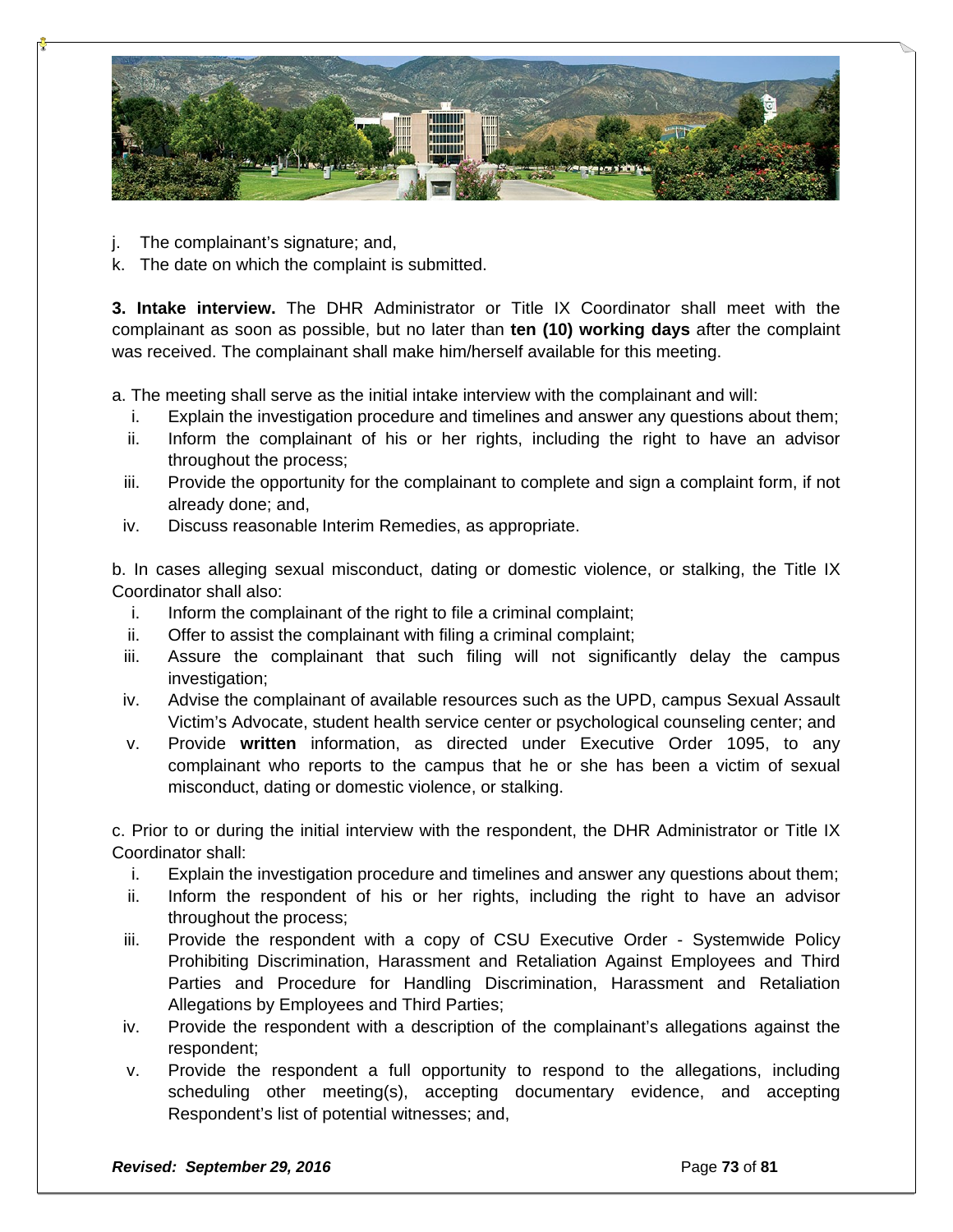

vi. Discuss any Interim Remedies, as appropriate.

**4. Advisor.** The complainant and the respondent may elect to be accompanied by an advisor to any meeting or interview regarding the complaint.

**5. Confidentiality.** Information regarding the complaint may be shared on a "need to know" basis with other campus employees, and with law enforcement (with the complainant's written consent), except for some limited exceptions. (See Executive Order 1095 Revised.) The DHR Administrator and/or Title IX Coordinator shall endeavor to honor any request for confidentiality; however, the DHR Administrator and/or Title IX Coordinator shall also weigh requests for confidentiality against CSUSB's duty to provide a safe and nondiscriminatory environment for all members of the campus community. **Confidentiality, therefore, cannot be ensured.** 

The Title IX Coordinator receives all complainant requests for confidentiality involving cases of sexual misconduct, dating or domestic violence, or stalking, and determines if the request can be honored under the facts and circumstances of the particular case. (See CSU Executive Order 1095R).

**6. Complaint Accepted for Investigation.** The DHR Administrator or Title IX Coordinator will review all written complaints and the information received during the intake interview. If the DHR Administrator or Title IX Coordinator determines that the complaint falls within the scope of CSU Executive Order 1096R- Systemwide Policy Prohibiting Discrimination, Harassment and Retaliation Against Employees and Third Parties and Procedure for Handling Discrimination, Harassment and Retaliation Allegations by Employees and Third Parties, he or she will notify the complainant within **ten (10) working days** that the complaint has been accepted for investigation and the timeline for completion of the investigation.

If the DHR Administrator or Title IX Coordinator determines the complainant has failed to state a complaint within the scope of CSU Executive Order 1096R, he or she will provide the complainant with written notice of this determination with **ten (10) working days**. The DHR Administrator or Title IX Coordinator will also inform the complainant that if additional information is provided, the complaint will be reviewed again. The DHR Administrator or Title IX Coordinator will maintain a record of the complaint and the reasons the complaint was deemed not within the scope of CSU Executive Order 1096R.

The DHR Administrator or Title IX Coordinator shall determine whether the complaint should be processed through another campus office or University procedure available to the complainant. If appropriate, the DHR Administrator or Title IX Coordinator shall direct the complainant to that procedure as soon as possible.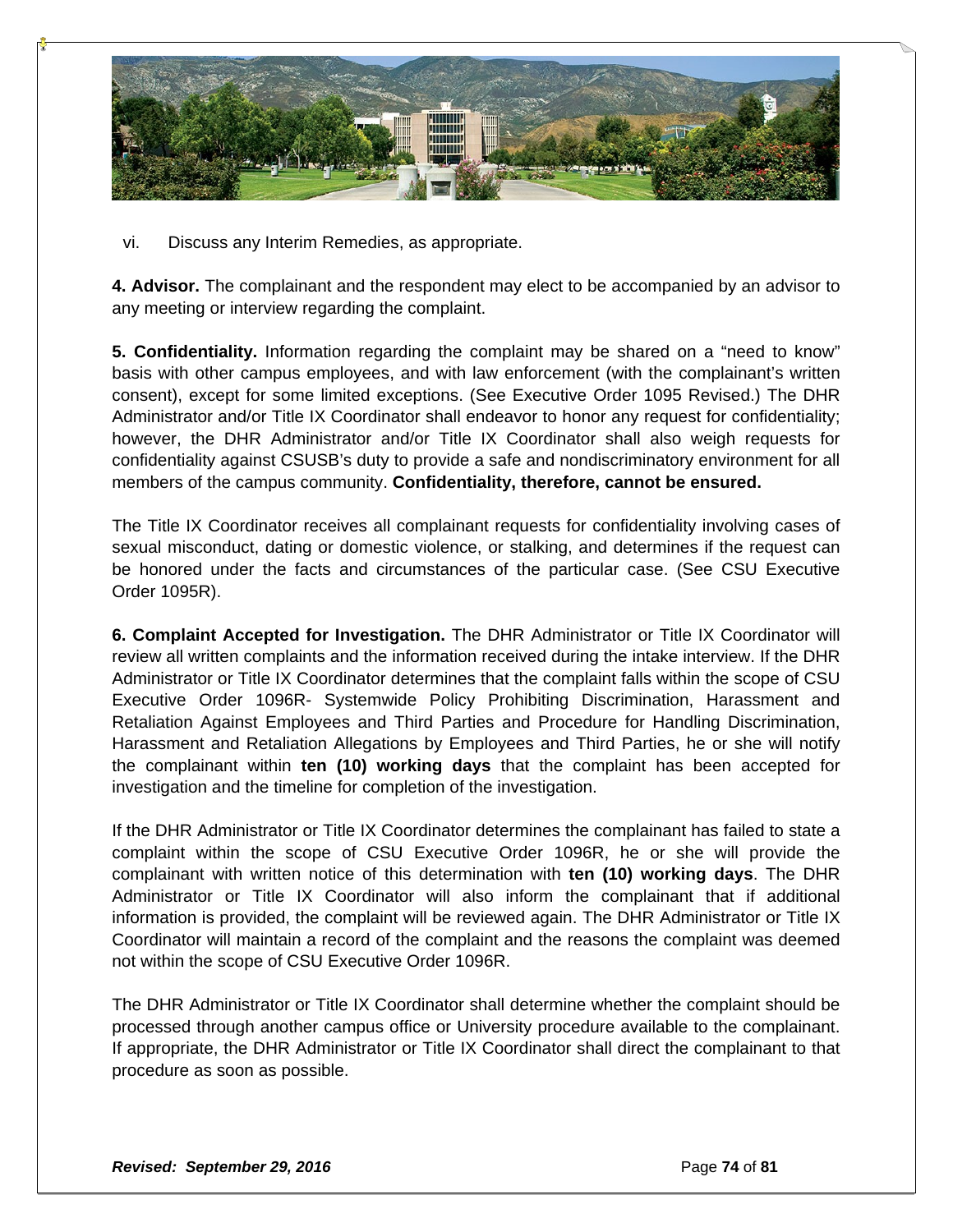

**7. Investigation Procedure.** The DHR Administrator or Title IX Coordinator shall promptly investigate the complaint or assign this task to another investigator on a case-by-case basis. If assigned to another investigator, the DHR Administrator or Title IX Coordinator shall monitor, supervise, and oversee all such delegated tasks, including reviewing all investigation reports before they are final to ensure that the investigation was sufficient, appropriate, impartial, and in compliance with CSU Executive Order 1096R.

The complainant and the respondent shall have equal opportunities to present relevant witnesses and evidence in connection with the investigation. Upon inquiry, the complainant and respondent shall be advised of the status of the investigation.

Before reaching a final conclusion or issuing a final investigation report, the investigator shall have: a) advised the parties or have offered to do so, verbally or in writing, of any evidence upon which the findings will be based; and, b) given the parties an opportunity to respond to the evidence, including presenting further relevant evidence, information or arguments that could affect the outcome. The investigator will not reach a final conclusion or issue an investigation report until giving careful consideration to any such relevant evidence, information or arguments provided by the parties. The investigator retains discretion and authority to determine relevance.

The investigation shall be completed no later than **sixty (60) working days** after the intake interview, unless the timeline has been extended pursuant to Article V. E. The timeline should not be extended for a period longer than an additional **thirty (30) working days** from the original due date.

On occasion, a criminal investigation may be initiated by a law enforcement agency over the same allegations that are reported in a complaint filed under CSU Executive Order 1096R. A pending (University or local) police investigation is a separate investigation and it does not relieve a campus of its responsibility to timely investigate complaints under CSU Executive Order 1096R. Thus, a campus may not wait until the conclusion of a police investigation to commence its own investigation. Although it may be necessary to temporarily delay the investigation while the police are gathering evidence, once notified that the police have completed the fact gathering portion of their investigation, the campus must promptly resume and complete its own investigation. In cases involving sexual misconduct, dating or domestic violence, or stalking, see the "Coordination with Criminal Investigations and Proceedings" section of Executive Order 1095R.

**8. Investigation Report.** Within the investigation period stated above, the investigator shall prepare an investigation report. The report shall include a summary of the allegations, the investigation process, the Preponderance of the Evidence standard, a detailed description of the evidence considered, and appropriate findings. Relevant exhibits and documents, if any, shall be attached to the written report. The report shall be promptly provided to the DHR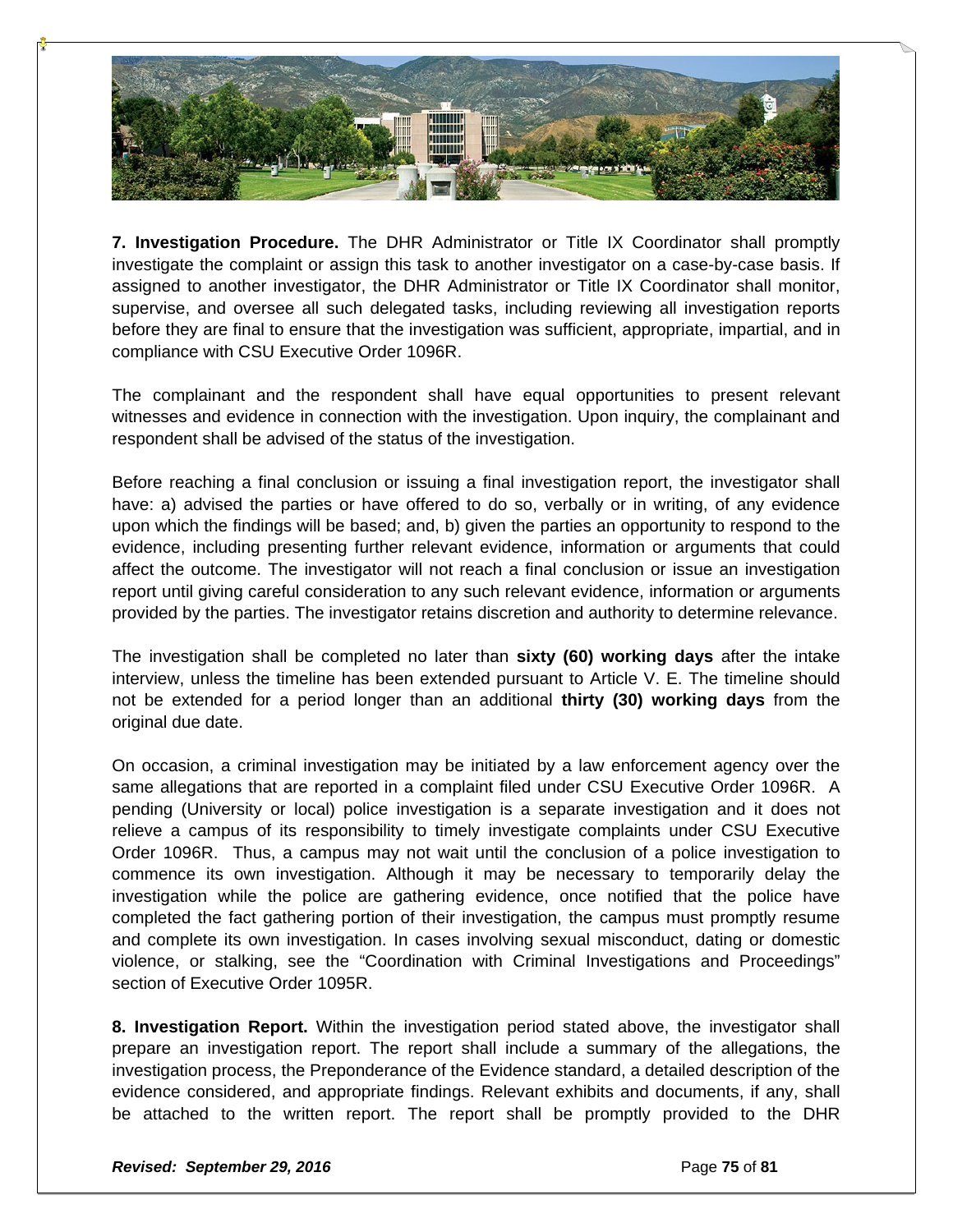

Administrator or Title IX Coordinator, if applicable. The DHR Administrator or Title IX Coordinator shall review the investigation report to assure compliance with CSU Executive Order 1096R before proceeding further.

**9. Notice of Investigation Outcome.** Within **ten (10) working days** of issuance of the final investigation report, the DHR Administrator or Title IX Coordinator shall notify the complainant and respondent in writing of the outcome of the investigation. The notice shall include a summary of the allegations, the investigative process, the Preponderance of the Evidence standard, the evidence considered, the findings of fact, a determination as to whether CSU Executive Order 1096R was violated, and if so, any remedies to be afforded to the complainant. The notice shall advise the complainant and respondent of their right to file an appeal under CSU Executive Order 1096R and to request a copy of the final investigation report with exhibits/attachments, if any, redacted as appropriate. The notice shall be delivered to the parties in a manner which guarantees delivery within **two (2) working days** (e-mail delivery is acceptable). Where a complaint is made against a student and CSU Executive Order 1096R is found to have been violated, the DHR Administrator or Title IX Coordinator shall also notify the Campus Student Conduct Administrator of the investigation outcome, and provide a copy of the investigation report. Where the respondent is an employee, Human Resources or Academic/Faculty Affairs shall be notified and provided a copy of the investigation report.

#### **Appeal Review – Chancellor's Office**

**A. Filing an Appeal to the CO.** Any complainant or respondent who is not satisfied with a campus investigation outcome may file an appeal with the CO no later than **ten (10) working days** after the date of the Notice of Investigation Outcome.

**B. Written Appeal.** The appeal shall be in writing and shall be based on one or more of the appeal issues listed below:

- 1. The investigation outcome is unsupported by the evidence, based on the Preponderance of the Evidence standard;
- 2. Prejudicial procedural errors impacted the investigation outcome to such a degree that the investigation did not comply with CSU Executive Order1096; or
- 3. New evidence not available at the time of the investigation.

**Timeline.** The CO shall respond to the appealing party no later than **thirty (30) working days**  after receipt of the written appeal unless the timeline has been extended as specified in Article V.

Source: Student Conduct Office and Title IX and Gender Equity Office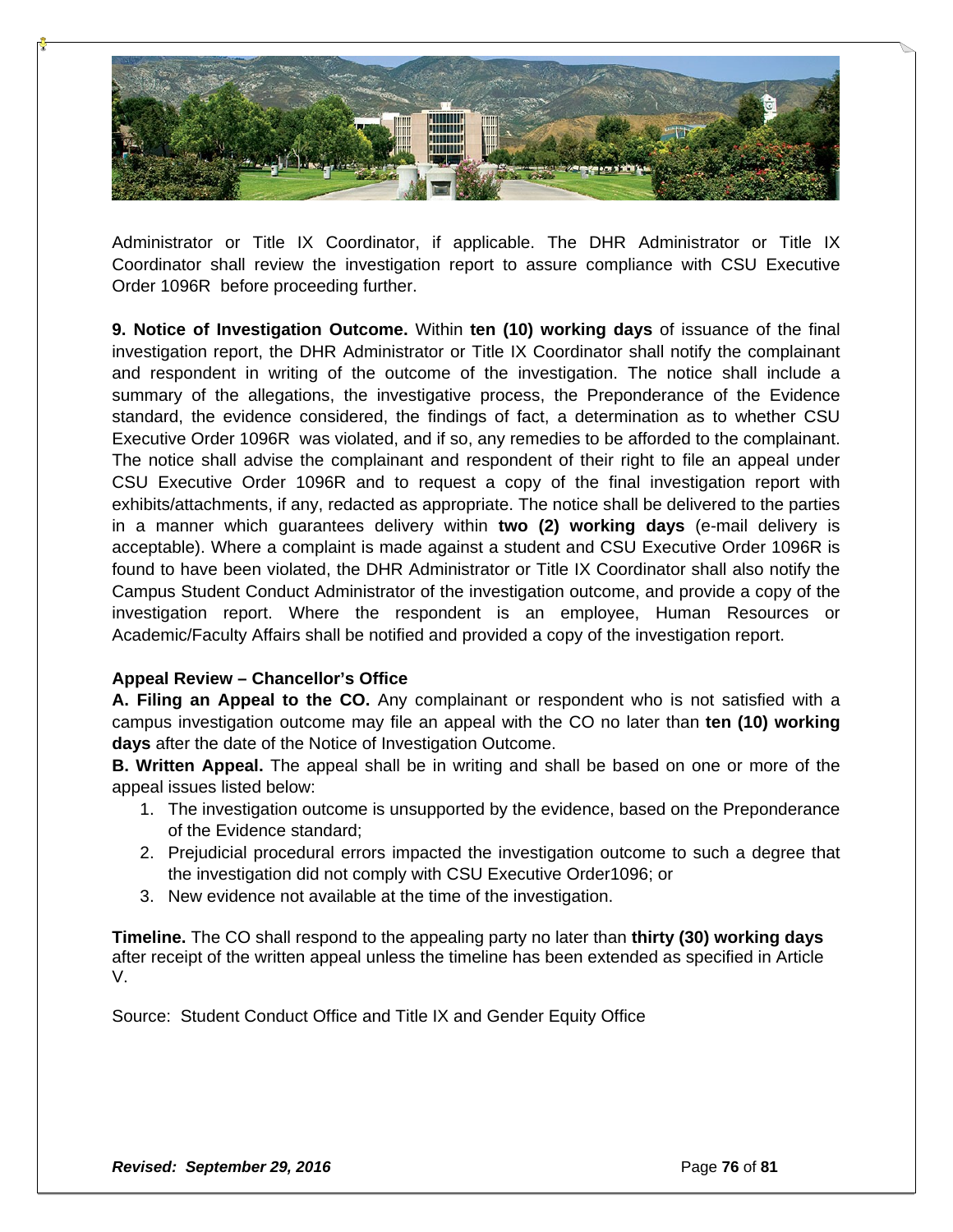

# **Crime Statistics**

| Reportable<br><b>Crime</b>               | Year | On<br><b>Campus</b> | <b>Residence</b><br><b>Facilities</b> | Non-<br><b>Campus</b><br><b>Buildings</b> | <b>Public</b><br><b>Property</b> | # of<br><b>Unfounded</b> |
|------------------------------------------|------|---------------------|---------------------------------------|-------------------------------------------|----------------------------------|--------------------------|
| Murder/Non-                              | 2013 | 0                   | $\pmb{0}$                             | N/A                                       | 0                                | $\overline{0}$           |
| Negligent                                | 2014 | $\mathbf 0$         | 0                                     | N/A                                       | 0                                | $\mathbf 0$              |
| Manslaughter                             | 2015 | $\mathbf 0$         | $\mathbf 0$                           | N/A                                       | $\mathbf 0$                      | $\pmb{0}$                |
|                                          | 2013 | $\overline{0}$      | $\mathbf 0$                           | N/A                                       | $\mathbf 0$                      | $\overline{0}$           |
| Manslaughter<br>by Negligent             | 2014 | $\mathbf 0$         | $\pmb{0}$                             | N/A                                       | $\boldsymbol{0}$                 | $\mathbf 0$              |
|                                          | 2015 | $\mathsf 0$         | $\mathsf 0$                           | $\mathbf 0$                               | $\mathbf 0$                      | $\pmb{0}$                |
|                                          | 2013 | $\overline{2}$      | $\overline{2}$                        | N/A                                       | $\mathbf 0$                      | $\overline{0}$           |
| Sex Offense -<br>Forcible                |      |                     |                                       |                                           |                                  |                          |
| Sex Offense -                            | 2013 | $\mathsf 0$         | $\pmb{0}$                             | N/A                                       | $\pmb{0}$                        | $\boldsymbol{0}$         |
| Non-Forcible<br>(Incest or<br>Statutory) |      |                     |                                       |                                           |                                  |                          |
|                                          | 2014 | $\overline{2}$      | $\mathbf{1}$                          | N/A                                       | 0                                | $\pmb{0}$                |
| Rape                                     | 2015 | $\overline{2}$      | $\mathbf{1}$                          | N/A                                       | 0                                | $\mathbf 0$              |
|                                          |      |                     |                                       |                                           |                                  |                          |
|                                          | 2014 | $\mathfrak{S}$      | $\pmb{0}$                             | N/A                                       | 0                                | $\pmb{0}$                |
| Fondling                                 | 2015 | 6                   | 1                                     | N/A                                       | $\mathsf 0$                      | $\mathbf 0$              |
|                                          |      |                     |                                       |                                           |                                  |                          |
|                                          | 2014 | $\mathsf 0$         | $\mathbf 0$                           | N/A                                       | 0                                | $\mathbf 0$              |
| Incest                                   | 2015 | $\mathbf 0$         | 0                                     | N/A                                       | 0                                | $\mathbf 0$              |
|                                          |      |                     |                                       |                                           |                                  |                          |
|                                          | 2013 | 0                   | $\pmb{0}$                             | N/A                                       | 0                                | $\mathbf 0$              |
| Robbery                                  | 2014 | 1                   | $\boldsymbol{0}$                      | N/A                                       | 0                                | $\mathsf 0$              |
|                                          | 2015 | 5                   | $\mathbf 0$                           | N/A                                       | 1                                | $\overline{0}$           |
|                                          | 2013 | $6\phantom{1}$      | 3                                     | N/A                                       | $\mathbf 0$                      | $\mathbf 0$              |
| Aggravated                               | 2014 | $\mathbf 0$         | $\mathbf 0$                           | N/A                                       | 0                                | $\mathbf 0$              |
| Assault                                  | 2015 | 1                   | $\mathbf 1$                           | N/A                                       | $\mathbf 0$                      | $\mathbf 0$              |
|                                          | 2013 | 8                   | $\overline{\mathbf{4}}$               | N/A                                       | $\boldsymbol{0}$                 | $\mathbf 0$              |
| <b>Burglary</b>                          | 2014 | 10                  | 5                                     | N/A                                       | $\mathbf 0$                      | 1                        |
|                                          | 2015 | 3                   | $\overline{c}$                        | N/A                                       | 0                                | $\boldsymbol{0}$         |
|                                          | 2013 | 13                  | $\mathbf 0$                           | N/A                                       | 0                                | $\mathsf 0$              |
| Motor Vehicle                            | 2014 | $9\,$               | $\pmb{0}$                             | N/A                                       | 0                                | 1                        |
| <b>Theft</b>                             | 2015 | 21                  | $\pmb{0}$                             | N/A                                       | 0                                | $\pmb{0}$                |

**Revised: September 29, 2016 Page 77** of 81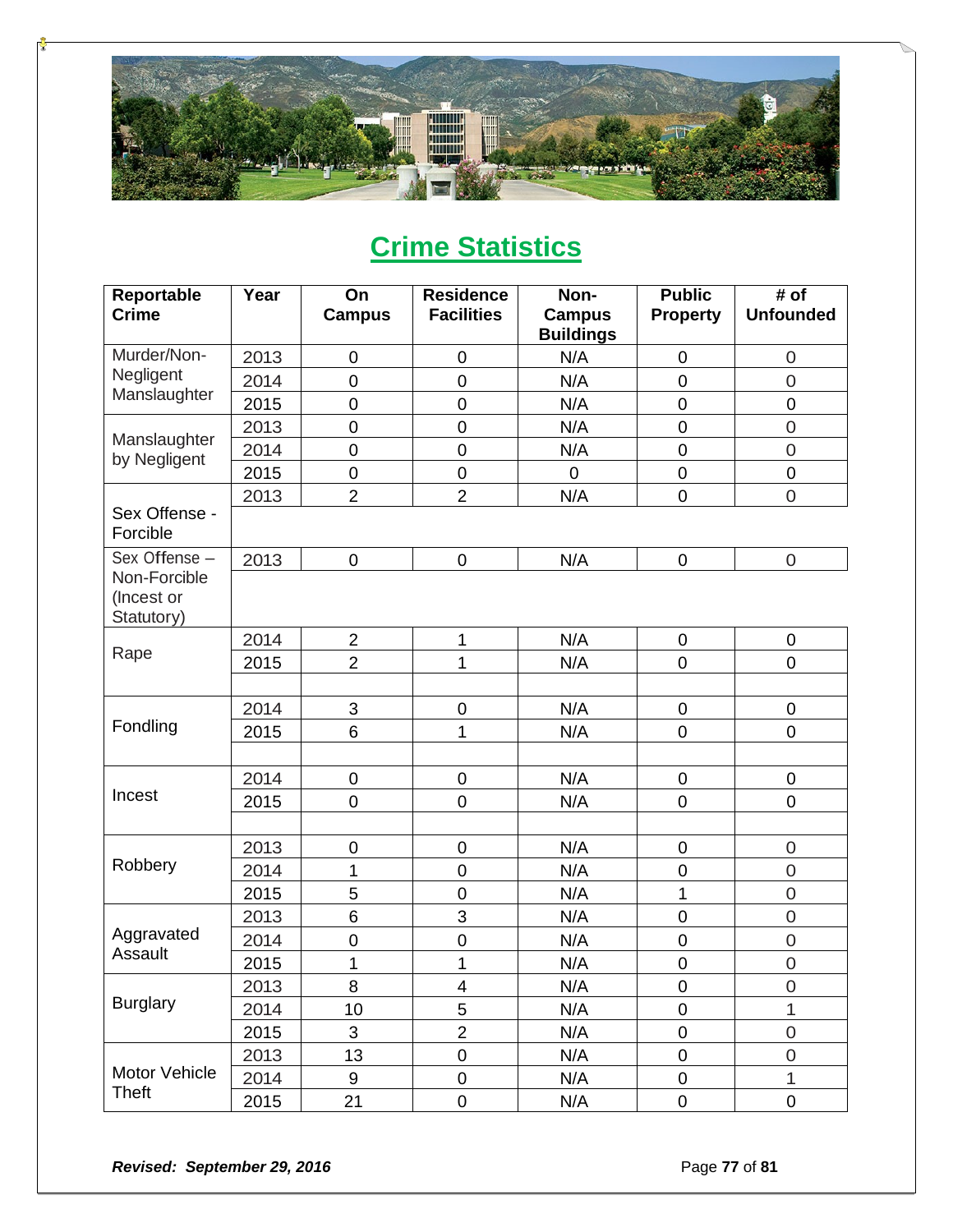

| Arson<br>Arson – cont. | 2013 |  | N/A |  |
|------------------------|------|--|-----|--|
|                        | 2014 |  | N/A |  |
|                        | 2015 |  | N/A |  |

| Reportable<br><b>Crime</b> | Year | On<br>Campus | <b>Residence</b><br><b>Facilities</b> | Non-<br>Campus<br><b>Buildings</b> | <b>Public</b><br><b>Property</b> |
|----------------------------|------|--------------|---------------------------------------|------------------------------------|----------------------------------|
|                            | 2013 | <b>NR</b>    | <b>NR</b>                             | N/A                                | <b>NR</b>                        |
| Domestic                   | 2014 | 5            | 2                                     | N/A                                | 0                                |
| Violence                   | 2015 | 3            |                                       | N/A                                |                                  |
| Dating<br>Violence         | 2013 | <b>NR</b>    | <b>NR</b>                             | N/A                                | <b>NR</b>                        |
|                            | 2014 | 3            | 3                                     | N/A                                | 0                                |
|                            | 2015 | 2            |                                       | N/A                                | 0                                |
| Stalking                   | 2013 | <b>NR</b>    | <b>NR</b>                             | N/A                                | <b>NR</b>                        |
|                            | 2014 |              | 1                                     | N/A                                | 0                                |
|                            | 2015 | 2            | 0                                     | N/A                                | 0                                |

## **HATE CRIMES**

| Reportable<br><b>Crime</b> | Year | On<br><b>Campus</b> | <b>Residence</b><br><b>Facilities</b> | Non-<br><b>Campus</b>                     | <b>Public</b><br><b>Property</b> | # of<br><b>Unfounded</b> |
|----------------------------|------|---------------------|---------------------------------------|-------------------------------------------|----------------------------------|--------------------------|
|                            |      |                     |                                       | <b>Buildings</b>                          |                                  |                          |
| Murder/Non-                | 2013 | 0                   | $\mathbf 0$                           | N/A                                       | 0                                | 0                        |
| Negligent<br>Manslaughter  | 2014 | 0                   | 0                                     | N/A                                       | 0                                | $\overline{0}$           |
|                            | 2015 | 0                   | $\mathbf 0$                           | N/A                                       | 0                                | 0                        |
|                            | 2013 | 0                   | $\overline{0}$                        | N/A                                       | 0                                | $\overline{0}$           |
| Manslaughter               | 2014 | 0                   | $\mathbf 0$                           | N/A                                       | 0                                | 0                        |
| by Negligent               | 2015 | 0                   | $\mathbf 0$                           | N/A                                       | 0                                | 0                        |
|                            | 2013 | 0                   | $\mathbf 0$                           | N/A                                       | 0                                | 0                        |
| Sex Offense -<br>Forcible  | 2014 | 0                   | $\overline{0}$                        | N/A                                       | 0                                | $\overline{0}$           |
|                            | 2015 |                     |                                       | Rape                                      |                                  |                          |
| Sex Offense -              | 2013 | 0                   | $\overline{0}$                        | N/A                                       | 0                                | 0                        |
| Non-Forcible<br>(Incest or | 2014 | 0                   | $\overline{0}$                        | N/A                                       | 0                                | 0                        |
| Statutory                  | 2015 |                     |                                       | <b>Fondling / Incest / Statutory Rape</b> |                                  |                          |
|                            | 2015 | $\mathbf 0$         | $\mathbf 0$                           | N/A                                       | $\mathbf 0$                      | $\mathbf 0$              |
| Rape                       |      |                     |                                       |                                           |                                  |                          |
|                            |      |                     |                                       |                                           |                                  |                          |
|                            | 2015 | $\overline{0}$      | $\mathbf 0$                           | N/A                                       | $\mathbf 0$                      | $\overline{0}$           |
| Fondling                   |      |                     |                                       |                                           |                                  |                          |
|                            |      |                     |                                       |                                           |                                  |                          |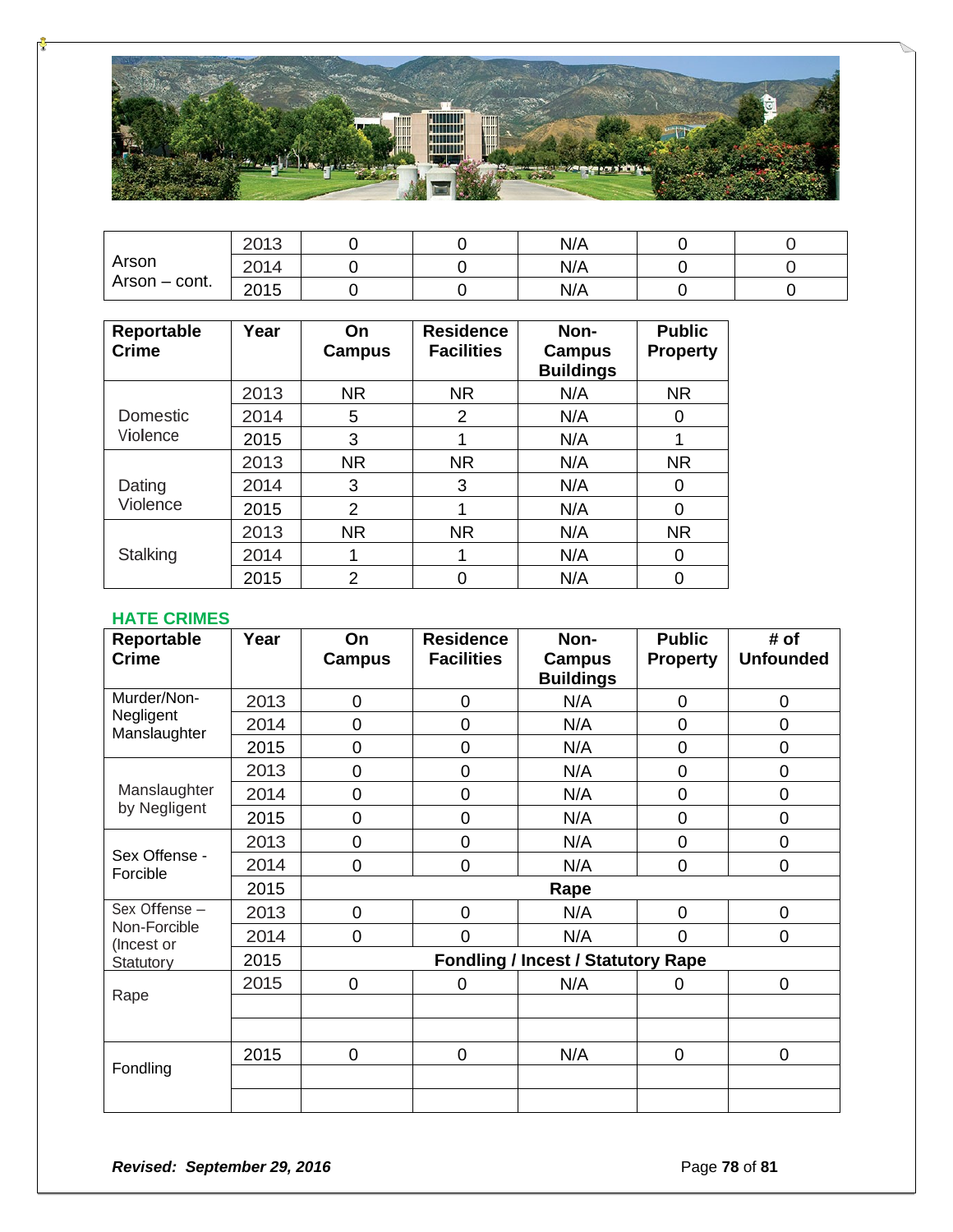

|                            | 2015 | 0                   | $\mathbf 0$                           | N/A                                       | $\mathbf 0$                      | $\mathbf 0$                                |
|----------------------------|------|---------------------|---------------------------------------|-------------------------------------------|----------------------------------|--------------------------------------------|
| Incest                     |      |                     |                                       |                                           |                                  |                                            |
|                            |      |                     |                                       |                                           |                                  |                                            |
|                            | 2015 | 0                   | $\mathbf 0$                           | N/A                                       | $\mathbf 0$                      | $\mathbf 0$                                |
| <b>Statutory Rape</b>      |      |                     |                                       |                                           |                                  |                                            |
|                            |      |                     |                                       |                                           |                                  |                                            |
| Reportable<br><b>Crime</b> | Year | On<br><b>Campus</b> | <b>Residence</b><br><b>Facilities</b> | Non-<br><b>Campus</b><br><b>Buildings</b> | <b>Public</b><br><b>Property</b> | $\overline{\sharp}$ of<br><b>Unfounded</b> |
|                            | 2013 | 0                   | $\mathbf 0$                           | N/A                                       | $\boldsymbol{0}$                 | $\pmb{0}$                                  |
| Robbery                    | 2014 | 0                   | $\mathbf 0$                           | N/A                                       | $\mathsf 0$                      | $\mathbf 0$                                |
|                            | 2015 | $\mathbf 0$         | $\mathbf 0$                           | N/A                                       | $\mathbf 0$                      | $\mathbf 0$                                |
|                            | 2013 | 0                   | $\mathbf 0$                           | N/A                                       | $\mathsf 0$                      | $\mathbf 0$                                |
| Aggravated                 | 2014 | $\mathsf 0$         | $\mathbf 0$                           | N/A                                       | $\mathsf 0$                      | $\mathsf 0$                                |
| Assault                    | 2015 | $\mathbf 0$         | $\mathsf 0$                           | N/A                                       | $\boldsymbol{0}$                 | $\mathsf 0$                                |
|                            | 2013 | $\mathbf 0$         | $\mathbf 0$                           | N/A                                       | $\mathbf 0$                      | $\mathsf 0$                                |
| <b>Burglary</b>            | 2014 | $\mathsf 0$         | $\mathbf 0$                           | N/A                                       | $\boldsymbol{0}$                 | $\mathsf 0$                                |
|                            | 2015 | $\mathsf 0$         | $\mathbf 0$                           | N/A                                       | $\mathsf 0$                      | $\mathbf 0$                                |
|                            | 2013 | $\mathbf 0$         | $\overline{0}$                        | N/A                                       | $\mathsf 0$                      | $\mathbf 0$                                |
| Motor Vehicle              | 2014 | $\mathbf 0$         | $\mathbf 0$                           | N/A                                       | $\mathsf 0$                      | $\mathbf 0$                                |
| <b>Theft</b>               | 2015 | $\mathsf 0$         | $\mathbf 0$                           | N/A                                       | $\mathbf 0$                      | $\mathbf 0$                                |
|                            | 2013 | 0                   | $\mathbf 0$                           | N/A                                       | $\mathsf 0$                      | $\mathsf 0$                                |
| Arson                      | 2014 | $\mathbf 0$         | $\overline{0}$                        | N/A                                       | $\mathbf 0$                      | $\mathbf 0$                                |
|                            | 2015 | $\mathbf 0$         | $\mathbf 0$                           | N/A                                       | $\mathsf 0$                      | $\mathbf 0$                                |
|                            | 2013 | $\mathbf 0$         | $\mathbf 0$                           | N/A                                       | $\mathbf 0$                      | $\mathbf 0$                                |
| Simple Assault             | 2014 | 0                   | $\mathbf 0$                           | N/A                                       | $\mathsf 0$                      | $\mathsf 0$                                |
|                            | 2015 | $\mathbf 0$         | $\mathbf 0$                           | N/A                                       | $\mathbf 0$                      | $\mathbf 0$                                |
|                            | 2013 | 0                   | $\mathbf 0$                           | N/A                                       | $\boldsymbol{0}$                 | $\mathbf 0$                                |
| $Larceny - \text{theft}$   | 2014 | $\mathsf 0$         | $\mathbf 0$                           | N/A                                       | $\mathsf 0$                      | $\mathsf 0$                                |
|                            | 2015 | $\pmb{0}$           | $\pmb{0}$                             | N/A                                       | 0                                | 0                                          |
|                            | 2013 | $\mathsf 0$         | $\boldsymbol{0}$                      | N/A                                       | $\boldsymbol{0}$                 | $\pmb{0}$                                  |
| Intimidation               | 2014 | $\mathsf 0$         | $\mathbf 0$                           | N/A                                       | $\mathbf 0$                      | $\pmb{0}$                                  |
|                            | 2015 | $\pmb{0}$           | $\mathbf 0$                           | N/A                                       | $\mathbf 0$                      | $\mathsf 0$                                |
| Destruction/               | 2013 | $\overline{2}$      | $\mathbf 0$                           | N/A                                       | $\mathbf 0$                      | $\mathsf 0$                                |
| damage/<br>vandalism of    | 2014 | $\mathbf 0$         | $\mathbf 0$                           | N/A                                       | $\mathbf 0$                      | $\mathsf 0$                                |
| property                   | 2015 | $\mathsf 0$         | $\pmb{0}$                             | N/A                                       | $\pmb{0}$                        | $\mathsf 0$                                |

### **ARRESTS**

**Revised: September 29, 2016 Page 79** of 81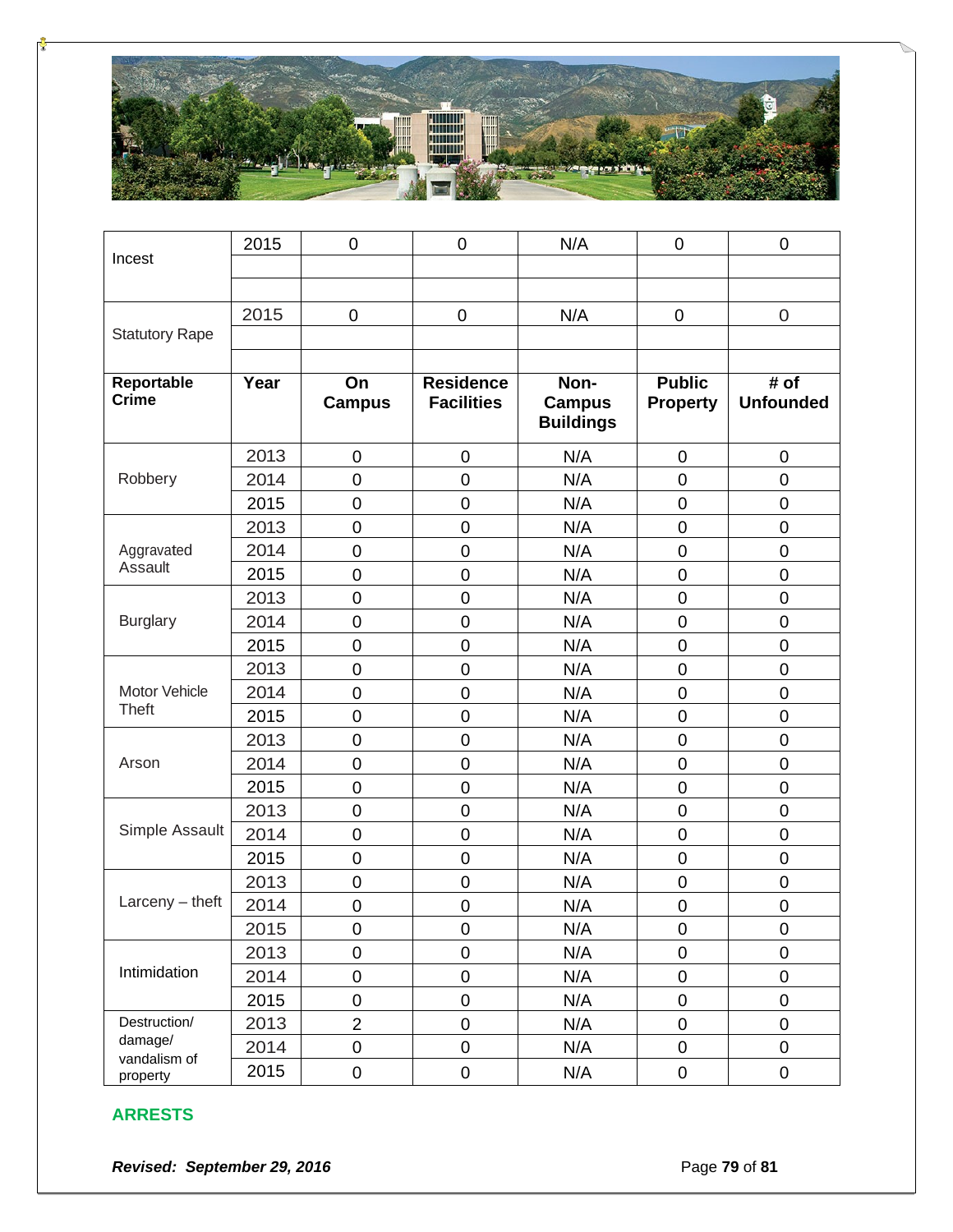

| Reportable<br><b>Crime</b>      | Year | On<br>Campus | <b>Residence</b><br><b>Facilities</b> | Non-<br><b>Campus</b><br><b>Buildings</b> | <b>Public</b><br><b>Property</b> |
|---------------------------------|------|--------------|---------------------------------------|-------------------------------------------|----------------------------------|
| Illegal Weapons                 | 2013 | ∩            | 0                                     | N/A                                       | 0                                |
| Violations                      | 2014 | 2            | 0                                     | N/A                                       | 0                                |
|                                 | 2015 |              |                                       | N/A                                       | 0                                |
| Drug Law<br><b>Violations</b>   | 2013 | 3            | 0                                     | N/A                                       | 0                                |
|                                 | 2014 | 6            | 2                                     | N/A                                       |                                  |
|                                 | 2015 | 4            |                                       | N/A                                       |                                  |
| Liquor Law<br><b>Violations</b> | 2013 | 0            | 0                                     | N/A                                       | 0                                |
|                                 | 2014 | 2            | 0                                     | N/A                                       | O                                |
|                                 | 2015 | 0            | 0                                     | N/A                                       |                                  |

### **DISCIPLINARY ACTIONS**

| Reportable<br><b>Crime</b>           | Year | On.<br>Campus | <b>Residence</b><br><b>Facilities</b> | Non-<br>Campus<br><b>Buildings</b> | <b>Public</b><br><b>Property</b> |
|--------------------------------------|------|---------------|---------------------------------------|------------------------------------|----------------------------------|
|                                      | 2013 | $\Omega$      | 0                                     | N/A                                | 0                                |
| Illegal Weapons<br><b>Violations</b> | 2014 | 2             | 0                                     | N/A                                | 0                                |
|                                      | 2015 | $\Omega$      | 0                                     | N/A                                | 0                                |
|                                      | 2013 | 58            | 55                                    | N/A                                | 0                                |
| Drug Law                             | 2014 | 96            | 95                                    | N/A                                | 0                                |
| <b>Violations</b>                    | 2015 | 79            | 79                                    | N/A                                | 0                                |
|                                      | 2013 | 103           | 99                                    | N/A                                | 0                                |
| Liquor Law                           | 2014 | 132           | 132                                   | N/A                                | 0                                |
| <b>Violations</b>                    | 2015 | 138           | 138                                   | N/A                                | 0                                |

**Note:** 2012/2013 - The expanded training and educational sanctioning collaborations across campus, establishment of a centralized online reporting system managed by the Chief Student Conduct Office, and establishment of disciplinary citations/referrals from UPD contributed to the increase in caseload trends.

Source: UPD